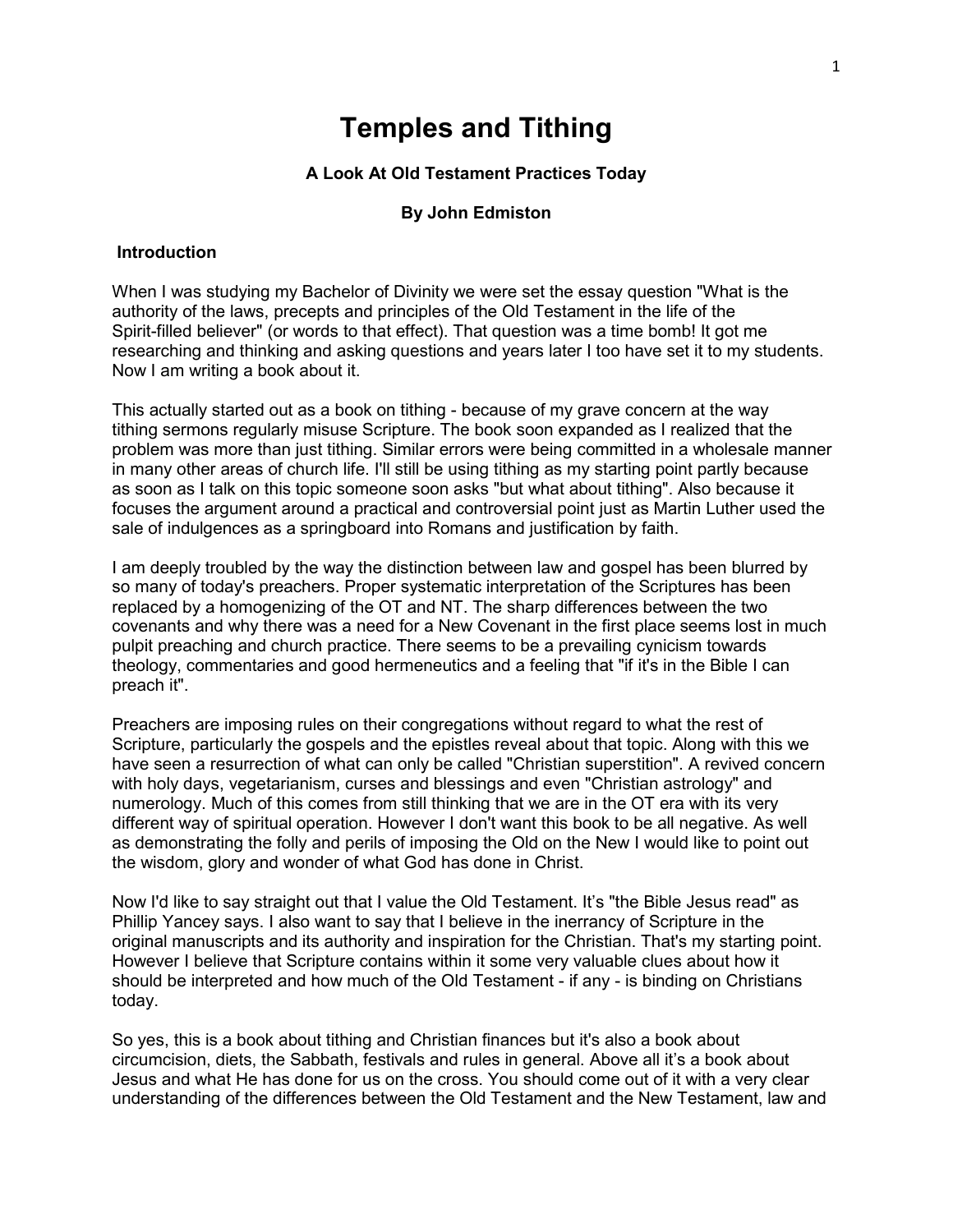grace, faith and works and a powerful appreciation of the amazing yet radical nature of the gospel.

# **The Relationship Of The Spirit-Filled Believer To The Old Covenant And Its Laws and Practices.**

This chapter is a very brief tour of the topic that takes up the rest of the book and lays some foundations for all that follows

## **The Spirit-filled believer is not under the Law**

The terms used are absolute. The New Testament is unequivocal about it. We have been separated from the authority of the Old Covenant in the most radical of ways. The believer has died to the Law (Romans 7:4) is discharged from the Law (Romans 7:6) and is set free from the Law - (Romans 8:1-6). The Law and its demands have been nailed to the cross and taken out of the way. (Colossians 2:13-15)

(Rom 7:6 NRSV) But now we are discharged from the law, dead to that which held us captive, so that we are slaves not under the old written code but in the new life of the Spirit.

The Law does not make us righteous but serves to convict us of sin. It is, at best a tutor to lead us to Christ. Once it has done its job of convicting us of sin and leading us to Christ it is finished with.

(Rom 3:20 NKJV) Therefore by the deeds of the law no flesh will be justified in His sight, for by the law is the knowledge of sin.

(Rom 7:7 NRSV) What then should we say? That the law is sin? By no means! Yet, if it had not been for the law, I would not have known sin. I would not have known what it is to covet if the law had not said, "You shall not covet."

(Gal 3:19 NRSV) Why then the law? It was added because of transgressions, until the offspring would come to whom the promise had been made; and it was ordained through angels by a mediator.

(Gal 3:24-26 NRSV) Therefore the law was our disciplinarian until Christ came, so that we might be justified by faith. But now that faith has come, we are no longer subject to a disciplinarian, for in Christ Jesus you are all children of God through faith.

Observance of the Law cannot perfect the Spirit-filled believer in holiness. It is never faith + law but from faith to faith.

(Heb 7:19 NRSV) (for the law made nothing perfect); there is, on the other hand, the introduction of a better hope, through which we approach God.

(Gal 3:1-5 NKJV) O foolish Galatians!... This only I want to learn from you: Did you receive the Spirit by the works of the law, or by the hearing of faith? Are you so foolish? Having begun in the Spirit, are you now being made perfect by the flesh?..Therefore He who supplies the Spirit to you and works miracles among you, does He do it by the works of the law, or by the hearing of faith?;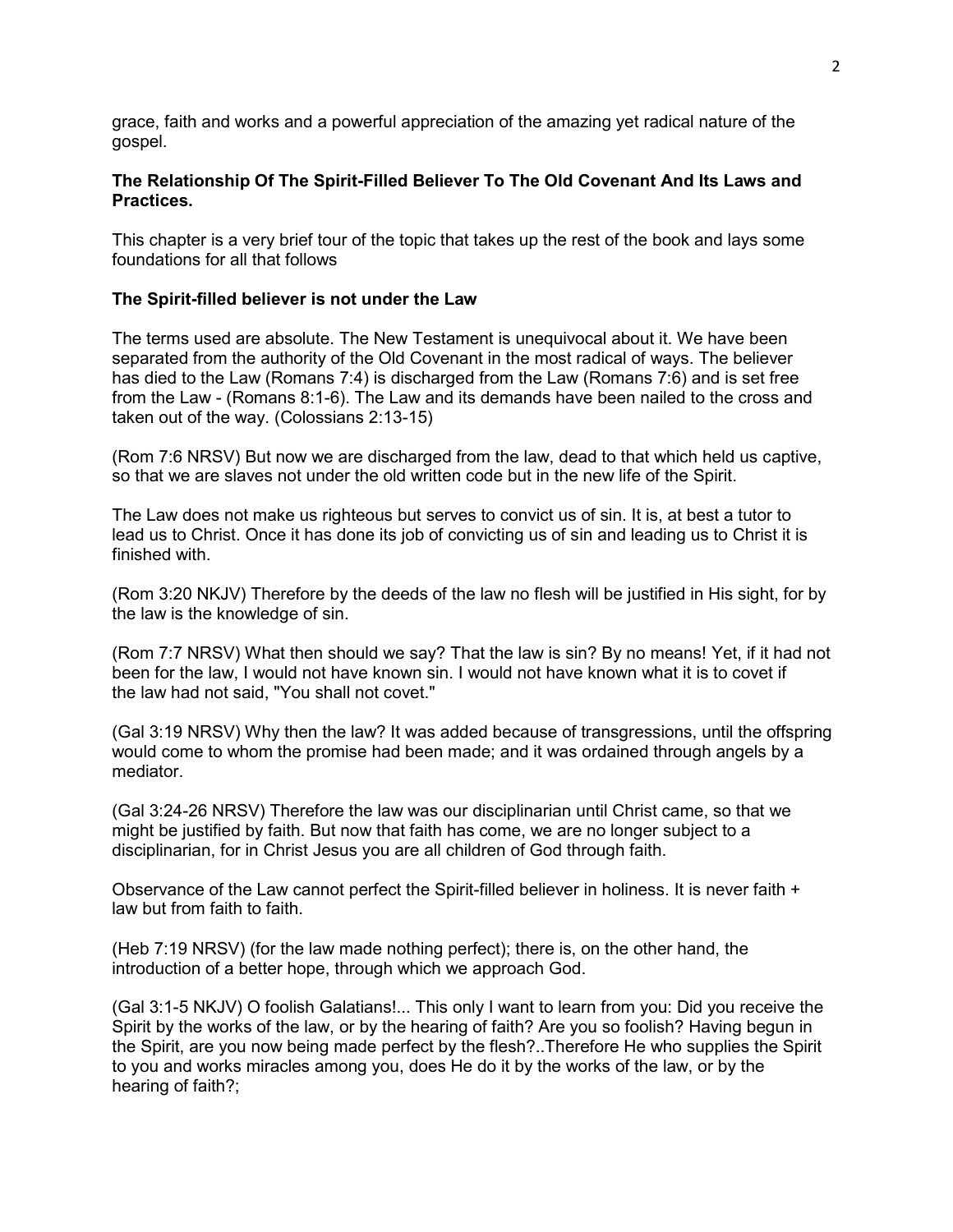(Gal 2:16 NRSV) yet we know that a person is justified not by the works of the law but through faith in Jesus Christ. And we have come to believe in Christ Jesus, so that we might be justified by faith in Christ, and not by doing the works of the law, because no one will be justified by the works of the law.

(Gal 5:4-6 NRSV) You who want to be justified by the law have cut yourselves off from Christ; you have fallen away from grace. For through the Spirit, by faith, we eagerly wait for the hope of righteousness. For in Christ Jesus neither circumcision nor uncircumcision counts for anything; the only thing that counts is faith working through love.

We are sons of God through faith in Christ Jesus and as sons and heirs we enjoy a freedom that is based on direct relationship with our heavenly Father and not on religious fear and punctilious observance of detailed religious regulations.

We are not given a spirit of fear and slavery but of freedom - (Romans 8:14-21) and are not to live in fear and dread of spirits, taboos and legal observances but rather to live in joyous relationship with our "Abba Father". This freedom is an essential part of the gospel and is not to be compromised as Paul says it is for freedom that Christ has set us free, we are not to be subject again to a yoke of slavery (Galatians 5:1-11)

This freedom is the responsible freedom of sons. We sons of God through faith in Christ (Galatians 3:26) and we are also sons of Abraham through faith. (Galatians 3:6-9)as sons we are disciplined for righteousness (Hebrews 12:5-13). We do not live under a yoke of fear as slaves do but in a disciplined but essentially loving Father-Son relationship of great freedom.

The Law as a system of religious observances required for righteousness has been torn down by Christ and if we rebuild it we are labeled transgressors. (Galatians 2:15-21) Some of the things (both Jewish and Gentile) that are no longer required or effective for righteousness include:

The entire burden of the law of Moses including circumcision, diet and all the miscellaneous Laws. (Acts 15: 5-29, 1 Corinthians 7:17-19, Galatians 5:1-11). Observance of days, months, seasons and years (Gal 4:9-11). New moons, festivals, or Sabbaths. (Gal 2:16, Heb 4:1-11). Matters of food or drink (Galatians 2:16, Rom 14:1-6, Mk 7:18-23). Paying religious taxes (Matthew 17:24-28). The offering of animal sacrifices (Hebrews 10:12-18). The Aaronic priesthood / human mediators (Hebrews 4:14-10:18). Ritual washings and cleansings. (Matthew 15:1-20). Categories of clean and unclean foods and clean and unclean persons. (Acts chapters 10,11 and 15) Taboos such as don't handle, don't taste, don't touch! (Col 2:20-23) Severe treatment of the body (Colossians 2:20-23) Worship of angels, mysticism, visions (Colossians 2:18) Self-abasement, self-imposed piety, an exaggerated humility (Col 2:18-20) Imposed celibacy - forbidding marriage (1 Timothy 4:3) Compulsory abstaining from foods (1 Timothy 4:3)

We will spend most of this book looking at the outworking of these practical details in the Christian life.

Those who seek to reinstate the Law or even some of its more major observances as means of attaining righteousness are in big trouble they are:

Transgressors (Galatians 2:15-21)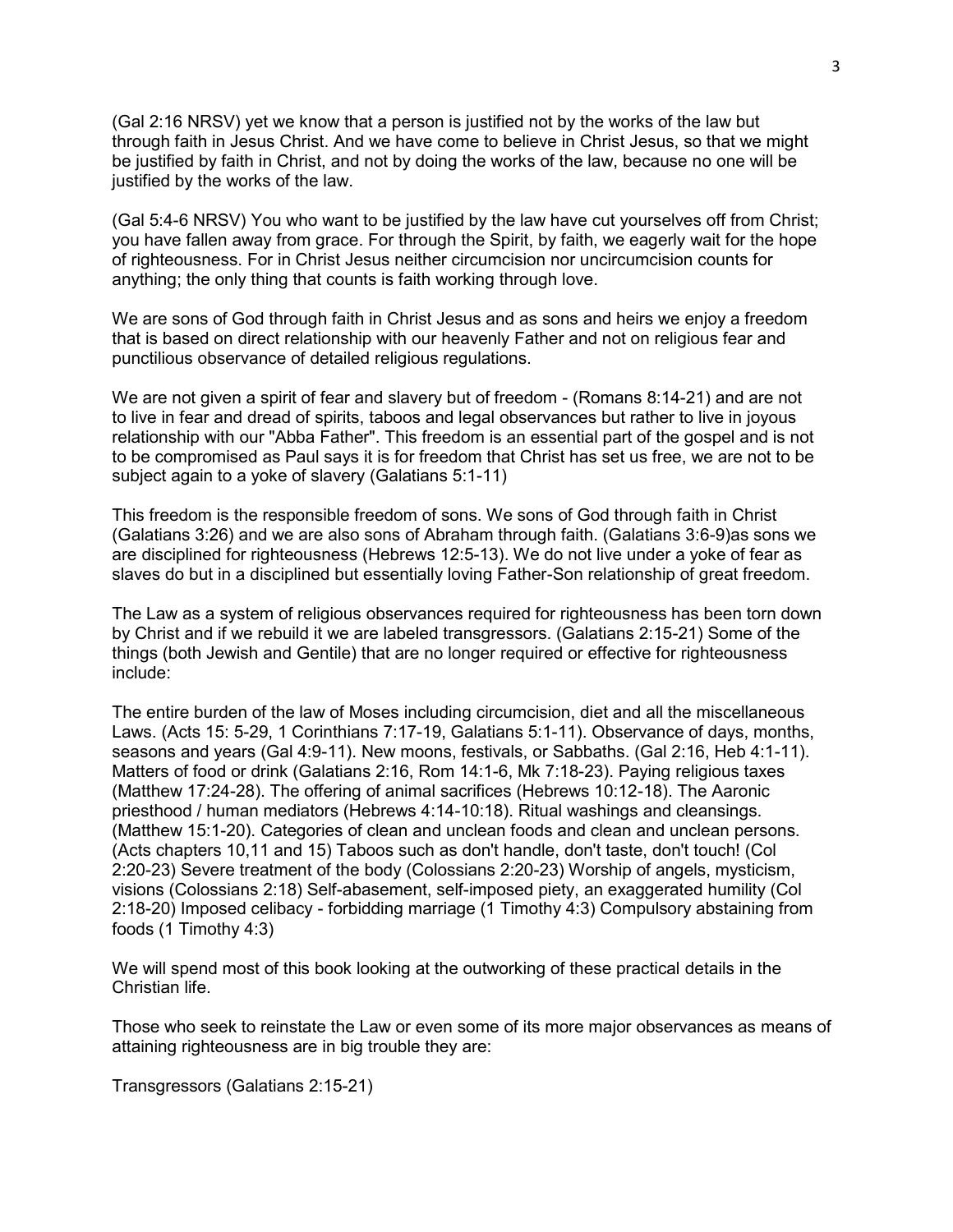Under a curse. (Galatians 3:10)

In danger of losing their salvation (Galatians 4:9-11)

Cut off from Christ and have fallen from grace. (Gal 5:1-11)

Preaching another gospel and anathema (Gal 1:6-9)

Some of the most severe language in the New testament is used here and the chapter on holiness will explore why Paul was so concerned about a little bit of circumcision and a few feast days.

We are under a new agreement with a holy God who places His laws in our hearts and we are to be holy as He is holy. Our obedience is not to of the letter but of the Spirit. We are not in obedience to laws on stone tablets but to the Holy Spirit who writes the law on our hearts. We are to use grace as a means of attaining perfection and holiness, not as a license to sin. We fulfill the law by obeying the royal law of love in the power of the Holy Spirit.

(2 Cor 3:6 NRSV) who has made us competent to be ministers of a new covenant, not of letter but of spirit; for the letter kills, but the Spirit gives life.

The new covenant is more glorious than the old - (2 Cor 3:16-18)and brings life and liberty (2 Corinthians 3:16-18). It operates through personal knowledge of Jesus Christ in the power of the Spirit and transforms the believer from glory to glory - (2 Corinthians 3:17,18).

The new covenant is written on our hearts - (Hebrews 8:10-12)and in contrast to the performance based Old Covenant it is a covenant of forgiveness of sins.(Hebrews 8:12). However this does not allow us to be slack. The new covenant is holier in that is made in the blood of Jesus Christ - not the blood of bulls and goats and therefore it must be treated much more carefully - (Hebrews 10:29) Grace is given to lead us to righteousness not to allow us to sin - (Romans 6:1-23, 8:1-14)

The Holy Spirit is our teacher under the new covenant - (1 John 2:20,27, 1 Corinthians 2:10-16, John 14:26, Matthew 23:8) and if we love one another in the power of the Holy Spirit we will fulfill the righteous requirements of the Law. (Romans 13:8-10, Matt 22:37-40)

The new covenant is superior to the old conferring upon Spirit-filled believers far greater privileges, status and responsibilities. (Matthew 11:11-13, Eph 2:4-10, Heb 12:18-29)

The Law is holy, righteous and good and useful for instruction in righteousness provided we use a Christo-centric hermeneutic. It is useful for unbelievers to convict them.

We can't just throw the Old Testament away. It is still useful for teaching and for instruction in righteousness (1 Timothy 1:8-11, Matthew 5:17, Romans 7:12, 2 Timothy 3:16). However it is primarily a tool for evangelism to convict unbelievers of God's standards and how far they fall short. It is a tutor to lead us to Christ. It is useful for "murderers and slave-traders" as Paul tells Timothy. It is also "the Bible Jesus read" and Paul uses it constantly in his epistles however he interprets it according to the gospel revealed in Jesus Christ. Therefore we must pass the OT through the cross and not impose its observances on Spirit-filled believers but learn its principles.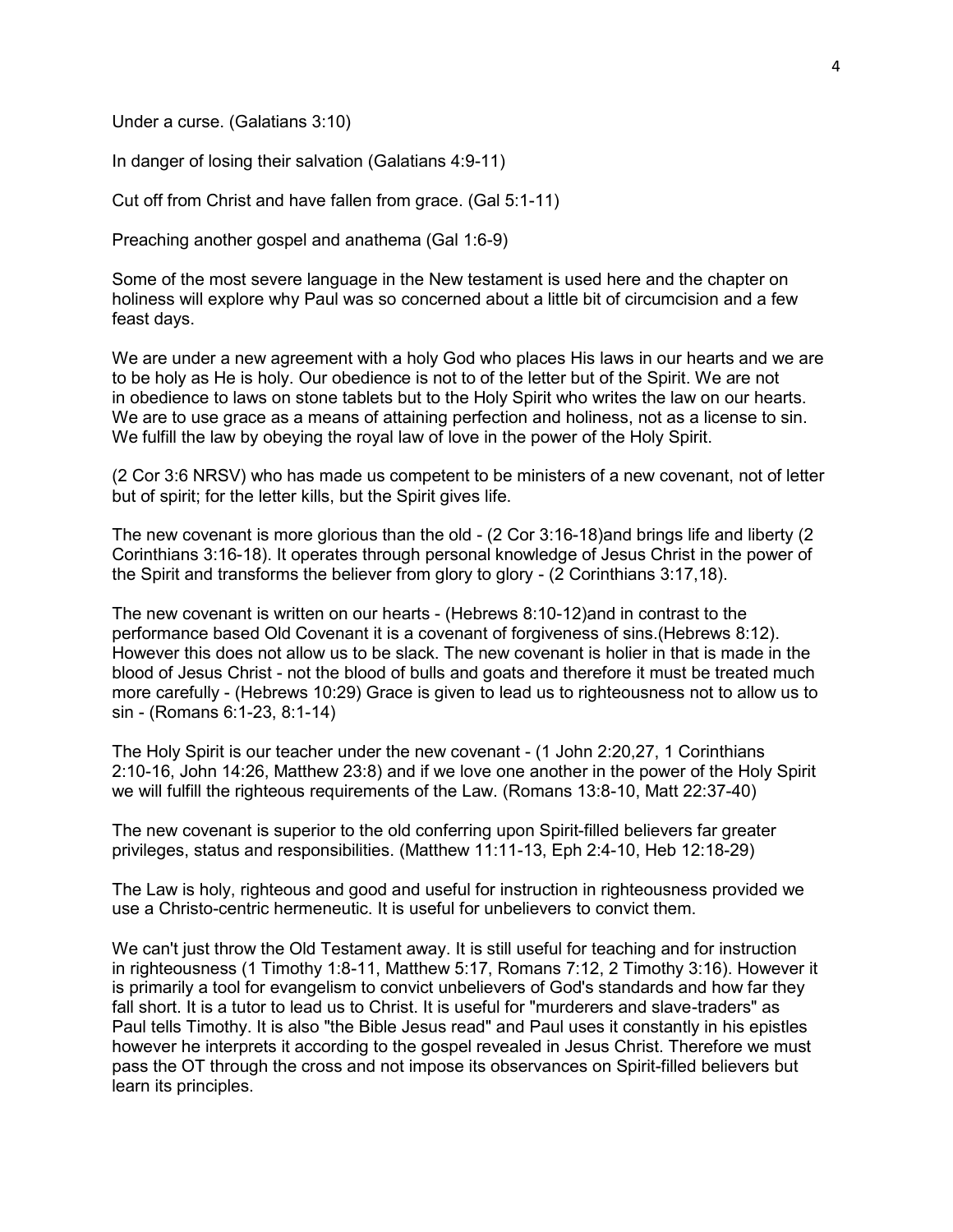However this chapter probably raises as many "but what about" questions as it has just answered and the rest of the book will seek to answer them. First of all we have to look at how the Old Covenant operated using blessings for obedience and curses for disobedience. To bring it to a point of understanding I will use tithing as the practical example as we often hear it preached as a source of blessing. Please read on..

# **Tithes, Curses and Blessings.**

This chapter addresses the questions - "Do blessings and curses from God operate in the lives of Spirit-filled believers today? And are Christians blessed if they do tithe and cursed if they do not tithe?"

The simple answer is "No". Curses finished at the cross and we have all the blessings we want "In Christ" - not through tithing. Now for the explanation.

Firstly - what is a curse or a blessing? Blessings are a lot more than "nice words" and curses are a lot more than mere angry outbursts. Blessings and curses affect the very fabric of life itself. They can and do last for centuries. A "curse" is a lot more than a natural consequence. When Canaan was cursed as a result of Ham's sin it was not just an insult he received - it meant a destiny of national annihilation and the Canaanites were later totally wiped out. Curses and blessings result from the fact that the material realm has as its substrate the spiritual realm and a small change in the spiritual has massive consequences in the material. If you look at Genesis 1-3 you see the beginnings of blessings and curses

#### **Blessings**

Blessings are God tilting the order of Creation in our favor. This is illustrated in the very first blessing in the Bible when God blesses the fish and the birds on the fifth day of Creation:

(Genesis 1:22 NKJV) And God blessed them, saying, "Be fruitful and multiply, and fill the waters in the seas, and let birds multiply on the earth."

Be fruitful means that your efforts produce good desired outcomes. It is the opposite of barrenness and sterility. Fruitfulness is being able to produce, being able to perform as you desire and to bring forth that which is within you in a pleasing and satisfying way.

And multiply means that the outcomes are exponential not additive- It is like reproduction where 2 give birth to 4 which then create 8 then 16 then 32 then 64 then 128 etc. Each stage multiplying the next by a factor of two. It is constant exponential growth.

#### **Later on the Lord blessed Mankind:**

(Genesis 1:28 NKJV) Then God blessed them, and God said to them, "Be fruitful and multiply; fill

the earth and subdue it; have dominion over the fish of the sea, over the birds of the air, and over every living thing that moves on the earth."

To mankind God adds the blessing of dominion over "every living thing that moves on the earth" on top of the basic blessing of "be fruitful and multiply". This is to be supernaturally placed at the head of others like Adam was over the animals. Adam wasn't stronger than the lions or the dinosaurs but he was made their Head. When Israel obeyed God it would be "the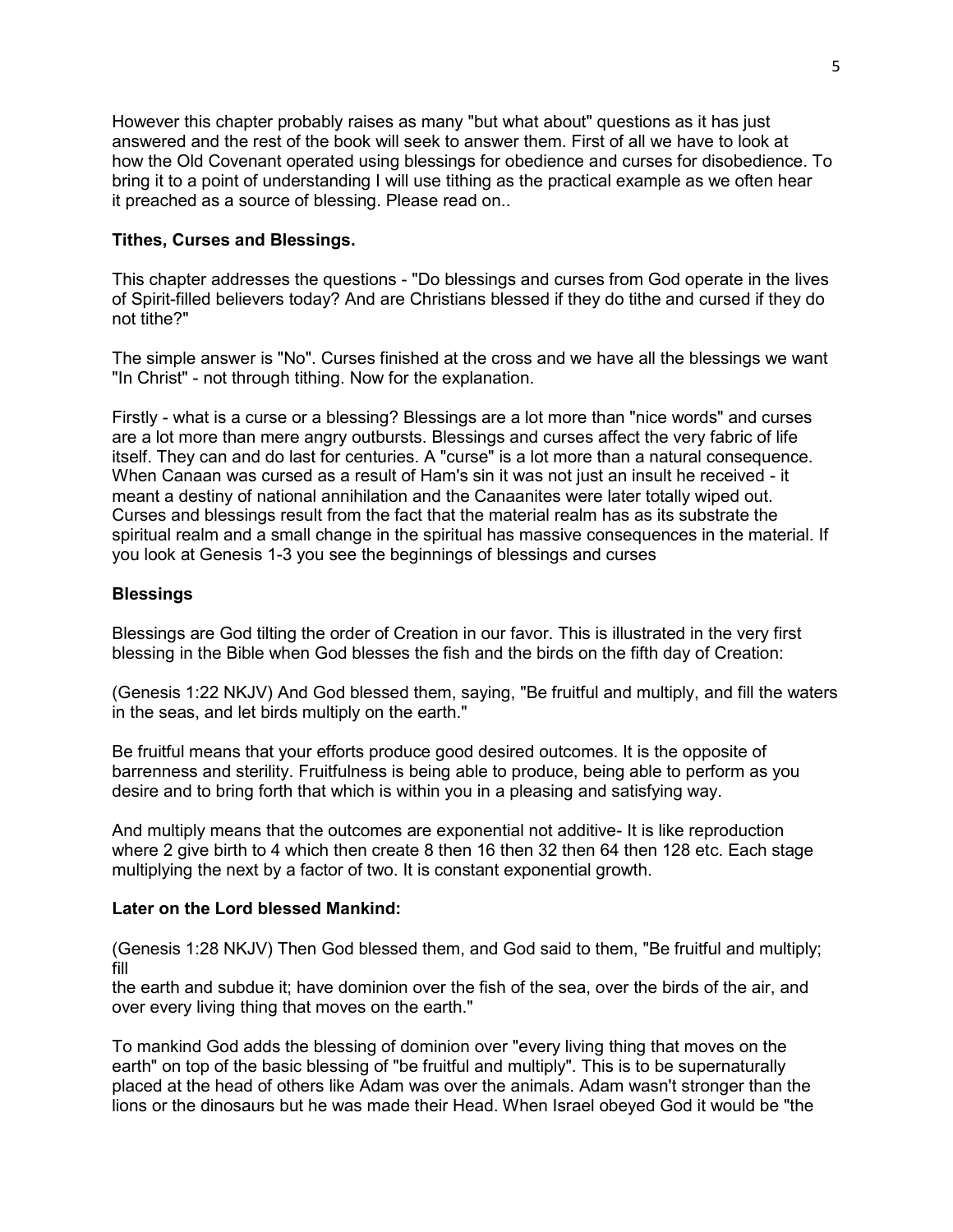head and not the tail" and when it disobeyed it would be "the tail and not the head". ( Deut 28). Daniel 4&5 show that God gives dominion to whoever he chooses.

(Daniel 4:17, 25 NKJV) 'This decision is by the decree of the watchers, And the sentence by the word of the holy ones, In order that the living may know That the Most High rules in the kingdom of men, Gives it to whomever He will, And sets over it the lowest of men.'….They shall drive you from men, your dwelling shall be with the beasts of the field, and they shall make you eat grass like oxen. They shall wet you with the dew of heaven, and seven times shall pass over you, till you know that the Most High rules in the kingdom of men, and gives it to whomever He chooses.

Dominion is the highest of the blessings and the blessing "you shall possess the gates of your enemies" was only given to Abraham after the sacrifice of Isaac. (Gen 22) The opposite of dominion is humiliation and oppression which was particularly the fate of nations that oppressed or betrayed Israel e.g the Amalekites, Babylon and Moab.

#### **So we see that "blessing" in its basic form contains three elements:**

Be Fruitful: not barren, be able to produce good and perfect things, the ability to be a blessing to others. To bear fruit that is good .. Joy, Hope.

Multiply: grow exponentially, don't be static or grow by mere addition, explode into the world.

Have Dominion Over: have authority, be in control and command, rule over, be at the top.

Let's see how this is reflected in God's blessings to Abraham in Genesis 17 &22:

(Genesis 17:3-8 NKJV) Then Abram fell on his face, and God talked with him, saying: {4} "As for Me, behold, My covenant is with you, and you shall be a father of many nations. {5} "No longer shall your name be called Abram, but your name shall be Abraham; for I have made you a father of many nations. {6} "I will make you exceedingly fruitful; and I will make nations of you, and kings shall come from you. {7} "And I will establish My covenant between Me and you and your descendants after you in their generations, for an everlasting covenant, to be God to you and your descendants after you. {8} "Also I give to you and your descendants after you the land in which you are a stranger, all the land of Canaan, as an everlasting possession; and I will be their God."

Here Abraham is told of great fruitfulness. "I will make you exceedingly fruitful". Abraham would produce great things. He would be a "father of many nations", nations and kings would come from him. He would also be given a land - which by implication would be a source of fruitfulness.

#### Then in Chapter 22

(Genesis 22:15-18 NKJV) Then the Angel of the LORD called to Abraham a second time out of heaven, {16} and said: "By Myself I have sworn, says the LORD, because you have done this thing, and have not withheld your son, your only son; {17} "blessing I will bless you, and multiplying I will multiply your descendants as the stars of the heaven and as the sand which is on the seashore; and your descendants shall possess the gate of their enemies. {18} "In your seed all the nations of the earth shall be blessed, because you have obeyed My voice."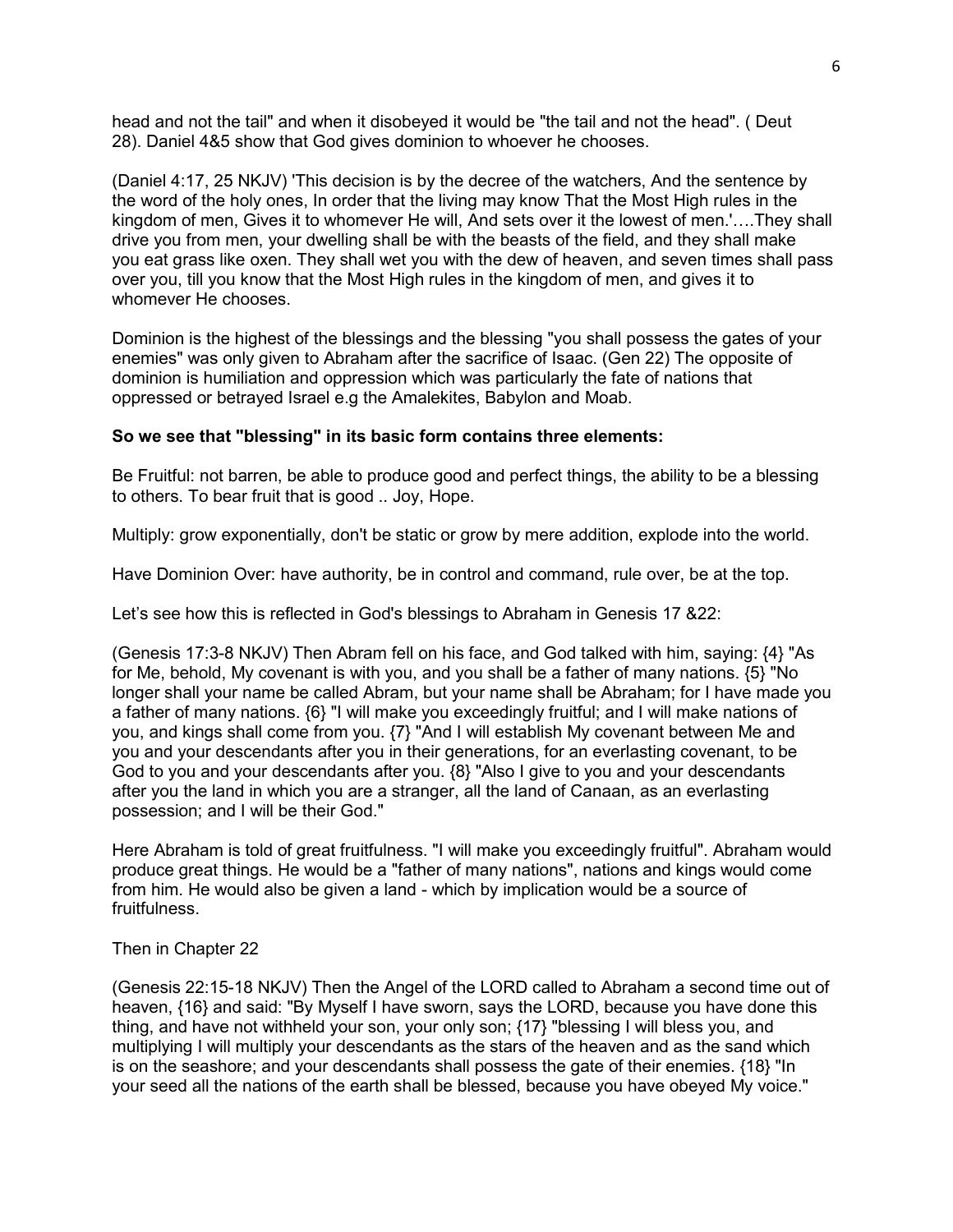Abraham is told that his descendants will be multiplied as the stars of the heaven they shall possess the gates of their enemies - they would havedominion. So we see the three elements of great blessing are fruitfulness, multiplication and dominion.

# **Curses**

Curses involve almost the exact reverse of blessings. Curses involve barrenness, futility and difficulty in conception instead of fruitfulness, limits and frustration instead of multiplication and humiliation and insignificance instead of dominion. , Let's look at Genesis and study the first curses uttered by God.

(Genesis 3:14-19 NKJV) So the LORD God said to the serpent: "Because you have done this, You are cursed more than all cattle, And more than every beast of the field; On your belly you shall go, And you shall eat dust All the days of your life. {15} And I will put enmity between you and the woman, And between your seed and her Seed; He shall bruise your head, And you shall bruise His heel." {16} To the woman He said: "I will greatly multiply your sorrow and your conception; In pain you shall bring forth children; Your desire shall be for your husband, And he shall rule over you." {17} Then to Adam He said, "Because you have heeded the voice of your wife, and have eaten from the tree of which I commanded you, saying, 'You shall not eat of it': "Cursed is the ground for your sake; In toil you shall eat of it All the days of your life. {18} Both thorns and thistles it shall bring forth for you, And you shall eat the herb of the field. {19} In the sweat of your face you shall eat bread Till you return to the ground, For out of it you were taken; For dust you are, And to dust you shall return."

Satan is humiliated, the woman is afflicted with difficulty in conception and Adam is subjected to limits and frustration.

Curses are judgments of God that affect the future of the person (or animal - such as the serpent) in an ongoing way until they are revoked or lifted . They dramatically affect conditions and lower productivity dooming the person cursed to toil, pain, defeat, humiliation and frustration.

Thus we see that blessings lead to "be fruitful and multiply" while cursing leads to situations of toil, pain and a meaningless existence. Cain is cursed by being made a wanderer on the earth while Jacob is blessed with the fat of the land.

Because God is Spirit and His Word upholds Creation then what He says in the spiritual realm affects the whole fabric of the material realm which depends on the spiritual for its very existence. The utter dependence of Creation on God is beautifully illustrated in Psalm 104 here are just a few verses:

(Psalms 104:28-30 NKJV) What You give them they gather in; You open Your hand, they are filled with good. {29} You hide Your face, they are troubled; You take away their breath, they die and return to their dust. {30} You send forth Your Spirit, they are created; And You renew the face of the earth.

#### **The Blessings and Curses Of The Law**

The Jews "signed off" on the Old Covenant at Mt. Sinai - they undertook an agreement with God which stipulated great blessings for obedience and terrible curses for disobedience. These blessings and curses are listed in Deuteronomy chapters 26-28. The blessings and curses were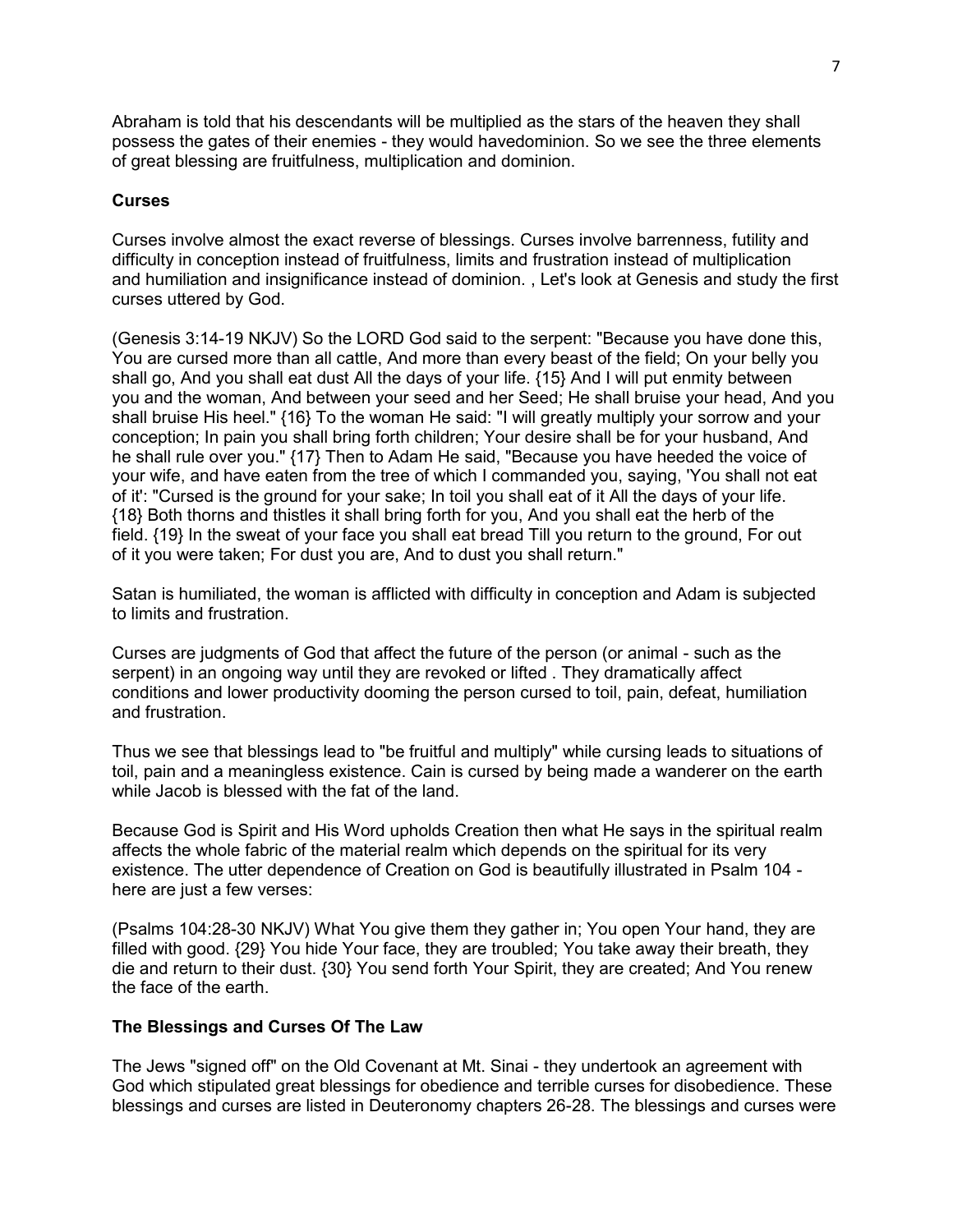material and included things such as wealth and health and possession of the land of Israel.

The prophet Haggai shows us how this affected human affairs when the Jews became slack and self-centered in their faith and chose to build their own houses rather than rebuild the temple and how obedience moved them from a situation of cursing to s situation of blessing

(Haggai 1:3-12 NKJV) Then the word of the LORD came by Haggai the prophet, saying, {4} "Is it time for you yourselves to dwell in your paneled houses, and this temple to lie in ruins?" {5} Now therefore, thus says the LORD of hosts: "Consider your ways! {6} "You have sown much, and bring in little; You eat, but do not have enough; You drink, but you are not filled with drink; You clothe yourselves, but no one is warm; And he who earns wages, Earns wages to put into a bag with holes." {7} Thus says the LORD of hosts: "Consider your ways! {8} "Go up to the mountains and bring wood and build the temple, that I may take pleasure in it and be glorified," says the LORD. {9} "You looked for much, but indeed it came to little; and when you brought it home, I blew it away. Why?" says the LORD of hosts. "Because of My house that is in ruins, while every one of you runs to his own house. {10} "Therefore the heavens above you withhold the dew, and the earth withholds its fruit. {11} "For I called for a drought on the land and the mountains, on the grain and the new wine and the oil, on whatever the ground brings forth, on men and livestock, and on all the labor of your hands."

The people listened to Haggai and began to obey and when the foundation of the Temple was laid then the curse was lifted.

(Haggai 2:15-19 NKJV) 'And now, carefully consider from this day forward: from before stone was laid upon stone in the temple of the LORD; {16} 'since those days, when one came to a heap of twenty ephahs, there were but ten; when one came to the wine vat to draw out fifty baths from the press, there were but twenty. {17} 'I struck you with blight and mildew and hail in all the labors of your hands; yet you did not turn to Me,' says the LORD. {18} 'Consider now from this day forward, from the twenty-fourth day of the ninth month, from the day that the foundation of the Lord's temple was laid; consider it: {19} 'Is the seed still in the barn? As yet the vine, the fig tree, the pomegranate, and the olive tree have not yielded fruit. But from this day I will bless you.'"

So we see that throughout the Old Testament the system was that God would bless us - that is tilt Creation in our favor so that life became easy and fruitful - if we obeyed and curse us so that life became miserable and woeful and plagued and meaningless - if we disobeyed. It was like He was training a child with a very direct series of rewards and punishments.

The "training" culminated not in an age of blessing but with famine and sword and expulsion to Babylon. The experiment failed. Human nature was found to be so deeply sinful that the best laws, good kings, powerful prophets and a direct system of curses and blessings failed to keep it in line.

# **Tithing, Curses and Blessings**

Part of this failed Old Covenant was tithing and the blessings and curses associated with it are explained in Malachi - a prophet who came along after Haggai to address the same problem of spiritual lethargy.

(Malachi 3:8-13 NKJV) "Will a man rob God? Yet you have robbed Me! But you say, 'In what way have we robbed You?' In tithes and offerings. {9} You are cursed with a curse, For you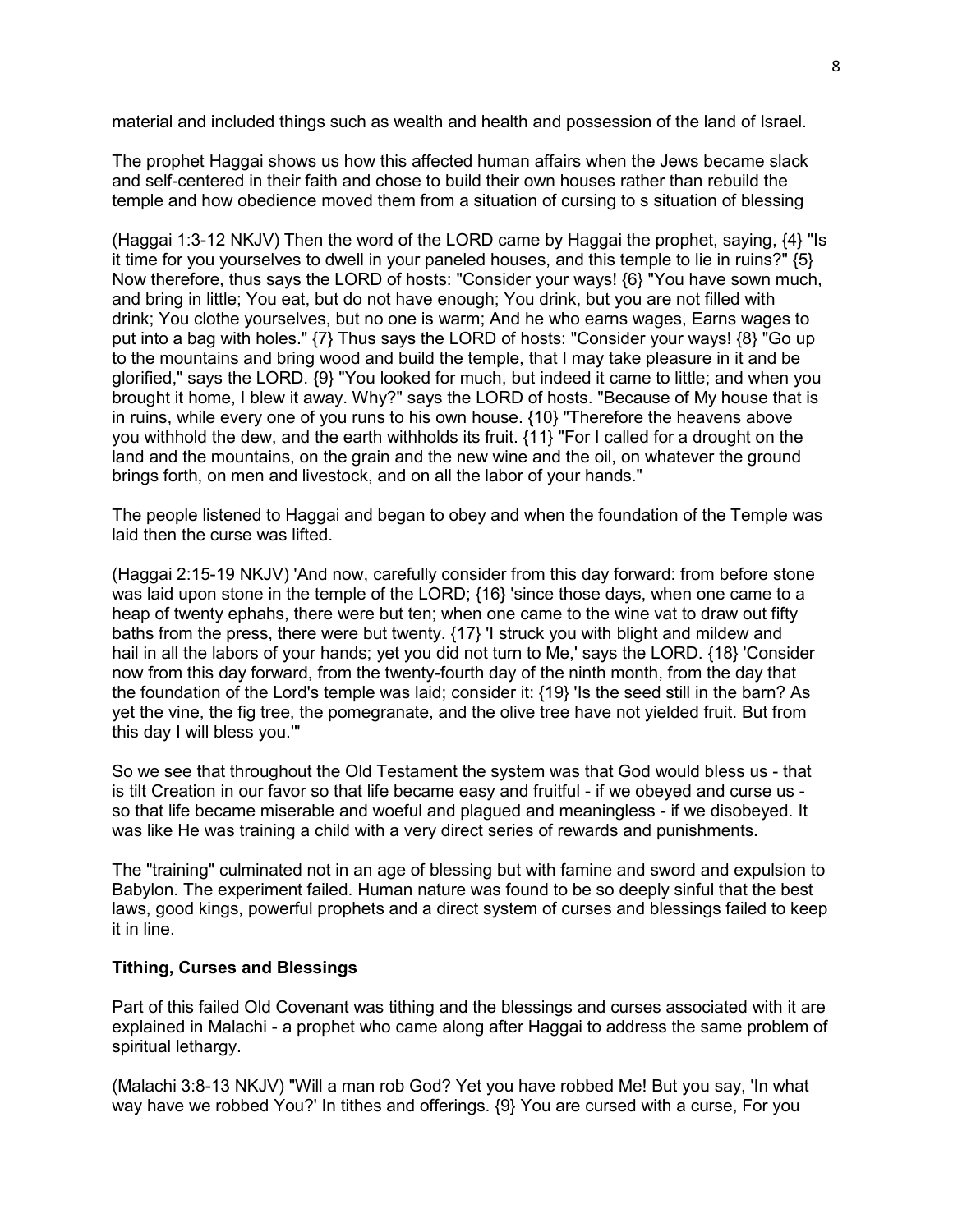have robbed Me, Even this whole nation. {10} Bring all the tithes into the storehouse, That there may be food in My house, And try Me now in this," Says the LORD of hosts, "If I will not open for you the windows of heaven And pour out for you such blessing That there will not be room enough to receive it. {11} "And I will rebuke the devourer for your sakes, So that he will not destroy the fruit of your ground, Nor shall the vine fail to bear fruit for you in the field," Says the LORD of hosts; {12} "And all nations will call you blessed, For you will be a delightful land," Says the LORD of hosts.

Thus there was a curse for "robbing God" breaking the covenant stipulations which they had signed off on. This curse involved lower agricultural production (verse 11) and the blessing was unfailing fruitfulness. The end result was that the physical land of Israel would be a "delightful land". However does this contract, this arrangement of blessings and curses for tithing, still apply to Christians?

## **The New Contract**

There has been a change of covenant or agreement with God. The Old Covenant was physical, material and performance based. The New Covenant is spiritual and based on grace received through faith. There are no curses stipulated in the New Covenant. It is a covenant for the "forgiveness of sins" - not their direct punishment. It is a covenant where all the curses due to us have been borne by Jesus Christ on the cross.

(Galatians 3:10-15 NKJV) For as many as are of the works of the law are under the curse; for it is written, "Cursed is everyone who does not continue in all things which are written in the book of the law, to do them." {11} But that no one is justified by the law in the sight of God is evident, for "the just shall live by faith." {12} Yet the law is not of faith, but "the man who does them shall live by them." {13}Christ has redeemed us from the curse of the law, having become a curse for us (for it is written, "Cursed is everyone who hangs on a tree"), {14} that the blessing of Abraham might come upon the Gentiles in Christ Jesus, that we might receive the promise of the Spirit through faith.

We are redeemed from the curse of the Law. The curses that came for not following what the Law says (verse10 above). We are redeemed from all theses curses including the curses for not tithing. If we are redeemed from it then Jesus Christ has paid the price, there is absolutely NO ground for any curse to alight. We are free. There are no curses on Christians if they do not tithe.

What about blessings for tithing? Why did Christ become a curse for us "that the blessings of Abraham might come upon the Gentiles in Christ Jesus, that we might receive the promise of the Spirit through faith". Blessings in the New Covenant are not received through law-keeping but through faith. As we saw earlier, because of our sinful nature law-keeping does not work, we only end up under the curse for law-breaking "for as many as are the works of the law are under a curse". Works of law only end up in condemnation not justification. A new way to be blessed had to be found - the way of Abraham - the way of faith.

Ephesians 1:3 is an astonishing and mind-boggling verse:

(Ephesians 1:3 NKJV) Blessed be the God and Father of our Lord Jesus Christ, who has blessed

us with every spiritual blessing in the heavenly places in Christ,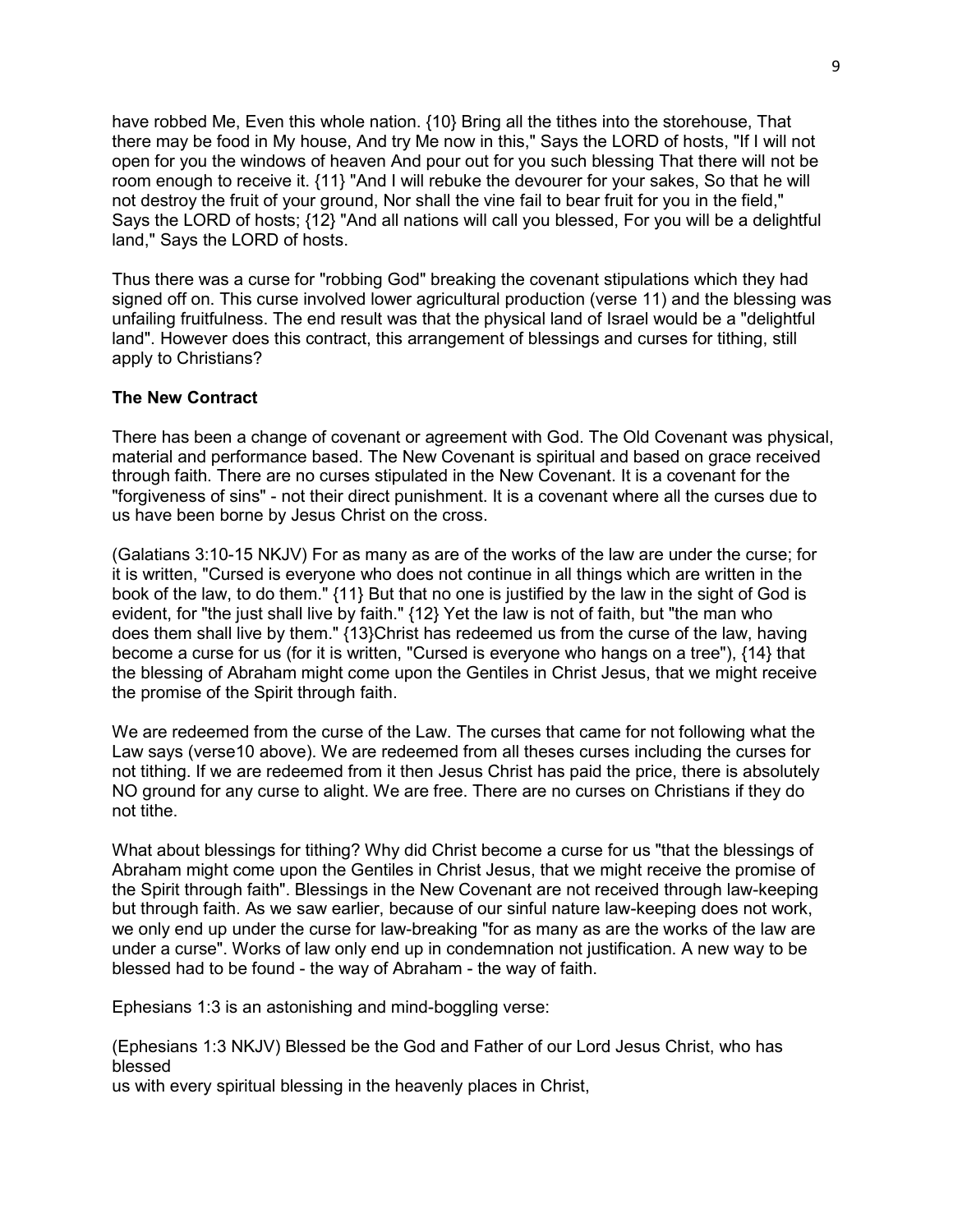It's past tense- we already have received "every spiritual blessing"! It's total "EVERY spiritual blessing". Its exalted" in the heavenly places". It's Christ-centered" in Christ". We have the blessings of Abraham through faith and all the spiritual blessings in the heavenly realms through being in Christ Jesus.

Tithing simply cannot add to those blessings. Law-keeping such as tithing cannot reach half-way. Performance and sacrifices are out as means of blessing. Tithing, sacrificing, law-keeping and spiritual performances in the Temple are Old Covenant and no longer apply for attaining righteousness which is the source of all true blessing. Let me explain that last phrase a bit more.

Blessing is God's favor resting on your life. To have God's favor you have to be in right standing with God. You have to be righteous. The Jews valued righteousness because it brought blessing from a holy God. "According to my righteousness you have rewarded me" is a common theme in Psalms for instance. (Psalms 18:20 NKJV) The LORD rewarded me according to my righteousness; According to the cleanness of my hands He has recompensed me.

Under the Old Covenant blessings would come to the righteous and punishment and cursing to the wicked. A God who blessed the wicked or who failed to reward the righteous was unthinkable. Tithing was a righteous act which brought favor and blessing. This is still taught in Judaism today.

In Christ however we receive our righteousness - in fact we receive the righteousness of Jesus Christ Himself - through faith, and not through the performing of righteous acts such as tithing. Because we have the very righteousness of Christ we also receive the blessings appropriate to that level of righteousness - "every spiritual blessing in the heavenly realms". We have Christ's righteousness and Christ's blessings through faith and therefore we do not need to tithe in order to be blessed.

The Christian life is "from faith to faith" we are blessed because of our faith and we appropriate those blessings by faith - no by performing works of merit such as tithing. The Galatians tried to add works of merit (in this case circumcision) to faith and this is the response they got from the apostle Paul.

(Galatians 3:1-5 NKJV) O foolish Galatians! Who has bewitched you that you should not obey the truth, before whose eyes Jesus Christ was clearly portrayed among you as crucified? {2} This only I want to learn from you: Did you receive the Spirit by the works of the law, or by the hearing of faith? {3} Are you so foolish? Having begun in the Spirit, are you now being made perfect by the flesh?  ${4}$  Have you suffered so many things in vain; if indeed it was in vain? {5} Therefore He who supplies the Spirit to you and works miracles among you, does He do it by the works of the law, or by the hearing of faith?;

Paul's challenge to the Galatians "Having begun in the Spirit, are you now being made perfect by the flesh?" is very appropriate to tithing. We don't go up a notch as a Christian by tithing. We are not perfected by the flesh - by works of merit, by works of the law. Miracles do not occur by works of the law - but by "hearing with faith". Hebrews says' for the law made nothing perfect". (Hebrews 7:19) So if the entire law made nothing perfect, one segment of it, - tithing certainly will not perfect you!

Righteousness is from God , in Christ, through faith. Therefore blessing, which in a just world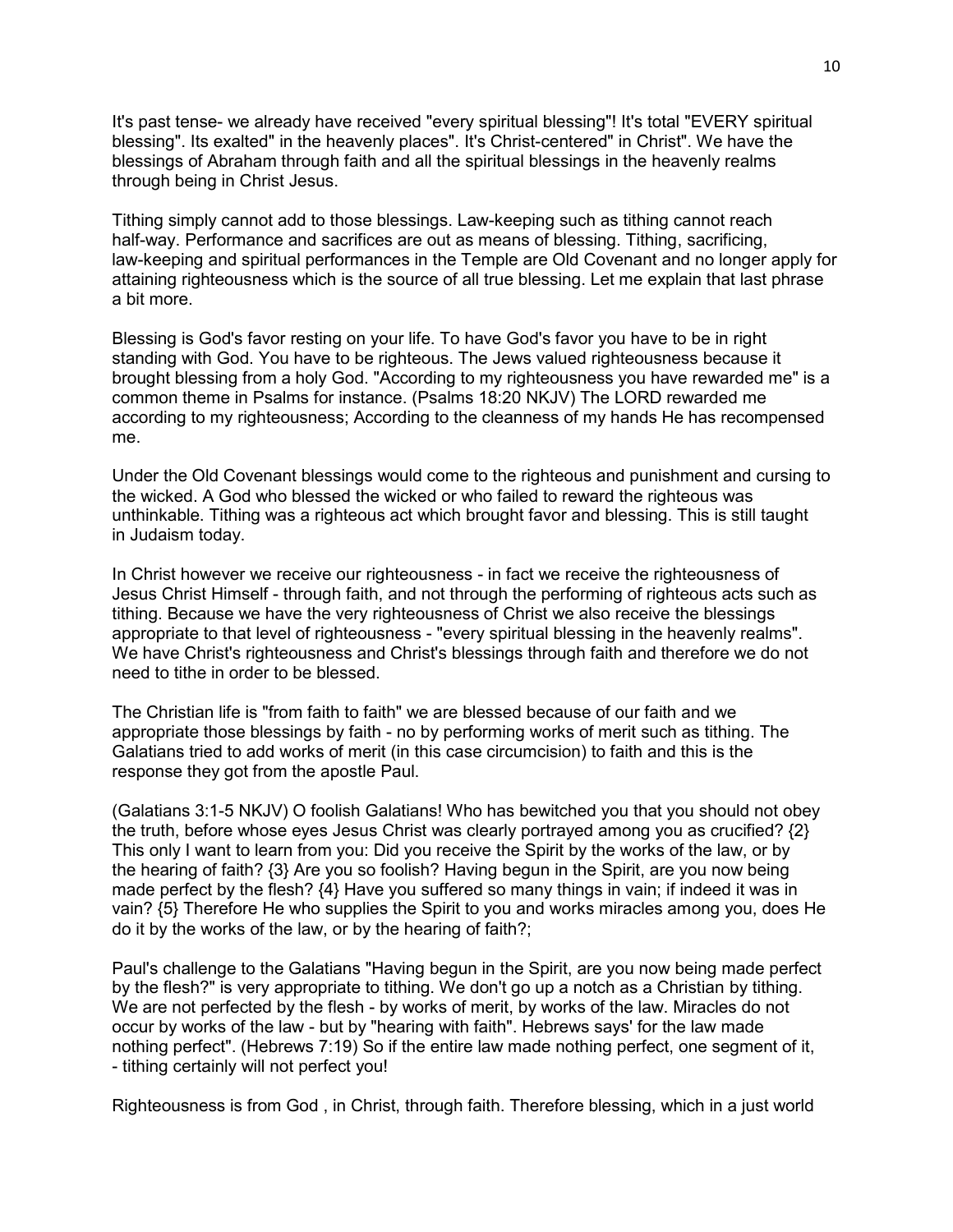must be based on righteousness, is from God, in Christ, through faith.

# **Magical Tithing**

Tithing is practiced by groups such as the Mormons, followers of Maitreya, and most New Age cults. Just do a search under "tithing" on the Google search engine and you will find DOZENS of cults sites listing tithing as a way of manipulating spiritual forces to give the person wealth and happiness. Tithing is taught as a mechanism that "releases blessings" to the giver. The money is sometimes called "seed money" and as this is "sown" financial prosperity grows and funds are eventually "harvested". Mostly tithing is seen as a "law" that operates like karma. You do good and good will come back to you. You give to the cult and you will be made wealthy by the Universe, God, or Life Force.

Such false teachers use a principle sometimes called "ex opere operato". This means that the mechanism works by itself. The operation is efficacious whether or not the person doing it has any righteousness whatsoever. By this principle tithing is a "law" and will work for everyone independent of their character. Tithe and the windows of heaven will be opened automatically and the finances you give away will be a seed of great prosperity to follow. This causes people to say things like "I believe in tithing.." with great passion. They are believing in a mechanism, a law. Give some away and more will come back. However they are not necessarily believing in a personal God. While they are "believing in tithing" they are not necessarily believing in Jesus. They are believing in a law or a principle not in a Person who loves them and is providing for them. This is not Christ, it is karma. It is not God, it is Mammon.

Manipulating spiritual forces to give you financial blessing without accompanying personal righteousness, or the imputed righteousness that comes from Christ, is evil and magical. It is rewarding the wicked and blessing the unrepentant. Godless people can become blessed and wealthy simply through tithing, no repentance required, no Christ-likeness needed - just money. It is a systematic denial of God's pathway to blessing through faith in Jesus Christ. Blessing that is attained apart from righteousness is attained through magic not through God. God is resolutely opposed to magic in all forms. In the end such "blessing" will bring a judgment on the person that will far outweigh any temporary financial gains.

# **What About The Terrific Testimonies?**

Tithing websites often feature amazing testimonies of how Joe Smith started tithing and then became rich and famous. These testimonies simply say that "for them" tithing appeared to "work". Here are six reasons why you need to take such testimonies with a "grain of salt".

- 1.The testimonies of the people who DIDN'T see any prosperity despite faithful tithing over many years are never published.
- 2.Testimonies are not the same as "clinical trials" or a properly run research experiment. They are indications at best.
- 3.It may be an exception. To establish a principle you have to look at many cases and average them out. Look around your local church at the faithful tithing Christians. How many of them are experiencing way above average prosperity for their level of gifts and intelligence? Most Christians that tithe seem to be living average normal lives. On average the blessing from tithing seems to be about the same as that for not tithing. It's a plain fact that tithing Christians are not living in exceptional prosperity compared to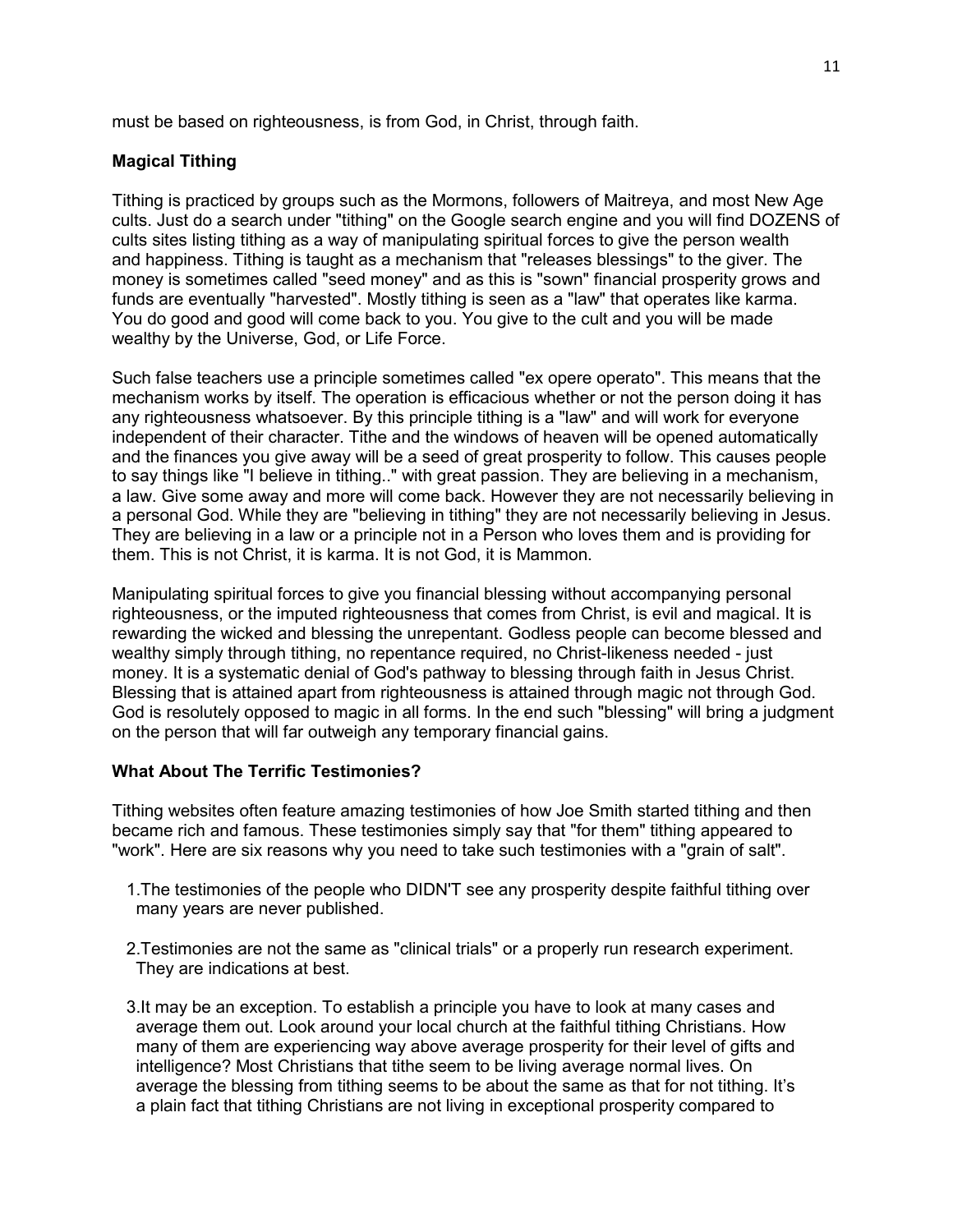non-tithing Christians of the same ability level.

- 4.Testimonies may be false or exaggerated or solicited in a way that indicates that giving to "ministry X" is the sure road to blessing. Be cautious of any testimony that does not indicate that the person can be contacted for comment.
- 5.What else did Joe Smith do that may more rationally account for his becoming rich and famous?
- 6.Testimonies may be the result of personal self-delusion. This is very common with people starting a new business who see prosperity everywhere when in fact their debts and taxes are piling up. They are also common in the "I believe I am healed" testimony when in fact the person is still unwell. People are so unprepared to believe they have been ripped off that they will believe they are more prosperous than ever when in fact they are pretty average in prosperity.

#### **Reminder**

There is no blessing for tithing and no cursing for not tithing. Blessings are obtained by having faith in Christ Jesus. Curses were taken by Christ on the cross. Tithing is not magical and does not lead to prosperity in an ex opere operato fashion. Neither does it justify us before God. The terrific testimonies about tithing need to be taken with a grain of salt.

#### **Curses and Blessings and OT Practices**

What applies to tithing applies to the other OT practices. There are no curses for eating pork for instance and no blessing for being circumcised - which was a big issue in the early church. Let's hear what Paul said about people who tried to add OT practices onto faith in order to be blessed. It's in chapter 3 of Galatians:

(Galatians 3:1-5 NKJV) O foolish Galatians! Who has bewitched you that you should not obey the truth, before whose eyes Jesus Christ was clearly portrayed among you as crucified? {2} This only I want to learn from you: Did you receive the Spirit by the works of the law, or by the hearing of faith?{3} Are you so foolish? Having begun in the Spirit, are you now being made perfect by the flesh?{4} Have you suffered so many things in vain; if indeed it was in vain? {5} Therefore He who supplies the Spirit to you and works miracles among you, does He do it by the works of the law, or by the hearing of faith?;

(Galatians 3:10-14 NKJV) For as many as are of the works of the law are under the curse; for it is written, "Cursed is everyone who does not continue in all things which are written in the book of the law, to do them." {11} But that no one is justified by the law in the sight of God is evident, for "the just shall live by faith." {12} Yet the law is not of faith, but "the man who does them shall live by them." {13} Christ has redeemed us from the curse of the law, having become a curse for us (for it is written, "Cursed is everyone who hangs on a tree"), {14} that the blessing of Abraham might come upon the Gentiles in Christ Jesus, that we might receive the promise of the Spirit through faith.

Thus Paul is saying that OT practices CANNOT add anything to faith. Having begun in the Spirit we cannot be perfected by the flesh - that is by rituals such as Sabbath keeping, circumcision or tithing. Not only that but the law places under the curses of Deuteronomy 28 and makes us live a "performance-based' spiritual life in which we are sure to fail. In fact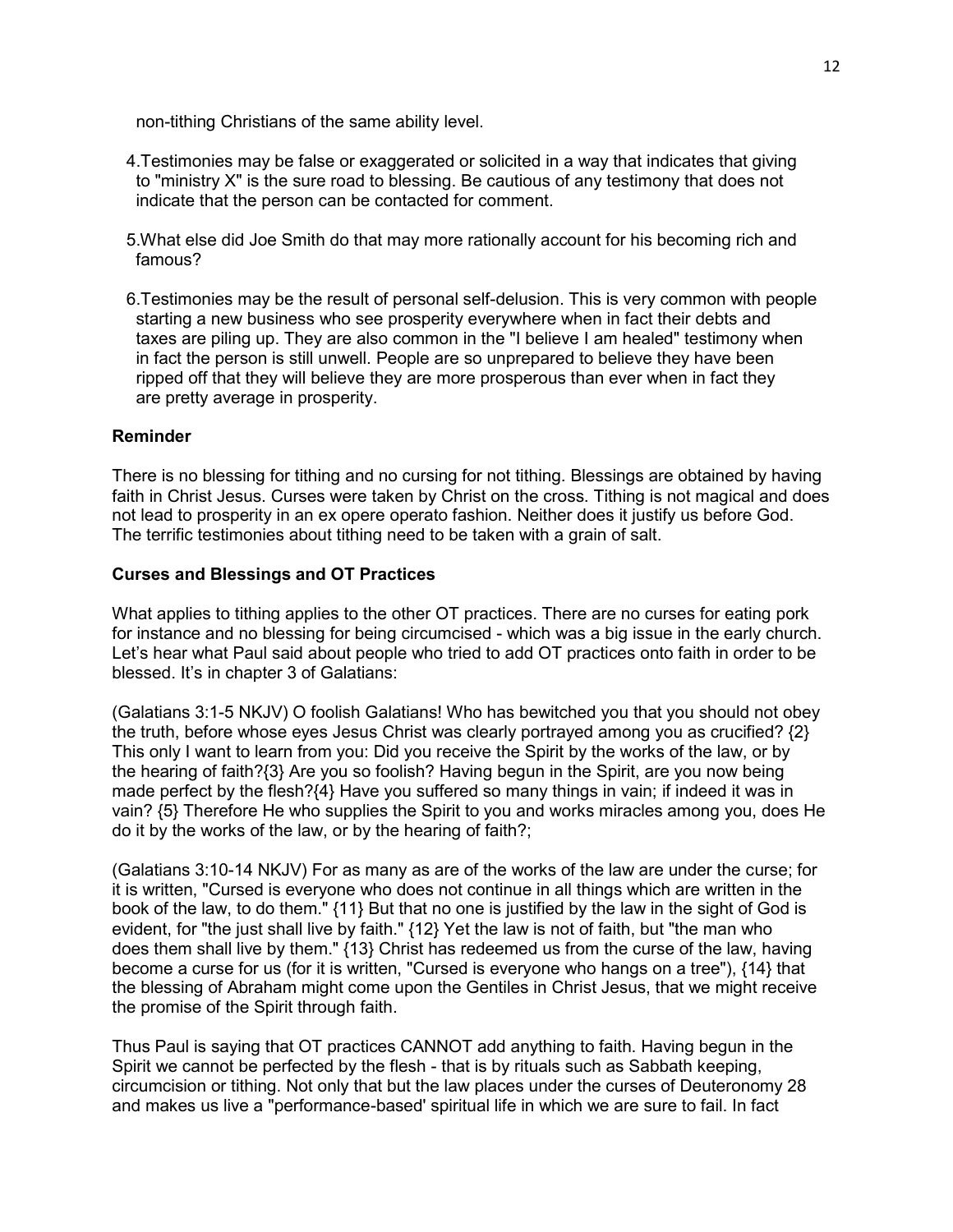striving to be blessed by the law places us under a curse! Paul gets even more vehement a few chapters later:

(Galatians 5:1-4 NKJV) Stand fast therefore in the liberty by which Christ has made us free, and do not be entangled again with a yoke of bondage. {2} Indeed I, Paul, say to you that if you become circumcised, Christ will profit you nothing. {3} And I testify again to every man who becomes circumcised that he is a debtor to keep the whole law.  $\{4\}$  You have become estranged from Christ, you who attempt to be justified by law; you have fallen from grace.

In this very blunt warning to the Galatian Christians Paul spells out the danger of trying to get right with God by performing OT practices. You can't just take one practice in isolation Paul says - if you get circumcised you have to keep the whole law - and you can't do that - you will fall under its curses! Not only that but Christ will profit you nothing, you will be estranged from Christ and you will have fallen from grace. Paul calls such compulsory OT practices a "yoke of bondage".

## **The Paradox**

So here is the paradox - if we seek to gain blessing by external actions such as Sabbath keeping, circumcision, keeping feast days, or tithing we are estranged from Christ and under a curse!

## **The Stoichea (Measured Out Things)**

The key concept in this chapter is the "stoichea" often translated as the "elemental things" in modern translations but probably better translated 'the measured out things". This latter usage is retained in Chemistry where "stoichometry" is the ratio between elements in compounds the art of balancing equations. The stoichea are the measured out "abc" building blocks of the spiritual realm.

The BIG difference between OT and NT is the end of the "stoichea". The end of having to have a faith that is measured out, regulated and precise. In the OT everything was precisely allocated. Judah lived in this bit of land, Simeon over there, only people from Levi could be priests, this bit of temple furniture went here, the other over there, behind the curtain was certain death, this food was clean, that was unclean etc.

The cross ended that "measured -out-ness" and we can now move the church furniture and eat pork and lobster. To us that seems very ordinary but it was a revolution back then. In fact it was one of the hardest lessons the early church had to learn. There were no more add-ons, no circumcision, no taboos, no lists, no 613 laws.

The "stoichea" - the taboo things, the measured out things, were spiritually enforced and a certain dread and awe accompanied them. People had fear and trembling about them and would say "You CAN'T do that." The stoichea were enforced by angelic beings in Judaism and demonic beings in Gentile religions (more on that soon). For instance if you intruded on the temple of Diana of the Ephesians and broke her taboos you were in great danger. For a fascinating read try the Idylls of Theocritus which is filled with the dread of breaking minor taboos e.g a shepherd would never play his pan-pipes at noon as Pan rested then and to wake him would arouse the god's wrath and cause great harm.

Taboos ruled the life of Jews and Gentiles alike. Quite a few times in the NT we hear the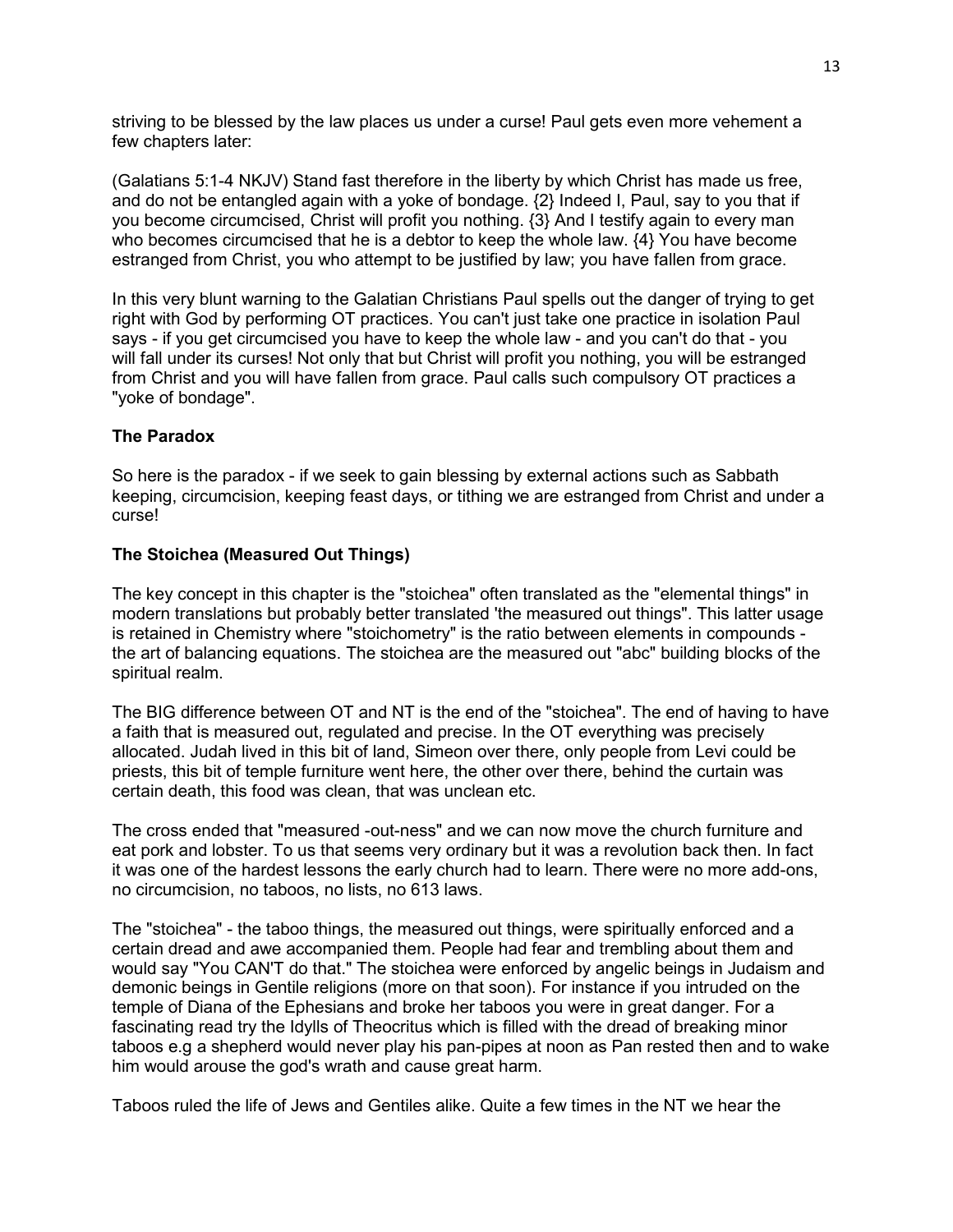phrase about "the law that came through angels" e.g.

(Acts 7:53 NRSV) You are the ones that received the law as ordained by angels, and yet you have not kept it."

(Galatians 3:19 NRSV) Why then the law? It was added because of transgressions, until the offspring would come to whom the promise had been made; and it was ordained through angels by a mediator. The role of angels in enforcing the taboos is shown in:

(Exodus 23:20-21 NKJV) "Behold, I send an angel before you to keep you in the way and to bring you into the place which I have prepared. {21} "Beware of him and obey his voice; do not provoke him, for He will not pardon your transgressions; for My name is in him.

This even applied to where they should go to the toilet!

(Deuteronomy 23:12-15 NKJV) "Also you shall have a place outside the camp, where you may go out; {13} "and you shall have an implement among your equipment, and when you sit down outside, you shall dig with it and turn and cover your refuse. {14} "For the LORD your God walks in the midst of your camp, to deliver you and give your enemies over to you; therefore your camp shall be holy, that He may see no unclean thing among you, and turn away from you.

These verses imply that God would turn away from them if they did not cover up their excreta! Full relationship was very conditional. It was a world of regulations, taboos, and limitations.

The main religious systems are "angelic" in origin. Both angels and demons operate in similar ways because, before the Fall, they were the same category of creature. The pagan religions had temples, and priests and tithes and taboos, and festivals and laws and ceremonies etc and so did the Jewish religion. They had very similar modus operandi because they were both under the angelic (good or fallen) realm and its dominion. Everyone was a slave of the system from the High Priest to a commoner and the system was run by spiritual beings who inspired dread and awe. In the New Testament the authority of the angelic and demonic realm over human beings is broken. A key concept here is the "heavenly realms" and our new place in them so I will take a paragraph or two to explain that.

Heaven is a plural word in fact it should be "heavens" because there are at least three levels to Heaven. Paul in 2 Cor 12 ascends to the "third heaven" and heard mysteries from God. The angels in Revelation fly in mid-heaven or the Second Heaven which is also where the great battle with Satan takes place. The first heaven is where the "birds of the heaven" fly . Satan started out in the Third Heaven as a guardian cherub then was "cast down" to the second heaven (Isaiah 28). During the ministry of the disciples Jesus saw another fall "Satan fell from heaven like lightning" this was further enforced by the cross and resurrection and by the time Ephesians was written Satan was now "prince of the power of the air" down another notch. Satan tries to move up back from the first to the second heavens and a great battle against Michael and the angels takes place in Revelation 12 . Satan loses his place in the first heaven and is "cast down to earth" where he incarnates as the Anti-Christ in Revelation 13. After Christ returns he is taken down a notch further and cast into the Pit. After 1000 years Satan again tries to claw his way back into the heavenly realms and comes to earth to deceive the nations and Armageddon takes place then Satan has his final downfall into the lake of fire. So we see that there are multiple levels to the spiritual realms and spiritual beings can move up and down between them but God is ultimately in charge of who goes where.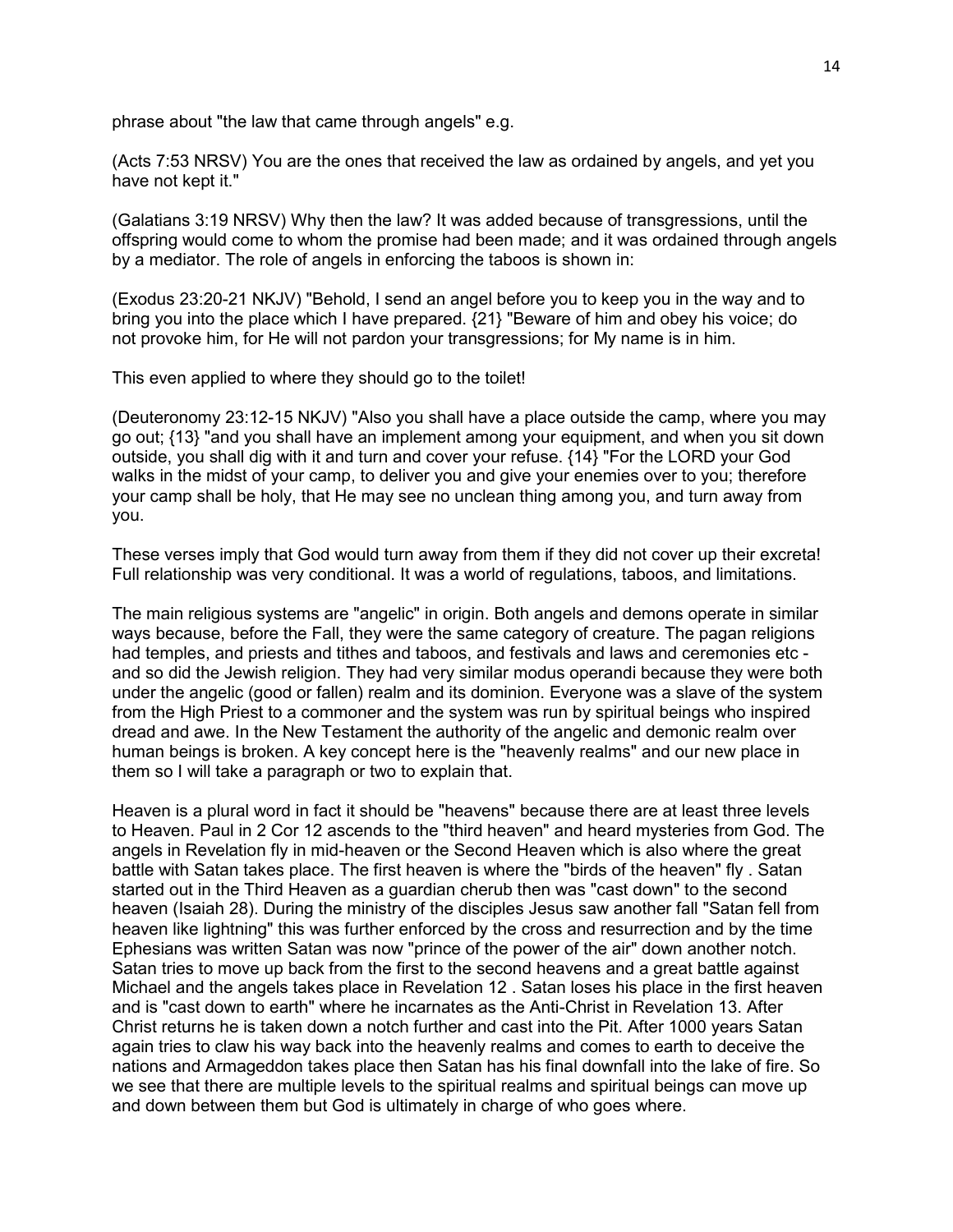After His resurrection Christ ascended "through the heavenly realms" and we ascended with Him and are placed in the heavenly realms in Christ Jesus(Ephesians 2:6) and there we receive every spiritual blessing in the heavenly realms (Ephesians1:3) and can wrestle against the very same powers and principalities that once dominated life (Ephesians 6:10-18). Captivity (domination by spirits and their taboos) is taken captive and spiritual gifts are lavishly distributed (Ephesians 4:10-12). A clear sign of the change in status is the common casting out of demons by Christians. This did not happen in the OT because we were under the angelic realms. We can do it easily in the NT because we are over the angelic and demonic realm. One day we shall judge angels ( 1 Cor. 6:3) and they are our servants now (Heb1:14). Their power over us has been broken.

Along comes Jesus and breaks the power of the spiritual beings on the cross (Colossians 2:13-15). He introduces a new way of being where no-one is a slave of the system any more. Taboos are gone and so is fear and dread. Our position in the spiritual realms is so high and the power of taboos so completely broken that we are "dead" to any requirements to live by superstition and taboo.

(Colossians 2:20-23 NKJV) {20} Therefore, if you died with Christ from the basic principles of the world (the stoichea), why, as though living in the world, do you subject yourselves to regulations; {21} "Do not touch, do not taste, do not handle," {22} which all concern things which perish with the using; according to the commandments and doctrines of men? {23} These things indeed have an appearance of wisdom in self-imposed religion, false humility, and neglect of the body, but are of no value against the indulgence of the flesh.

Attempts to reintroduce the stoichea aroused such great concern in Paul that it caused him to accuse people of apostasy over things that at first may seem to us to be minor such as observing a religious calendar. He saw such things as placing us back under the authority of minor spiritual beings such as angels and demons.

(Galatians 4:8-11 NKJV) But then, indeed, when you did not know God, you served those which by nature are not gods. {9} But now after you have known God, or rather are known by God, how is it that you turn again to the weak and beggarly elements (the stoichea), to which you desire again to be in bondage? {10} You observe days and months and seasons and years. {11} I am afraid for you, lest I have labored for you in vain.

We can see that Paul saw "observing days and months and years" as so grievous that it involved enslavement to "those who are not gods" and "bondage" and he was "afraid for them" lest they had become apostate. Letting traditions and ceremonies and Sabbaths and diets govern life was a huge backward step.

It was stepping out from the heavenly realms where we were placed in Christ and back under angelic or demonic dominion. It was spiritual disaster. In Colossians when Paul writes of Christ's triumph over the demonic powers he notes that it had, as its first and foremost outcome, release from having to observe dietary regulations and feast days!

(Colossians 2:15-17 NKJV) Having disarmed principalities and powers, He made a public spectacle of them, triumphing over them in it. {16} So let no-one judge you in food or in drink, or regarding a festival or a new moon or Sabbaths, {17} which are a shadow of things to come, but the substance is of Christ.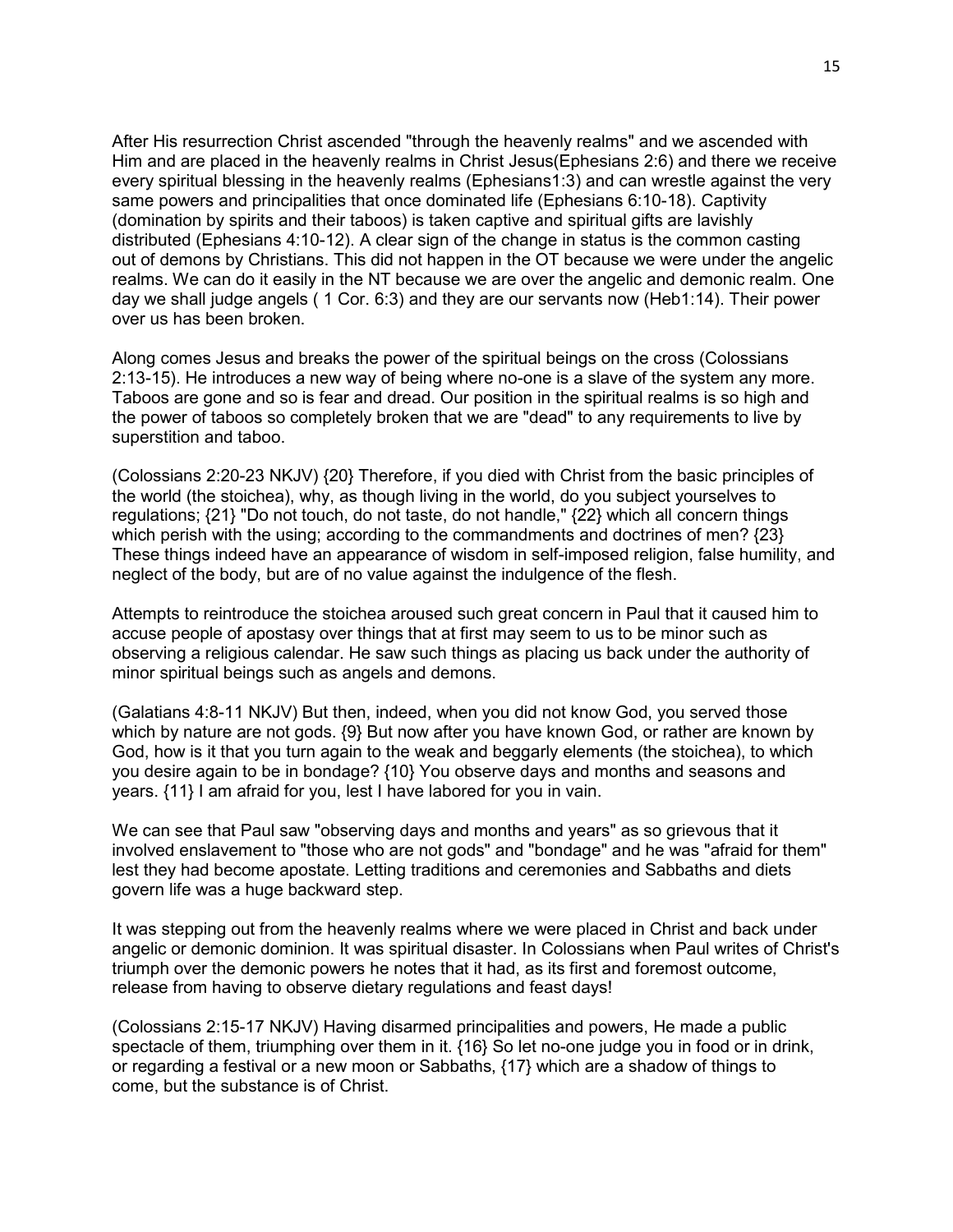We are not to live in the "shadows" - of ritual observances but in the reality which is Christ. To the Greeks this was a striking analogy to Plato's cave illustration where a person chained (for life) to a cave wall and looking away from the entrance saw all reality as shadows cast upon the wall by the fire. Pagan or Jewish religion is just these shadows - the substance is Christ. Thus Paul pits stoichea-enslaved religion against Spirit-empowered Christianity.

This even applies to the "good bits" of the Old Covenant. As we saw in the last chapter to observe ANY of the practices of the Old Covenant was to place one's self under a curse and cut oneself off from Christ. (Galatians 3:10-14, 5:1-4) The old religious system of stoichea operated via "curses" for disobedience and "blessings" for obedience. When the Jews agreed to the Law at Sinai they also agreed to the curses and blessings that were listed in Deut 26-28. However Christ put an end to curses for disobedience (Galatians 3:10-14) and gave us every spiritual blessings in the heavenly realms in Christ Jesus (Ephesians 1:3, Romans 8:31-32). Therefore under the new Way in Christ there are no taboos, no curses and no striving for blessings. The old religious system is killed stone dead.

The New Way is not the way of effort and earning but the way of faith and trusting. It is no longer "if I am good and keep the rules God will bless me" but it becomes "as long as I abide in His love I am abundantly blessed".

To summarize :Religion is bondage to the stoichea and systems. It's being a servant of a system ruled by a spirit. Christianity is sonship, freedom and Spirit-led and joyous. There is NO system. There is only faith worked out in love. Praise the Lord!

To wind up this chapter let's look at a few observations and questions for further discussion.

- 1.When we create taboos in church we are re-instituting the yoke of bondage of the stoichea. According to Galatians that seriously imperils the salvation of people. It is in fact "anathema".
- 2.When we teach that ANY part of the old Jewish law is binding on believers we imperil them - and that includes Sabbath keeping, tithing and religious festivals.
- 3.Christmas, Easter and Sunday worship are not required of believers in fact their current form is a carry-over from the stoichea. All feasts days, religious calendars, days, months, seasons and years -not just those on the dates of ancient pagan festivals - are "stoichea".
- 4.Church formalism with spiritual overtones is "stoichea". This includes robes, furnishings etc where such formalities are given clear spiritual overtones. If you like robes - wear them, there is nothing wrong with that per se. However if you have to have a robe on before you can minister - then that is "stoichea" subjecting yourself to elemental things. That would be going back to the days of Aaron, high priestly garments and immovable furnishings. It is nothing like Jesus ministering to a hill full of people or Phillip sharing the gospel in a moving chariot in the desert.
- 5.There is no blessing for tithing or cursing for not tithing. We give freely as God leads. If you have a release of conscience when the coin drops into the bag or plate you have put yourself under the stoichea and enslaved yourself to a ritual. It is the blood of Christ that cleanses your conscience not a gold coin. God's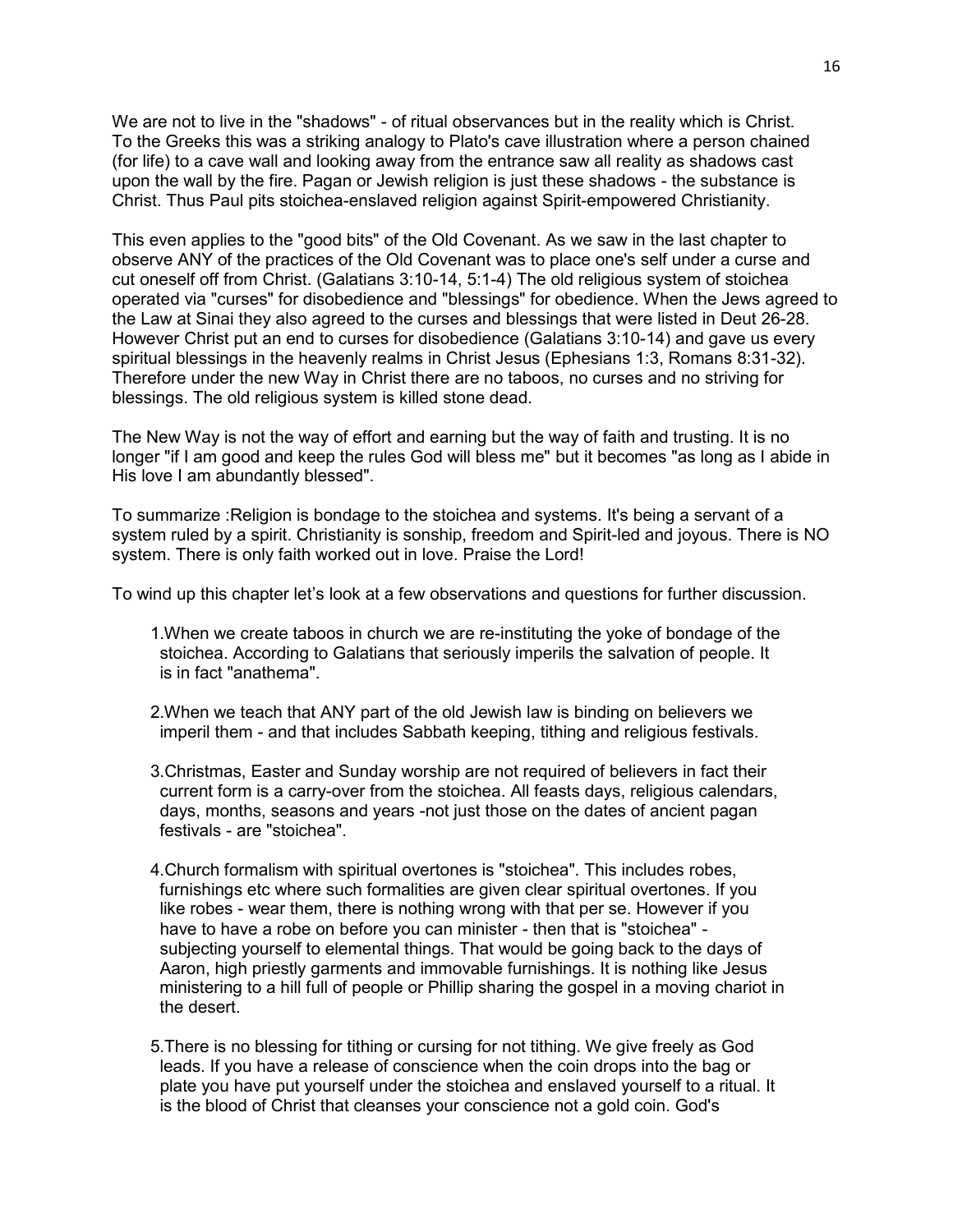pleasure cannot be bought, it is given freely in Christ. The fear and dread that some people experience regarding their giving is thus sub-Christian.

- 6.Alcohol and tobacco may be foolish, unwise and addictive but they are not spiritually unclean or taboo. This calls for wisdom. Paul told the Corinthians to be cautious around idols temples not because they were in danger spiritually but because it could mislead people into idolatry. Even the temple of Aphrodite in Corinth was not taboo and off limits spiritually - it was just the wrong place to be seen! It could hurt someone's faith. I live in a house with a recovering alcoholic therefore I do not drink. Not because it is "unclean" , taboo or unspiritual or because I will incur the wrath of some minor deity but because it would harm my house-mate and not be an act of Christian love.
- 7.Don't import superstitious "second heaven" principles into the Christian life which is lived above that. Some Christians read books about pagan religions and spells etc and become enamored of things like holy water and things to repel demons and sometimes make statements like "drums attract evil spirits". This may or may not be true. However it is living in fear when we have all the power we need to deal with those things in the name of Jesus Christ. We have left those pagan concepts behind. "God has not given us a spirit of fear". Canberra, the capital city of Australia was planned and laid out by Masons - yet I visit there and enjoy my visits. We don't need to run around fearing a pagan symbol on every corner. We can be grieved by it as Paul was in Athens but we do not need to be fearful of it.
- 8.There are no "six keys to blessing in the Christian life" practices we have to do in order to be victorious. There is only one - faith in Jesus Christ outworked in love. We have the blessings in Him already. We have EVERY spiritual blessing in the heavenly realms (and by implication the earthly blessings that are subsumed under that) simply because we are "in Christ", "in the beloved" and with Him God freely gives us all things. In Christ we have them, by faith we appropriate them, in love we live them out. There are no "keys", no technique we must follow, no teacher that we must slavishly imitate, no denomination or particular church we must join, in order to be blessed. We are blessed, already, and completely, in Christ. Mind you it will take all eternity to plumb the depths of those wonderful blessings!

#### **The Ascension of Jesus Christ**

Part of the difference between the Old Covenant and the New Covenant is the new exalted status of the Christian saint. God has quite literally taken us "from the guttermost to the uttermost" as an act of amazing grace. We will see that many OT practices are actually inappropriate for our new status. This status came about in three stages:

- 1.After God forgave our sins through Christ's death on the cross. Then we died "in Him" to sin and the Law.
- 2.Three days later Christ rose from the dead and "in Him" we rose also to a new life available through the resurrection.
- 3.Forty days later Jesus ascended into the heavenly realms and we "in Him" took our places as citizens of Heaven with a new divine status granted to us by grace alone (Ephesians 2:6,7).

The consequences of the ascension of Jesus Christ are so amazing that they changed the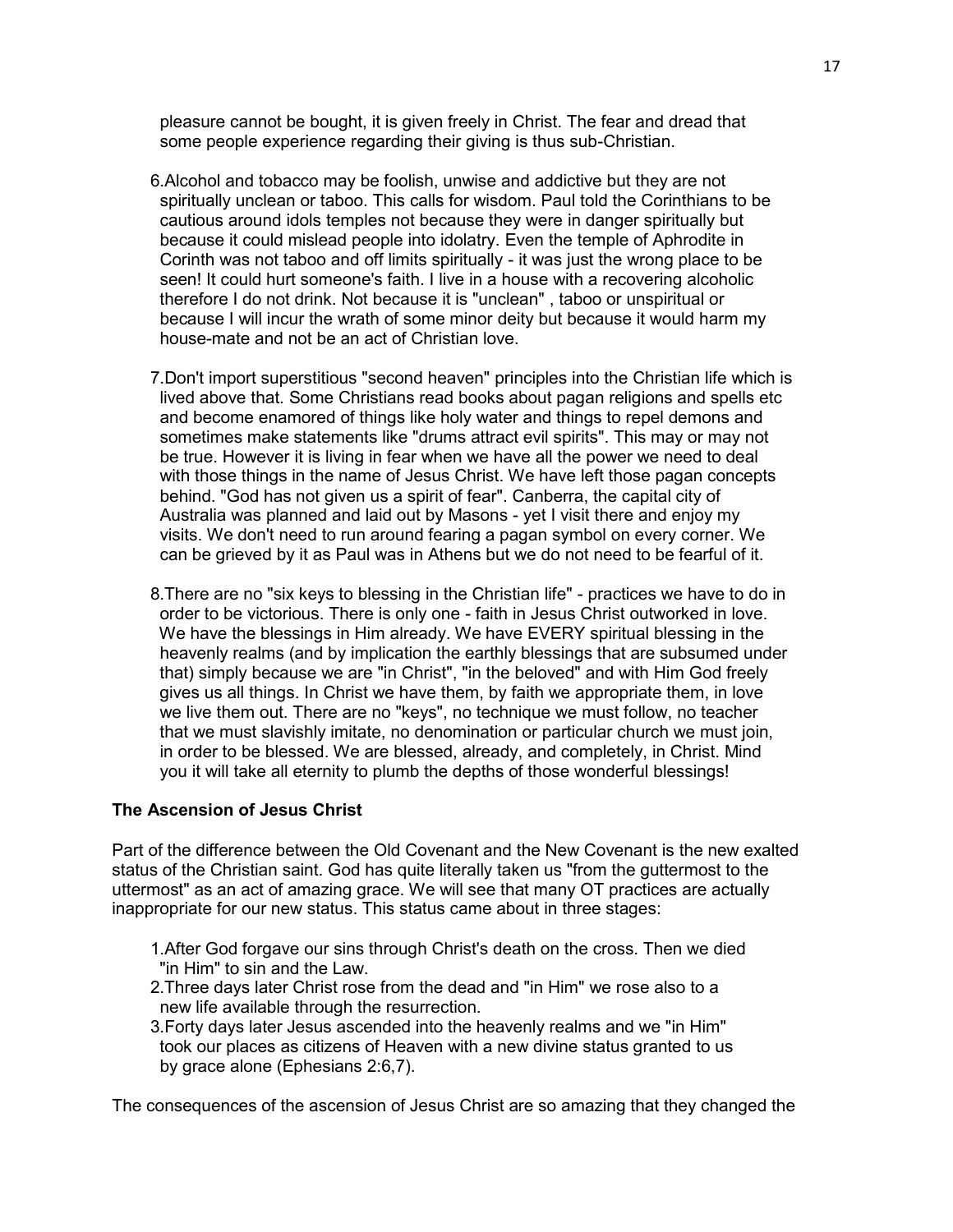whole way that people prayed and worshipped God and participated in Him. Jesus took apart the heavenly realm when He ascended and removed the power of the evil principalities and powers to dominate the life of those who believed in Him (Ephesians 4:8-13, Col 2:13-13).

Furthermore He took us with Him on His journey into the heavenly realms so that the believer in Jesus Christ is now a citizen of heaven (Phillipians 3:20), a resident of the heavenly Jerusalem (Hebrews 12: 22-24) and is seated with Christ in the heavenly realms (Ephesians 2:6) with a graciously given heavenly status that was previously impossible for any human to achieve under the Law (Matthew 11:11-13, Ephesians 2:4-10). Jesus ascension also resulted in the outpouring of the Holy Spirit (John 7:39, 16:7, Acts 2:33) and the giving of spiritual gifts to the church (Ephesians 4:8-13).

Perhaps the best starting point is the purpose statement given in Ephesians by Paul. This is the "why" of the Ascension and of Pentecost.

(Eph 4:8-13 NKJV) Therefore He says: "When He ascended on high, He led captivity captive, And gave gifts to men." {9} (Now this, "He ascended"; what does it mean but that He also first descended into the lower parts of the earth? {10} He who descended is also the One who ascended far above all the heavens, that He might fill all things.) {11} And He Himself gave some to be apostles, some prophets, some evangelists, and some pastors and teachers, {12} for the equipping of the saints for the work of ministry, for the edifying of the body of Christ, {13} till we all come to the unity of the faith and of the knowledge of the Son of God, to a perfect man, to the measure of the stature of the fullness of Christ;

Now Paul's purpose statement lists a number of reasons behind the ascension-outpouring. The ultimate reason for the ascension is that "He might fill all things"(Eph 4:10). What does he want to fill all things with? Himself! What then is the outpouring of the Holy Spirit about - filling ALL believers with Jesus! Being filled with the Spirit of Jesus is the purpose of Pentecost and the ascension.

This connects with the other great purpose expressed in this passage. That believers may come to a unity of faith and become "a perfect man" in the stature and fullness' of Christ. That is the objective we see most clearly now. To build up Christians God sovereignly gives the ability to edify His body to certain people as a gift.

On the way to do this Jesus takes "captivity captive" spoiling the demonic world of its spiritual powers. Like the conqueror He is He then distributes spiritual gifts to men. They include the five-fold ministries and the gift of tongues on the day of Pentecost and the various spiritual manifestations necessary for the building up of the body of Christ. So we see that the purposes behind the ascension and Pentecost are :

 That Christ might fill all things That captivity would be captured. That spiritual gifts might be given to the church. Which would then become like Christ.

The purpose of Pentecost is Spirit-filled and empowered images of Jesus Christ.

#### Taking Captivity Captive

The following is a schematic diagram of how things were in Old Testament times. It shows how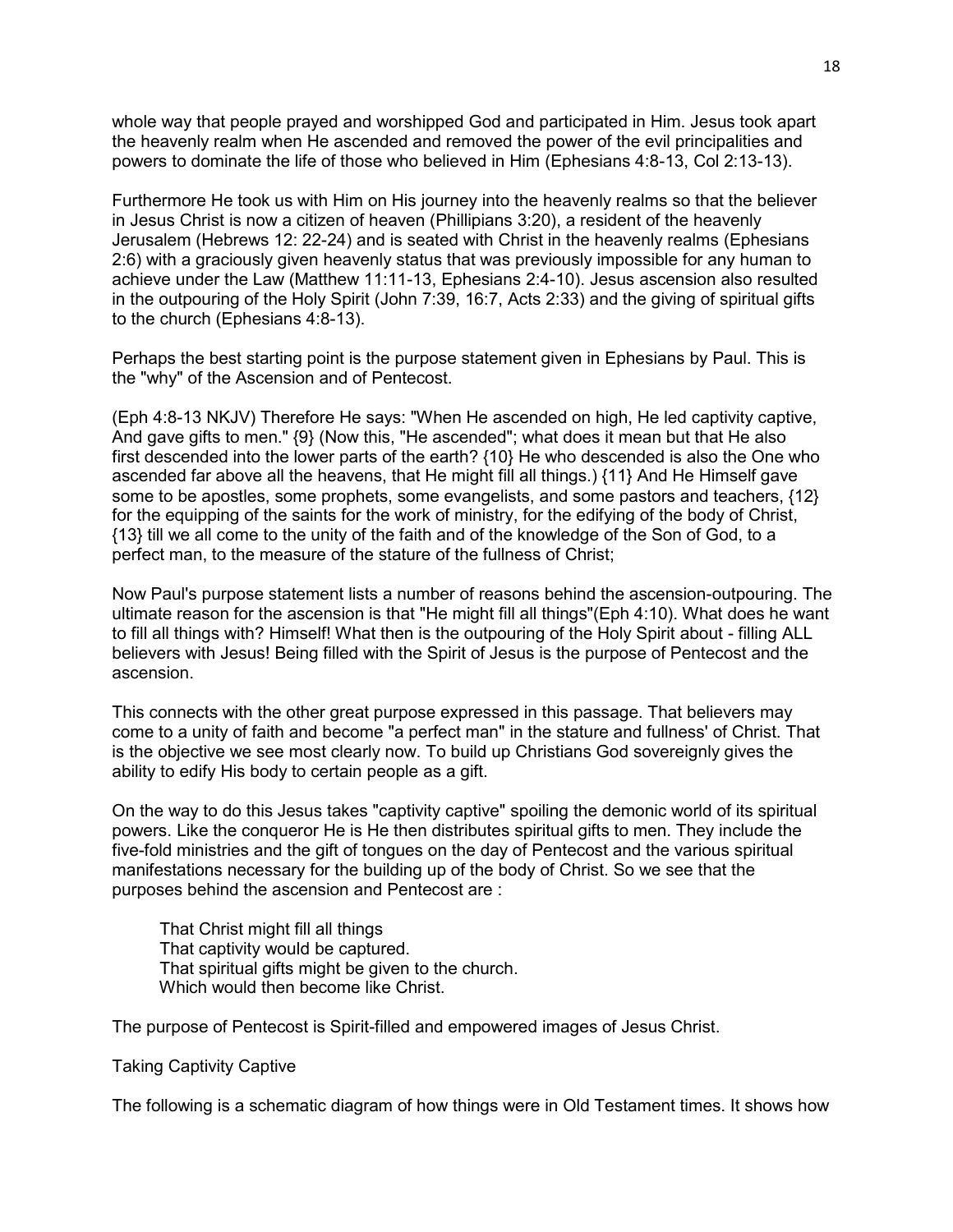much both Jews and Gentiles were captives. The Jews were captives under the Law and the Gentiles captives under their demonic religions. Quite obviously not everything can be fitted onto a single diagram and it is not to scale or meant to be theologically normative but it will, I hope, help us to grasp what the state of things was.

Let's look at what it is trying to tell us. There are four levels - God, the angelic realm (inhabited by both good and evil angels), mankind and creation in general. Mankind rules creation, the angelic realm is more powerful than mankind and God rules over all. It is the middle portion of the diagram that is the most interesting. We can see from Acts 7:53 and Galatians 3:19 that the Law was given through angels. 1 Corinthians 10:20 also tells us that the Gentile religions were the work of demons and that the worshippers worshipped demons and not God.

So we see that before Christ both Jewish and Gentile religion was under the direct control of the angelic realm. The good angels mediated the Jewish religion and the demons mediated the innumerable Gentile religions. Both systems were somewhat similar(though the Law was vastly superior) and listed in the middle of the diagram are some of the similarities. Both Jewish and Gentile religions had temples and priests and sacrifices and tithes and offerings and dietary restrictions and special days and festivals and various taboos and categories of clean and unclean things. Though the Jewish religion was much holier and more moral it operated with much the same basic external structure as the Gentile religions. They had the same externals though the internals were very different. Judaism however did not resort to witchcraft, divination, sorcery or magic which are exclusively in the domain of Satan.

In both Colossians and Galatians Paul calls these external things - the taboos, festivals etc the "elementary principles of this world" or the "stoichea". Thus mankind in the Old Testament was ruled by religions based on the exact performance of rituals and the keeping of numerous laws and taboos. Relationship to God was through a priestly caste and involved sacrifices. Except for a very few individuals there was no ongoing relationship with God. Sin led to death which, at that stage, was under the power of the Devil (Hebrews 2;14,15). The general experience of both Jewish and Gentile believers was one of fear and bondage (Hebrews 2:14,15). All this was to change with the death, resurrection and ascension of Jesus Christ.

#### **After Jesus' Work On The Cross, Resurrection and Ascension**

Again we have a diagram - the main change being the creation of the Church and its high status in the heavenly realms.

Let's look at some of the changes and seek to explain them. Death moves out of Satan's control (Hebrews 2:14,15) into that of Jesus Christ who now has the keys of Death and Hades (Revelation 1:18). The accusing power of the law over us is broken (Colossians 2:13-15) because it is nailed to the cross. Jesus has been raised up above every power and principality in the heavenly realms and we - who are "in Him" - are of course seated where He is.

(Eph 1:20-23 NKJV) which He worked in Christ when He raised Him from the dead and seated Him at His right hand in the heavenly places, {21} far above all principality and power and might and dominion, and every name that is named, not only in this age but also in that which is to come. {22} And He put all things under His feet, and gave Him to be head over all things to the church, {23} which is His body, the fullness of Him who fills all in all.

The Church contains you and I so the exaltation of the Church is the exaltation of the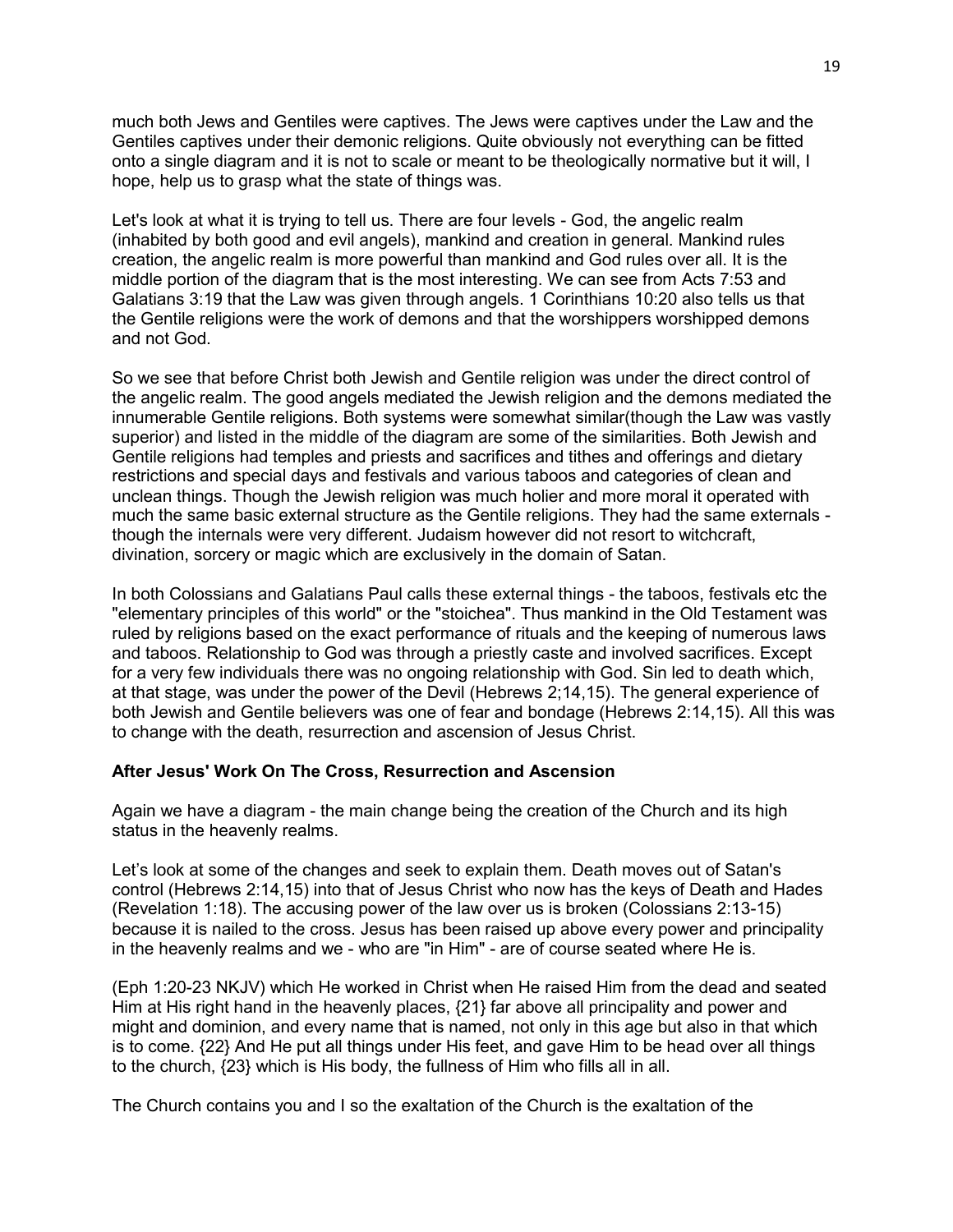believer. Thus the fact that the Church has been made to be the "fullness of Him who fills all in all" has amazing consequences for the believer. Paul continues to show how we have been raised "from the guttermost to the uttermost" ...

(Eph 2:6-7 NIV) {6} And God raised us up with Christ and seated us with him in the heavenly realms in Christ Jesus, {7} in order that in the coming ages he might show the incomparable riches of his grace, expressed in his kindness to us in Christ Jesus.

Thus we see that we have(past tense) been raised up with Christ and seated with Him in the heavenly realms in Christ Jesus (verse 6 above). This was done not because we were good but because of God's great grace which Paul calls "the incomparable riches of His grace..". Thus we have been taken from being sinners (Romans 3:23, Ephesians 2:1-4) and made into people who are "seated in the heavenly realms". We are now given a status and authority far beyond anything we deserve so that God may show just how gracious He can be.

The new spiritual status of members of the Kingdom of God is described by Jesus as he contrasts the two eras - that of John the Baptist, the Law and the prophets and that of the Kingdom.

(Matthew 11:11-14 NASB) "Truly, I say to you, among those born of women there has not arisen anyone greater than John the Baptist; yet he who is least in the kingdom of heaven is greater than he. {12} "And from the days of John the Baptist until now the kingdom of heaven suffers violence, and violent men take it by force. {13} "For all the prophets and the Law prophesied until John. {14} "And if you care to accept it, he himself is Elijah, who was to come.

The Law and the Prophets prophesied up until John the Baptist who was the greatest of "those born of women". Yet he who is least in the Kingdom of Heaven is greater than John the Baptist! (not better than, greater than - an act of amazing grace has GIVEN us this authority ) and thus greater than all the OT saints, the Law and the prophets. This makes sense if, in the OT they were "below the angelic realm" as in the diagram above and now, in Christ the Church is above the angelic realm. Consider this - in the OT no-one cast out demons. In the NT every born-again believer has that power and it is commonly reported in the gospels and Acts. Something has changed in the believer's relationship with the spirit world since Christ.

This new spiritual status of the believer, this citizenship of heaven, is absolutely central to Paul's teaching. So much so that Paul is quite astonished when Christians do not grasp that we are to rule the world and judge the angelic realm.

(1 Cor 6:2-3 NKJV) Do you not know that the saints will judge the world? And if the world will be judged by you, are you unworthy to judge the smallest matters? {3} Do you not know that we shall judge angels? How much more, things that pertain to this life?

To Paul it is just a gospel basic that Christ has triumphed and that we share His triumph and rulership as inheritors of the Kingdom. Christ has ascended above the angelic realm and we have also done this "in Him" therefore we have been invested with an authority greater than that of the angels and will one day judge them. (Note: Authority is different from strength, Napoleon was probably not the physically strongest member of his army but he had authority. So Christians do not have the power of angels yet but we do have position and authority and the right to be in command.) Thus Christians can exorcise demons because we are now at a higher level of authority than that of the fallen angels.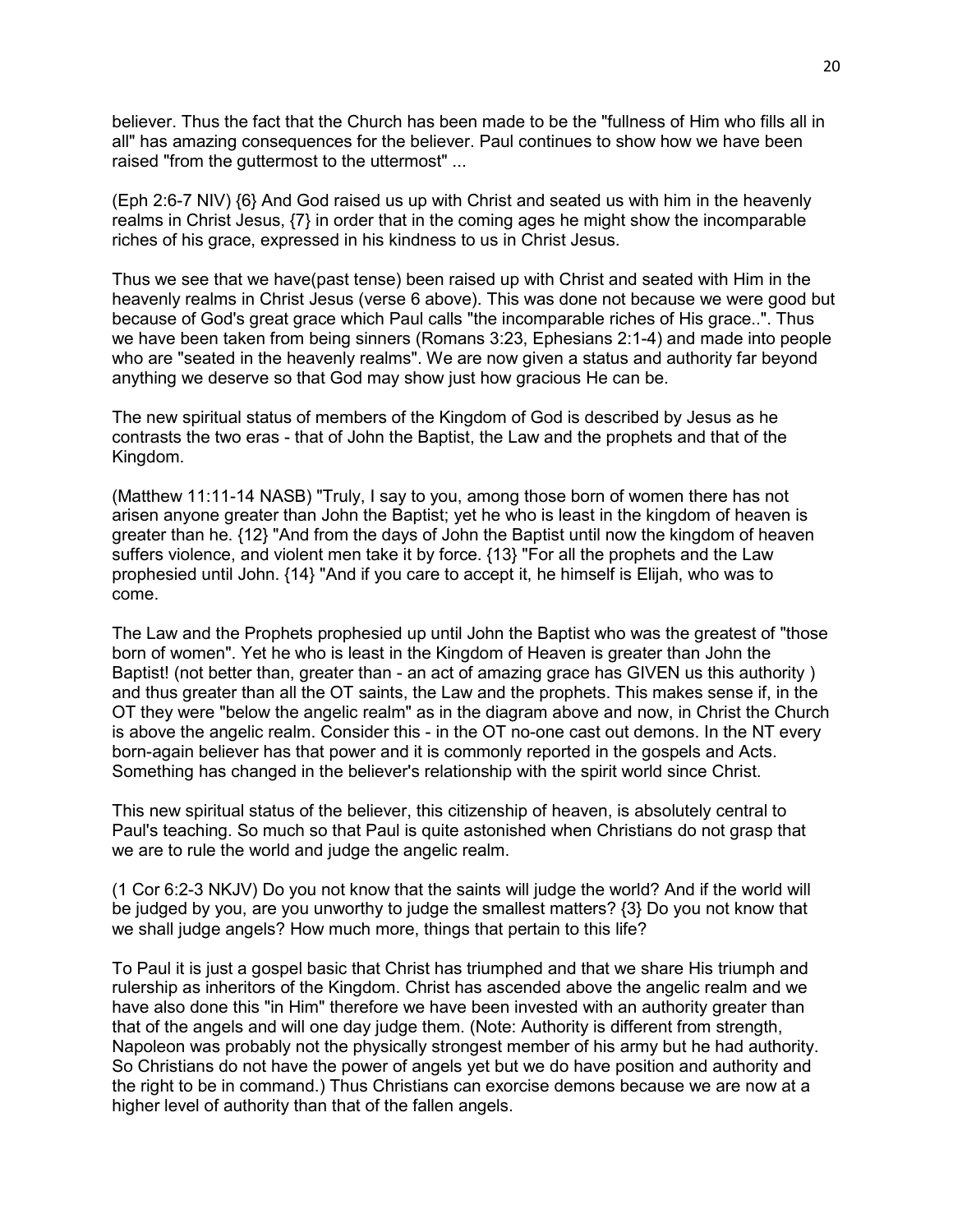Since we are above the angels we are above their systems or the "stoichea" of the last chapter. Thus Christians are not to observe taboos, festivals, days, months, years, Sabbaths, make sacrifices, or worry about tithes, offerings or priests.

In Colossians 2 the radical nature of our freedom from these "basic principles of the world" is described as a "death". Just how many responsibilities does a dead person have? None! So the Christian no longer has any obligatory responsibilities to cultural taboos, festivals, Sabbaths or dietary regulations. Paul continues..

Colossians 2:20-23 Therefore, if you died with Christ from the basic principles of the world, why, as though living in the world, do you subject yourselves to regulations; {21} "Do not touch, do not taste, do not handle," {22} which all concern things which perish with the using; according to the commandments and doctrines of men? {23} These things indeed have an appearance of wisdom in self-imposed religion, false humility, and neglect of the body, but are of no value against the indulgence of the flesh.

To put it simply all "religiosity" has been put behind us when we enter into the death, resurrection and ascension of the Lord Jesus Christ.

#### **Freedom**

We have freedom, we do not have to live in fear as if we serve a God who will be angry over the smallest error. It's a bit like sending someone to mow the lawn and they come back nervously asking "Which blade of grass do I mow first?" and you say "Start anywhere as long as it gets done". God has given us tremendous freedom and we don't have to live in a spirit of slavery worried about getting everything "just right" - about which blade of grass to mow first. Such is the spirit of religious fear. It is akin to the pagan dread of the spirits - if the ceremony is not done "just so" then curses would come forth. The "spirit of fear" produces people who cringe before God over every tiny detail.

However with the death, resurrection and ascension of the Lord Jesus Christ that is done away with. The situation now is one of love and sonship.

(Rom 8:15-17 NKJV) For you did not receive the spirit of bondage again to fear, but you received the Spirit of adoption by whom we cry out, "Abba, Father." {16} The Spirit Himself bears witness with our spirit that we are children of God, {17} and if children, then heirs; heirs of God and joint heirs with Christ, if indeed we suffer with Him, that we may also be glorified together.

We are beloved sons of God living in freedom. As sons of God, above the angels, we are going to inherit a kingdom prepared for us since the foundation of the world. We are heirs. In that Kingdom we will be seated on thrones with Jesus (Revelation 3:21), we will rule over the nations (Revelation 2:26,27), we will judge the world and even angels (1 Corinthians 6:2,3), we will become beings with immortal and imperishable bodies (1 Corinthians 15:45-55) and dwell safely in amazing wealth, peace and freedom (Revelation 21 & 22). When this occurs what it means to be a "son of God" will be revealed.

At the moment it is, at best, vaguely understood. When this occurs the meaning of our being seated in heavenly realms with Christ Jesus will become absolutely clear. Christ will take up His authority over all creation through us and amazing changes will occur. The whole world will be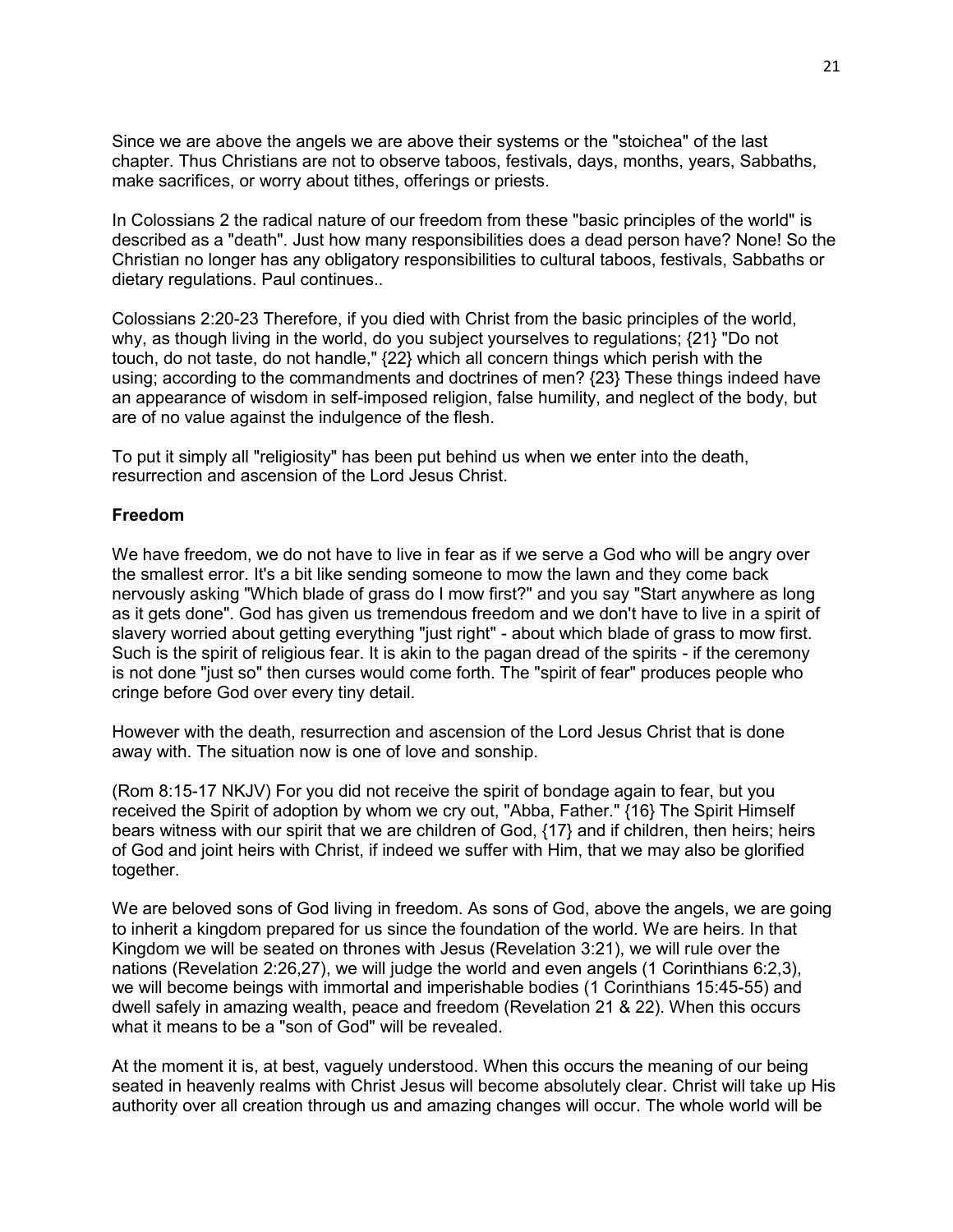set free! Paul continues on in Romans 8 to say...

(Rom 8:18-22 NKJV) For I consider that the sufferings of this present time are not worthy to be compared with the glory which shall be revealed in us. {19} For the earnest expectation of the creation eagerly waits for the revealing of the sons of God. {20} For the creation was subjected to futility, not willingly, but because of Him who subjected it in hope; {21} because the creation itself also will be delivered from the bondage of corruption into the glorious liberty of the children of God. {22} For we know that the whole creation groans and labors with birth pangs together until now.

Thus the death, resurrection and ascension of the Lord Jesus Christ was the critical turning point that has ensured the total freedom of all creation! Creation, now in bondage, will move into "the glorious liberty of the sons of God". God is in the business of setting all things free. He desires liberty - not cringing enslavement, for all!

However it is a two-step movement firstly there is freedom from the old religious system, our coming out from domination by the elementary principles of this world and from sin and death. Then step two is not anarchy - but having God's moral code written on our hearts through the Holy Spirit. (Hebrews 8:10) We are freed to become who we were always meant to be righteous, holy, spirit-filled beings of love.(Galatians 5:16-24) This is the work of the Holy Spirit and why the ascension of Jesus Christ is also strongly associated with the sending of the Holy Spirit.

# **The Holy Spirit and the Ascension of Jesus Christ**

(John 14:12 NKJV) "Most assuredly, I say to you, he who believes in Me, the works that I do he will do also; and greater works than these he will do, because I go to My Father.

(John 16:7 NRSV) Nevertheless I tell you the truth: it is to your advantage that I go away, for if I do not go away, the Advocate will not come to you; but if I go, I will send him to you.

(Acts 1:4-5 NKJV) And being assembled together with them, He commanded them not to depart from Jerusalem, but to wait for the Promise of the Father, "which," He said, "you have heard from Me; {5}"for John truly baptized with water, but you shall be baptized with the Holy Spirit not many days from now."

(Acts 2:31-33 NRSV) Foreseeing this, David spoke of the resurrection of the Messiah, saying, 'He was not abandoned to Hades, nor did his flesh experience corruption.' {32} This Jesus God raised up, and of that all of us are witnesses. {33} Being therefore exalted at the right hand of God, and having received from the Father the promise of the Holy Spirit, he has poured out this that you both see and hear.

(Acts 11:15-16 NKJV) "And as I began to speak, the Holy Spirit fell upon them, as upon us at the beginning. {16} "Then I remembered the word of the Lord, how He said, 'John indeed baptized with water, but you shall be baptized with the Holy Spirit.'

During the Last Supper Jesus clearly indicates that when He "went to the Father" something would happen to the disciples would enable them to do great works of power equivalent to His own (John 14:12). Later on in the upper room discourse He reveals this to be the sending of the Helper, the Holy Spirit which could only be sent after His departure.(John 16:7) In his last conversation with His disciples He termed this empowerment the baptism in the Holy Spirit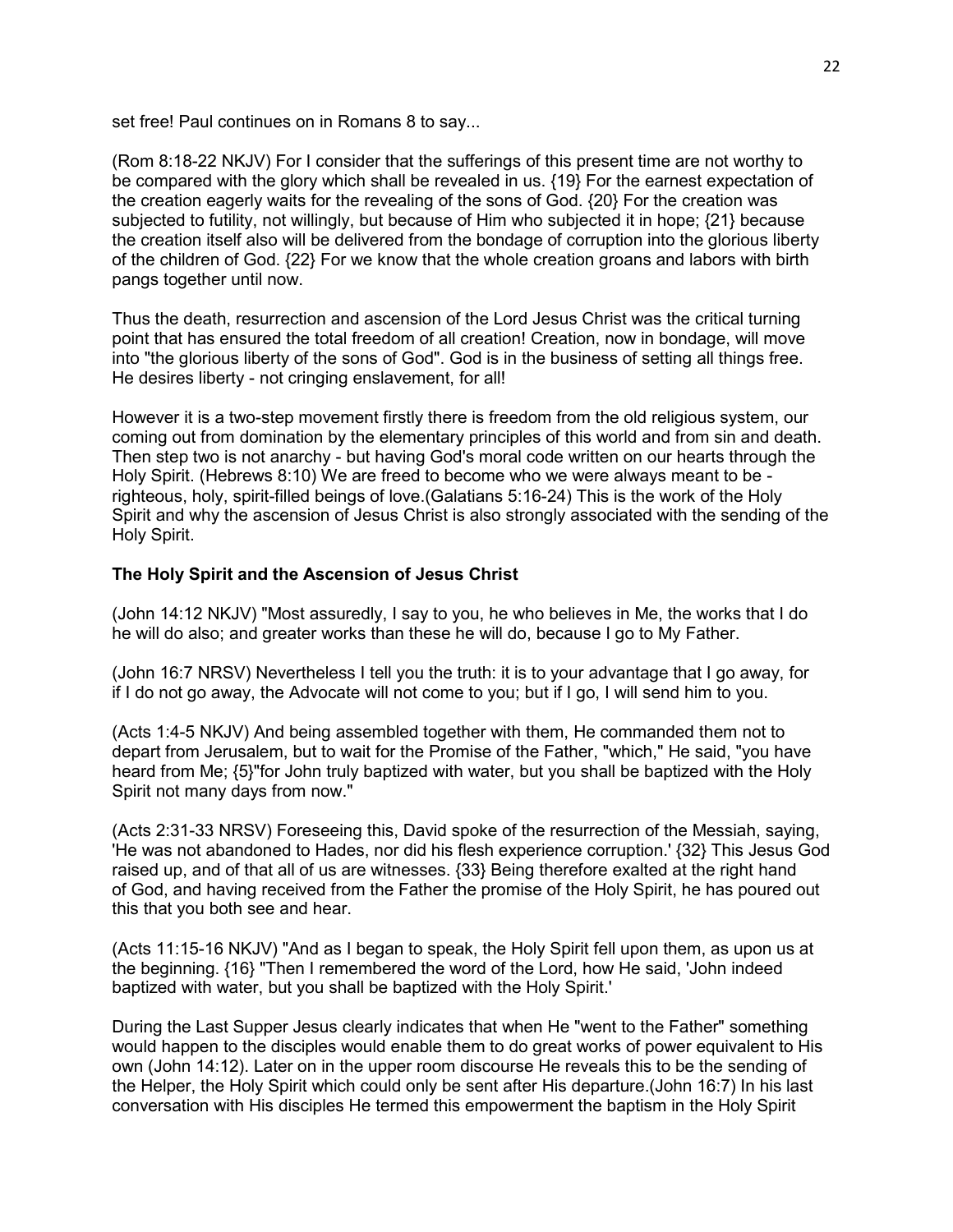(Acts 1:4,5) and promised them they would receive it soon and that it would make them powerful international witnesses to Him (Acts 1:8). On the day of Pentecost it was poured out in a manner that was both visible and audible (Acts 2:32-33) and likewise during the Gentile Pentecost at Cornelius' place where it is also referred to as "the baptism in the Holy Spirit". (Acts 11:15,16)

The heavenly realms are now occupied by Jesus and since we are in Him, we have been seated with Him in these realms (Eph 2:6). Therefore we can have confident access to God and unhindered participation in the things of the Spirit with Whom we have been baptized (1 Cor 12:13). This does not mean that we all have all gifts or that all will have one particular gift. God is sovereign in how He distributes the gifts of the Spirit. (1 Cor 12:7-11) Within His sovereignty there is evidently some room for us to ask for particular manifestations of the Spirit. (Luke 11:13, 1 Cor 12:31, 14:1)

To sum up.... The purpose of Pentecost is Spirit-filled and empowered images of Jesus Christ. The Pentecost event is known as the baptism in the Holy Spirit which was received by the Jews (Acts 2:32,33), the Gentiles (Acts 11:15,16) and the Christians at Ephesus (Acts 19:1-6)and Corinth (1 Cor 12:13). It is for all the Church. The outcome of the Pentecost event is power for ministry (Acts 1:8) through the Holy Spirit "coming upon" people (Acts 2:32,33) and sovereignly giving spiritual gifts for the edification of the body of Christ (1 Cor 12:1-7).The Holy Spirit is not a mere "experience". He is Christ coming to fill all things.(Eph 4:10,5:18) He wants to fill you with Jesus and transform you into His image.(Eph 4:8-13, Rom 8:29-31) He also wants to empower you to be a witness for God. (Acts 1:8) You may ask for Him and God will gladly give the Holy Spirit to you (Luke 11:13) (in new ways..it's a puzzle, we have Him but we can still receive His power) though you should ask for "the greater gifts" to be used in love for the edification of the church. ( 1Cor 12:31, 14:1)

# **Conclusion**

The ascension of Jesus Christ to "fill all things" was the end of religion as it is generally conceived and the beginning of a Spirit-filled and joyous relationship with God. The main thing that Jesus wants to fill is you! To that end He has sent His Holy Spirit into this world to dwell in the hearts of believers sanctifying them to be like Him and empowering them to do good works. He has also created a new thing - the Church, which is distinct from the world and angels and which will rule over both. He has placed believers in the heavenly realms with Him and freed them from the innumerable fear-filled obligations of the old religious systems. He has brought us into sonship and membership of the household of God.

This church is to consist of "images of Jesus Christ" indwelt by His Spirit and living in direct personal relationship with God. Therefore there is no longer any need to observe new moons, Sabbaths, tithing, religious festivals, to have a church building, a priest, or to abstain from alcohol, red meat, pork or certain types of seafood. There is no need to be celibate, be involved in rituals of self-abasement or penance or to punish oneself. That is all gone. What has replaced it is a life that flows from being indwelt by God, a life that is characterized not by solemnity and punctilious observation of fearful rituals but by freedom and love and joy and peace.

(Gal 5:22-23 NKJV) But the fruit of the Spirit is love, joy, peace, longsuffering, kindness, goodness, faithfulness, {23} gentleness, self-control. Against such there is no law.

#### **Sacrifices and Offerings**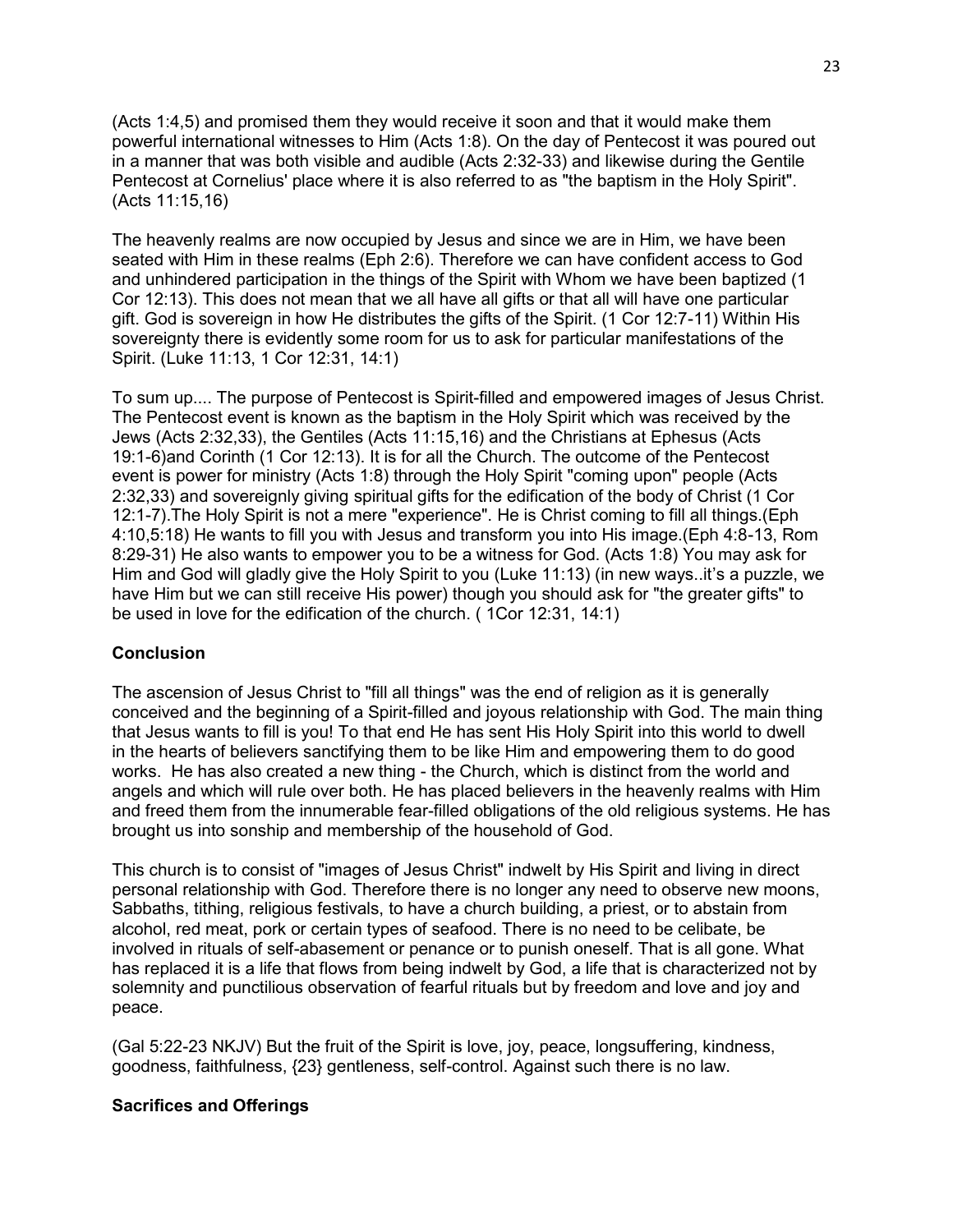This chapter addresses the question "But aren't we supposed to give regular financial sacrifices and offerings to God?". The short answer to that is "No" because:

Jesus was sacrificed on our behalf as the "once for all time" sacrifice.

 (Hebrews 10:12-14 NKJV) But this Man, after He had offered one sacrifice for sins forever, sat down at the right hand of God, {13} from that time waiting till His enemies are made His footstool. {14} For by one offering He has perfected forever those who are being sanctified.

 The New Testament clearly indicates that the Old Testament system of sacrifices and offerings was temporary, ineffective and unsatisfactory.

 (Hebrews 9:9-10 NKJV) It (the OT system) was symbolic for the present time in which both gifts and sacrifices are offered which cannot make him who performed the service perfecting regard to the conscience; {10} concerned only with foods and drinks, various washings, and fleshly ordinances imposed until the time of reformation.(until the cross).

(Hebrews 10:1-4 NKJV) For the law, having a shadow of the good things to come, and not the very image of the things, can never with these same sacrifices, which they offer continually year by year, make those who approach perfect. {2} For then would they not have ceased to be offered? For the worshipers, once purified, would have had no more consciousness of sins. {3} But in those sacrifices there is a reminder of sins every year. {4}For it is not possible that the blood of bulls and goats could take away sins.

No system of sacrifices is ever imposed on believers in the NT. The five references to sacrifices by Christian in the NT are nothing like the OT sacrificial system at all . The NT sacrifices did not involve the shedding of blood or high financial costs. The references tend to center around commitment of self to God. The things offered were:

Praise, thanksgiving, good works and sharing. (Hebrews 13:15-16 NKJV) Therefore by Him let us continually offer the sacrifice of praise to God, that is, the fruit of our lips, giving thanks to His name. {16} But do not forget to do good and to share, for with such sacrifices God is well pleased.

Personal Holiness(Romans 12:1 NKJV) I beseech you therefore, brethren, by the mercies of God, that you present your bodies a living sacrifice, holy, acceptable to God, which is your reasonable service.

Dedication To Ministry(Philippians 2:17 NKJV) Yes, and if I am being poured out as a drink offering on the sacrifice and service of your faith, I am glad and rejoice with you all.

A One-Off Gift To Paul(Philippians 4:18 NKJV) Indeed I have all and abound. I am full, having received from Epaphroditus the things sent from you, a sweet-smelling aroma, an acceptable sacrifice, well pleasing to God.

Spiritual Sacrifices/Worship(1 Peter 2:5 NKJV) you also, as living stones, are being built up a spiritual house, a holy priesthood, to offer up spiritual sacrifices acceptable to God through Jesus Christ.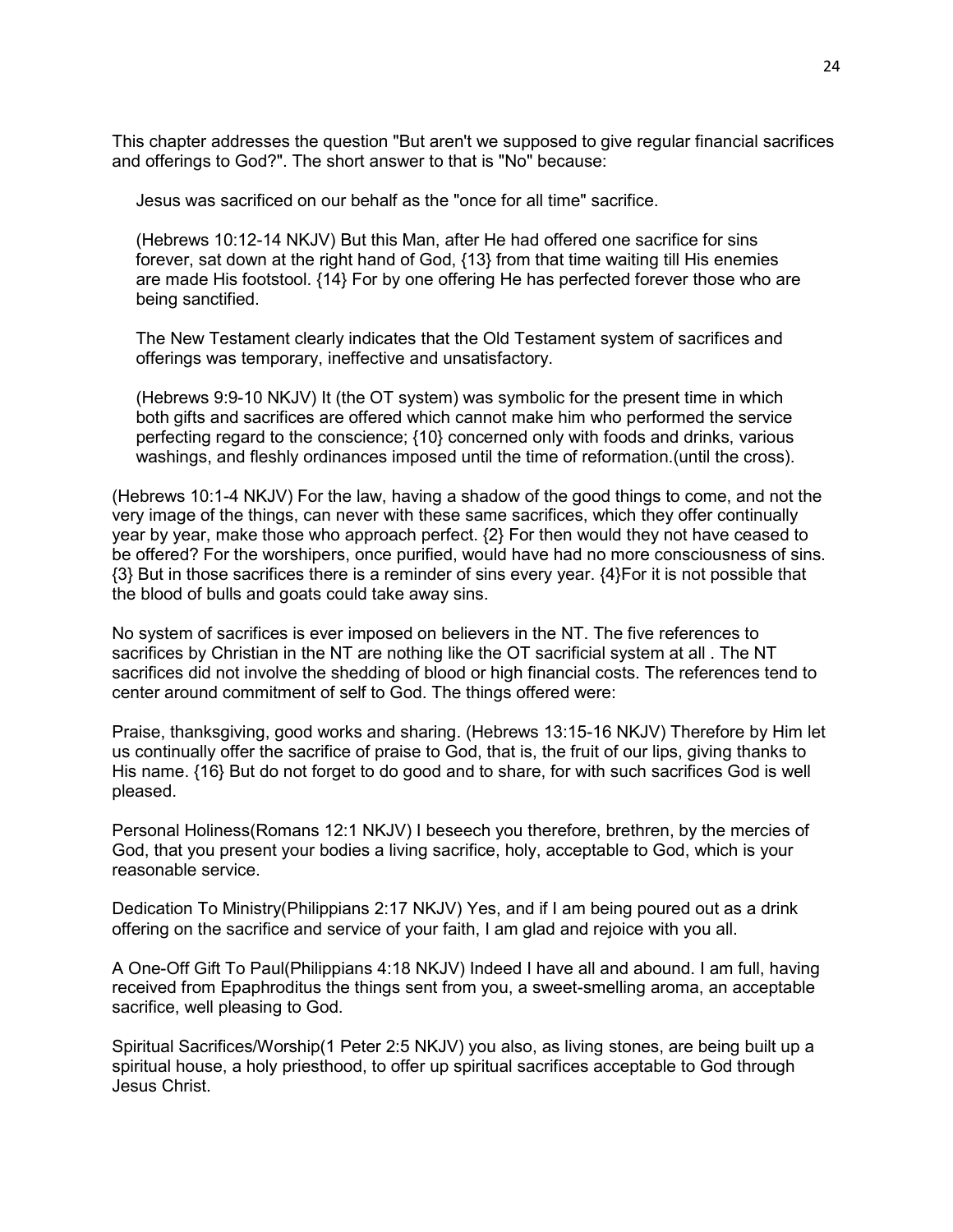We have misunderstood the term sacrifice. In English it has two meanings (a) a holy offering to God, an act of worship (b) a costly act of renunciation. This second meaning now predominates in our language but the first meaning is far closer to what the Bible teaches. A sacrifice was primarily an act of worship just as "bringing a plate" is an act of fellowship at a pot luck supper. It's the involvement that counts more than the cost. It need not cost a great deal but it must be clean, pure and offered correctly. In the OT the Law was such that sacrifices were kept within the means of the worshipper. The poor were allowed to sacrifice just a couple of pigeons. Many of the sacrifices were quite trivial such as a cup of wine poured out for a libation or some grain. (See any good Bible Dictionary for further detail).

It's not the cost that matters to God but the quality and the purity and the obedience that is involved. The sacrifice of Christ was effective because He was sinless and because of His quality as God's Son. Certainly it was costly and precious but it would have been totally ineffective if Jesus had sinned even once. The purity was the priority. The Lamb must be without spot or blemish. The cost was appreciated but was secondary (in a sense). There have been thousands upon thousands of heart-wrenching human sacrifices in the history of the religions of the world and equally as many victims of crucifixion but only One pleased God the one that was pure and innocent. This concern with offering it rightly and with a pure heart is behind Jesus' insistence on reconciliation with an offended brother preceding the offering of a sacrifice.

The prophets never complain about "not enough" being offered in the way of sacrifices. The quantity of worship is hardly a concern - but the quality is. Similarly it's no use giving a million dollars to the church if you are inwardly at war with everyone there!

(Micah 6:7-8 NKJV) Will the LORD be pleased with thousands of rams, Ten thousand rivers of oil? Shall I give my firstborn for my transgression, The fruit of my body for the sin of my soul? {8} He has shown you, O man, what is good; And what does the LORD require of you But to do justly, To love mercy, And to walk humbly with your God?

As we see from the above verses there are much higher spiritual priorities than sacrifice. The first words of Jesus on the subject are stern indeed and He constantly puts ritual in its place as ineffective in earning God's favor.

(Matthew 9:13 NKJV) "But go and learn what this means: 'I desire mercy and not sacrifice.' For I did not come to call the righteous, but sinners, to repentance."

(Mark 12:32-35 NKJV) So the scribe said to Him, "Well said, Teacher. You have spoken the truth, for there is one God, and there is no other but He. {33} "And to love Him with all the heart, with all the understanding, with all the soul, and with all the strength, and to love one's neighbor as oneself, is more than all the whole burnt offerings and sacrifices."{34} Now when Jesus saw that he answered wisely, He said to him, "You are not far from the kingdom of God." But after that no one dared question Him.

An overemphasis on sacrifice often produces bitter and disillusioned Christians. As a bible college lecturer and missionary I have seen this often. At the start of the year there is testimony time and someone inevitably says something like "I sold my precious Harley-Davidson motorbike to come to college.." with a spiritually smug smile. Then after the first couple of clashes with a lecturer it becomes " I SOLD my" and the smile is gone, eventually, six months later you can feel the bitterness in it. I had a personal experience with this when a Christian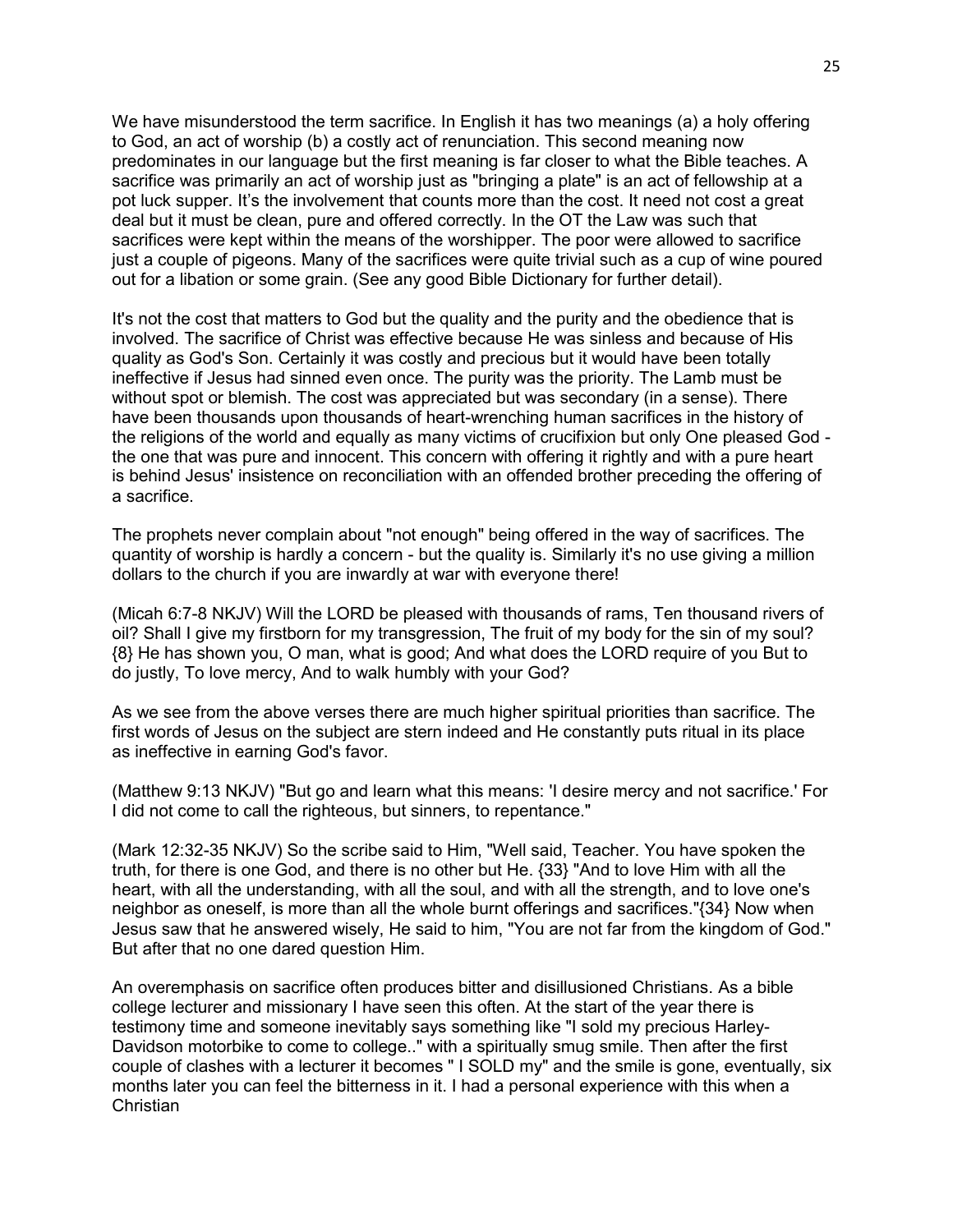worker decided to personally buy carpet for the office he was working in because the organization could not afford it. His means were modest but his zeal was high and despite my advice he went ahead with it. A few months later the "cost of the carpet" was among the factors that led to his resignation. I call this "sacrificing" beyond your emotional means so you feel good before God "putting dynamite on the altar" because when the fire gets lit it always blows up!

# **Sacrifices, Tithes, Offerings and Christian Giving**

The concept of sacrifice is often used to encourage Christians to give generously. Preachers say things like "you have to give until it hurts or it's not a sacrifice", or "tithing is just your duty to God, if you want blessing you have to give freewill offerings on top of that".(which is often inconsistent with last week's sermon where tithing did bring blessing). Some of this is misunderstanding and poor theology but a lot is just plain manipulation. The Old Testament sacrificial system is turned around and made to be monetary gifts to the local church and re-imposed on New Testament believers. This is rebuilding what Christ has torn down and is transgression. (Galatians 2:18) We have "died to the Law" (Galatians 2:19, Romans 7:6) with all its commandments and observances including the requirement for Christians to offer sacrifices, tithes or offerings in order to atone for sin or to receive blessing from God.

The OT sacrificial system was quite complex and involved whole burnt offerings, grain offerings, peace offerings, sin offerings and guilt offerings. They were offered for a host of reasons such as national sin, giving thanks at harvest time, reconciliation and various acts of personal cleansing and forgiveness. They were nothing like the weekly collection to fund the ongoing ministry of a local church. To turn this national system of offerings into what we have today in most churches is simply a devious exercise in exegetical gymnastics. It cannot and should not be done.

At this point we strike a difficult verse where Paul calls a financial gift from the Philippians "an acceptable sacrifice".

(Philippians 4:18-19 NKJV) Indeed I have all and abound. I am full, having received from Epaphroditus the things sent from you, a sweet-smelling aroma, an acceptable sacrifice, well pleasing to God. {19} And my God shall supply all your need according to His riches in glory by Christ Jesus.

Paul is using the term to say that the Christians in Philippi were giving not just to Paul but to God and that it was a holy and acceptable offering. Paul was using the spiritual language of his day to recognize the generosity of these Christians. He was definitely not imposing the sacrificial system of the Mosaic Law back on Christians in a slightly altered form.

If we are to use the terms "sacrifice" or "offering" in connection with financial giving we must be very careful how we do this in order not to create compulsion and spiritual confusion. Some guidelines, that I think are wise, are that such a sermon:

- 1.Should not create the impression that giving was required to please God or atone for sin or to receive blessing.
- 2.Should not make out of the "sacrifice or offering" a ritual with spiritual overtones and with some of the connotations of the OT sacrificial system.
- 3.Should avoid directly connecting financial giving with the sacrifices the Mosaic Law for instance by preaching from a passage on the "whole burnt offering" or "broken-necked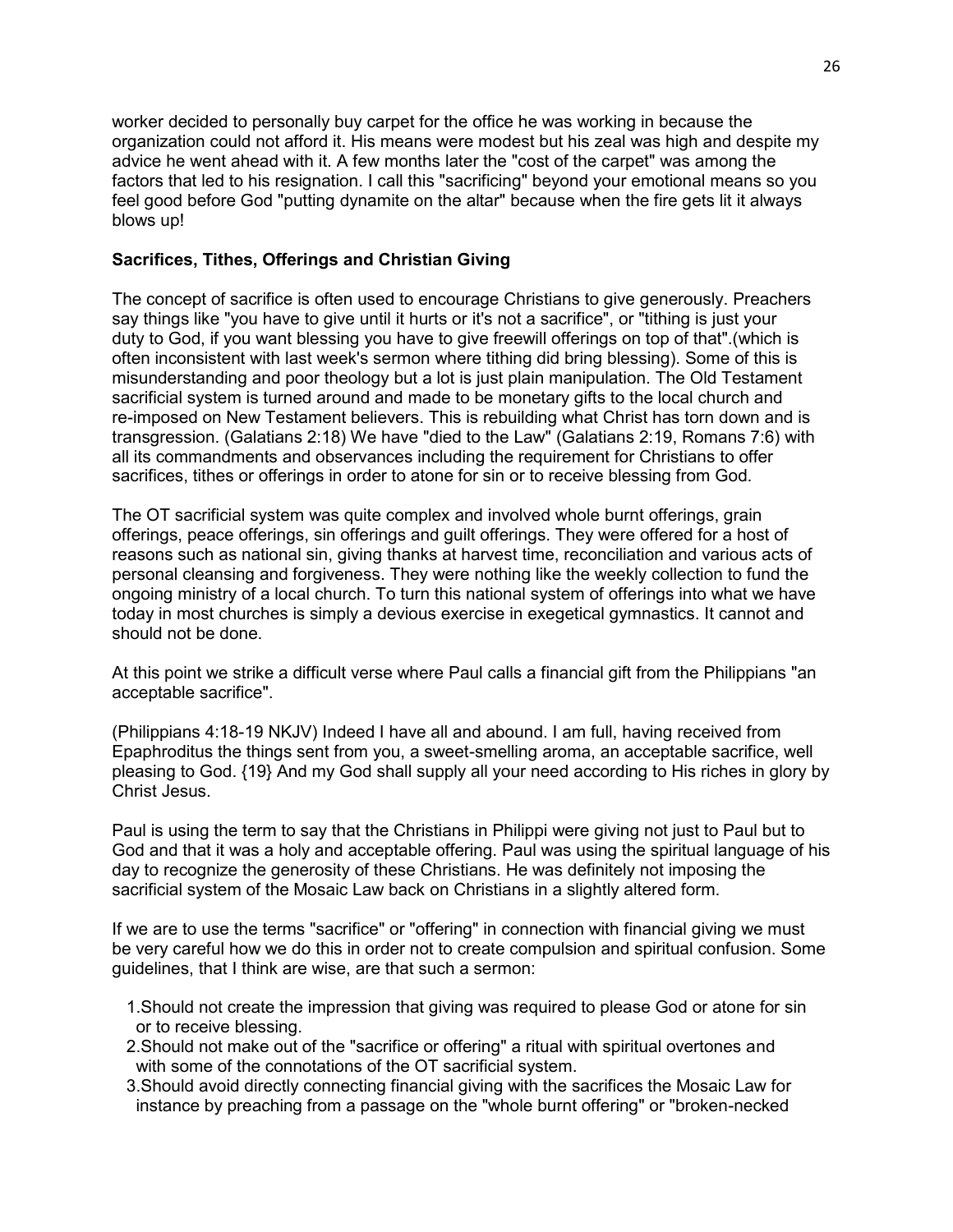things". This gives the impression to Christians that we still obey "some bits" of the Law and can cause very real confusion when they try to interpret Scripture for themselves. 4.Should make clear the two meanings of sacrifice that are found in English and the meaning as it is found in the Bible that it is a holy offering (not a severe act of renunciation).

## **Be Ye Holy As I Am Holy**

This chapter deals with issues of practical holiness now that we are free from the Law and under the direction of the Spirit. It deals with the question:"If I don't have these external things such as giving, church attendance, circumcision, feast days and dietary taboos to tell me how to be holy how do I be holy?"

There are two answers here that seem to be a paradox. Firstly you are already holy because you have been made holy by the blood of Jesus Christ. Secondly you become holy by obeying the teachings and commandments of Jesus Christ by faith and in the power of the Holy Spirit. Now for the explanation. I'll take the second aspect first.

The commandments of Jesus are impossible for the "natural man" to follow you need to be "born again" to obey them. They are not like a ritual or a gift that anyone can bring, they require us to be a DIFFERENT KIND OF PERSON. However we can be that kind of person by believing that we can and asking God for the strength to be it. For instance Jesus commands us to "Love your enemies.."

(Matthew 5:44-45 NKJV) "But I say to you, love your enemies, bless those who curse you, do good to those who hate you, and pray for those who spitefully use you and persecute you, {45} "that you may be sons of your Father in heaven; for He makes His sun rise on the evil and on the good, and sends rain on the just and on the unjust.

This is impossible for the natural man but Christians can do it by acting out of their new nature. When the situation arises where we need to love our enemies we just screw our courage to the sticking point, ask God for help, and "just do it" and behold we do! We do manage to love our enemy and afterwards we have a wonderful warm glow of rejoicing that we have obeyed the Lord. So here is the "method" we use, often without knowing it!

 We read the command of Jesus and agree that we will obey it should the circumstance arise.

 When the moment comes we choose, by faith, to be holy often wondering how on earth we are going to manage to obey Jesus.

 God supplies the strength through the indwelling power of the Holy Spirit. On the day we do what we were supposed to do as Christians.

We go away rejoicing.

That's it. We obey the commands of Jesus, day by day, one at a time, by faith, through the power of the Holy Spirit. As this happens our new nature is strengthened and we become holy as He is holy. We make the choices that separate us from sin and which dedicate us to God.

The other bit I promised to discuss is that we already made holy by the blood of Jesus Christ.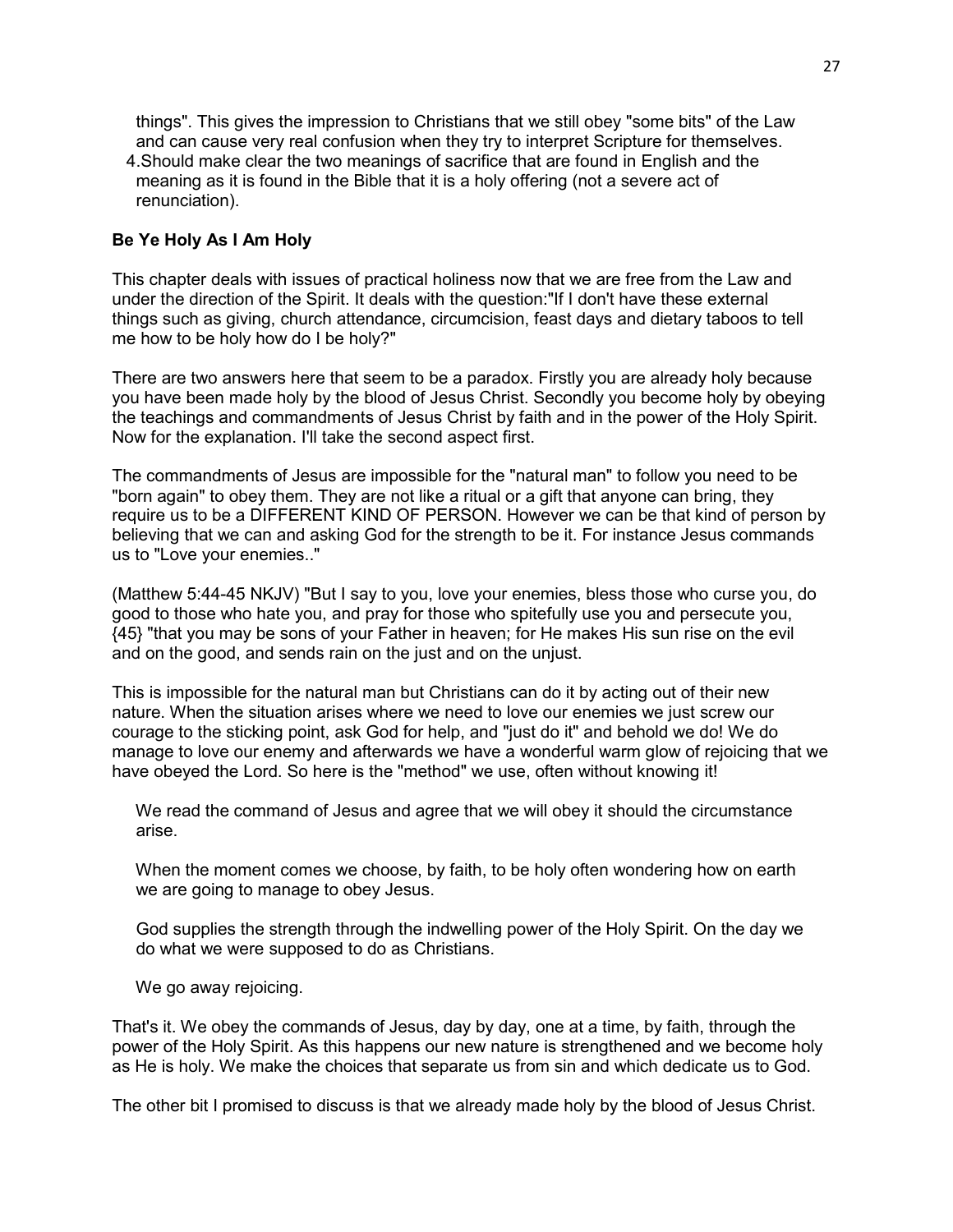This sort of holiness allows us to be present in the courts of heaven and to boldly approach the throne of grace. Unholy people cannot be citizens of heaven or have access to God or be called sons and daughters of the living God. We are holy from the moment of our conversion. We are acceptable in the heavenly realms. We are new creatures, with a new and holy status and a new nature. Let's look at this a bit further -

# **All Born-Again Christians Are Saints!**

Christians are never called "sinners" but they are often called saints (though it is obvious from the NT that Christians sin). Paul even called the Corinthians "saints" even though they were a very mixed up church! This is his way of acknowledging their new nature in Christ. "Saint" means "holy one". When we come to Jesus we are made a "holy one" and a participant in the heavenly realms where we are seated with Christ Jesus (Ephesians 2:6). Here are a couple of uses of the word "saints" in 1 Corinthians.

(1 Corinthians 1:2-3 NKJV) To the church of God which is at Corinth,to those who are sanctified in Christ Jesus, called to be saints, with all who in every place call on the name of Jesus Christ our Lord, both theirs and ours: {3} Grace to you and peace from God our Father and the Lord Jesus Christ.

(1 Corinthians 6:1-3 NKJV) Dare any of you, having a matter against another, go to law before the unrighteous, and not before the saints? {2} Do you not know that the saints will judge the world? And if the world will be judged by you, are you unworthy to judge the smallest matters? {3} Do you not know that we shall judge angels? How much more, things that pertain to this life?

# **We Receive A New Nature That Is Christ In Us And Is Therefore Sinless**

There are two of you and two of me. There is the John who I see in the mirror when I shave this John is not sinless. Then there is the John in the heavenly realms, the true John who will be revealed when Christ returns, the John who is hidden in Christ with God. This John is the Real Me and is sinless. Let's take three verses in the NT that make no sense at all unless this is true.

(Romans 7:17 NKJV) But now, it is no longer I who do it, but sin that dwells in me.

(Romans 7:20 NKJV) Now if I do what I will not to do, it is no longer I who do it, but sin that dwells in me.

(1 John 3:9 NKJV) Whoever has been born of God does not sin, for His seed remains in him; and he cannot sin, because he has been born of God.

Now Paul makes this amazing comment "it is no longer I who do it but sin that dwells in me…" if I was caught speeding and I said to the policemen "it wasn't me it was sin that dwells in me" the policeman would still write me a ticket! He (or she) would think I was just trying a "cop out" (no pun intended). But Paul writes this as Scripture. That's because there are two people called "I". One person is "born of woman" and does sin. The other person is "born of God" and cannot sin because he has been born of God. When I die or Christ returns the "born of woman" John will pass away and be no more. I will be left with my true eternal self and I will have absolutely no desire to sin and I will not sin and neither will you if you are also born of God.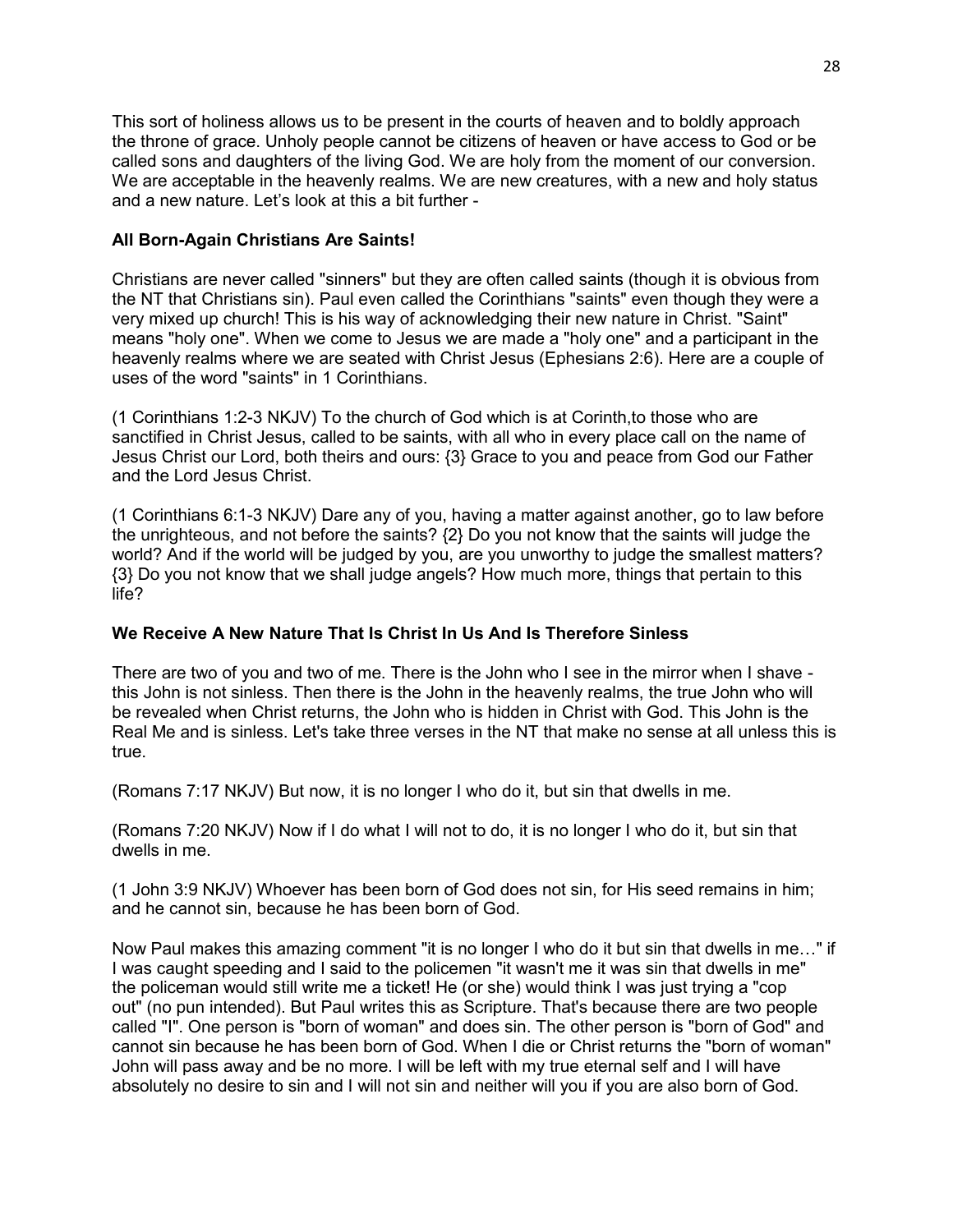One way to get hold of this truth that helps me is to ask the question "Is there a part of me that absolutely hates sin and sees it as an unwelcome intruder and wishes it was never there". There certainly is if you are born of God and you will hate sin and regret sinning. Its "not you". That is the new nature which is born of God. Then there is another part of you that seems sold into sin. That's the old "born of woman" natural man sometimes called "the flesh".

(Romans 7:18-19 NKJV) For I know that in me (that is, in my flesh) nothing good dwells; for to will is present with me, but how to perform what is good I do not find. {19} For the good that I will to do, I do not do; but the evil I will not to do, that I practice.

Paul then goes on to show how a perfect nature incarnated in sinful flesh faces a dreadful and ongoing struggle. The inward man delights in the law of God. The flesh ensnares and corrupts that good intent.

(Romans 7:20-25 NKJV) Now if I do what I will not to do, it is no longer I who do it, but sin that dwells in me. {21} I find then a law, that evil is present with me, the one who wills to do good. {22} For I delight in the law of God according to the inward man. {23} But I see another law in my members, warring against the law of my mind, and bringing me into captivity to the law of sin which is in my members. {24} O wretched man that I am! Who will deliver me from this body of death? {25} I thank God; through Jesus Christ our Lord! So then, with the mind I myself serve the law of God, but with the flesh the law of sin.

So we see that we are saints, holy ones, with new Christ-like and sinless natures seated in the heavenly realms but battling against sinful flesh which so often thwarts our best intentions.

The Expression of Our New Nature In Holy Living Is Not Through Works Of The Law But Through Walking In The Spirit.

Though the OT Law was holy and righteous and good it was flogging a dead horse. Our old corrupt fleshly nature was "dead in trespasses and sins". It was unresponsive to righteousness and actually managed to twist the Law into an opportunity to sin.

(Romans 7:7-13 NKJV) What shall we say then? Is the law sin? Certainly not! On the contrary, I would not have known sin except through the law. For I would not have known covetousness unless the law had said, "You shall not covet." {8} But sin, taking opportunity by the commandment, produced in me all manner of evil desire. For apart from the law sin was dead. {9} I was alive once without the law, but when the commandment came, sin revived and I died. {10} And the commandment, which was to bring life, I found to bring death. {11} For sin, taking occasion by the commandment, deceived me, and by it killed me. {12} Therefore the law is holy, and the commandment holy and just and good. {13} Has then what is good become death to me? Certainly not! But sin, that it might appear sin, was producing death in me through what is good, so that sin through the commandment might become exceedingly sinful.

To take a modern example: Before I went to school I was blissfully unaware of the law "thou shalt do thy homework". I was alive apart from the law. Not doing homework was not a worry for my conscience. But when the commandment came - the commandment meant for my good produced all sorts of desires NOT to do my homework. I rebelled and came into judgment and the wrath of my teachers and parents descended on me. Now that's a trivial example of how the commandment brings forth rebellion in the "old nature". A more frightening fact is that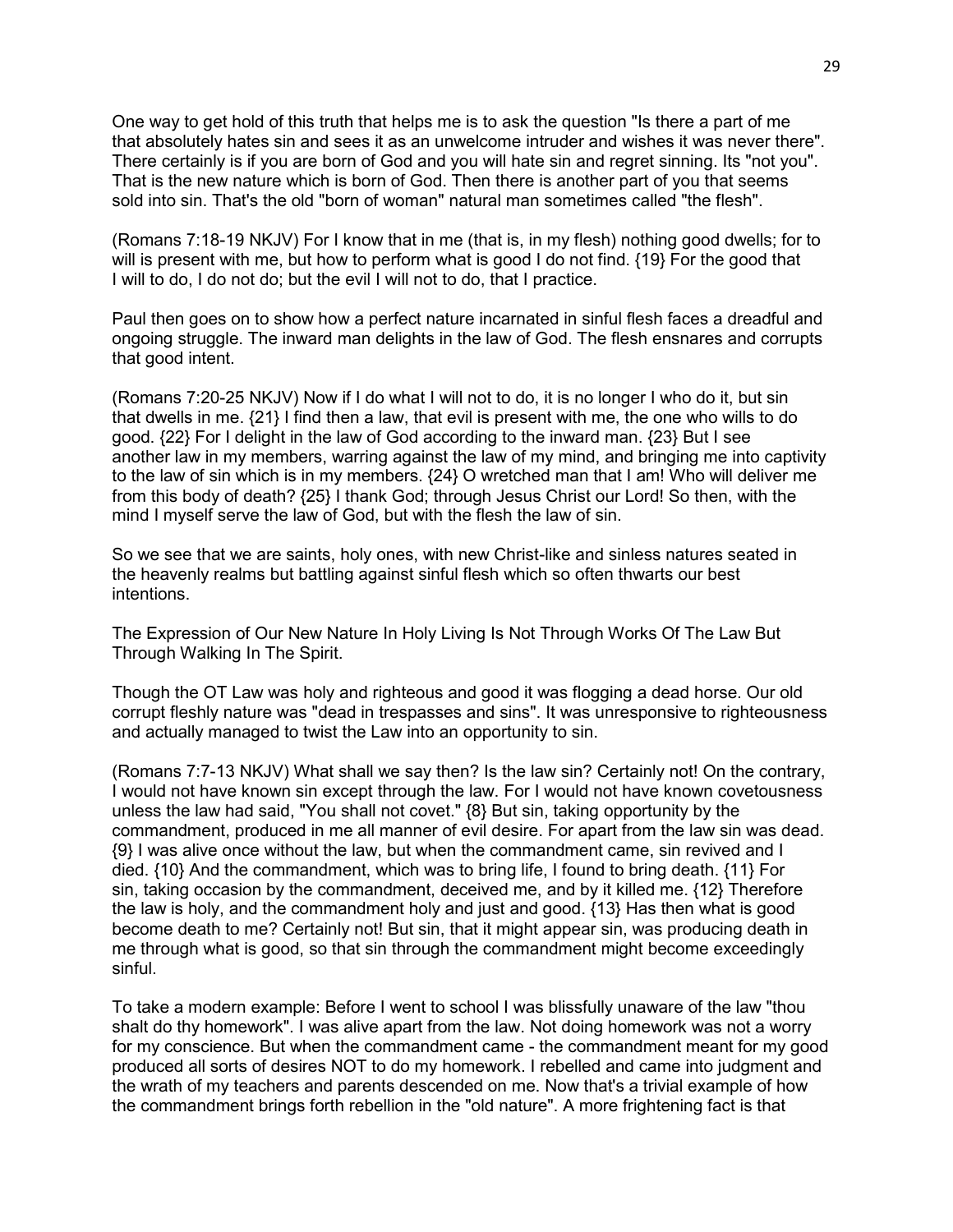children whose parents are in teetotal denominations are three times more likely to be alcoholics. The commandment they hear so often produces rebellion and in their rebellion they drink to excess. As a student counselor I can tell you the worst wreckage of life, the most dissipated students often come from strict Christian or Catholic backgrounds. The commandment produces rebellion in the old nature. So the old nature cannot be improved by the law , it is only corrupted by it. Paul says that this is a clear demonstration of how utterly sinful sin is and our desperate need for a new nature. (Romans 7:13 above).

The law is holy and righteous and good but it is dreadfully weak because of our natures.

(Romans 8:3-4 NKJV) For what the law could not do in that it was weak through the flesh, God did by sending His own Son in the likeness of sinful flesh, on account of sin: He condemned sin in the flesh, {4} that the righteous requirement of the law might be fulfilled in us who do not walk according to the flesh but according to the Spirit.

(Galatians 3:21-22 NKJV) Is the law then against the promises of God? Certainly not! For if there had been a law given which could have given life, truly righteousness would have been by the law. {22} But the Scripture has confined all under sin, that the promise by faith in Jesus Christ might be given to those who believe.

(Hebrews 7:18-19 NKJV) For on the one hand there is an annulling of the former commandment because of its weakness and unprofitableness, {19} for the law made nothing perfect; on the other hand, there is the bringing in of a better hope, through which we draw near to God.

The "former commandment" all the things in the OT Law have been annulled because they were weak and unprofitable and unable to bring about righteousness in the old nature. If they were able to bring about righteousness in the old nature then Christ would not have had to come and we could have established our own righteousness rather than receiving the righteousness that is by faith.

The Law is gone, we have died to it, we are no longer bound to it or any of its requirements. Righteousness comes through the Spirit and not by obeying a written code.

(Romans 7:4-6 NKJV) Therefore, my brethren, you also have become dead to the law through the body of Christ, that you may be married to another; to Him who was raised from the dead, that we should bear fruit to God. {5} For when we were in the flesh, the sinful passions which were aroused by the law were at work in our members to bear fruit to death. {6} But now we have been delivered from the law, having died to what we were held by, so that we should serve in the newness of the Spirit and not in the oldness of the letter.

Our new inner nature, which is holy, does not need an external written code in order to be holy. It just IS holy. Your new inner self, is by its very nature holy and pure and sinless and is perfectly happy never to sin, indeed it cannot sin nor does it desire to sin because it is born of God. It does not need a written law code to know what is right any more than a dog needs a book on how to bark or a baby needs a book on how to smile at its mother. The new nature is instinctively and naturally righteous. Paul says it is "enslaved to God". (Romans 6:19-23).

Because the new nature is like this it does not need rituals to make it holy - it already is holy. Neither does it need tithing or circumcision to make it holy - as it is holy by nature. Neither does it need Sabbath-keeping, church attendance, religious festivals or bible-reading to make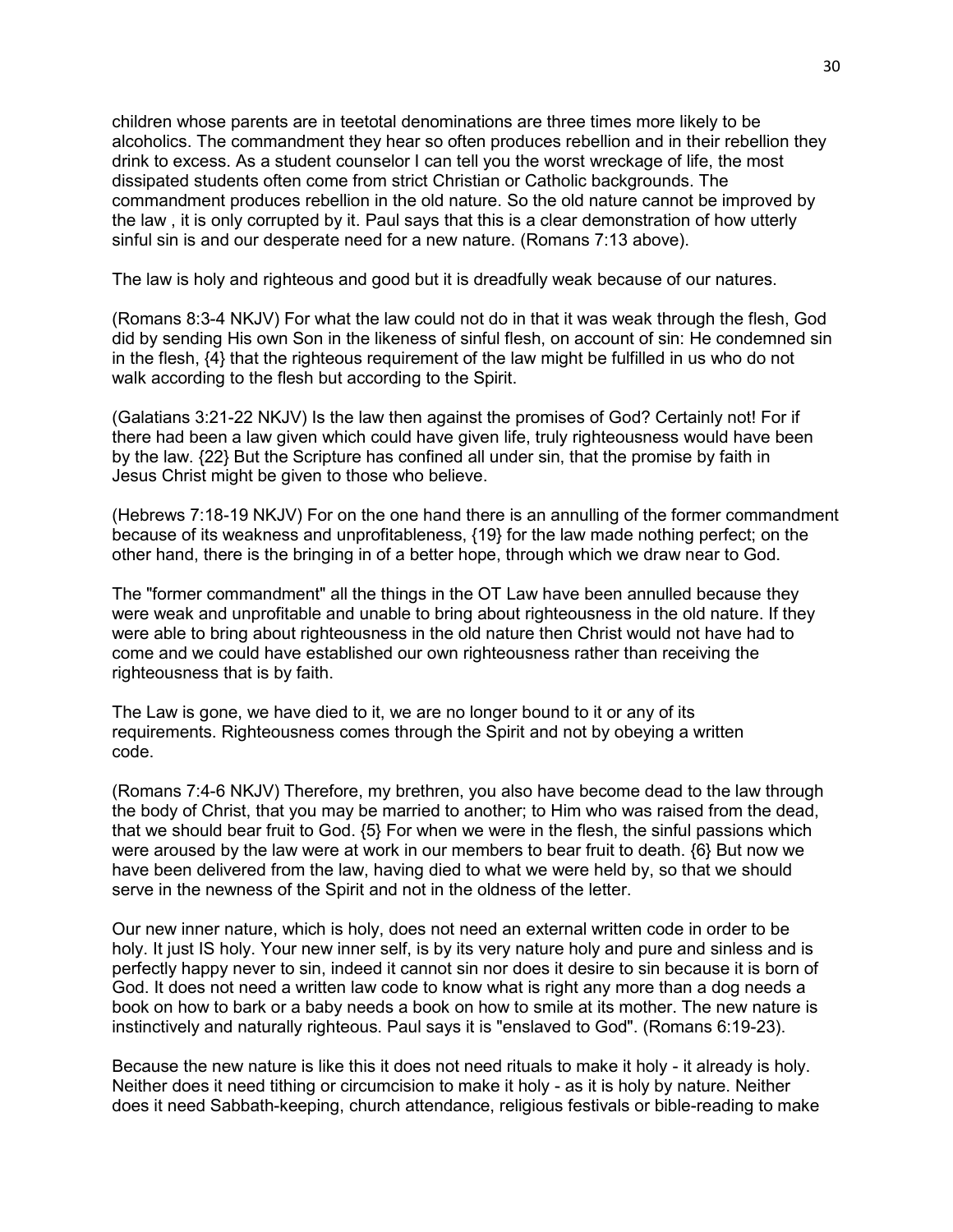it holy - it is holy. It doesn't even need prayer to make it holy (though the new man prays!) it already is holy. We don't extract holiness from outside us and become holy by sort of "sucking it in" from holy people and holy books. We are sanctified by the blood of Jesus Christ at conversion, made holy and good new creations and we live out what Christ has created within us.

The new nature is expressed in a holy life of good works as we work out our salvation with fear and trembling. Yet we are confident that God is working in us, not through our conforming to new laws but through living in union with His Spirit.

The new creation is holy and good and born of God and therefore wants to do good works. Paul describes it thus:

(Ephesians 2:8-10 NASB) For by grace you have been saved through faith; and that not of yourselves, it is the gift of God; {9} not as a result of works, that no one should boast. {10} For we are His workmanship, created in Christ Jesus for good works, which God prepared beforehand, that we should walk in them.

We are saved by grace through faith without any works on our part but the result of our grace-filled salvation is a new person, a new creature, born of God. This new person is "His workmanship created in Christ Jesus" it is formed of God with a unique nature and destiny. This destiny is that the new person is made "for good works, which God prepared beforehand that we should walk in them". Good works do not get us saved but they are what we are saved to do. They are the job description for the new humanity.

Christians are to be characterized by a holy life of good works done in the power of the Holy Spirit. Christians are not characterized by a host of dead religious observances done slavishly to please God, by the flesh. To turn it around another way the purpose of the Abrahamic blessing is that "all the nations will be blessed.." (Galatians 3:14) Christians, as sons of Abraham are to bring blessing to others through the good works they do. If we are focused on earning merit points from God then the focus is on self. Religion in this sense is self-centered and does not bless the nations. A Spirit-filled existence gives from the still center that is the new creation in Christ Jesus. Blessing flows from the inner man like "rivers of living water". The new humanity is a Spirit-filled humanity that flows in good works and holy deeds and lives in purity and truth.

The calling to purity and truth and holiness is not a calling to ever stricter laws and more and more restrictions. Rather it is a calling to a higher way of being rather than a more restrictive way of doing. It is a calling to be a new person who is in very nature like Jesus Christ. We work out our salvation in fear and trembling not because we have so many laws to obey but because of the height from which we can fall. We can easily lose the sense of our new humanity and bury it under legalism, doubt it to death with human philosophies or choke it with worldliness and anxiety just like the thorn-choked growth in the parable of the sower. There is a very real need to "put to death" the deeds of the flesh and to be severe on sin. Not out of legalism but because we cherish that which God has put within us.

The fear and trembling comes because we have such a precious and holy deposit placed within us through the Holy Spirit. We are guarding a spiritual treasure. We have been made new people and placed in a Kingdom where only holiness is appropriate. We have what the apostles call " a holy calling".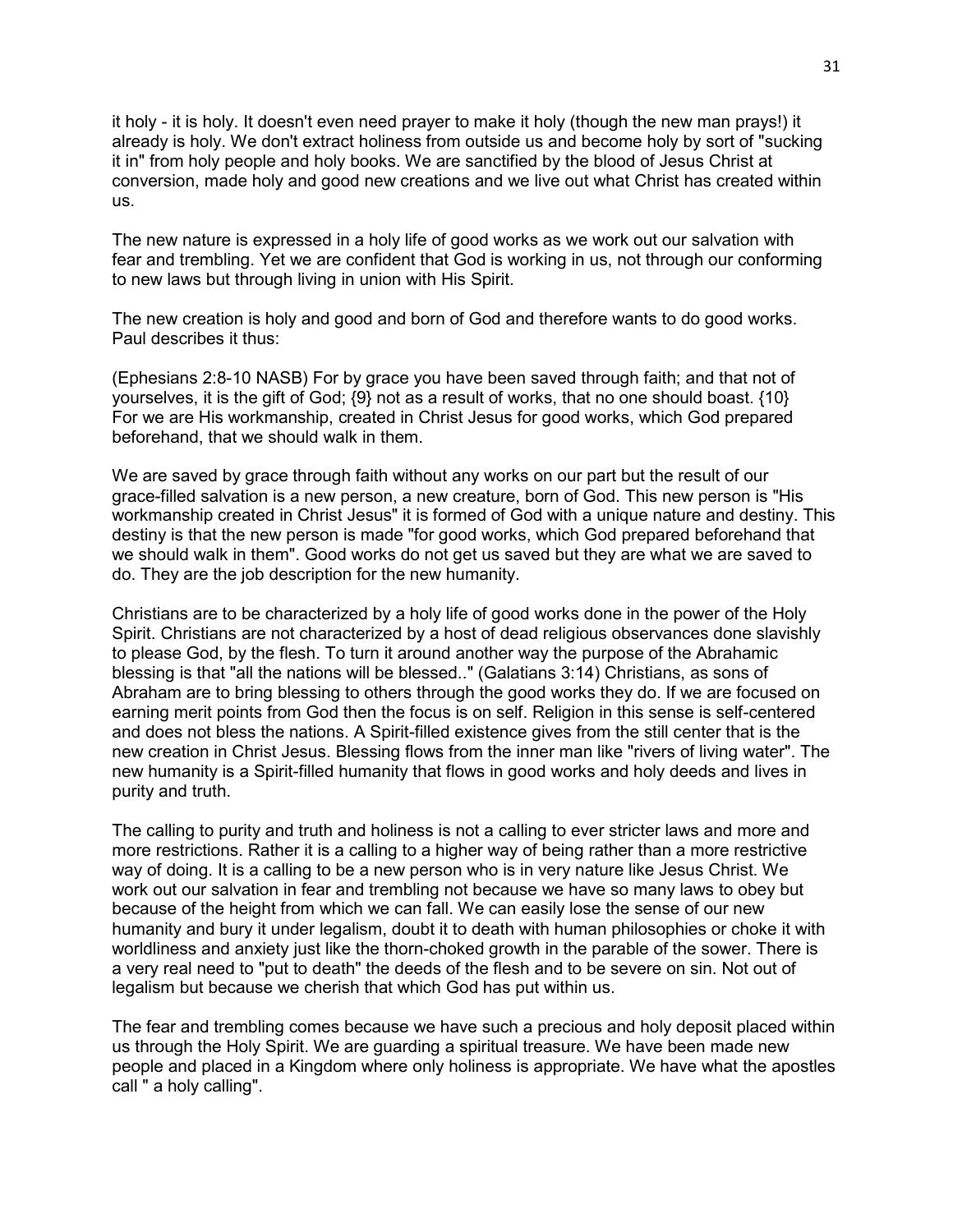(2 Timothy 1:8-9 NASB) Therefore do not be ashamed of the testimony of our Lord, or of me His prisoner; but join with me in suffering for the gospel according to the power of God,  $\{9\}$ who has saved us, and called us with a holy calling, not according to our works, but according to His own purpose and grace which was granted us in Christ Jesus from all eternity,

We thus live up to a call rather than under a law. The difference is like that between someone who does their homework because they want to become a doctor and someone who does it because they will get in trouble if they don't. In fact the difference is far greater than even that. We are new creatures with a new vision for life and that vision is high and holy and compels us to higher and higher living in our desire to be like Jesus.

This high calling can make us nervous and we need the confidence and assurance that Scripture provides and the assurance of a "throne of Grace" in time of need (Hebrews 4:14-16). God provides much grace, kindness, forgiveness and love as we respond to His call to live a holy life. God does not leave us to pursue holiness alone. It is actually His work within us. A works he has predestined us to (Romans 8:28-31). He will ensure it is completed on the day of Christ Jesus.

(Philippians 1:6 NASB) For I am confident of this very thing, that He who began a good work in you will perfect it until the day of Christ Jesus.

Thus our holiness does not come from conformity with human rules and regulations, tithes and offerings, diets, new moons and Sabbaths or even church attendance but from God and is expressed in good works done to bless others and performed in the power of the Holy Spirit.

How then can we be holy without tithing and Sabbaths and religious festivals and circumcision and dietary laws and various taboos?.

We live up to a high calling not under a law.

 Holiness does not consist of obeying more and more laws but being a better and different kind of person, a new creation in Christ Jesus.

 The Law cannot effect the making of a new person. All the law does is make the old nature more sinful. Only faith in Christ Jesus can make us a new person who is by very nature holy.

 We do good works because God has made us new creatures and the new humanity naturally wants to do good works.

 God has a personal program of good works that He has prepared before-hand for us to do.

 The good works are not works of merit that earn salvation or self-centered rituals and religious observances of personal piety that Scripture calls "dead works". Rather they express God's desire to bless the nations in many different ways through us the sons of Abraham.

 We take on board the commandments of Jesus by faith and we "just do them" knowing He will supply the strength on a day by day moment by moment basis.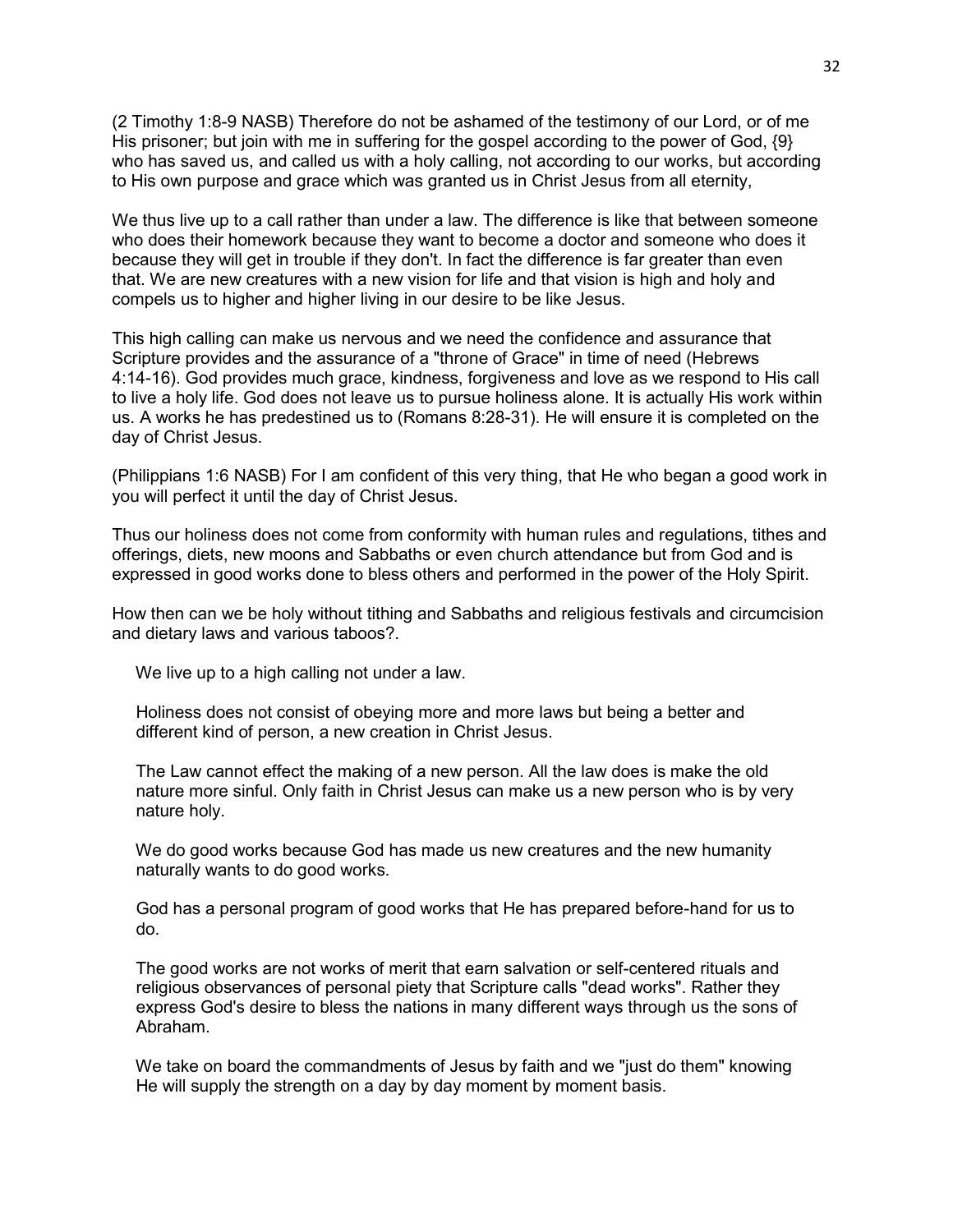We are holy, from the moment of our conversion, and all our holy deeds are just a natural outworking of this. We do not "get holiness" from external observances or rules rather we express it out of our new humanity.

# **The Temple, The Church and The Believer**

Most of the practices we have been looking at are associated with a "temple" structure. Tithes were to be brought into the temple storehouse, sacrifices and offerings took place there, children were circumcised by the priests there as Jesus was, and the various festivals, new moons and Sabbaths were associated with a temple and a system of priests. If a temple structure is still valid today and has passed on to the church then many of the practices or their "Christianized" replacements will pass on as well. This has huge implications for organized religion so it will help us no end if we have a look at the temple and the church in the New Testament and its relevance to the modern-day believer.

In the New Testament the term "temple" has a number of meanings:

The physical temple building in Jerusalem.

(Matthew 4:5 NASB) Then the devil took Him into the holy city; and he had Him stand on the pinnacle of the temple,

Idols temples in Ephesus, Corinth and other pagan cities

(Acts 19:35 NASB) And after quieting the multitude, the town clerk said^, "Men of Ephesus, what man is there after all who does not know that the city of the Ephesians is guardian of the temple of the great Artemis, and of the image which fell down from heaven?

The physical body of Jesus Christ.

(John 2:20-21 NASB) The Jews therefore said, "It took forty-six years to build this temple, and will You raise it up in three days?" {21} But He was speaking of the temple of His body.

The local church as an organisation/organism not as a building.

(1 Corinthians 3:16-17 NASB) Do you not know that you are a temple of God, and that the Spirit of God dwells in you? {17} If any man destroys the temple of God, God will destroy him, for the temple of God is holy, and that is what you are.

(Ephesians 2:21 NASB) in whom the whole building, being fitted together is growing into a holy temple in the Lord;

The physical body of the Christian which is indwelt by the Holy Spirit.

(1 Corinthians 6:19 NASB) Or do you not know that your body is a temple of the Holy Spirit who is in you, whom you have from God, and that you are not your own?

(2 Corinthians 6:16 NASB) Or what agreement has the temple of God with idols? For we are the temple of the living God; just as God said, "I WILL DWELL IN THEM AND WALK AMONG THEM; AND I WILL BE THEIR GOD, AND THEY SHALL BE MY PEOPLE.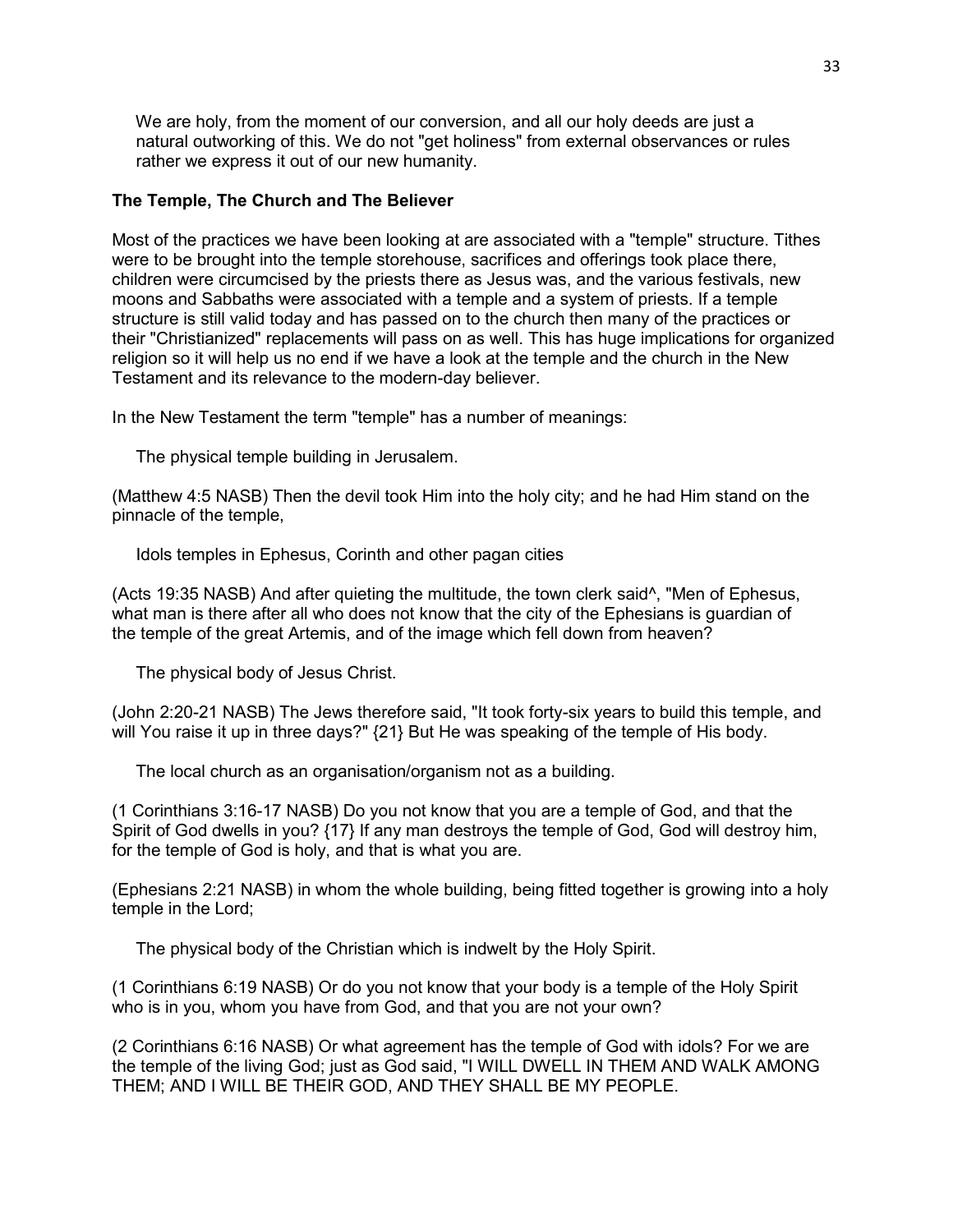The tabernacle and temple that is in Heaven.

(Revelation 15:5-8 NASB) After these things I looked, and the temple of the tabernacle of testimony in heaven was opened, {6} and the seven angels who had the seven plagues came out of the temple, clothed in linen, clean and bright, and girded around their breasts with golden girdles. {7} And one of the four living creatures gave to the seven angels seven golden bowls full of the wrath of God, who lives forever and ever. {8} And the temple was filled with smoke from the glory of God and from His power; and no one was able to enter the temple until the seven plagues of the seven angels were finished.

# **The Earthly Temple And The Heavenly Tabernacle**

Of these the basic "pattern" stems from the last one - the temple in Heaven. The earthly temple was a copy and a shadow of this.

(Hebrews 8:5 NASB) who serve a copy and shadow of the heavenly things, just as Moses was warned by God when he was about to erect the tabernacle; for, "SEE," He says, "THAT YOU MAKE all things ACCORDING TO THE PATTERN WHICH WAS SHOWN YOU ON THE MOUNTAIN."

(Hebrews 9:23-24 NASB) Therefore it was necessary for the copies of the things in the heavens to be cleansed with these, but the heavenly things themselves with better sacrifices than these. {24} For Christ did not enter a holy place made with hands, a mere copy of the true one, but into heaven itself, now to appear in the presence of God for us;

Christ has entered into the true temple on our behalf so the old temple is obsolete and was demolished by Titus in 70AD. It has not yet been rebuilt though according to some it will be rebuilt as part of the end times.

Therefore we are residents of the heavenly realms, citizens of Heaven who can come before the throne of grace. Our High Priest has passed through the heavenlies and now ministers in a temple made without hands that is situated in the heavenly realms.

(Hebrews 9:11-14 NASB) But when Christ appeared as a high priest of the good things to come, He entered through the greater and more perfect tabernacle, not made with hands, that is to say, not of this creation; {12} and not through the blood of goats and calves, but through His own blood, He entered the holy place once for all, having obtained eternal redemption. {13} For if the blood of goats and bulls and the ashes of a heifer sprinkling those who have been defiled, sanctify for the cleansing of the flesh, {14} how much more will the blood of Christ, who through the eternal Spirit offered Himself without blemish to God, cleanse your conscience from dead works to serve the living God?

So we have moved from the copy and the shadow to the real thing. We do not need to go back to the shadows.

# **What Is A Temple?**

From the verses at the start of this chapter a pattern begins to emerge as we look at a working definition of what a temple is and what that means for us now.

1.A temple is a sacred site run by a priest.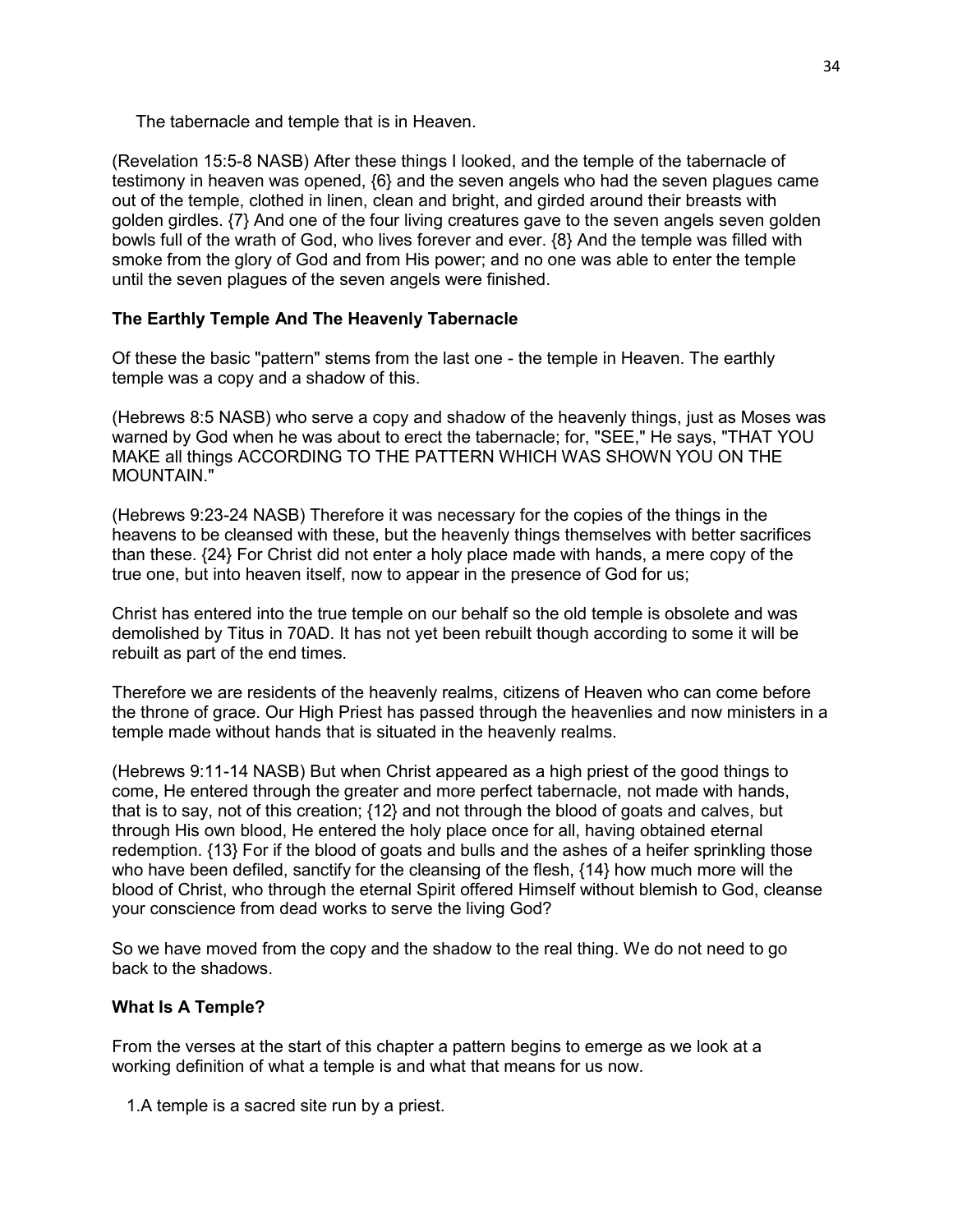2.A temple is often associated with an image or representation of the deity.

- 3.A temple is indwelt by the spiritual presence of the deity.
- 4.A temple is where people go to meet the deity and to partake in rituals and other spiritual transactions.

## The Temple Today

There is no suggestion in the NT that you had to go to a certain building to meet God or get the anointing. The early church did not have buildings. It certainly did not have a central building you had to go to in order to meet God.

So where do people go to meet God in the New Testament? They go to an apostle or to an evangelist or a Christian believer. You met God in the face of Jesus Christ. You got the anointing through the laying on of hands. The apostles proclaimed the gospel in markets, synagogues, and in chariots on desert roads. The gospel went out to the people. The people did not go in to a temple. The church was in mission mode and the temple was where the images of God were - that's us. Everywhere there was a Christian - there was a temple - a dwelling place of the Holy Spirit, an image of Jesus Christ.

The earthly temple in Jerusalem has been replaced theologically and demolished physically. When Jesus died the curtain dividing the Holy of Holies off from view was torn in two from top to bottom. This indicated that God was now accessible to His people. It also indicated the tearing of Christ's flesh and the making of a new way to God. (Hebrews 10:20) The old temple system with its High Priest was now superceded by the temple in Heaven with Jesus Christ as High Priest "according to the order of Melchizedek" (see Hebrews chapters 5-10)

People no longer meet God in a special physical location. People meet God through the ministries of the Church and through each individual Spirit-filled believer.

#### Priests In The New Testament

Temples are run by priests (that's part of the difference between a temple and a shrine). So who runs the temples in the New Testament church? We have seen that each believer is a temple, now we will discover that each believer is also a priest!

(Revelation 1:5-6 NASB) and from Jesus Christ, the faithful witness, the first-born of the dead, and the ruler of the kings of the earth. To Him who loves us, and released us from our sins by His blood, {6} and He has made us to be a kingdom, priests to His God and Father; to Him be the glory and the dominion forever and ever. Amen.

Lets dig into this a bit more adding in some things we have learned in the earlier chapters.. We are vessels indwelt by the Holy Spirit and we are both temple and priest. We offer up sacrifices of praise, thanksgiving, doing good and sharing and our bodies are the living sacrifice.

Thus our bodies are sacred to God and are "sacred sites"! A temple is a sacred site and that is what you are. That body you see in the mirror is a temple, it is indwelt by God and sacred to Him. He does not want it used in sexual immorality or joined in marriage to unbelievers.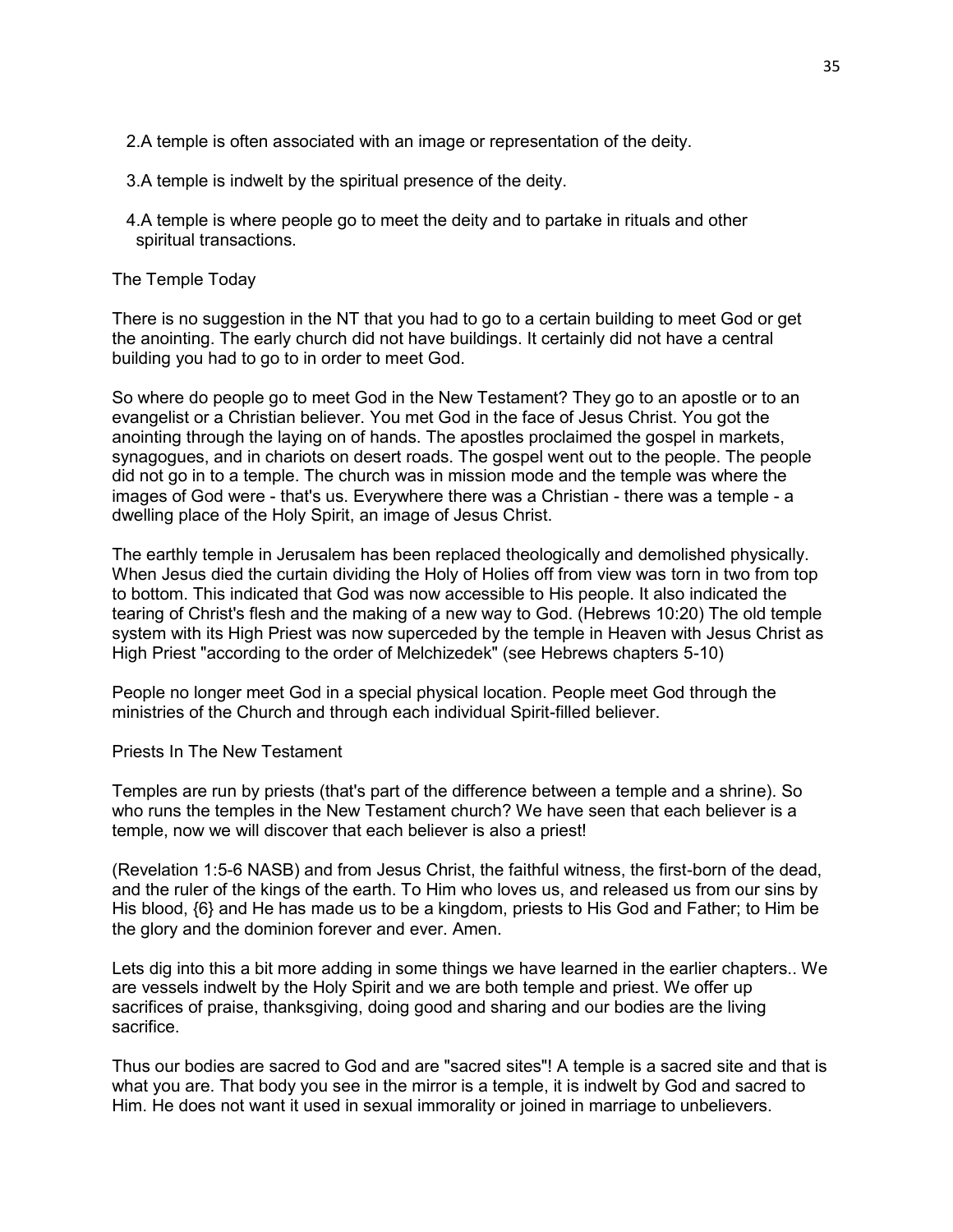As priests we are to care for the temple and make sure that it is not defiled or unclean in any way - especially any defilement by sin! As priests we also represent the deity to a world that comes to us in its weakness needing mercy and help. We show Jesus to the world. There is a poem that goes "He has no hands but ours..:". We bind the wounds of the world in the name of Jesus Christ with our sacrifice of "doing good and sharing". We also minister to God in praise and worship with our "sacrifice of praise".

## **Priests and Prophets**

If we are all priests then who leads? The style of Christian leadership changes dramatically between the Testaments. From central to dispersed, from ceremonial and physical to charismatic and spiritual, from institutional leadership to network maintenance and from top-down leadership to servant leadership. Let's look at some of these changes.

## **Servant Leadership**

Priests in the Temple were organized into various castes and did various duties in a very organized and hierarchical fashion. The High Priest was an important political and religious figure. The scribes wore tasseled robes and loved respectful greetings in the market-places. It was top-down leadership. But Jesus said:

(Matthew 20:25-28 NASB) But Jesus called them to Himself, and said, "You know that the rulers of the Gentiles lord it over them, and their great men exercise authority over them. {26} "It is not so among you, but whoever wishes to become great among you shall be your servant, {27} and whoever wishes to be first among you shall be your slave; {28} just as the Son of Man did not come to be served, but to serve, and to give His life a ransom for many."

After Pentecost the apostles were not power bureaucrats with desks piled high with papers and a huge staff and efficient secretaries guarding them from intrusions, The reality was quite different and the startling fulfillment of what Jesus said above.

(1 Corinthians 4:9-13 NASB) For, I think, God has exhibited us apostles last of all, as men condemned to death; because we have become a spectacle to the world, both to angels and to men. {10} We are fools for Christ's sake, but you are prudent in Christ; we are weak, but you are strong; you are distinguished, but we are without honor. {11} To this present hour we are both hungry and thirsty, and are poorly clothed, and are roughly treated, and are homeless; {12} and we toil, working with our own hands; when we are reviled, we bless; when we are persecuted, we endure; {13} when we are slandered, we try to conciliate; we have become as the scum of the world, the dregs of all things, even until now.

# **From Physical To Spiritual**

The Aaronic (descended from Aaron) priesthood had purely physical qualifications as Barclay points out in his commentary on Hebrews.

"Every single regulation that governed the old priesthood had to do with the priests physical body, To be a priest he must be a pure descendant of Aaron. Even then there were one hundred and forty-two physical blemishes that might disqualify him. (Leviticus 21:16-23). The ordination ceremony is outlined in Leviticus 8. He was (I) bathed in water (ii) he was clothed in four priestly garments (iii) he was anointed with oil (iv) he was touched on the tip of the right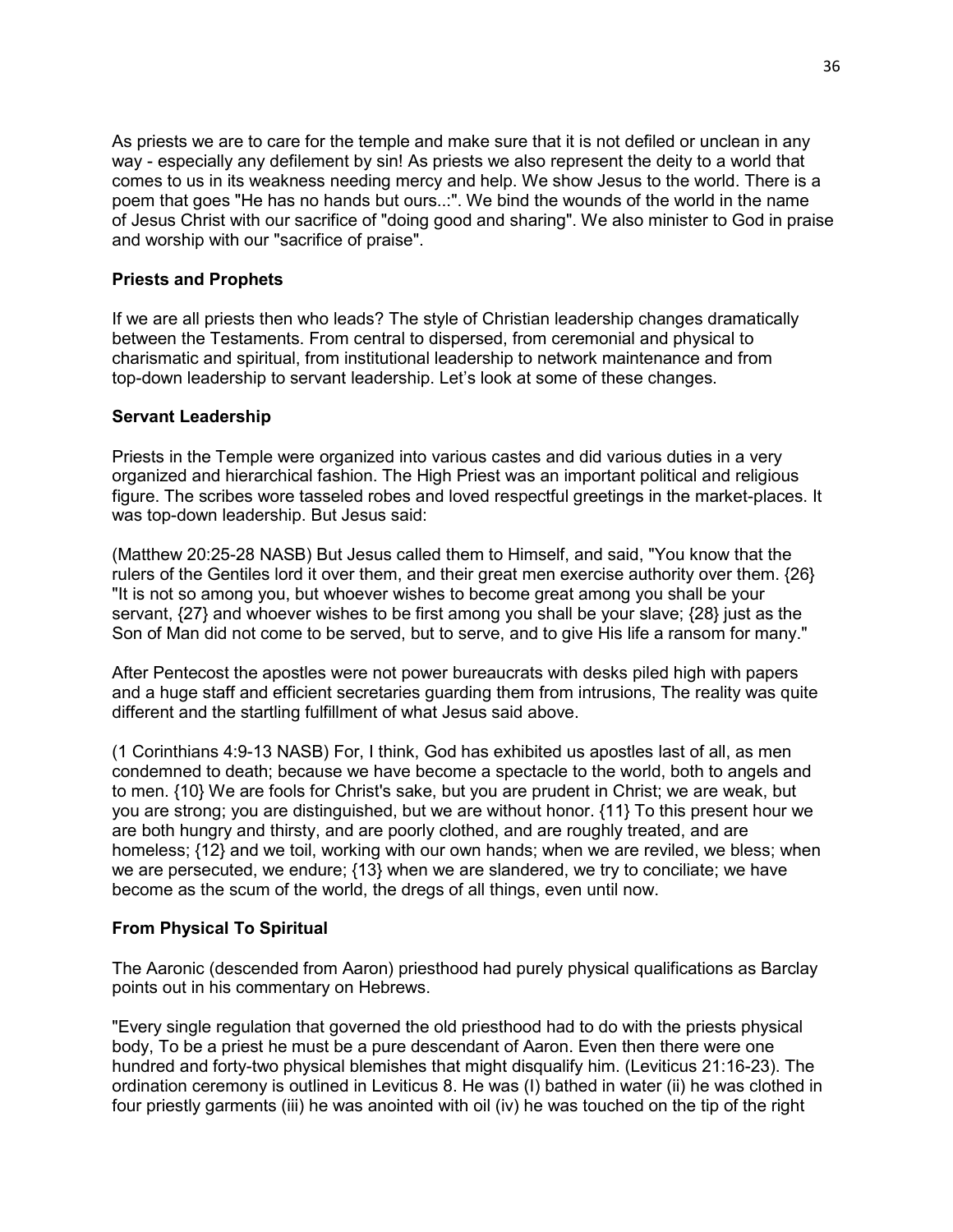ear, his right thumb and his right toe with the blood….Every single item in the ceremony affects the priests body---- From beginning to end the Jewish priesthood was dependent on physical things. Character, ability and personality had nothing to do with it."

The OT priests could be thieves or liars and still be priests. Being a criminal a philanderer or a drunkard was not a disqualification but a missing finger was. We might say that "oh we are not like that today" however famous sportspersons who are newly converted are often given ministry positions while more spiritually qualified people are left on the shelf. Worship leading in some churches goes to the good looking and most presentable. Tall pastors are often more respected. The dominance of physical qualifications is still with us in some areas of church life. Also worldly qualifications - wealth, many degrees and secular status influence perhaps a majority of churches.

However in the New Covenant physical and worldly qualifications are totally absent from the required qualities of a leader. New Testament leadership was on the basis of a real encounter with Jesus, a good character and demonstration of the Spirit and of wisdom. They should be of good character, able to teach, full of wisdom and the Holy Spirit, and so forth in the various lists in Acts, Timothy and Titus. Leadership was not a popularity contest but rather given to those who had the character to happily be a servant of all.

#### **From Central To Dispersed**

The top leadership of the church - the apostles, the prophets and the evangelists were highly itinerant in their ministry. An early church document, one of those that almost made it into the Bible, called the Didache, says that a sign of a false apostle was that he stayed more than three days in the one place! We should take such extra-biblical documents as the Didache simply as historical sources, but it does tell us that the church expectation and experience of apostles was that they were itinerant leaders. Unlike the top priests they did not have offices in the Temple and could not be reliably found in the one place. They traversed Europe, the Middle East and the apostle Thomas may have gone to India.

Spirit-filled New Testament leadership looked nothing like a corporate executive yet it did an amazing job of changing the world. Clothed in rags, going hungry, imprisoned, beaten and poor they wandered the world as the scum of the earth and the off-scouring of the world with nothing but Christ in their hearts and the power of the Holy Spirit backing their message (see 1 Cor 4:9-13 above). Whether you were in Corinth, Ephesus or Rome one day Paul would appear, half-sick, perhaps a bit the worse for wear with his unimpressive appearance and speech that was contemptible (2 Cor 10:10) and talk until you fell out the window (Acts 20:9). But he would change your life and the life of your church. He would heal the sick, raise the dead and explain the gospel. (Romans 15:18,19, 2 Corinthians 12:12)

Denominational leaders in gray suits with large cars and air-conditioned offices are a far cry from this. We admire those who move at the impulse of the Holy Spirit yet in time we seem to always go back the Temple precincts and establish ourselves. The Franciscans were at first itinerant poor and joyous now they have a massive bureaucratic headquarters in Assisi that I have heard described as looking like the Empire State building lying on its side. We celebrate these brave itinerant leaders and decorate their tombs but promptly build offices for ourselves. This is not Christianity, it is temple religion, worldliness and pompous egotistical nonsense. We need to get back on the trail. Denominational leaders should be on the move and out there with the people and the churches.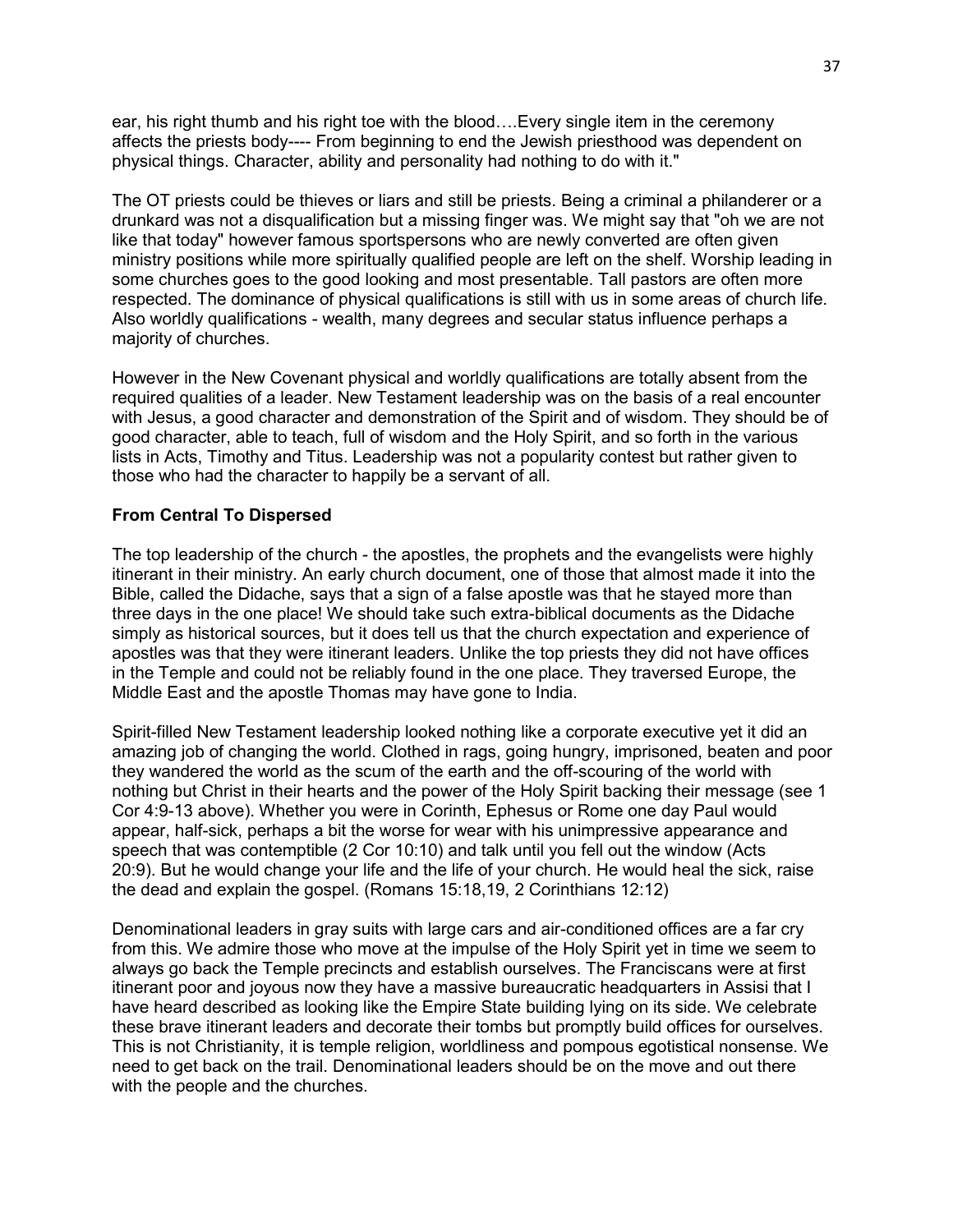### **From Institutional Leadership To Network Maintenance**

Peter and Paul and Timothy and Titus and James did not sit in various offices in Rome or Corinth and issue order to subordinates who came in with Gantt charts of the latest Kingdom building project. They didn't run the show or exert much hands on day to day detailed control at all. They preached Christ and they build believers into effective and connected networks. I have done some very interesting study on how Paul used his greetings at the end of his epistles and how they are far from random at all. That is for another book though. They were concerned with the spiritual condition of a fairly loosely woven network of believers not the operational details of a massive organization. This may at first seem a subtle distinction but it has huge ramifications which I will explain further.

A network leader operates on the "nodes" in this case the networks of churches. The "church that was in Corinth" was probably itself a local network of house churches. So we have the house church (Romans 16:5, 1 Cor 16:19) which belonged to a local area network of churches "the church in X" (1 Corinthians 1:2) which belonged to a regional network such as "the churches in Asia" ( 1 Corinthians 16:19) and finally to the body of Christ as a whole.

(1 Corinthians 16:19 NASB) The churches of Asia greet you. Aquila and Prisca greet you heartily in the Lord, with the church that is in their house.

The basic unit seems to have been the house church. Apart from the above verse we have the following references

(Acts 8:3 NASB) But Saul began ravaging the church, entering house after house; and dragging off men and women, he would put them in prison.

(Romans 16:5 NASB) also greet the church that is in their house. Greet Epaenetus, my beloved, who is the first convert to Christ from Asia.

(Colossians 4:15 NASB) Greet the brethren who are in Laodicea and also Nympha and the church that is in her house.

(Philemon 1:2 NASB) and to Apphia our sister, and to Archippus our fellow soldier, and to the church in your house:

(Acts 20:20 NASB) how I did not shrink from declaring to you anything that was profitable, and teaching you publicly [when he was at the school of Tyrannus] and from house to house,

and so forth. Churches as major buildings did not appear for a century or so afterward and did not become common until after the Edict of Milan in 313AD. The house churches were not isolated however from the mainstream. Today some house churches can be small groups of grumpy and disaffected believers who have abandoned the mainstream church and decided to lick their wounds together. They can get quite eccentric. That was not the case in the NT. Now and then an apostle, prophet or evangelist would drop by and give some teaching, correct the errors, pass on greetings and even take up a collection for some starving Jewish believers in Jerusalem. There was real life and common teaching in the network. The little I have seen of YWAM bases and their connected communities makes me think that it is not too dissimilar to the NT model .

In a network of communities and house churches leadership is personal and charismatic and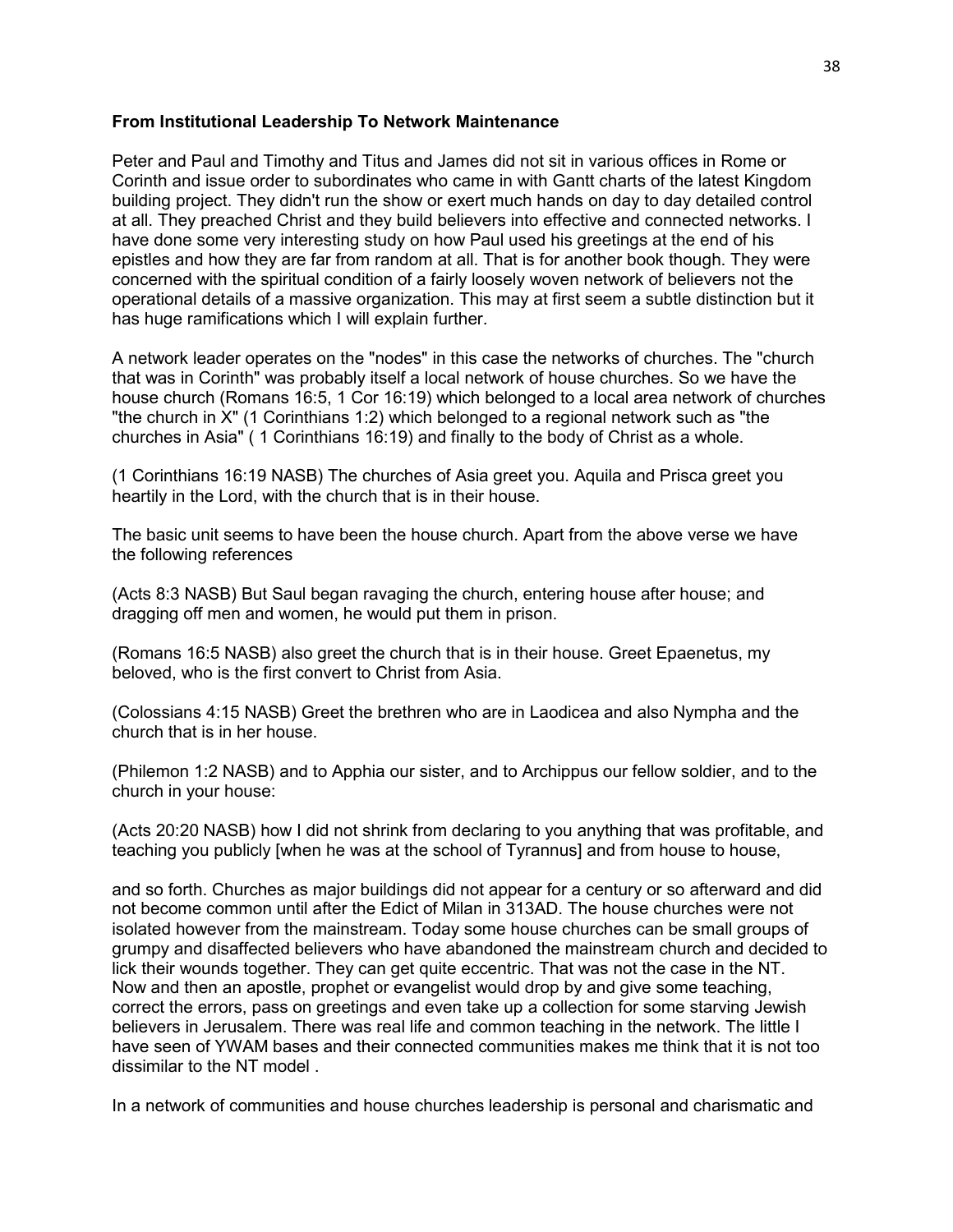dependent on the ministry being real and potent. Stagecraft and crowd manipulation are less effective in the intimacy of a living room. You are there in real relationship and part of the community, you are seen close up.

Apostles kept these communities to a common doctrine and a common lifestyle and encouraged real relationships between believers building unity between factions in the one city, and even internationally. There were no manuals, it was incredibly personal. They tended too operate face to face and few left any writings that have survived.

(3 John 1:13-14 NASB) I had many things to write to you, but I am not willing to write them to you with pen and ink; {14} but I hope to see you shortly, and we shall speak face to face. Peace be to you. The friends greet you. Greet the friends by name.

What I am trying to say is that the apostles were not bureaucrats and that bureaucracy is not Christian and that ecclesiastical structures and bureaucracy is sub-Christian. Never do we see apostles worrying over church finances or launching funding drives or micro-managing church affairs or designing logos for the pew bulletins. Leadership was not about that - it was about people and churches and networks and the truth of the gospel and the power of the Holy Spirit and LOVE.

### **What It Looks Like**

Instead of a big shiny building, full of priests that quite literally "put God in a box". [The Ark of the Covenant was a large wooden box covered in gold] we have a dispersed collection of called out ones meeting from house to house, breaking bread and listening to the teaching of the apostles.

What does this new reality look like? If there is no building. If it's always in mission mode. If its sharing Jesus on the streets, binding up the wounds of lepers, praising God in the bathroom and interceding for the lost. What does it look like? And who's in charge? And how can I know whether I am up or down, important or unimportant? Now don't get me wrong there is nothing intrinsically wrong with church buildings - we do have to meet somewhere out of the rain! Though as you can guess I am very sympathetic to home churches and renting school halls. But how do we escape becoming an institution? After all no-one wants to live in an institution!

Let's start with a central tenet - it DOES NOT look like the temple in Jerusalem. It's not run by a human high priest with a host of priests and acolytes and altars and incense and animal sacrifices and rituals and robes (see Hebrews chapters 5-10). Neither does it look like the temples of idols. It is it not a mad pagan frenzy. A Bacchanalian orgy of rolling around drunk and unrestrained. Nor is it run by young girls in white singing in ecstatic possession. No, God is a God of order! (1 Cor 10-14). The new temple is neither Jewish nor Greek -it is Christian and heavenly.

The new temple looks like the ministry of Jesus Christ. Jesus is the pattern of what a temple of the Holy Spirit looks like and acts like. We don't find Him setting up an institution or expecting everyone to come to Him (though they did). We find a huge variety in His pattern of ministry. Sometimes solitary, often in home fellowships, now and then in large gatherings. A mixture of teaching and healing, training and prayer. A mixture of apologetics against the Sadducees and miracles with madmen. There is an enormous sense of freedom and healing and life in the gospels and that is part of the operation of the temple of the Holy Spirit - "for where the Spirit of the Lord is there is liberty". The temple of the Holy Spirit should be a place of liberty and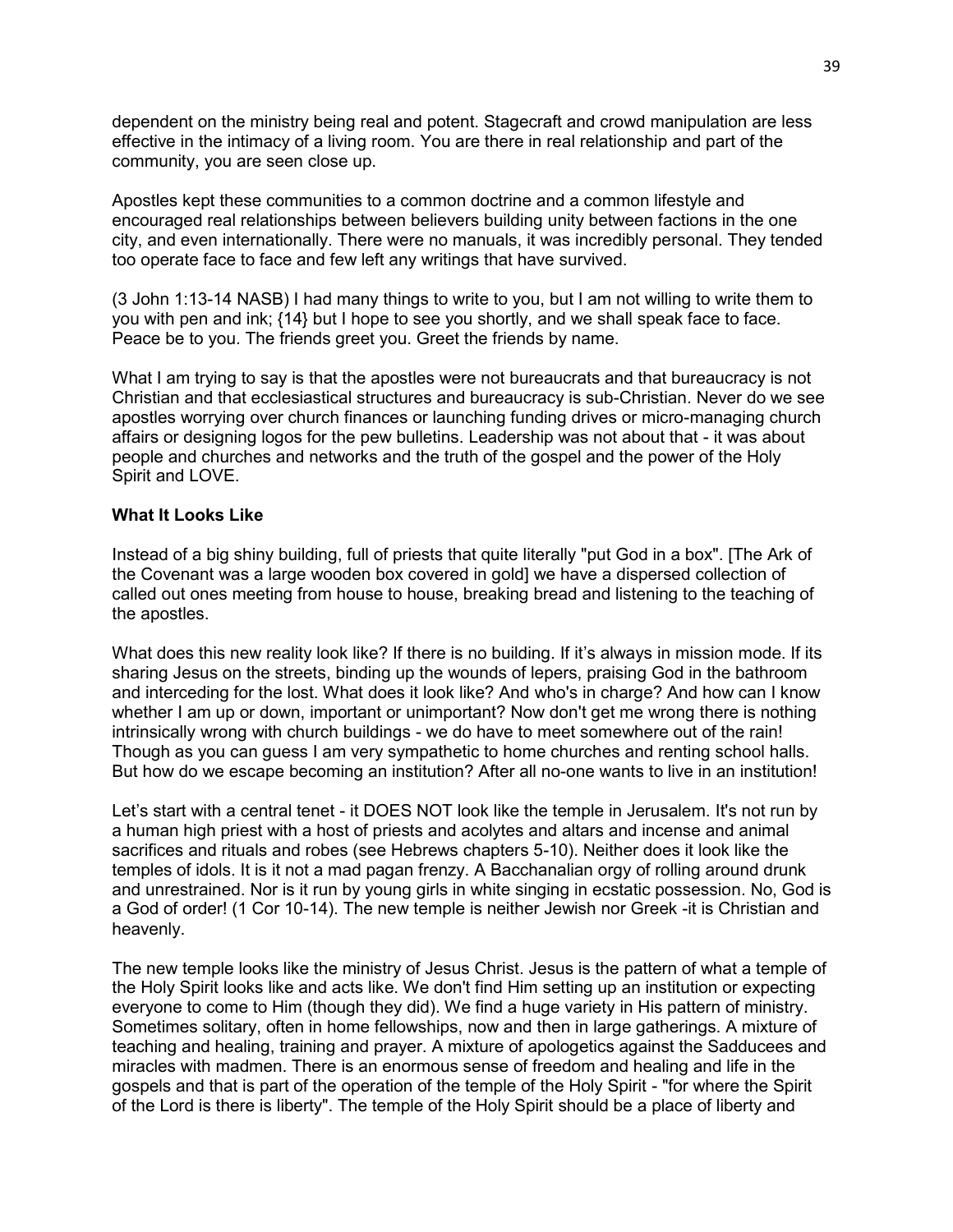personal transformation.

(2 Corinthians 3:17-18 NASB) Now the Lord is the Spirit; and where the Spirit of the Lord is, there is liberty.{18} But we all, with unveiled face beholding as in a mirror the glory of the Lord, are being transformed into the same image from glory to glory, just as from the Lord, the Spirit.

Where you go, as a temple of the Holy Spirit, there should be liberty, healing and personal transformation. There should be a sense of freedom and joy not legalism and oppression. A temple of the Holy Spirit does not look anything like a Pharisee. Similarly where you as a church impact your community there should be increased liberty, healing and personal transformation not just a railing against "those worldly sinners" - who Jesus befriended! (Luke 7:34)

When we are so transformed that out of our innermost beings flow rivers of living water - then we will be like Ezekiel's temple out of which the river of life flowed. We will look and act like the ministry of Jesus. We will minister on hillsides and in the wilderness and everywhere the Lord sends us. When Jesus was a temple He was a very mobile temple - more like tabernacle! Perhaps we should be like that too!

The new temple is also a BODY. The temple is now the body of Christ and the body of the Christian. As a body it is a picture of co-ordination, of unity and diversity , of life and action. (1 Corinthians 12:1-11) It is primarily a living thing. It feels, it rejoices, it is filled with the very life of God. It is filled with prophets and even the servants prophesy and speak in tongues (Acts 2:17,18, 1 Cor 14:31,32). Dead works and cold formality and inappropriate. New wineskins are needed to contain the new wine of the Holy Spirit.

(Luke 5:37-38 NASB) "And no one puts new wine into old wineskins; otherwise the new wine will burst the skins, and it will be spilled out, and the skins will be ruined. {38} "But new wine must be put into fresh wineskins.

In a living organism there are no spectator parts. All parts of the body contribute to the whole. The liver is not a spectator to the ministry of the brain! So in the church there should be no spectators unlike in the old temples where there were priests and laity, performers and spectators. This distinction is gone in a body. Everyone has a function. Indeed everyone must function in their role whether it be great or small. Current large church, building centered structures simply cannot do this. There is only so much room "on stage". Only one or two people can preach each week. A few give items. The rest must watch on. This is not the new temple. It is the old temple. And it is thoroughly unbiblical. NT worship was participatory (1 Corinthians 14) and al brought a psalm or a prophecy, a tongue or a teaching. It was not left to a few experts.

So the new temple is a Spirit-filled, sacred body that reflects the ministry of Jesus Christ and brings liberty, love and personal transformation to the world as it befriends sinners and moves out into wherever the Lord sends it to minister the living waters of God. That doesn't sound like bricks and mortar to me!

## **The Anti-Christ and the Temple**

The Anti-Christ seems to be at home with "temple structures" and indeed he eventually makes his home there.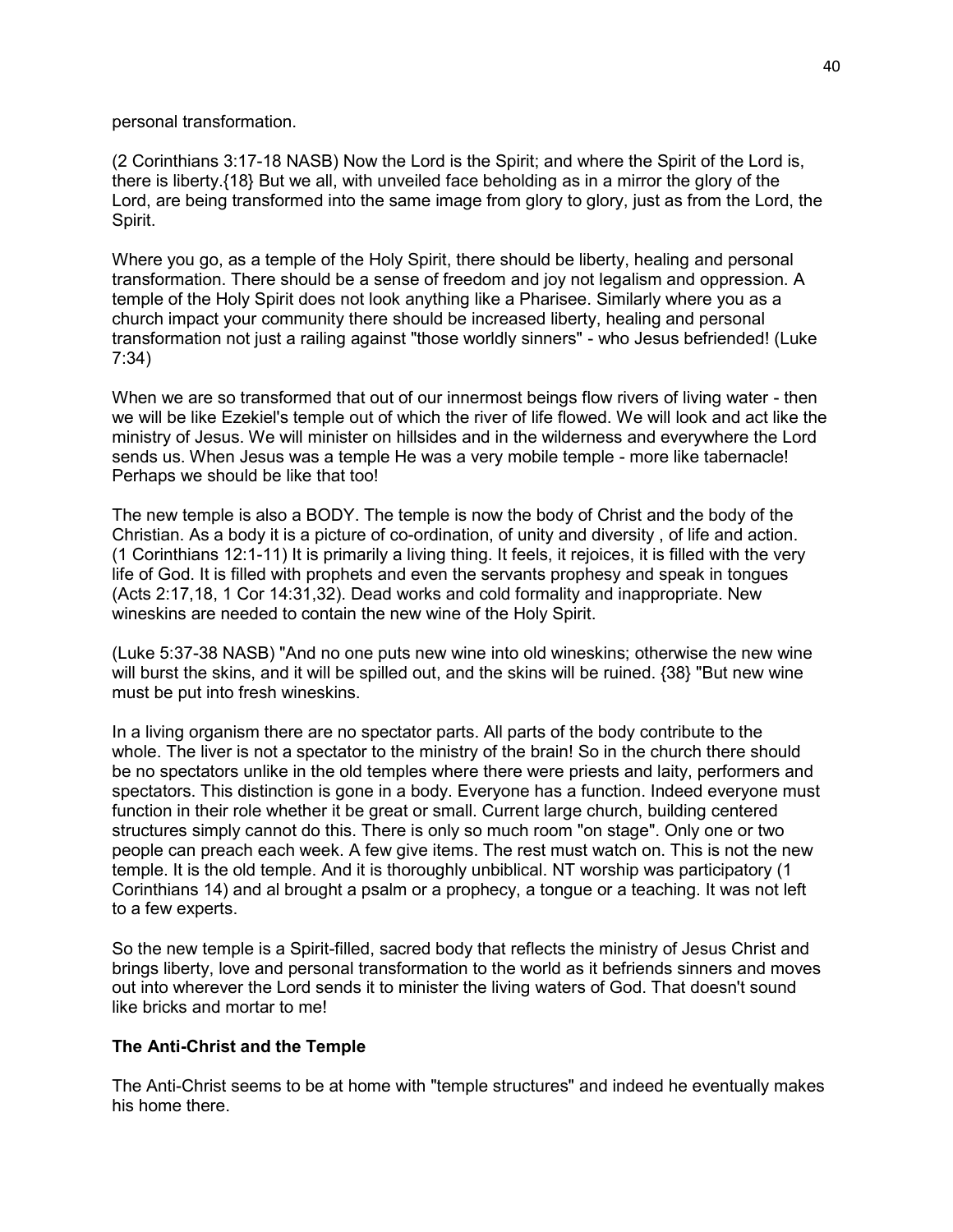(2 Thessalonians 2:3-4 NASB) Let no one in any way deceive you, for it will not come unless the apostasy comes first, and the man of lawlessness is revealed, the son of destruction, {4} who opposes and exalts himself above every so-called god or object of worship, so that he takes his seat in the temple of God, displaying himself as being God.

Let's be clear here, I am not saying that temple-structure churches are the Anti-Christ or that any structure is the Anti-Christ. God is more interested in people and hearts than structures. What I am saying is that Temple structures suit the Devil. That is where he wants to be. His ego loves the pomp, the ceremony, the exaltation. Mustard seed groups of meek believers are not his style at all.

Temple structures are pyramidal with a single individual at the peak of them and such structures promote envy and selfish ambition as people jockey to be as close to the top as possible.

(James 3:15-16 NASB) This wisdom is not that which comes down from above, but is earthly, natural, demonic. {16} For where jealousy and selfish ambition exist, there is disorder and every evil thing.

According to James jealousy and selfish ambition are demonic wisdom from below. They result in disorder and every evil thing. If Satan can get jealousy and selfish ambition going in a church through their competitive structure then he can generate " disorder and every evil thing". This is why humility and unity are such potent spiritual weapons. Pyramidal, hierarchical temple structures naturally tend to generate politics in the church and thus serve Satan's purposes well indeed. He sometimes comes into such structures and "takes his seat" at the top of a "priest eat priest" pecking order. The history of the medieval papacy is a striking example of this.

Now, let me very quickly say that providing that there is unity and humility ANY structure can potentially be used by God - even very hierarchical ones. Small groups and "brotherhoods" can go seriously off the rails. Even they are not perfect. There is no perfect structure that ensures that everyone will be absolutely holy. However I feel that some structures create more trouble than others. Temple structures were demolished by Jesus for a good reason and will be inhabited by Satan in the end times - also for a good reason. Temple structures are not the Anti-Christ but he is often happy to dwell in them.

#### **What are the consequences for today?**

- 1.New Testament temples are bodies not buildings. They are not bricks and mortar structures.
- 2.Therefore there are no temple storehouses to bring tithes into.
- 3.We don't have to go into a building to meet God or get an anointing.
- 4.There are no special people called priests who run the physical sacred sites.
- 5.We are all priests and we all run our own temples our body.
- 6.We are all part of a larger temple called the body of Christ.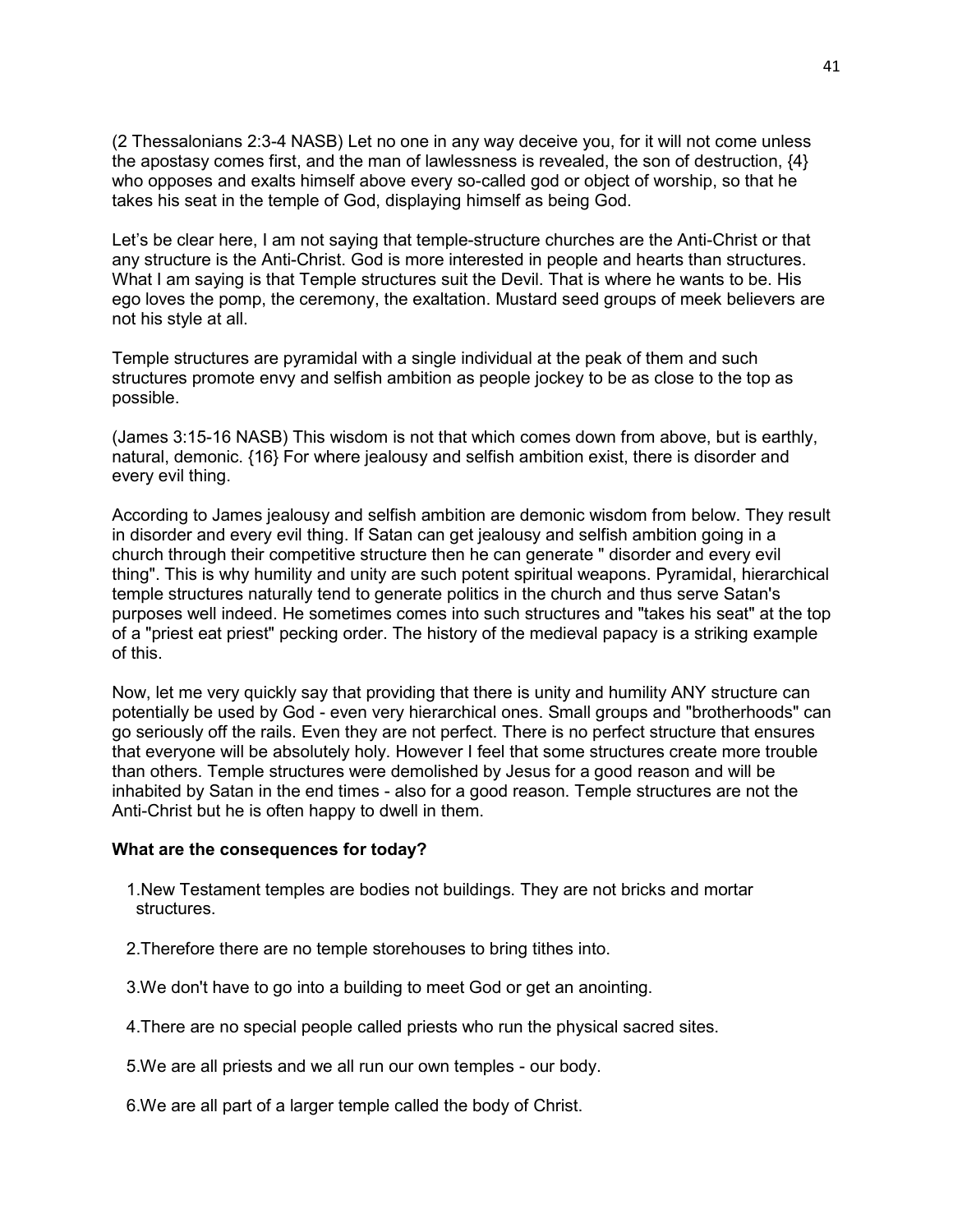- 7.The paraphernalia of the Temple altars, incense, robes and sacrifices and offerings and all the rest - goes the way of the Temple. We have no mandate at all to reconstruct the old temple worship, Jewish or pagan, in an effort to bring structure to what we do.
- 8.The NT temples are dwelling places of the Holy Spirit and where the Holy Spirit is there is liberty therefore they should be characterized by freedom and grace.
- 9.The perfect dwelling place of the Holy Spirit is Jesus and the perfect temple (church or individual) should reflect His earthly ministry.
- 10.The temple is a body, a Spirit-filled, well coordinated by Christ, participatory community of various spiritual gifts that brings glory to God..

### **Matters of Food and Drink**

There were HUGE debates in the NT church over food and drink and chapter after chapter alludes to them or is directly concerned with them. (Acts 10,11,15, Romans 14, 1 Corinthians 8,10, Colossians 2 etc). The Jews still really believed in the kosher diet. The Gentiles ate pork. Some Gentiles were such zealous converts from idolatry that they would not touch food in the meat market that had been offered to idols. Others, a bit stronger in the faith said "idols have been defeated, don't worry about it". Others came back and said "that is participation with demons". Others said "you can eat food sacrificed to idols - but not actually in the idol's temple". These debates still continue in many places today with common and not so common questions being:

Does drinking alcohol defile me spiritually?

Should I follow the Jewish dietary regulations and eat kosher food?

Are vegetarians more spiritual?

 The Bible forbids eating food "with the blood" but I enjoy black pudding - can I still eat it?

 I am a Chinese Christian but my parents are Buddhist and offer food to a Buddhist shrine in the kitchen - should I eat it?

Can I eat the vegetarian food in a Hare Krishna temple?

 I go to James Cook University in Australia that is trying to attract Muslim students from overseas. JCU has instructed the Refectory to ensure that all meat is "hallal" - that is killed in accordance with Muslim law - facing the shrine in Mecca. Should I eat such meat?

Are certain diets better for spiritual warriors?

What is the value of fasting?

Is there any point in "saying grace"? (Yes there is).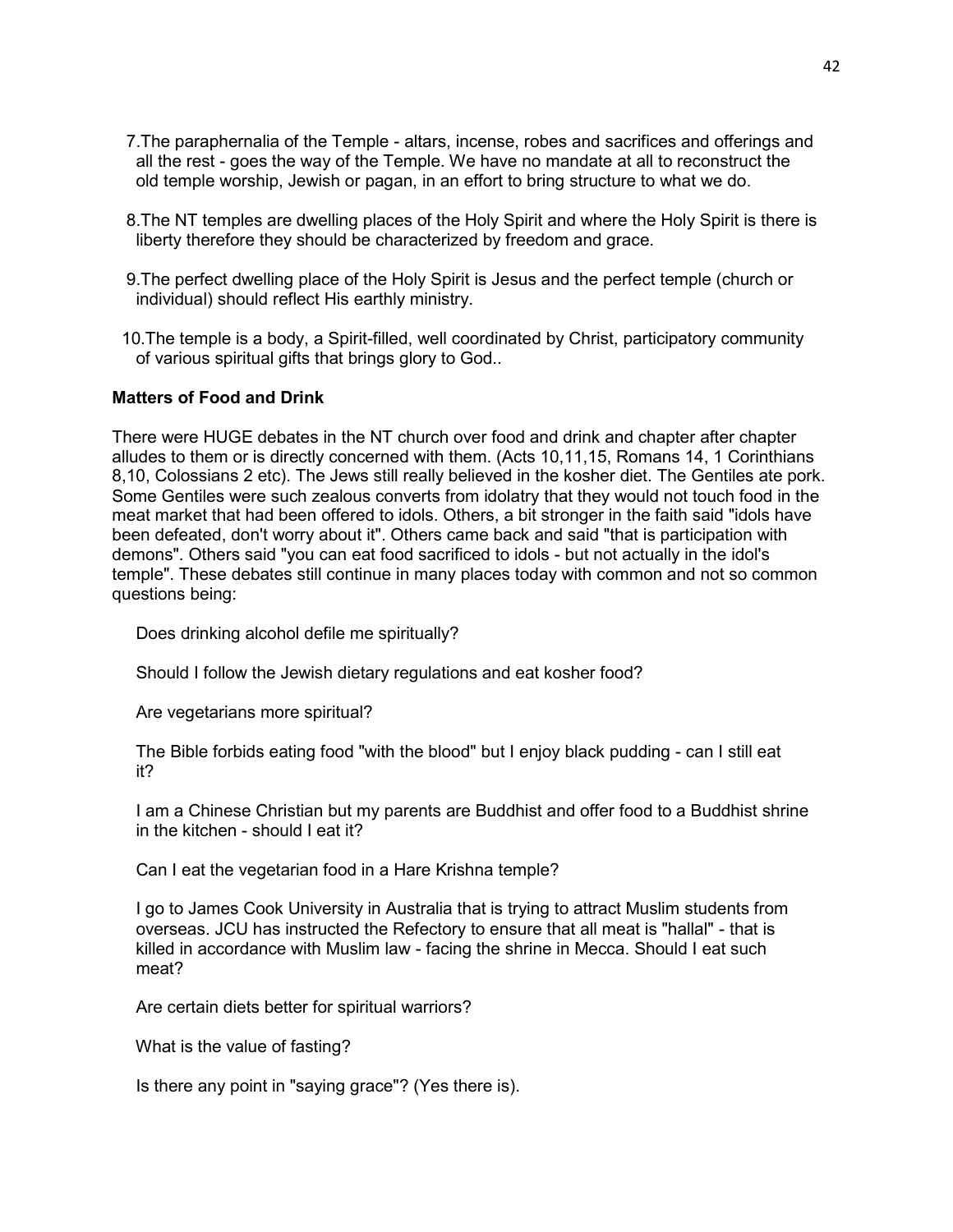I am a missionary and I am very uncertain about the spiritual rites that food placed before me has been through, what should I do?

Matters of food and drink are "where the rubber hits the road" for millions of Christians around the world. Those from cultures where there are a mixture of traditions face the problem daily and it is increasingly relevant in the Western world with the pressure toward vegetarianism as being "more spiritual". A lot of the case studies can be solved through about twenty or so passages in Scripture that give us clear guidelines (there are at least 271 verses referring to food and drink and allied concepts in the NT.)..

### **Foundational Scriptures**

### **John the Baptist - the Old Covenant Nazirite**

The Old Covenant has the ascetic Nazirite vow that John the Baptist was under. This represents the very best that the "old nature" can do. Jesus calls John the Baptist "the greatest of those born of women" and the last of the OT saints (see Matthew 11:11-13) but in the same passage says he is less than the least of those in the Kingdom of God (because they are "born of God"). John's asceticism resulted in a strict prophetic diet and included no creature comforts.

(Matthew 3:4 NASB) Now John himself had a garment of camel's hair, and a leather belt about his waist; and his food was locusts and wild honey.

(Luke 1:15-16 NASB) "For he will be great in the sight of the Lord, and he will drink no wine or liquor; and he will be filled with the Holy Spirit, while yet in his mother's womb. {16} "And he will turn back many of the sons of Israel to the Lord their God.

### **Jesus and New Covenant Freedom**

Jesus was an at times shocking contrast to this. He didn't dwell in the wilderness, seemed to enjoy a party and ate the normal Jewish food of His day - apparently with some relish!

(Luke 7:33-35 NASB) "For John the Baptist has come eating no bread and drinking no wine; and you say, 'He has a demon!' {34} "The Son of Man has come eating and drinking; and you say, 'Behold, a gluttonous man, and a drunkard, a friend of tax-gatherers and sinners!' {35} "Yet wisdom is vindicated by all her children."

He also pronounced the end of the ritual categories of clean and unclean saying that defilement was inward - not from outside the person in terms of what they ate or drank but came from the thoughts and intentions of their heart.

(Mark 7:18-23 NASB) And He said^ to them, "Are you so lacking in understanding also? Do you not understand that whatever goes into the man from outside cannot defile him; {19} because it does not go into his heart, but into his stomach, and is eliminated?" (Thus He declared all foods clean.) {20} And He was saying, "That which proceeds out of the man, that is what defiles the man. {21} "For from within, out of the heart of men, proceed the evil thoughts, fornications, thefts, murders, adulteries, {22} deeds of coveting and wickedness, as well as deceit, sensuality, envy, slander, pride and foolishness. {23} "All these evil things proceed from within and defile the man."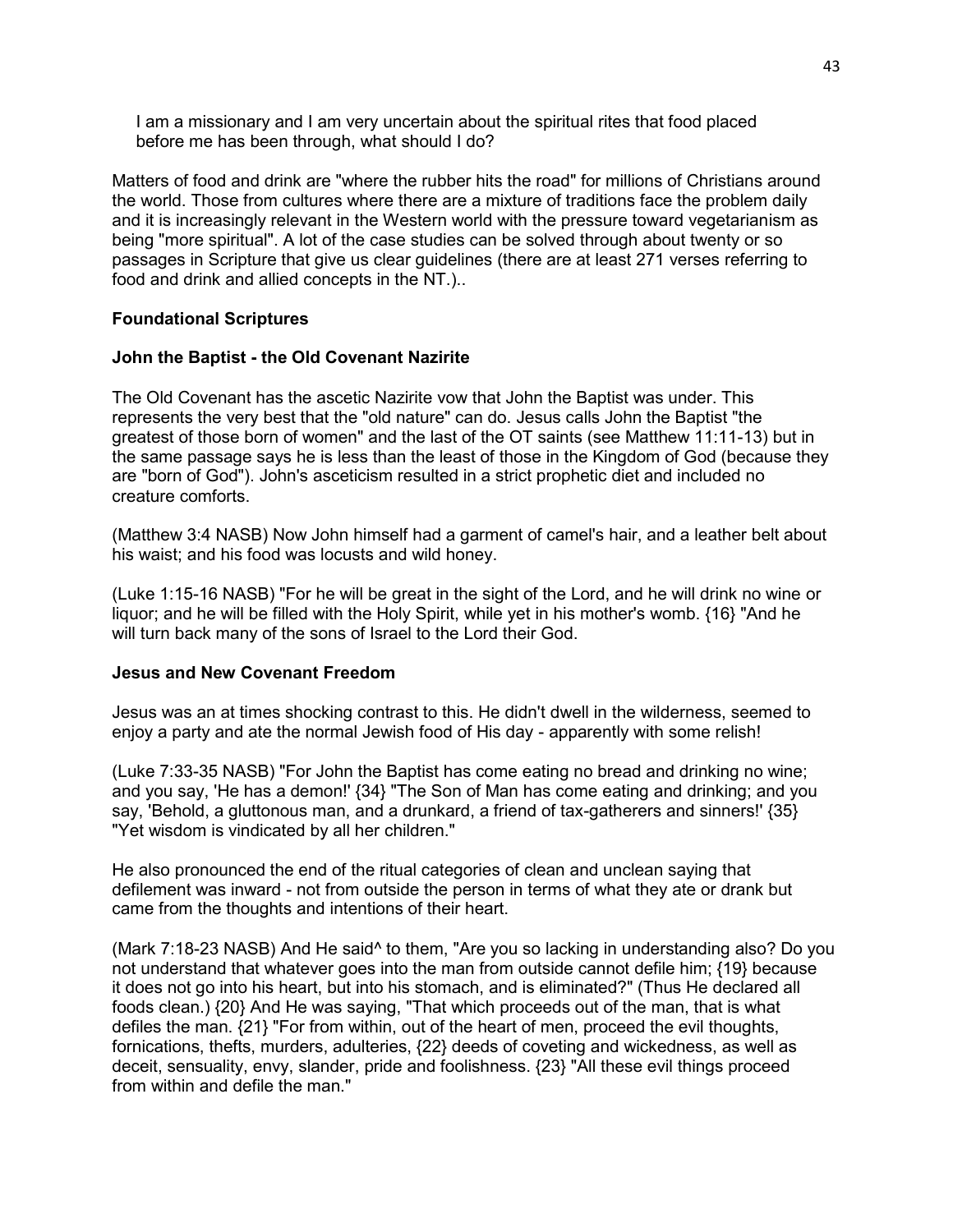Hid death on the cross broke the power of the accusations against us and "disarmed" the "rulers and authorities" taking away their ability to enforce their taboos. Taboos that the ancient world was in dread of. Because of what Jesus did on the cross they no longer have the weaponry with which to punish the Christian who breaks their food regulations. They are toothless tigers Therefore no-one can act as our judge compelling us to observe regulations regarding food and drink and new moons and Sabbaths.

(Colossians 2:15-23 NASB) {15} When He had disarmed the rulers and authorities, He made a public display of them, having triumphed over them through Him. {16} Therefore let no one act as your judge in regard to food or drink or in respect to a festival or a new moon or a Sabbath day-- {17} things which are a mere shadow of what is to come; but the substance belongs to Christ. …{20} If you have died with Christ to the elementary principles of the world, why, as if you were living in the world, do you submit yourself to decrees, such as, {21} "Do not handle, do not taste, do not touch!" {22} (which all refer to things destined to perish with the using)-- in accordance with the commandments and teachings of men? {23} These are matters which have, to be sure, the appearance of wisdom in self-made religion and self-abasement and severe treatment of the body, but are of no value against fleshly indulgence.

## **The Missionary's Diet**

The missionary is thus free from having to worry about the taboos in the culture that he or she enters. The injunction "eat what is set before you" is not an invitation to spiritual disaster . We are free in Christ. However one condition does apply - eating meat that your hosts says has been sacrificed to idols. Not that it will spiritually defile the missionary but because it may cause the host to see idols as acceptable and stumble them in their transition to accepting Christ. More on that later…

(Luke 10:7-9 NASB) "And stay in that house, eating and drinking what they give you; for the laborer is worthy of his wages. Do not keep moving from house to house. {8} "And whatever city you enter, and they receive you, eat what is set before you; {9} and heal those in it who are sick, and say to them, 'The kingdom of God has come near to you.

1 Corinthians 10:25-31 (NASB) {25} Eat anything that is sold in the meat market, without asking questions for conscience' sake; {26} FOR THE EARTH IS THE LORD'S, AND ALL IT CONTAINS. {27} If one of the unbelievers invites you, and you wish to go, eat anything that is set before you, without asking questions for conscience' sake. {28} But if anyone should say to you, "This is meat sacrificed to idols," do not eat it, for the sake of the one who informed you, and for conscience' sake; {29} I mean not your own conscience, but the other man's; for why is my freedom judged by another's conscience? {30} If I partake with thankfulness, why am I slandered concerning that for which I give thanks? {31} Whether, then, you eat or drink or whatever you do, do all to the glory of God.

## **Giving Thanks**

Giving thanks is a very important spiritual act. It sanctifies the food (1 Tim 4:5) and demonstrates gratitude to God. ( 1 Tim 4:4) A glance in a concordance under "thanks" finds Jesus "saying grace" nine times in the NT. Those who receive good things from God should praise Him for them. Paul sees everything created by God as good and nothing is to be rejected if received with gratitude. Creation is to be celebrated with gratitude (1 Tim 4:4). Those who "advocate abstaining from foods" are seen as teaching the 'doctrines of demons". (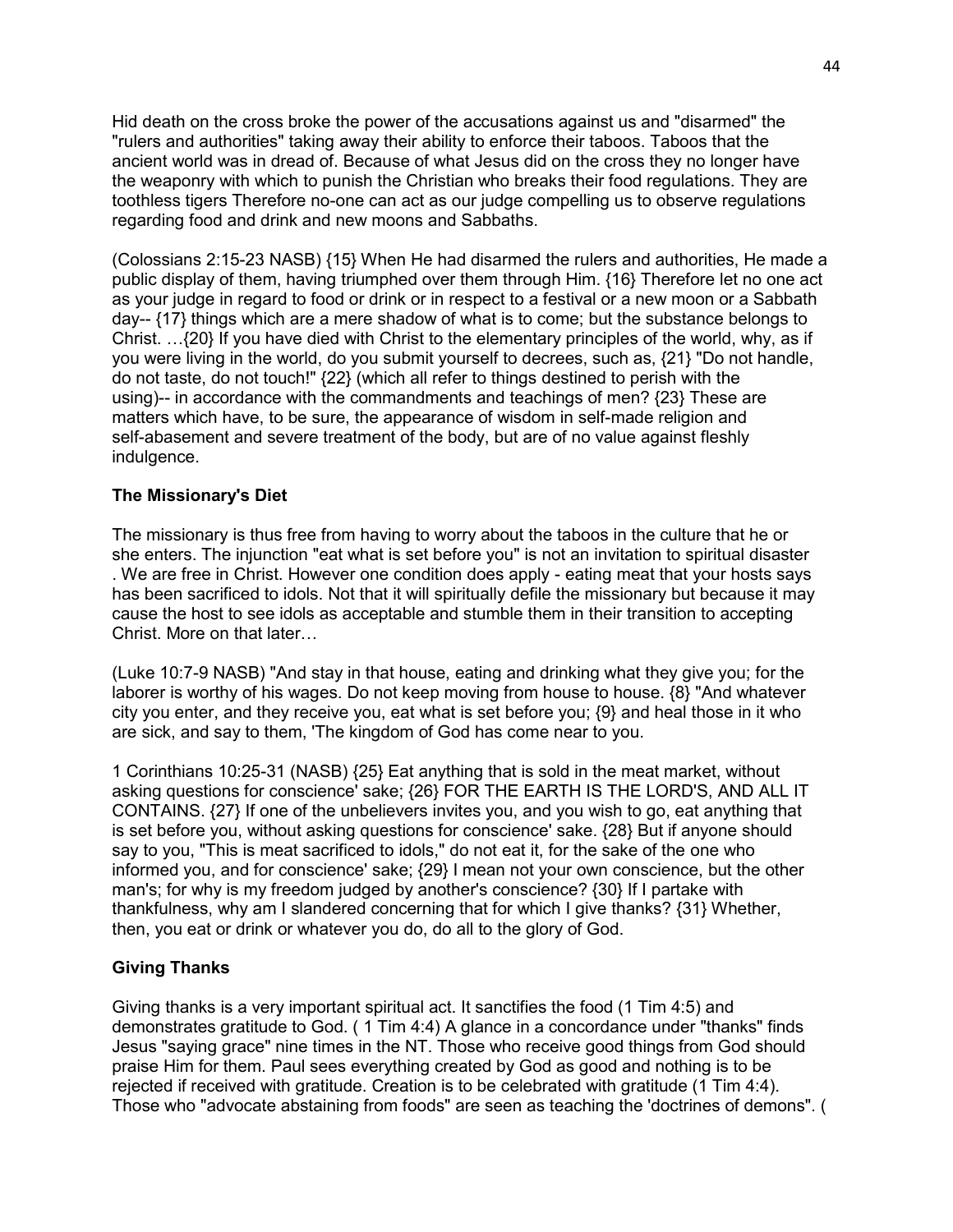1 Timothy 4:1-3)

(Mark 6:41-42 NASB) And He took the five loaves and the two fish, and looking up toward heaven, He blessed the food and broke the loaves and He kept giving them to the disciples to set before them; and He divided up the two fish among them all. {42} And they all ate and were satisfied.

(1 Timothy 4:1-5 NASB) But the Spirit explicitly says that in later times some will fall away from the faith, paying attention to deceitful spirits and doctrines of demons, {2} by means of the hypocrisy of liars seared in their own conscience as with a branding iron, {3} men who forbid marriage and advocate abstaining from foods, which God has created to be gratefully shared in by those who believe and know the truth. {4} For everything created by God is good, and nothing is to be rejected, if it is received with gratitude; {5} for it is sanctified by means of the word of God and prayer.

### **Coping With Freedom**

Freedom creates confusion for many people and here is a what the problem may have sounded like in NT times. "OK, the earth is the Lord and all it contains. I can eat anything in Creation providing I do so with gratitude. Food is sanctified by the word of God and prayer. Jesus drank wine and ate heartily. He pronounced all foods clean. His death on the cross removed the power the spiritual realm had to enforce their dietary regulations. There are no more taboo foods. Theologically speaking I have complete freedom and I understand this - but some of my fellow Christians are absolutely horrified at this. What should I do?" Let's take a look at how confused people got and some of the solutions proposed to build unity.

The first totally confused person was Peter the apostle! After a lifetime of observing ritual purity he just could not break the habit even at God's command.

(Acts 10:13-16 NASB) And a voice came to him, "Arise, Peter, kill and eat!" {14} But Peter said, "By no means, Lord, for I have never eaten anything unholy and unclean." {15} And again a voice came to him a second time, "What God has cleansed, no longer consider unholy." {16} And this happened three times; and immediately the object was taken up into the sky.

A bit later we find the whole early church in confusion on the issue. A conference was called in Jerusalem and like a lot of negotiations in that city a compromise was reached (and it seems it was also soon ignored!)

(Acts 21:25 NASB) "But concerning the Gentiles who have believed, we wrote, having decided that they should abstain from meat sacrificed to idols and from blood and from what is strangled and from fornication."

The meat sacrificed to idols issue was going to explode and still be around 50 or so years later when Revelation was written. "Blood" goes back to Noah and Creation and to the Levitical teaching that "the life was in the blood" which was literally "the soul is in the blood".

(Genesis 9:4 NASB) "Only you shall not eat flesh with its life, that is, its blood.

(Leviticus 17:14 NASB) "For as for the life of all flesh, its blood is identified with its life. Therefore I said to the sons of Israel, 'You are not to eat the blood of any flesh, for the life of all flesh is its blood; whoever eats it shall be cut off.'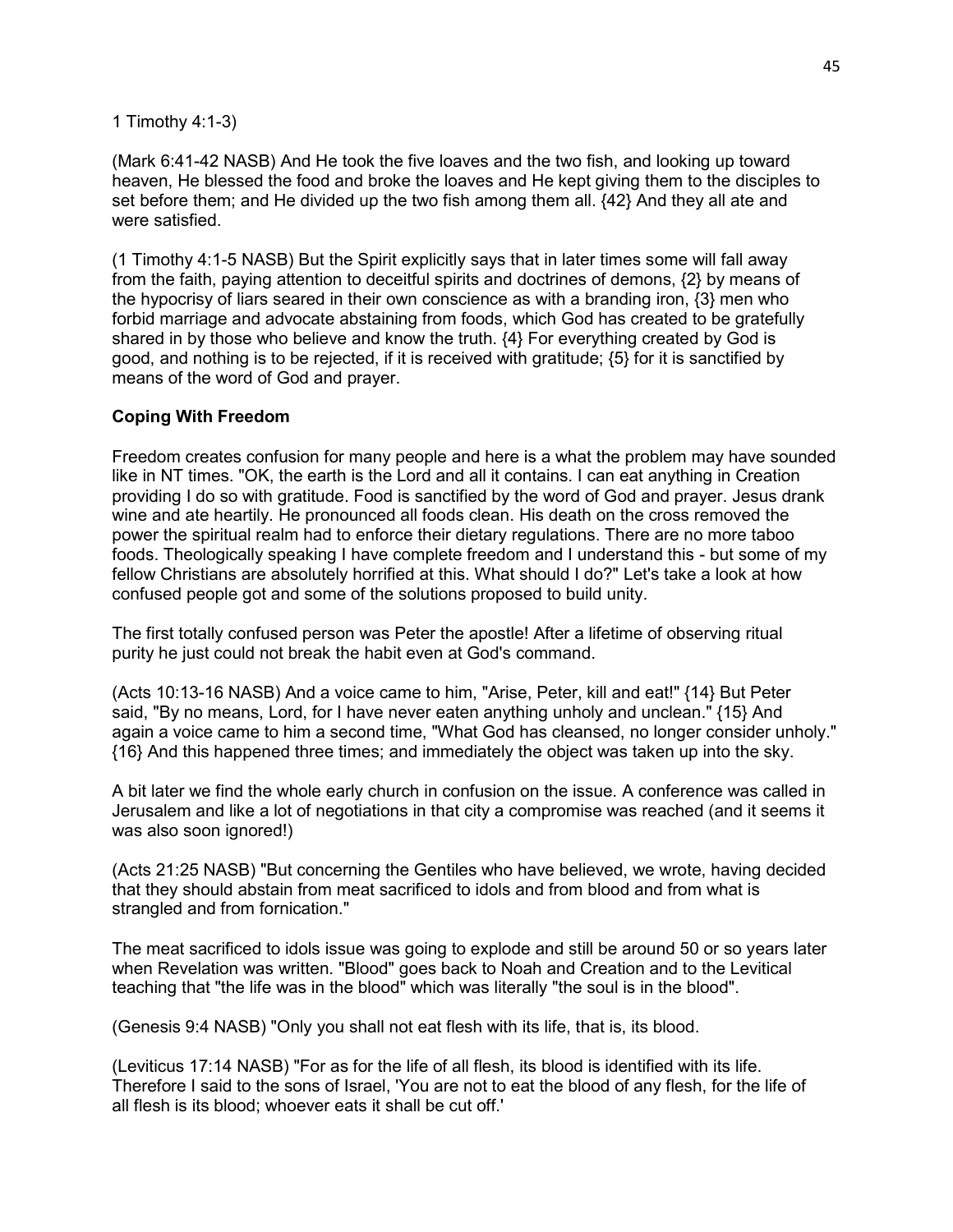As a direct command of God for all humanity since Noah it was seen as binding on the Gentiles and the principle of the soul being in the blood seemed to be bigger than mere taboos about clean and unclean. For a similar reason "things strangled" were not to be eaten as the life breath was trapped within them and this was abhorrent to the Jews and would have divisive consequences. Fornication is added as a basic moral requirement that may have had special reference to certain pagan religious practices. I personally find the arguments about not eating blood quite convincing and would rather not eat blood pudding. However I leave the conclusions up to you.

The divisions about how to interpret these conclusions went on for quite some time. One of the central issues became the issue of faith lived out in community. Not so much "what do others think" but "Am I building others up or am I causing them to stumble and fall?". Paul takes the whole of Romans 14 to address this issue and here are some excerpts.

(Romans 14:1-4 NASB) Now accept the one who is weak in faith, but not for the purpose of passing judgment on his opinions. {2} One man has faith that he may eat all things, but he who is weak eats vegetables only. {3} Let not him who eats regard with contempt him who does not eat, and let not him who does not eat judge him who eats, for God has accepted him. {4} Who are you to judge the servant of another? To his own master he stands or falls; and stand he will, for the Lord is able to make him stand.

Paul sees the believer as being judged by God alone - not by other believers. He or she will account to God for "disputable matters" and God is able to make that person stand. Our brothers and sisters in Christ are "servants of another" and we are not to judge them harshly on disputable matters like food. We are not to think of "are they right or wrong?" but rather "how can I help them to grow?"

(Romans 14:13-23 NASB) Therefore let us not judge one another anymore, but rather determine this-- not to put an obstacle or a stumbling block in a brother's way. {14} I know and am convinced in the Lord Jesus that nothing is unclean in itself; but to him who thinks anything to be unclean, to him it is unclean. {15} For if because of food your brother is hurt, you are no longer walking according to love. Do not destroy with your food him for whom Christ died.

The primary question for us is "Am I a blessing to my brother? Am I walking in love? Paul goes on to rearrange our priorities about food, personal 'rights and freedoms' and he Kingdom.

{16} Therefore do not let what is for you a good thing be spoken of as evil; {17} for the kingdom of God is not eating and drinking, but righteousness and peace and joy in the Holy Spirit. {18} For he who in this way serves Christ is acceptable to God and approved by men. {19} So then let us pursue the things which make for peace and the building up of one another. {20} Do not tear down the work of God for the sake of food. All things indeed are clean, but they are evil for the man who eats and gives offense. {21} It is good not to eat meat or to drink wine, or to do anything by which your brother stumbles. {22} The faith which you have, have as your own conviction before God. Happy is he who does not condemn himself in what he approves. {23} But he who doubts is condemned if he eats, because his eating is not from faith; and whatever is not from faith is sin.

Ultimately if we "eat meat or drink wine" we must be able to do so with a clear conscience knowing that we will not cause someone to stumble. Neither should we act from personal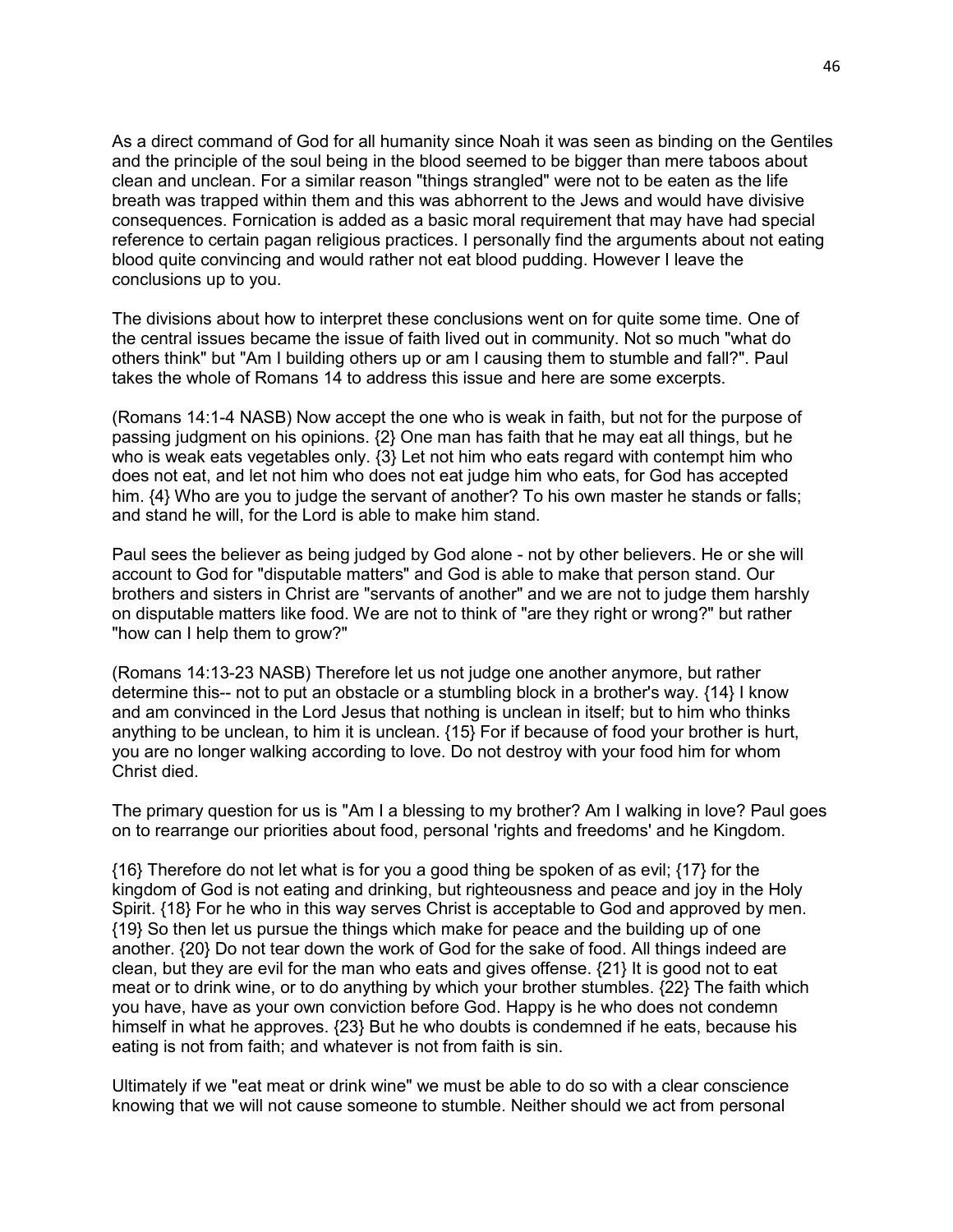doubt . If it is doubtful for you - then don't. It's simply not worth injuring your conscience.

### **Meat Sacrificed To Idols**

The above principles of acting from faith and for the edification of other believers are later applied to the ongoing problem of food sacrificed to idols. Paul's fundamental perspective statement is that idols don't matter and don't contaminate the food in any way. It's not a problem of you being defiled but your neighbor being stumbled.

1 Corinthians 8:4-7 NASB) Therefore concerning the eating of things sacrificed to idols, we know that there is no such thing as an idol in the world, and that there is no God but one. {5} For even if there are so-called gods whether in heaven or on earth, as indeed there are many gods and many lords, {6} yet for us there is but one God, the Father, from whom are all things, and we exist for Him; and one Lord, Jesus Christ, by whom are all things, and we exist through Him. {7} However not all men have this knowledge; but some, being accustomed to the idol until now, eat food as if it were sacrificed to an idol; and their conscience being weak is defiled.

He then goes on to address the problem in stages, from the most serious violations of conscience to the least. First of all the problem of actually going into the idols temple and having a meal like many people do at Hare Krishna temples today

(1 Corinthians 8:7-13 NASB) However not all men have this knowledge; but some, being accustomed to the idol until now, eat food as if it were sacrificed to an idol; and their conscience being weak is defiled. {8} But food will not commend us to God; we are neither the worse if we do not eat, nor the better if we do eat. {9} But take care lest this liberty of yours somehow become a stumbling block to the weak. {10} For if someone sees you, who have knowledge, dining in an idol's temple, will not his conscience, if he is weak, be strengthened to eat things sacrificed to idols? {11} For through your knowledge he who is weak is ruined, the brother for whose sake Christ died. {12} And thus, by sinning against the brethren and wounding their conscience when it is weak, you sin against Christ. {13} Therefore, if food causes my brother to stumble, I will never eat meat again, that I might not cause my brother to stumble.

Later Paul goes on to lambaste them for being so ignorant of the spiritual alliance they are demonstrating by eating in an idols temple. He contrasts eating food in a temple to eating the Lord's Supper at church. Going into an idols temple and eating their equivalent of the Love Feast is to participate with demons.

(1 Corinthians 10:16-33 NASB) Is not the cup of blessing which we bless a sharing in the blood of Christ? Is not the bread which we break a sharing in the body of Christ? {17} Since there is one bread, we who are many are one body; for we all partake of the one bread. {18} Look at the nation Israel; are not those who eat the sacrifices sharers in the altar? {19} What do I mean then? That a thing sacrificed to idols is anything, or that an idol is anything? {20} No, but I say that the things which the Gentiles sacrifice, they sacrifice to demons, and not to God; and I do not want you to become sharers in demons. {21} You cannot drink the cup of the Lord and the cup of demons; you cannot partake of the table of the Lord and the table of demons. {22} Or do we provoke the Lord to jealousy? We are not stronger than He, are we? {23} All things are lawful, but not all things are profitable. All things are lawful, but not all things edify. {24} Let no one seek his own good, but that of his neighbor.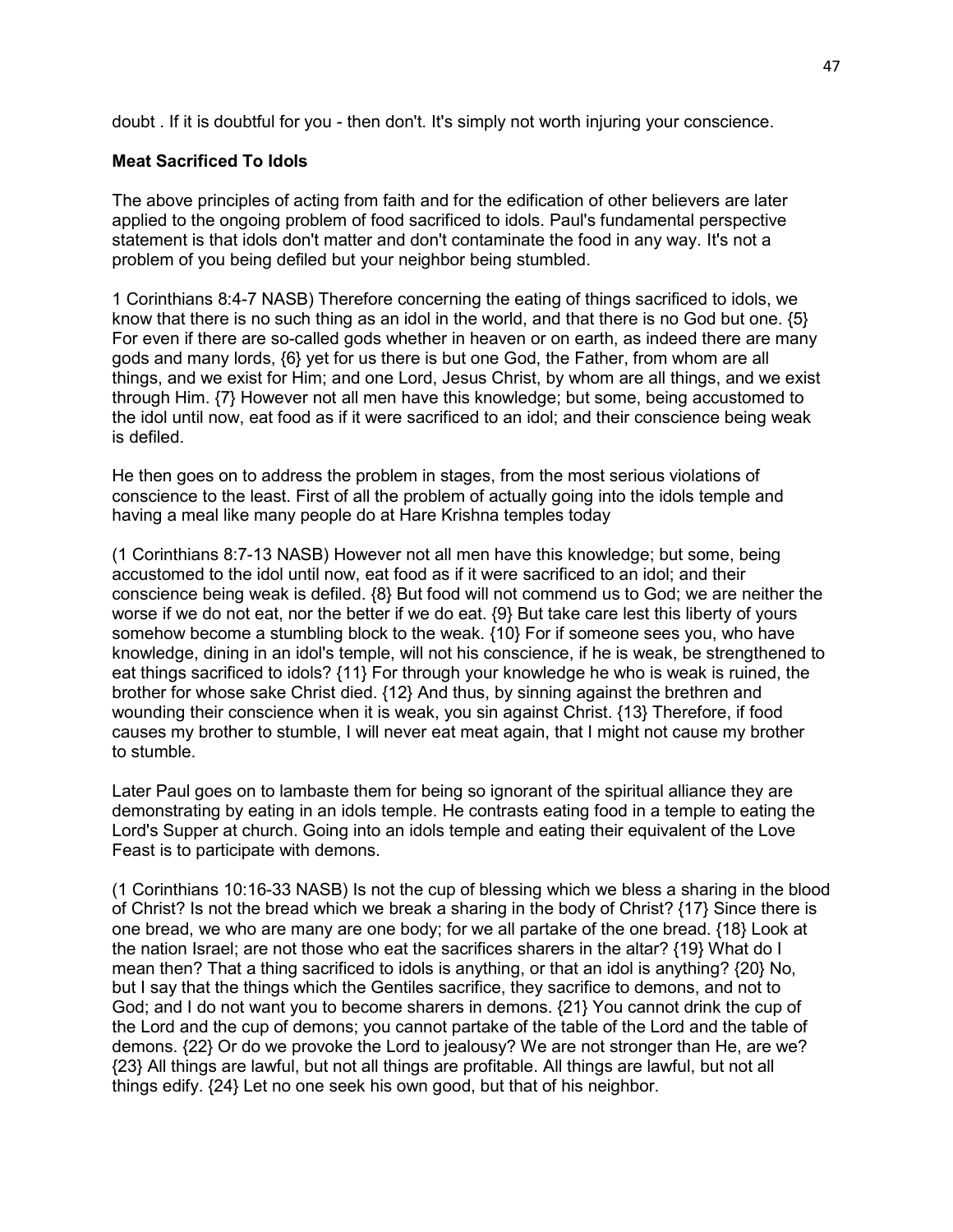Immediately after these verses Paul treats the more everyday questions of food in the meat market and having dinner in the home of an unbeliever and he almost seems to contradict himself - or rather he applies the same principles in a new context.

{25} Eat anything that is sold in the meat market, without asking questions for conscience' sake; {26} FOR THE EARTH IS THE LORD'S, AND ALL IT CONTAINS. {27} If one of the unbelievers invites you, and you wish to go, eat anything that is set before you, without asking questions for conscience' sake.

It's quite clear that Paul does not consider the food to be actually spiritually contaminated by being sacrificed to idols. For Paul the idol was "nothing" . The food was not affected in any way and in contexts where no-one was being offended or harmed and where you were not in a temple participating with demons - go ahead and eat whatever is set before you. However if there is a chance of someone being offended - then don't. Not for your sake, but for theirs.

({28} But if anyone should say to you, "This is meat sacrificed to idols," do not eat it, for the sake of the one who informed you, and for conscience' sake; {29} I mean not your own conscience, but the other man's; for why is my freedom judged by another's conscience? {30} If I partake with thankfulness, why am I slandered concerning that for which I give thanks?

Finally Paul sums up the meat sacrificed to idols issue as one of being interested primarily in the glory of God and the welfare of others.

{31} Whether, then, you eat or drink or whatever you do, do all to the glory of God. {32} Give no offense either to Jews or to Greeks or to the church of God; {33} just as I also please all men in all things, not seeking my own profit, but the profit of the many, that they may be saved.

Lets apply this to some of the situations listed at the start of this chapter. The University student eating at the refectory whether the food is "hallal" are not dining in an idols temple and there is little chance they causing anyone to stumble. She should give thanks and eat. It is a "meat-market" situation.

The Chinese student with Buddhist parents should weigh up whether it will spiritually affect his family. If the family are devout in their Buddhism and look upon his eating the food that is sacrificed to idols as his participating with them in adoration of household gods then he should not eat the food . Rather he should tactfully ask for it to be put aside. If it is just a family habit with no real religious overtones then he perhaps may eat of it. If in doubt don't is the motto here.

Lastly having lunch in a Hare Krishna temple is quite clearly wrong and is a participation with demons. There is no room for doubt here. Christians must not eat in idol's temples.

### **Drinking Wine**

Christians are not to be drunk and church leaders must not be "addicted to much wine" as in alcoholism. (Ephesians 5:18-19 , 1 Timothy 3:3, 1 Peter 4:3) NASB) However it is clear that Jesus drank and was even accused of being a drunkard (Luke 7:33-35) He supplied the wine at the wedding at Cana which was adjudged to be "good wine" by the head-waiter and thus must have contained alcohol.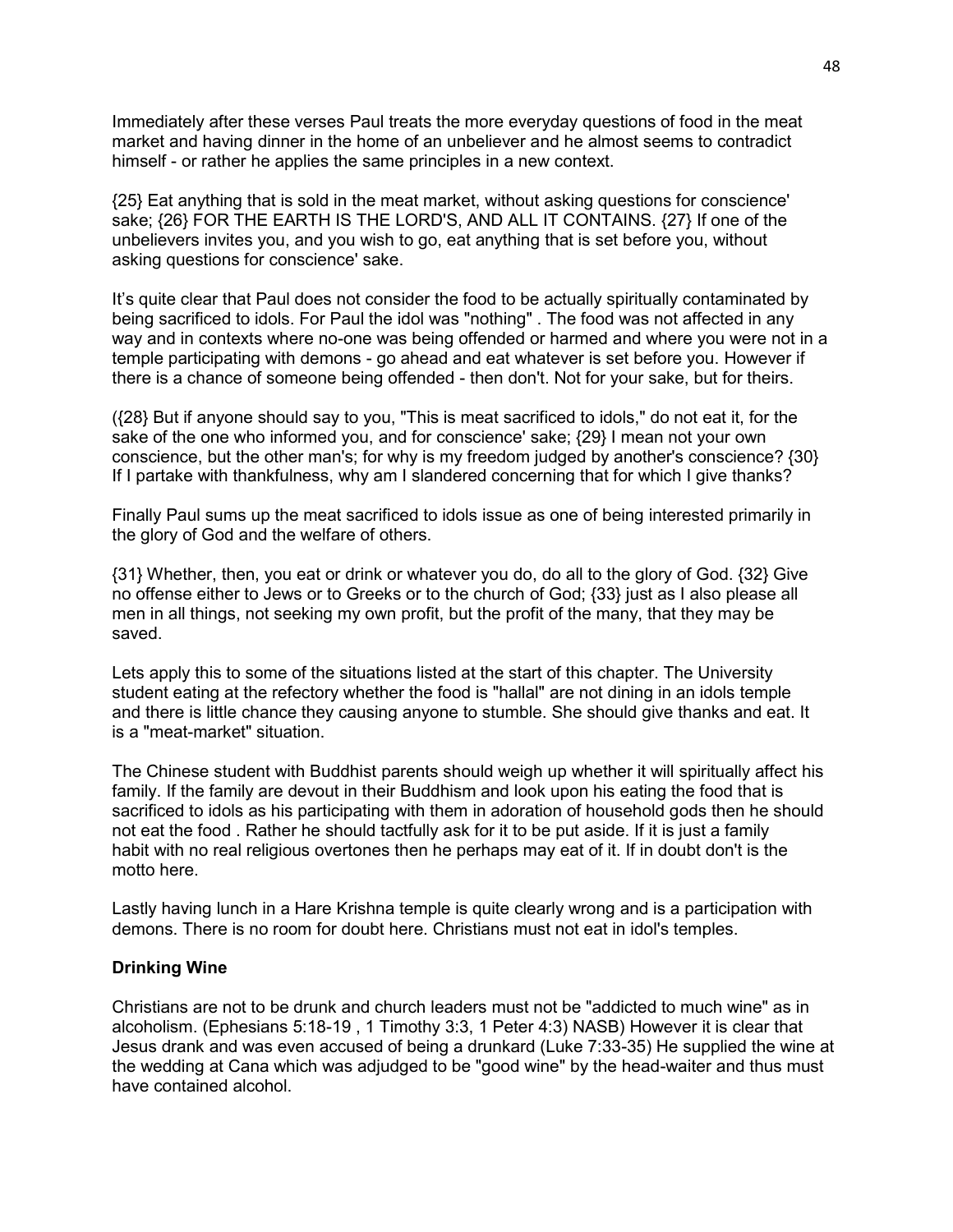(John 2:9-10 NASB) And when the headwaiter tasted the water which had become wine, and did not know where it came from (but the servants who had drawn the water knew), the headwaiter called the bridegroom, {10} and said to him, "Every man serves the good wine first, and when men have drunk freely, then that which is poorer; you have kept the good wine until now."

Finally Timothy is TOLD to drink wine in moderation. If alcohol was spiritually defiling by nature Paul would not have given Timothy this instruction.

(1 Timothy 5:23 NASB) No longer drink water exclusively, but use a little wine for the sake of your stomach and your frequent ailments.

Thus there are no taboo or defiling foods or drinks. What matters is the use we put them to, how they affect our life and the consequences for others who may observe our conduct.

Let's now go on to another controversial topic - that of tithing.

## **Tithing**

This chapter traces the tithe from its patriarchal origins through the Mosaic Law to the New Testament and early church history and explains why the tithe disappeared and the consequences of its revival under Charlemagne in 585AD. The chapter then goes on to look at New Testament principles for giving. It concludes with exhortations on handling differences in belief about finances and a brief paragraph on the biblical perspective on wisdom with money.

The Practice Of The Patriarchs Abraham gave a tenth to Melchizedek and Jacob promised God a tenth. It was a personal practice of honoring God and there is tantalizingly little to go on. (Genesis 14:20, 28:22) It is an example not a commandment. As a practice it was "a tenth of everything ". It is clear from the NT that the festivals, sacrifices and practices of the Mosaic Law are not binding on Spirit-filled believers. (Romans 7:4-6). However tithing was practiced before the law by Abraham. This raises the question of whether practices prior to the Law are binding on Spirit-filled believers today. Patriarchal and Noahic practices such as keeping the Sabbath, building altars, animal sacrifices, clean and unclean animals (Genesis 2:2, 4:1-4 and 8:20) have been replaced in the New Covenant (Colossians 2:16-23) and the most significant Abrahamic practice - circumcision is clearly not required of believers now (Galatians 5:1-11) so it can I think be rightly inferred that the other Abrahamic practice - tithing has passed away also.

## **Tithing - In The Mosaic Law And The Old Covenant**

The formalized tithe was a part of the Jewish system of festivals and differs markedly from patriarchal practice. The best explanation I have heard says the tithe operated on a 7 year cycle with year 3 being the year when it was given to the poor. As a practice it often lapsed, and was reinstated in the reforms of Hezekiah (2 Chr 31:1-7), Nehemiah (Neh 10:35-39) and Malachi (Malachi 3:8-12). In the inter-testamental period the tithe became a major practice of Pharisaism. Working on what we can clearly understand in this complex area it seems that:

1. The tithe was to be eaten in Jerusalem with rejoicing. ((Dt 12:17f.)

2. The tithe involved food and was to be eaten. Money was only involved when the tithe had to be transported a great distance and would perish. The tithe was first converted to cash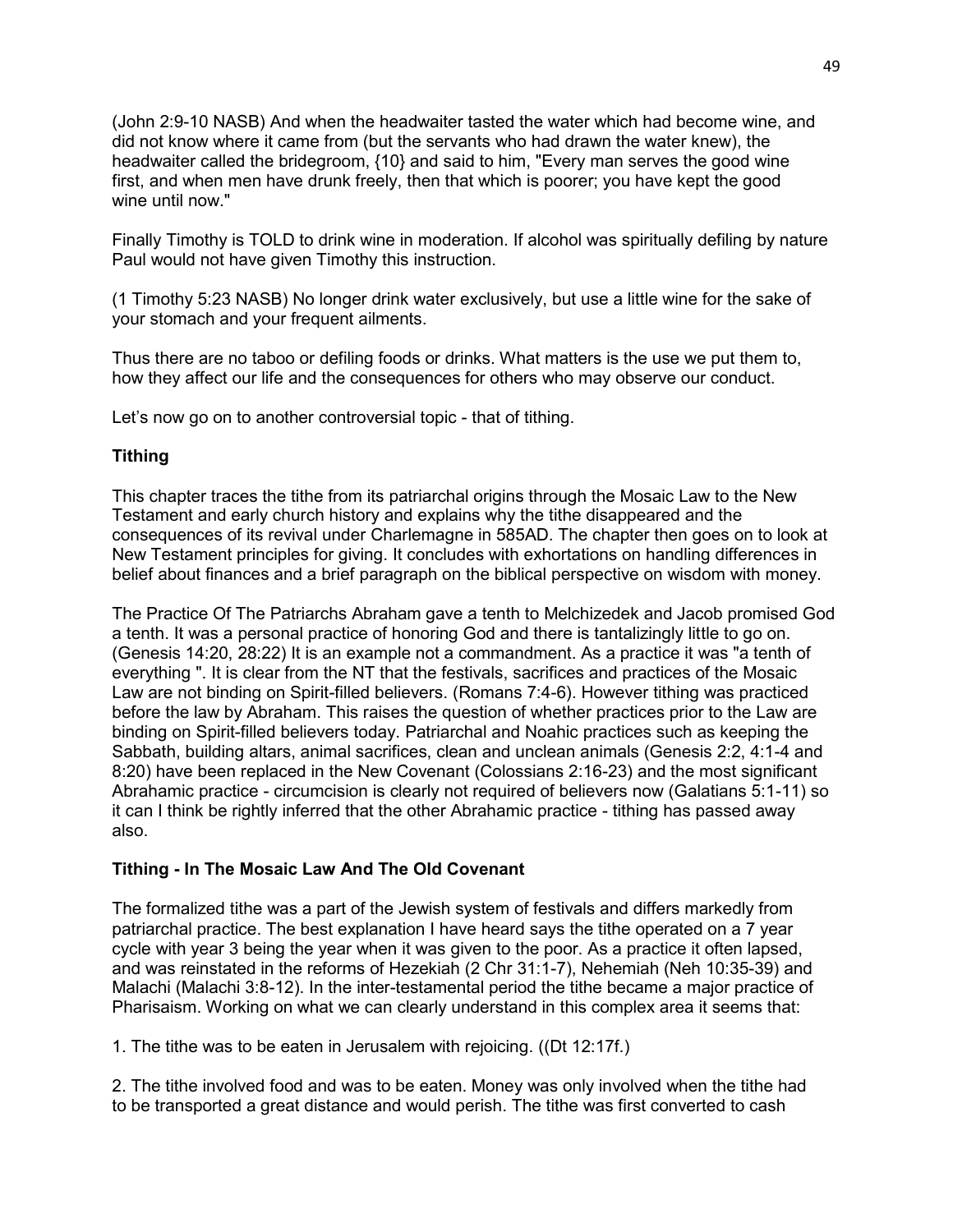then converted back into food. Only food could be presented as a tithe. (Deut 14:22-29)

3. The tithe could be spent on wine or strong drink. (Deut 14:24-26)

4. The tithe was holy to God and to help support the Levites as they had no land to inherit. (Num 18:20-32) They were about 1/10 of the population. They also seem to have worked as artisans and traders.

5. The food was consumed partly during the festival and also later stored in storehouses or granaries for the use of the poor, the Levites, the widows and the orphans. It thus acted as basic social security for those without land or family protection. (Deut 26:12,13 Malachi 3:8-12)

6. A tithe of the tithe went directly to the High Priest (Num 18:26,27)

7. The tithe was levied on the produce of the land which was seen as God's direct gift. One-tenth of cattle, grain, olive oil, wine etc.(Leviticus 27:32, 2 Chr 31:1-7) Notably absent from the levy are silver, gold, money and the profits of merchants and artisans. An artisan does not seem to be required to tithe a tenth of their tables if they were a carpenter etc. It seems to have been a tax solely on primary producers - which were the bulk and backbone of the economy. This was even so in Nehemiah's day when a money economy was very much in force. (Nehemiah 10:35-39) Jesus mentions it being applied to herbs. (Matt 23:23)

## **The Tithe In The New Testament**

The following 4 sets of verses are the only NT mentions of tithing. The first three are in a negative context two are where Jesus tells the Pharisees that they are overemphasizing tithing and undercapitalizing justice. The third is of a Pharisee trying to justify himself before God by tithing. Tithing is still a proper duty not to be neglected by those trying to fulfill the Mosaic Law as the Pharisees were (and as Jesus did before the cross when He abolished the Law). The last reference is to Abraham paying tithes to Melchizedek. The point is that the Levitical priesthood descended from Abraham honored the priesthood according to Melchizedek - a type of Christ and thus Christ's priesthood is superior to Aaron's. Neither passage implies that the tithe is binding on NT believers.

(Mat 23:23 & Luke 11:42) "Woe to you, scribes and Pharisees, hypocrites! For you tithe mint, dill, and cummin, and have neglected the weightier matters of the law: justice and mercy and faith. It is these you ought to have practiced without neglecting the others.

(Luke 18:12-14 NRSV)... I fast twice a week; I give a tenth of all my income.' But the tax collector, standing far off, would not even look up to heaven, but was beating his breast and saying, 'God, be merciful to me, a sinner!' I tell you, this man went down to his home justified rather than the other; for all who exalt themselves will be humbled, but all who humble themselves will be exalted."

(Heb 7:2-9 NRSV) (Heb 7:2 NRSV) and to him Abraham apportioned "one-tenth of everything." His name, in the first place, means "king of righteousness"; next he is also king of Salem, that is, "king of peace."...And those descendants of Levi who receive the priestly office have a commandment in the law to collect tithes from the people, that is, from their kindred, though these also are descended from Abraham. But this man, who does not belong to their ancestry, collected tithes from Abraham and blessed him who had received the promises. In the one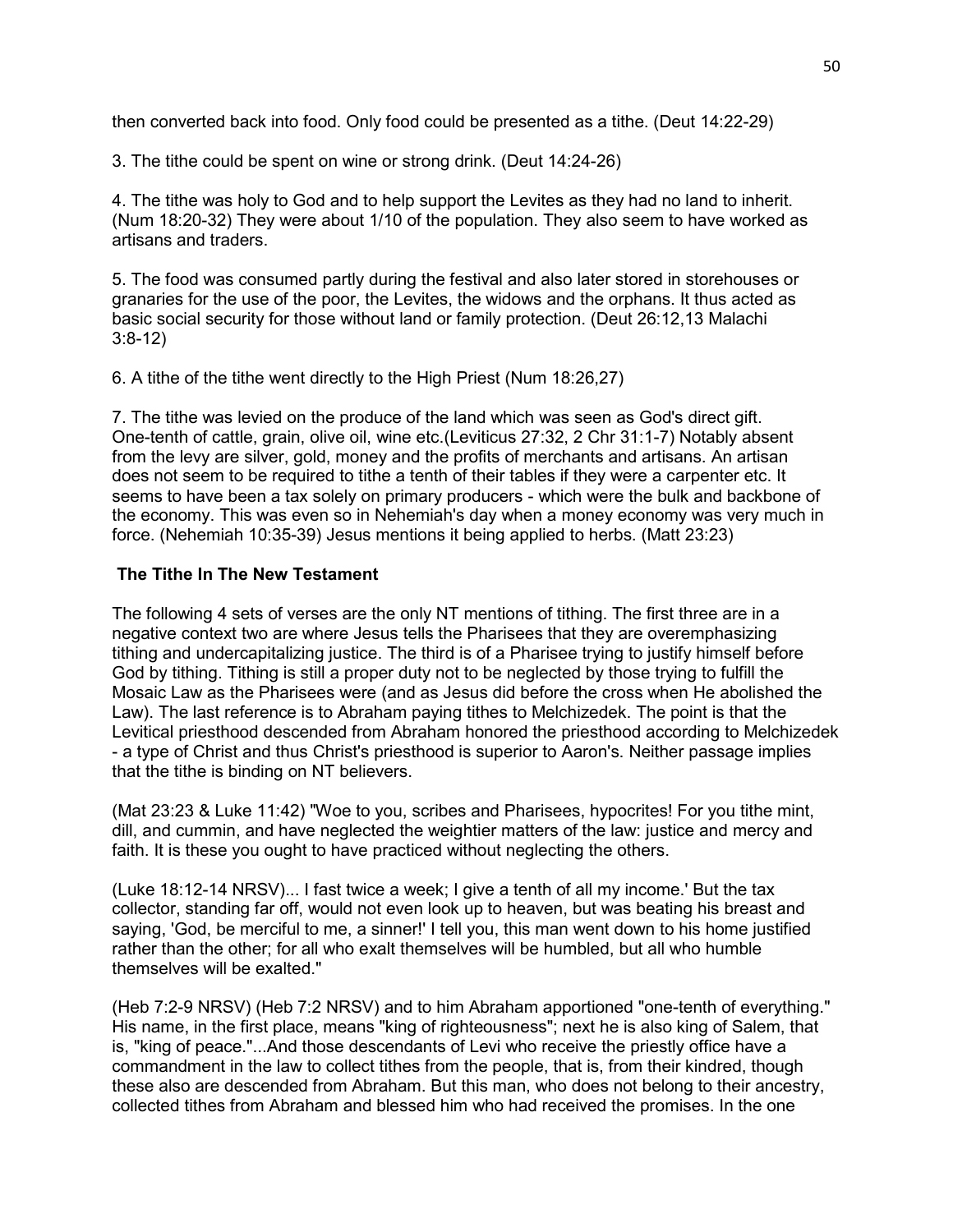case, tithes are received by those who are mortal; in the other, by one of whom it is testified that he lives. One might even say that Levi himself, who receives tithes, paid tithes through Abraham,

## **Religious Taxes**

Jesus saw religious taxes as no longer appropriate for believers (Matthew 17:24-27) and the principle of the sons of the Kingdom not being levied on seems to apply to compulsory tithing also.

## **Timing of NT Giving**

Giving seems not to have been regulated to a particular percentage or a particular annual event. Giving seems just to have part of the natural life of the Church so that when needs arose such as widows in their midst or a famine in Judea then the apostles undertook the task of collecting what was needed to meet that need within the body of Christ. There is only one NT reference requiring weekly giving when Paul recommended to the Corinthians that they save up week by week for their giving to the poor in Jerusalem - much as a Sunday School saves up to give to the missionary.

(1 Cor 16:2,3 NRSV) On the first day of every week, each of you is to put aside and save whatever extra you earn, so that collections need not be taken when I come. And when I arrive, I will send any whom you approve with letters to take your gift to Jerusalem.

## **Why The Tithe Disappeared**

The actual practice of the tithe disappears from the Bible after the gospels and is not reinstated as a practice binding on Gentile believers in any of the epistles or by the Jerusalem Council in Acts 15. Reasons for the disappearance of the tithe may include:

1. The tithe was a highly organized nation-wide event requiring a stable theocratic nation and considerable infra-structure. This was obviously not the case for the early church which was an often persecuted minority group. When the Middle Ages came and Europe was a generally stable theocratic society the tithe would reappear again in 585 under the Emperor Charlemagne and unfortunately lead to the financial corruption of the Church which came to control one-tenth of the GDP of Europe and over a third of the lands.

2. It seems to have been replaced by Spirit-led community based giving in the revival in the Jerusalem church and this model of continual giving led by God seems to have predominated in the NT church with giving being based on pneumatic events such as Agabus' prophecy.

3. Many Gentile believers were slaves and most slaves were without possessions or land or produce from which to tithe at least in the manner of the OT practice. (Plus it would have been cruel to ask it of those who could not give.)

4. It was a Jewish festival and went the way of the other Jewish festivals as far as observance among the Gentiles goes.

5. The lack of buildings in the early church would have included a lack of storehouses and granaries.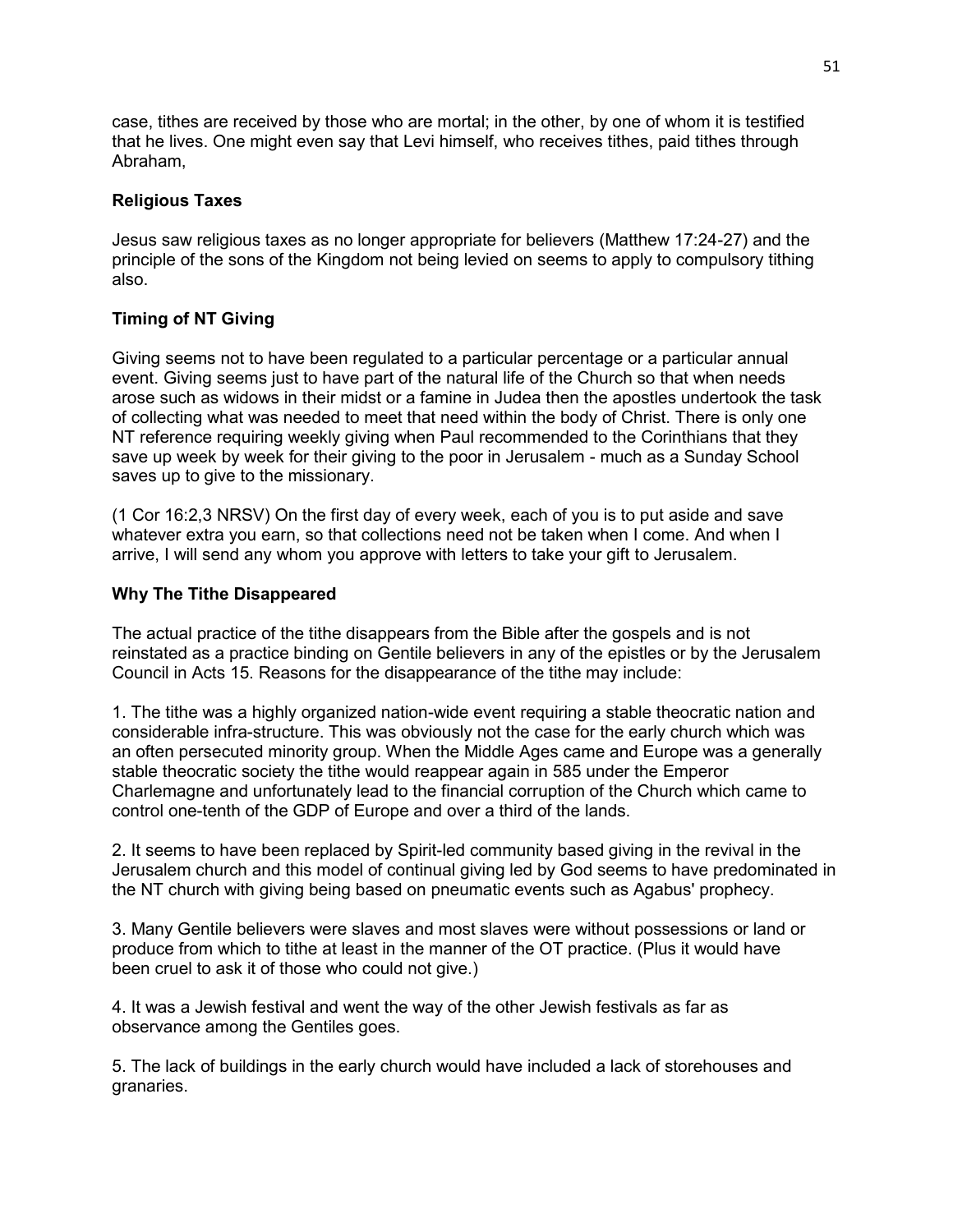6. Crime and persecution would have made it unwise to store large amounts of wealth in a local church.

7. Most NT fellowships seem to have been house churches with bi-vocational pastors and it was only later on in the NT that the right for these to have proper financial support was vigorously addressed.

Giving Does Not Achieve Righteousness in God Or Justify Us Before Him - That is 100% Christ's Work. Neither Does It Add To Our Spiritual Blessings Rather It Is A Response To Them.

(Luke 18:12 NRSV) I fast twice a week; I give a tenth of all my income.' (The Pharisee who Jesus said was not justified).

(Rom 3:20 NRSV) For "no human being will be justified in his sight" by deeds prescribed by the law, for through the law comes the knowledge of sin.

(Eph 1:3 NRSV) Blessed be the God and Father of our Lord Jesus Christ, who has blessed us in Christ with every spiritual blessing in the heavenly places,

(Eph 2:8 NRSV) For by grace you have been saved through faith, and this is not your own doing; it is the gift of God-- not the result of works, so that no one may boast. For we are what he has made us, created in Christ Jesus for good works,(including generous giving)which God prepared beforehand to be our way of life.

Giving in The New Testament Has Three Main Groups of People in Mind - The Poor in The Body of Christ, Teaching Elders, and Itinerant Ministers Of The Gospel e.g. Apostles.

(Acts 4:34,35 NRSV) There was not a needy person among them, for as many as owned lands or houses sold them and brought the proceeds of what was sold. They laid it at the apostles' feet, and it was distributed to each as any had need.

(Gal 2:10 NRSV) They asked only one thing, that we remember the poor, which was actually what I was eager to do.

(James 1:27 NRSV) Religion that is pure and undefiled before God, the Father, is this: to care for orphans and widows in their distress, and to keep oneself unstained by the world.

(2 Cor 8:13-15 NRSV) I do not mean that there should be relief for others and pressure on you, but it is a question of a fair balance between your present abundance and their need, so that their abundance may be for your need, in order that there may be a fair balance. As it is written, "The one who had much did not have too much, and the one who had little did not have too little."

(1 Tim 5:17,18 NRSV) Let the elders who rule well be considered worthy of double honor, especially those who labor in preaching and teaching; for the scripture says, "You shall not muzzle an ox while it is treading out the grain," and, "The laborer deserves to be paid."

(1 Cor 9:13,14 NRSV) Do you not know that those who are employed in the temple service get their food from the temple, and those who serve at the altar share in what is sacrificed on the altar? In the same way, the Lord commanded that those who proclaim the gospel should get their living by the gospel.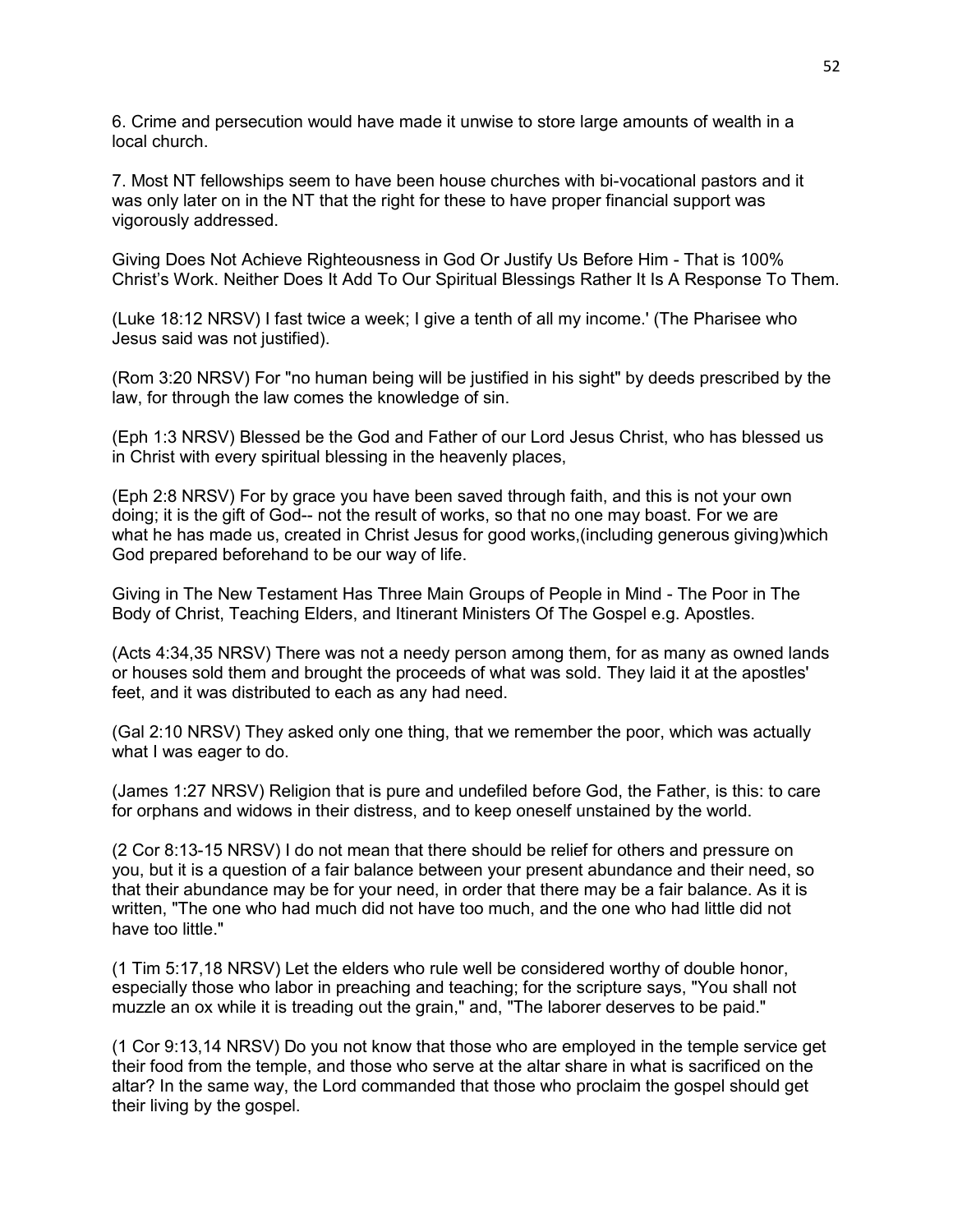The Only Restriction Placed On Giving Is That It Should Not Replace Taking Care of Aged Parents Or Immediate Family.

(Mat 15:4-6 NRSV) For God said, 'Honor your father and your mother,' and, 'Whoever speaks evil of father or mother must surely die.' But you say that whoever tells father or mother, 'Whatever support you might have had from me is given to God,' then that person need not honor the father. So, for the sake of your tradition, you make void the word of God.

(1 Tim 5:8 NRSV) And whoever does not provide for relatives, and especially for family members, has denied the faith and is worse than an unbeliever.(In the context of widows in the church).

Our Giving Is To Be Focused on God=s Kingdom And His Righteousness and Then He Will Provide So That Our Needs Are Met.

(Mat 6:33 NRSV) But strive first for the kingdom of God and his righteousness, and all these things will be given to you as well.

(2 Cor 9:7-10 NRSV) Each of you must give as you have made up your mind, not reluctantly or under compulsion, for God loves a cheerful giver. And God is able to provide you with every blessing in abundance, so that by always having enough of everything, you may share abundantly in every good work. As it is written, "He scatters abroad, he gives to the poor; his righteousness endures forever." He who supplies seed to the sower and bread for food will supply and multiply your seed for sowing and increase the harvest of your righteousness.

### **Some Christians Have The Special Grace Gift Of A Giving.**

(Rom 12:6-8NRSV) We have gifts that differ according to the grace given to us: prophecy, in proportion to faith; ministry, in ministering; the teacher, in teaching; the exhorter, in exhortation; the giver, in generosity; the leader, in diligence; the compassionate, in cheerfulness.

### **We Should Not Try To Bribe God By Giving - He Is Above Our Manipulation And All Things Are His Anyway.**

(Rom 11:33-36 NRSV) O the depth of the riches and wisdom and knowledge of God! How unsearchable are his judgments and how inscrutable his ways! "For who has known the mind of the Lord? Or who has been his counselor?" "Or who has given a gift to him, to receive a gift in return?" For from him and through him and to him are all things. To him be the glory forever. Amen.

### **Giving Is A Loving Expression Of Our Relationship To God And Others Flowing From Our Awareness of God's Gift To Us In Christ.**

(2 Cor 8:9 NRSV) For you know the generous act of our Lord Jesus Christ, that though he was rich, yet for your sakes he became poor, so that by his poverty you might become rich.

(2 Cor 9:11-15 NRSV) You will be enriched in every way for your great generosity, which will produce thanksgiving to God through us; for the rendering of this ministry not only supplies the needs of the saints but also overflows with many thanksgivings to God …..Thanks be to God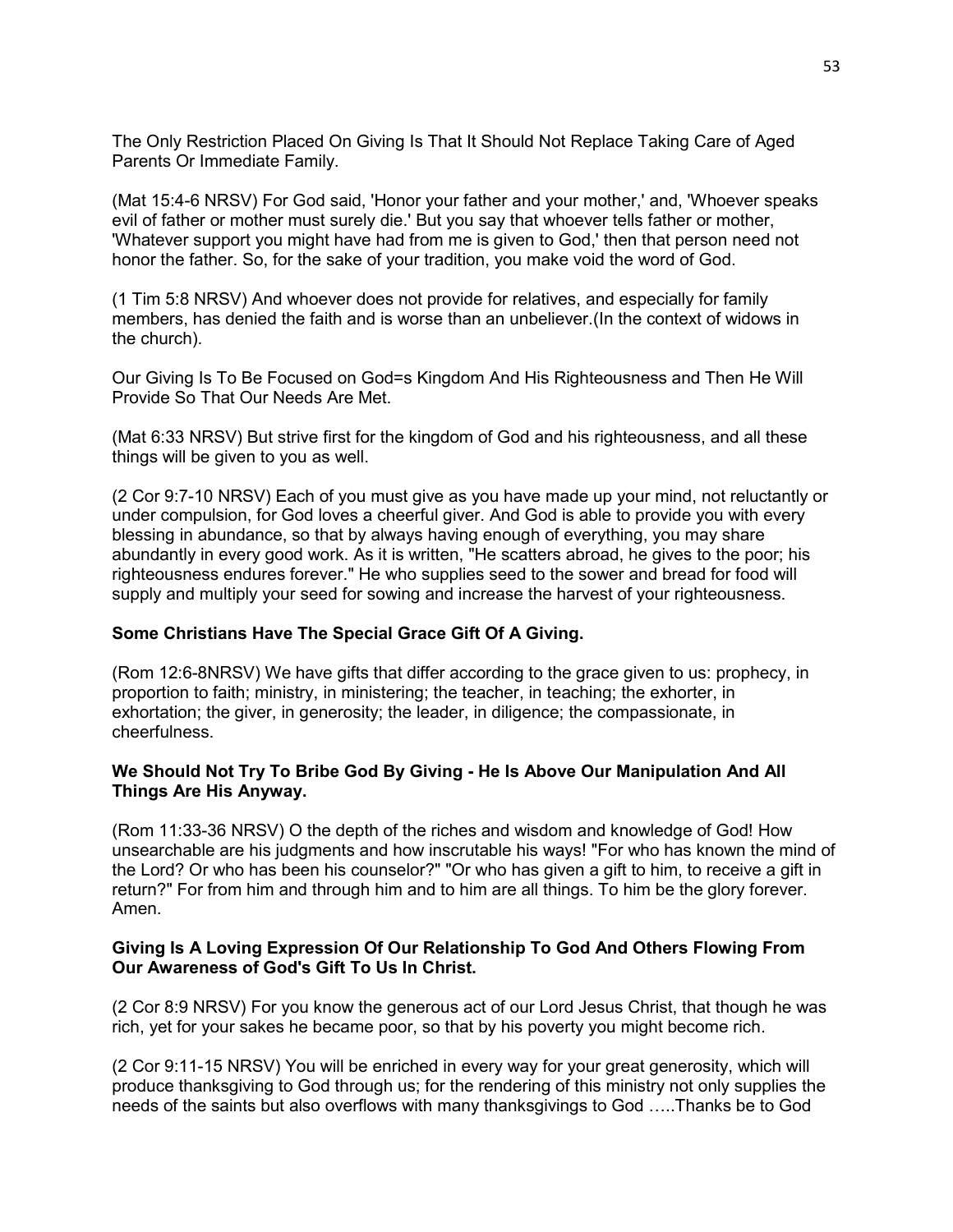for his indescribable gift.

## **Giving Is To Come From Relationship And Not Be Under Compulsion - Like All NT Ministries It Is A Ministry of The Spirit, Not Of The Letter.**

(2 Cor 9:5 NRSV) So I thought it necessary to urge the brothers to go on ahead to you, and arrange in advance for this bountiful gift that you have promised, so that it may be ready as a voluntary gift and not as an extortion.

(2 Cor 9:7 NRSV) Each of you must give as you have made up your mind, not reluctantly or under compulsion, for God loves a cheerful giver.

(2 Cor 8:12 NRSV) For if the eagerness is there, the gift is acceptable according to what one has--not according to what one does not have.

(2 Cor 3:6 NRSV) who has made us competent to be ministers of a new covenant, not of letter but of spirit; for the letter kills, but the Spirit gives life.

There Are Many Areas of Christian Practice in Which Christians Differ Markedly e.g. Sabbath-keeping and Matters of Food and Drink in Such Areas We Are Not to Judge Each Other - Giving May Be One Such Area.

(Rom 14:1-6 NRSV) Welcome those who are weak in faith, but not for the purpose of quarreling over opinions. Some believe in eating anything, while the weak eat only vegetables. Those who eat must not despise those who abstain, and those who abstain must not pass judgment on those who eat; for God has welcomed them. Who are you to pass judgment on servants of another? It is before their own lord that they stand or fall. And they will be upheld, for the Lord is able to make them stand. Some judge one day to be better than another, while others judge all days to be alike. Let all be fully convinced in their own minds. Those who observe the day, observe it in honor of the Lord. Also those who eat, eat in honor of the Lord, since they give thanks to God; while those who abstain, abstain in honor of the Lord and give thanks to God.

## **General Wisdom On Finances**

Proverbs gives much sound advice on finances and it is characteristics such as thrift, prudence and wise investing that are admired as well as giving to the poor and lending freely without charging interest. Practices that are condemned include giving to those already rich, the love of "little luxuries" and hard-hearted stinginess. It gives us a picture of steady, faithful, wise planned giving that joyfully sees needs and meets them and which has nothing to do with selfishness on one hand or folly on the other. (Prov 11:24-26, 12:24-27, 215-:6, 22:16, 25:21-22 28:27)

## **Summary And Conclusion**

"Let each be convinced in their own mind.. It is to their own Master that they stand or fall." There are those that find 10% a useful percentage in planning their giving and they do so unto God. There are those who give differently - also unto the Lord. No-one should feel that they are under a law or being judged by others.. Rather we should see giving as an exciting ministry that proceeds under the direction of the Holy Spirit and the miracle-working providing power of God. Giving can greatly honor God, support Kingdom work and provided much needed relief to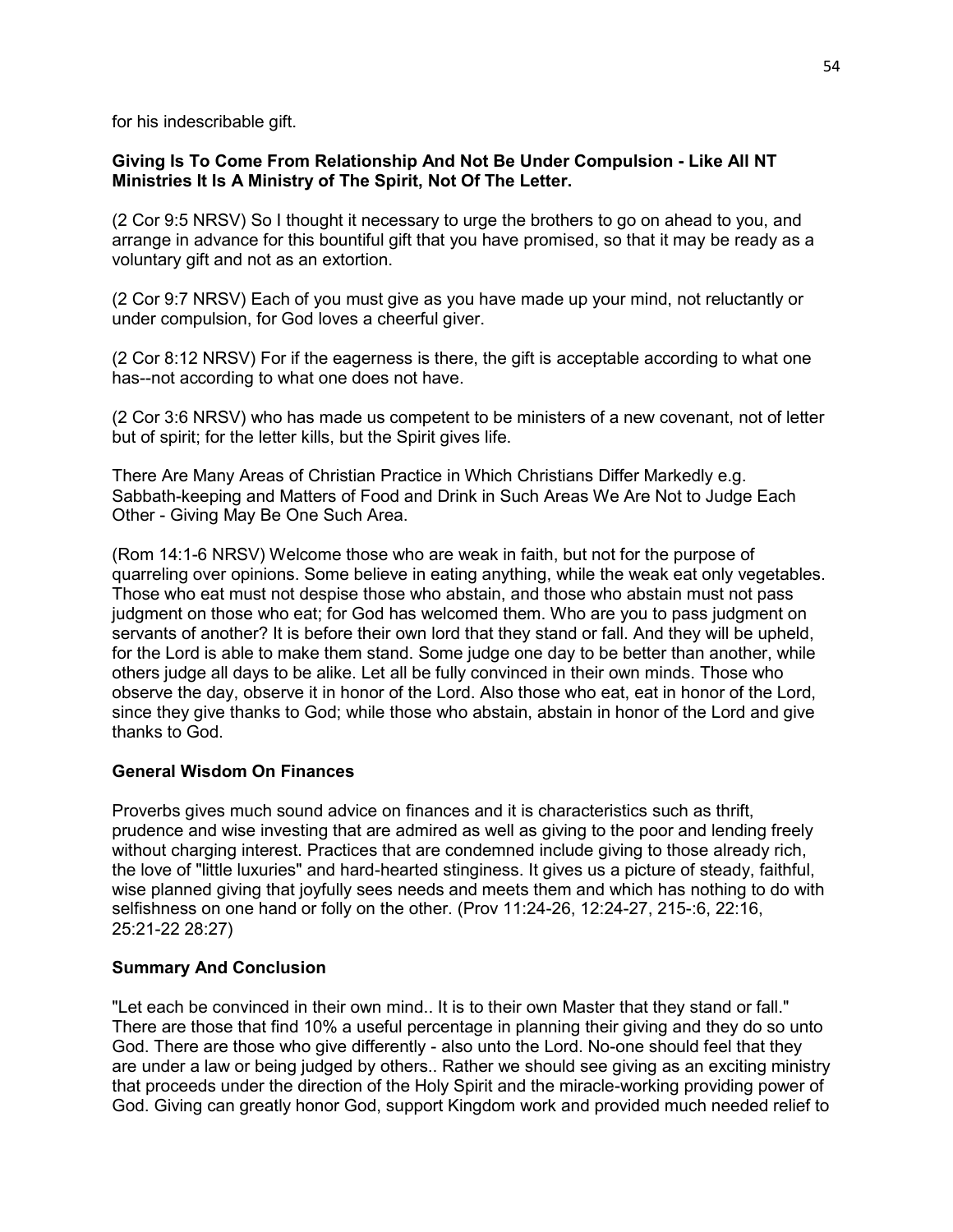the poor. Giving should be planned, faithful and reliable so that the recipients can depend on it. Above all giving should proceed from a grateful and thankful heart that cries out "Thanks be to God for His indescribable gift.".

## **The Sabbath**

Sabbath-keeping is an Old Testament practice that has whole denominations (Seventh-Day Adventists, Seventh Day Baptists etc) lined up behind it. Its perhaps one of the most pervasive of the OT practices that born-again Christians feel compelled to follow. However it is something that Jesus spoke quite strongly about and which was never placed on believers in the NT.

There are four main (and somewhat separate) errors concerning the Sabbath, in order of gravity they are:

- 1. That you must observe the Sabbath to be saved.
- 2. That observance of the Sabbath is compulsory (but perhaps not essential for salvation).
- 3. That the Jewish Saturday Sabbath is still the Sabbath for Christians.
- 4. That the Sabbath is now on Sunday and Christians must observe Sunday as a day of rest.

## **Proponents of the Sabbath (Sabbatarians) argue that:**

- A. Sabbath was ordained at Creation (Genesis 2:2)
- B. The Sabbath was part of the Ten Commandments (Exodus 20:8-11)
- C. Observing the Sabbath in a consecrated way brings blessing. (Isaiah 58:13,14)
- D. Not one jot or tittle will pass away from the Law until all is fulfilled. (Matthew 5:17)
- E. There remains a Sabbath rest for the people of God. (Hebrews 4:9)
- F. John the apostle was "in the Spirit on the Lord's day" (Revelation 1:10)

At first glance this seems quite convincing so let's look at those arguments a bit more deeply. Arguments B,C and D depend on the Law still being in force in some way and their being blessing for obedience and cursing for disobedience. I hope that by now you will be able to see that is no longer the case. The Law has been fulfilled in the life and death and resurrection of Jesus Christ.

Argument A rests on God hallowing that day at Creation. While God did make the Sabbath holy He did not make it compulsory. Besides we have no idea on what day that was, if we are to believe Archbishop Usher (the biblical chronologist who said that Creation was on a Wednesday at 9:00am in the morning in 4004BC) it was a Wednesday!

Hebrews 4:9 "there remains therefore a Sabbath rest for the people of God" is in the midst of a section that shows that the true Sabbath is not the Sabbath instituted under Joshua that the Jews observed but rather was the Sabbath rest from dead works that we find in Christ and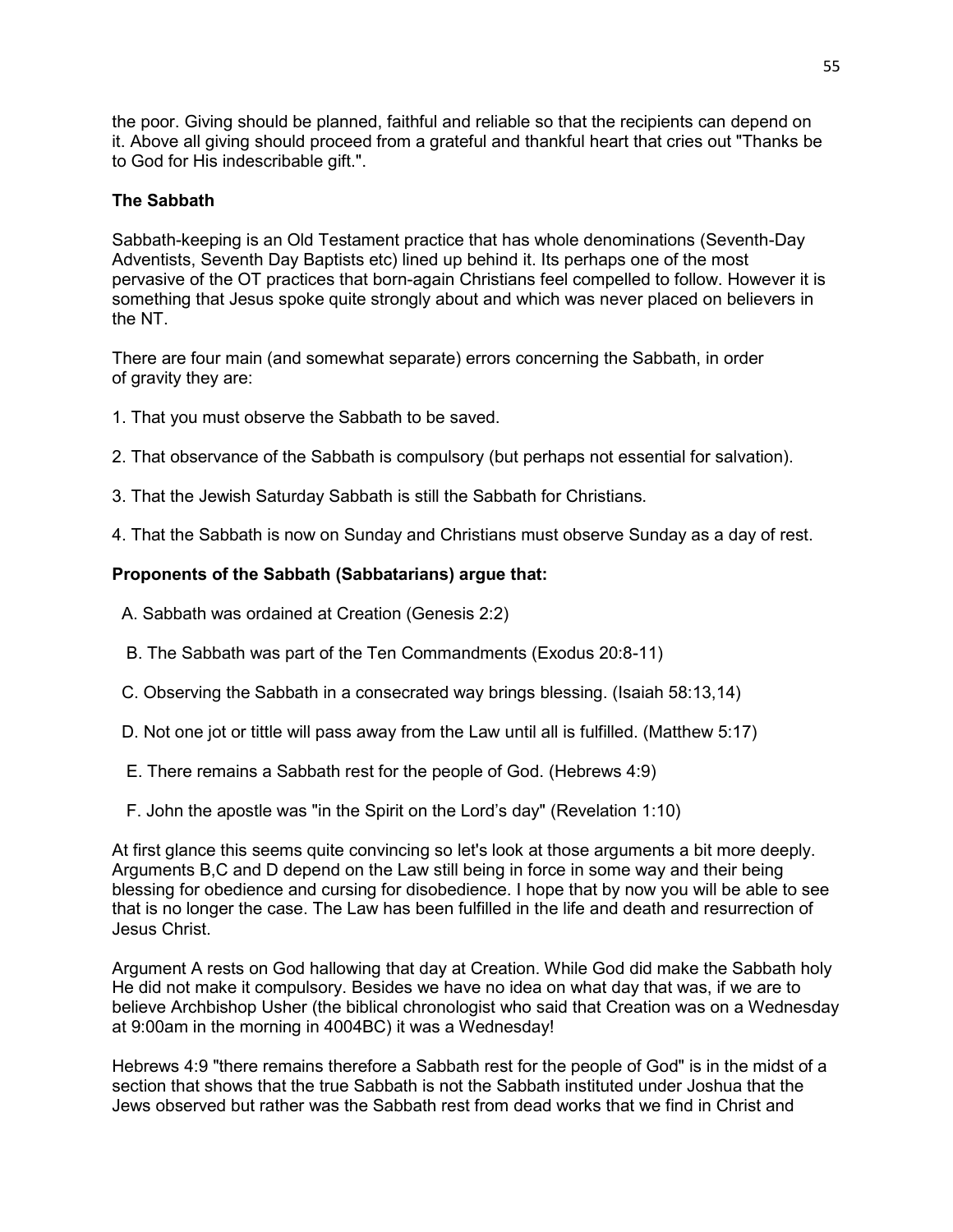which reaches its fulfillment when we find our rest in Heaven.

(Hebrews 4:8-11 NASB) For if Joshua had given them rest, He would not have spoken of another day after that. {9} There remains therefore a Sabbath rest for the people of God. {10} For the one who has entered His rest has himself also rested from his works, as God did from His. {11} Let us therefore be diligent to enter that rest, lest anyone fall through following the same example of disobedience.

The last reference to being "in the Spirit on the Lord's Day" is very enigmatic. It may have referred to Sunday by then. It certainly does not suggest it was compulsory. Believers seemed to meet "on the first day of the week" and that may have been all there was to it. (1 Corinthians 16:2, Acts 20:7) There is no direct NT pronouncement saying "Sunday is now the Sabbath and you must keep it holy.". Most Christians were slaves and had no power to take a day off anyway!

# **Direct Teaching On The Sabbath.**

## **Jesus And The Sabbath**

Part of the reason for the intense hostility towards Jesus was His attitude towards the Sabbath. The Sabbath had become one of the chief spiritual control tools of the Pharisees. Hundreds of rabbinical regulations added to the Law made the Sabbath a very complex and burdensome issue for the average Jew. It had turned from being a joyous day of rest and celebration into yet another device for proving how spiritual one was.

Jesus was not tactful. In fact he just charged through the mass of rabbinical red tape like a cavalier with a sword. Culturally He would have come across as very undiplomatic, a sort of spiritual "bull in a china shop". We will see why in the next few verses where Jesus moves to combat the narrow cruel Sabbatarian legalism of the Pharisees. In an astonishing display of heartlessness they would not let the hungry disciples pick a few heads of grain to eat or approve a man being healed on the Sabbath. Their vicious cruelty reached its natural conclusion as they plot to destroy Jesus. The questions of the Sabbatarians are in blue and the main points Jesus makes are in red..

(Matthew 12:1-14 NASB) At that time Jesus went on the Sabbath through the grain fields, and His disciples became hungry and began to pick the heads of grain and eat. {2} But when the Pharisees saw it, they said to Him, "Behold, Your disciples do what is not lawful to do on a Sabbath."

{3} But He said to them, "Have you not read what David did, when he became hungry, he and his companions; {4} how he entered the house of God, and they ate the consecrated bread, which was not lawful for him to eat, nor for those with him, but for the priests alone? {5} "Or have you not read in the Law, that on the Sabbath the priests in the temple break the Sabbath, and are innocent? {6} "But I say to you, that something greater than the temple is here.

{7} "But if you had known what this means, 'I DESIRE COMPASSION, AND NOT A SACRIFICE,' you would not have condemned the innocent. {8} "For the Son of Man is Lord of the Sabbath."

{9} And departing from there, He went into their synagogue. {10} And behold, there was a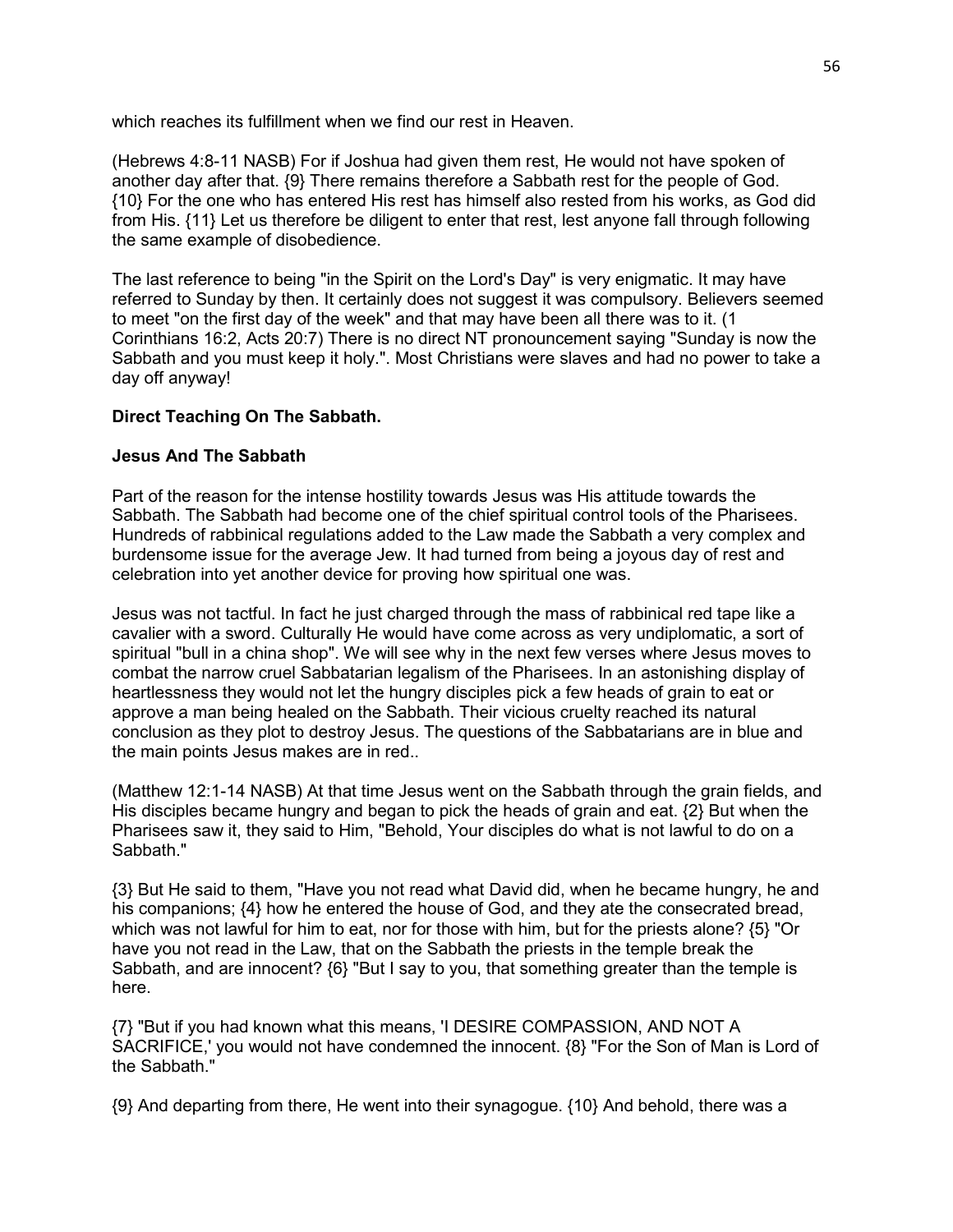man with a withered hand. And they questioned Him, saying, "Is it lawful to heal on the Sabbath?"-- in order that they might accuse Him. {11} And He said to them, "What man shall there be among you, who shall have one sheep, and if it falls into a pit on the Sabbath, will he not take hold of it, and lift it out?{12} "Of how much more value then is a man than a sheep! So then, it is lawful to do good on the Sabbath." {13} Then He said to the man, "Stretch out your hand!" And he stretched it out, and it was restored to normal, like the other. {14} But the Pharisees went out, and counseled together against Him, as to how they might destroy Him.

(Mark 2:27-28 NASB) And He was saying to them, "The Sabbath was made for man, and not man for the Sabbath. {28} "Consequently, the Son of Man is Lord even of the Sabbath."

### **Jesus points are:**

1.Human needs over-ride religious protocol. (David and the bread)

- 2.That the priests in the Temple break the Sabbath with impunity.
- 3.That He was greater than the Temple or its priests and therefore can break the Sabbath.
- 4.That God desires mercy (in this case for hungry disciples) not sacrifice. Kindness has a higher priority than sacrifices, religion and Sabbath-keeping.
- 5.That Sabbatarian legalism just ends up condemning the innocent.
- 6.That the Son of Man is Lord even of the Sabbath.
- 7.That natural common sense, even for animals would tell people to show compassion on the Sabbath.
- 8.That it is permissible to do good on the Sabbath.
- 9.The Sabbath was made for man, not man for the Sabbath. It is there to serve our need for rest and relaxation not to be an onerous religious burden.

Jesus was not abolishing the Sabbath (that would happen on the cross) rather He was fulfilling its purpose as a day for freeing people, healing them and restoring them and as a day for showing kindness and compassion. The Sabbath was not just a day for being religious. It was a day for being loving. It was not just a day for going to church. It was a day for feeding the hungry and healing the sick. God's Sabbath was not just a day for demonstrating your holiness and your zeal but for showing your concern for your neighbor and even your animals. It was who you were on the Sabbath not what you did on the Sabbath that was Jesus' chief concern. If you were as hard-hearted, cruel and vindictive as these Pharisees who ended up plotting murder on the Sabbath - then no matter what you "do" in terms of religious acts you are NOT keeping the Sabbath as God intended. (see Isaiah 58 which applies the same principles to fasting).

## **Don't Be Judgmental About The Sabbath**

Paul lists Sabbath-keeping among the disputable things in Romans 14. Thus Sabbath-keeping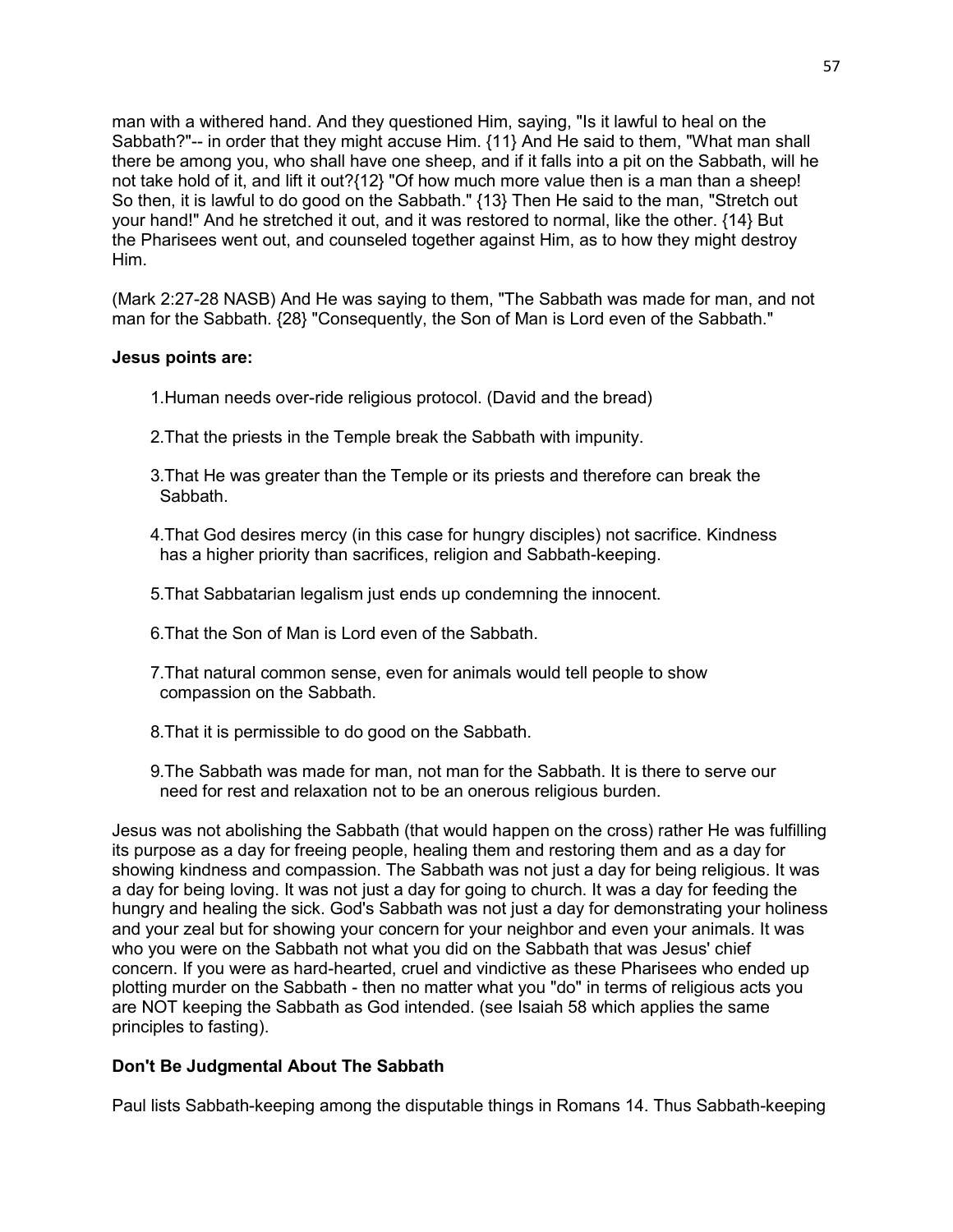was not an issue of first importance and certainly not essential for salvation. Good Christians could be on both sides of the issue. Many people who believe in keeping one day aside for God do so out of very real reverence for Him and not out of legalism or bondage to elemental spirits. They do so "unto the Lord" and they are not to be judged by those who see "all days alike" - and of course vice-versa. It is not an issue we are to judge one another on.

(Romans 14:1-6 NASB) Now accept the one who is weak in faith, but not for the purpose of passing judgment on his opinions. {2} …{5} One man regards one day above another, another regards every day alike. Let each man be fully convinced in his own mind. {6} He who observes the day, observes it for the Lord, and he who eats, does so for the Lord, for he gives thanks to God; and he who eats not, for the Lord he does not eat, and gives thanks to God.

We are not to let people "act as our judge" on the issue. However if we do keep a Sabbath it should be as Jesus wanted it kept - as a day of compassion not of legalism. Personally I keep Sunday as a day of rest and of visiting friends and I try to make it a "computer free day" so I live in the real world in real relationships - not virtual ones. I see Sunday as a "day of personal restoration and reflection" and do not feel under any obligation to go to two services but I will normally go to one. I make sure there is plenty of space on Sunday for "being human". I run around a lot during the week and it's great to crash out and snooze on Sunday afternoon. Sunday should be a day you look forward to with joy in anticipation of refreshment - not a day of even more busyness. I think that is catching the true Creation intent of a Sabbath.

### **Sabbaths Are Shadows**

(Colossians 2:16-17 NASB) Therefore let no one act as your judge in regard to food or drink or in respect to a festival or a new moon or a Sabbath day-- {17} things which are a mere shadow of what is to come; but the substance belongs to Christ

(Galatians 4:9-11 NASB) But now that you have come to know God, or rather to be known by God, how is it that you turn back again to the weak and worthless elemental things, to which you desire to be enslaved all over again? {10} You observe days and months and seasons and years. {11} I fear for you, that perhaps I have labored over you in vain.

The Sabbath is a mere shadow. The substance - the real rest we have, is in Christ. It's simply not worth making a big deal over a shadow! Paul goes on to call these things "weak and worthless elemental things". In other words the Sabbath is a shadowy, weak, worthless, elemental thing. It is therefore NOT to be the major issue for believers that it often is. It is certainly not something we should feel enslaved to. (Gal 4:9) It is the "things to come" and the "substance" that is important - not Sabbaths, new moons, festivals etc. Christ is far above all this and it is Him we should seek.

Therefore answering the four main errors listed at the top of this chapter.

- 1.There are no binding Sabbaths on Christians therefore you do not have to obey the Sabbath to be saved.
- 2.There are no binding Sabbaths on Christians therefore the Sabbath is not compulsory.
- 1.The Jewish Sabbath is still Saturday but the Christian Sabbath is in Christ not on Saturday or Sunday.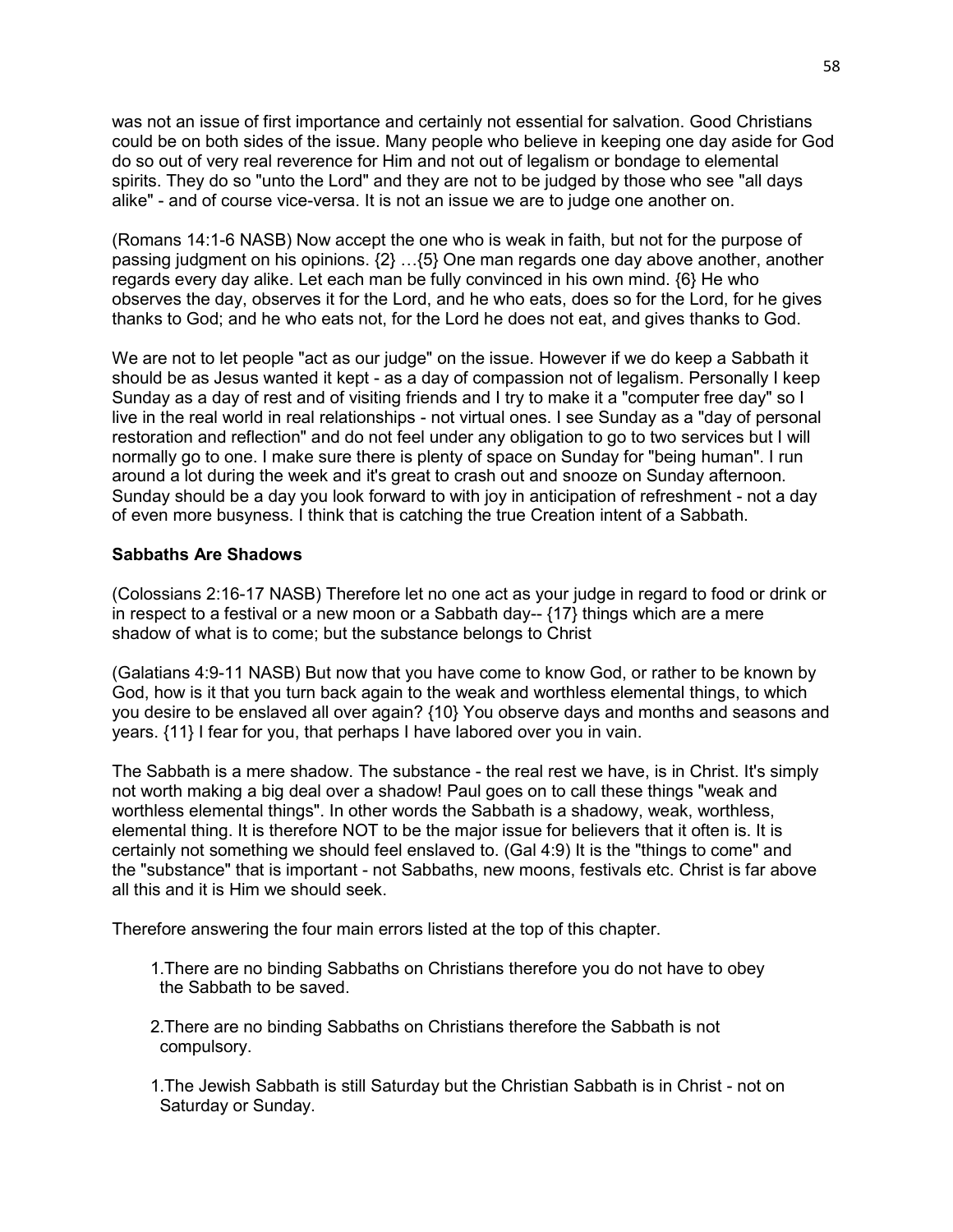2.Sunday is the traditional day of worship for Christians but it is not a binding Sabbath that we must observe on that particular day. Days are shadows - the substance is Christ.

### **The Ten Commandments**

Once you say the Sabbath is not binding on Christians you run into the problem of the Ten Commandments. The Sabbath is one of the Ten Commandments so if we can break that commandment - what about the rest? Surely we still have to "obey the Ten Commandments"?

The chapter entitled "Be Ye Holy…" deals with this at considerable length and I will not repeat those arguments here. We are no longer "under a law code" of any sort. But we should be righteous and holy and live lives of good deeds done in the power of the Holy Spirit. We live as people "led by the Spirit" who have new natures. The law is now written on our hearts not on tablets of stone as the Ten Commandments were. We fulfill the Law by living a life of love in the Spirit.

### **Love Is The Fulfillment Of The Law**

### **Jesus**

Jesus sees the whole law and all the prophets summed up in the commands to love God and neighbor. They are the "meta-commandments" under which all the other commandments are subsumed. If these two things are done then everything else is included.

(Matthew 22:36-40 NASB) "Teacher, which is the great commandment in the Law?" {37} And He said to him, "'YOU SHALL LOVE THE LORD YOUR GOD WITH ALL YOUR HEART, AND WITH ALL YOUR SOUL, AND WITH ALL YOUR MIND.' {38} "This is the great and foremost commandment. {39} "The second is like it, 'YOU SHALL LOVE YOUR NEIGHBOR AS YOURSELF.' {40} "On these two commandments depend the whole Law and the Prophets."

### **Paul**

Paul directly deals with the Ten Commandments problem in Romans 13. He has just spent chapters 3-8 explaining that we are no longer under the Law and chapters 9-11 explaining the place of Israel and the Jews now that Christ, not the Law, is the only means of salvation. Now Paul fires some very big guns and speaks directly about the moral law of the OT saying it is all subsumed under the command to love one's neighbor.

(Romans 13:8-10 NASB) Owe nothing to anyone except to love one another; for he who loves his neighbor has fulfilled the law. {9} For this, "YOU SHALL NOT COMMIT ADULTERY, YOU SHALL NOT MURDER, YOU SHALL NOT STEAL, YOU SHALL NOT COVET," and if there is any other commandment, it is summed up in this saying, "YOU SHALL LOVE YOUR NEIGHBOR AS YOURSELF." {10} Love does no wrong to a neighbor; love therefore is the fulfillment of the law.

Notice how Paul explicitly mentions four of the Ten Commandments (relating to adultery, murder, stealing and coveting) and then adds "and if there is any other commandment" to cover the rest and to be all inclusive. Paul is not just attacking the "ceremonial law" here. He is going right to the core of the OT Law and the moral law as expressed in the Ten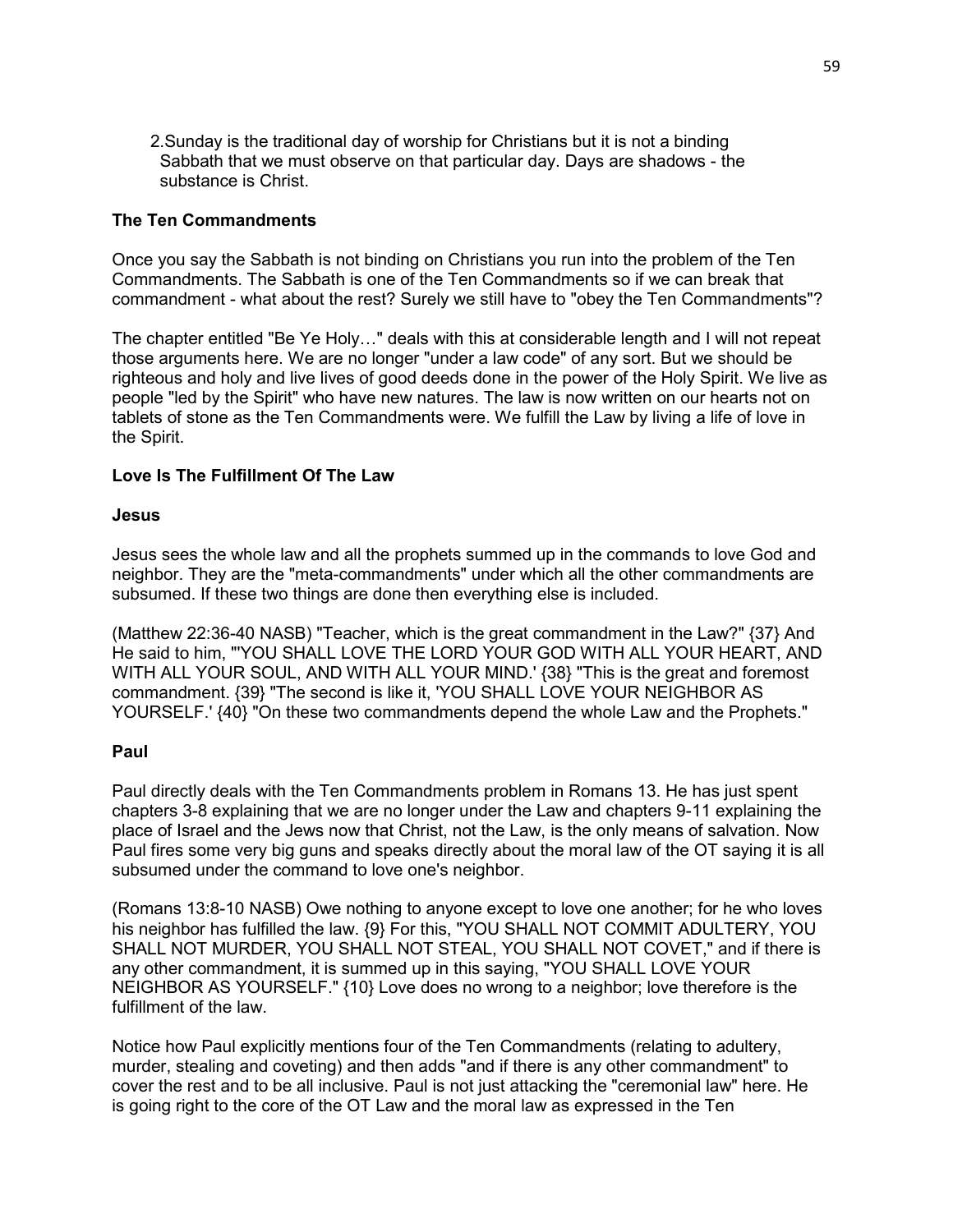Commandments. It is all summed up under the command to love our neighbor as ourselves which is the distinctly Christian commandment. Paul is NOT saying we can all run out and commit adultery. What he is saying is that we are not living up to a law code in a book any more but rather living a life of love in the Spirit and if we do live a life of love in the Spirit then we definitely won't commit adultery.

### **James**

(James 2:8 NASB) If, however, you are fulfilling the royal law, according to the Scripture, "YOU SHALL LOVE YOUR NEIGHBOR AS YOURSELF," you are doing well

Even the very Jewish James, who Luther said wrote a "right strawy epistle" , does not advocate a return to the Ten Commandments. For him the Royal Law is to love your neighbor as yourself and if you do this alone "you are doing well".

### **Love Does Not Give Us A License To Sin Or To Be Carnal**

Paul was under no illusions about how the flesh could try to take advantage of the tremendous freedom we have in Christ. Like many people who hear about grace he trembled a bit when faced with human nature under grace. It could go so wrong. Surely we need a few more rules. However Paul does not add "a few more rules". Rather to keep the flesh from rising up in carnality and division the Galatians were to do two simple things - love one another and walk in the Spirit. Life under the Holy Spirit cannot be carnal and a life of love simply cannot be divisive and hateful. These two provisions would keep them safe as they pursued true Christian liberty without the Ten Commandments.

(Galatians 5:13-16 NASB) For you were called to freedom, brethren; only do not turn your freedom into an opportunity for the flesh, but through love serve one another. {14} For the whole Law is fulfilled in one word, in the statement, "YOU SHALL LOVE YOUR NEIGHBOR AS YOURSELF." {15} But if you bite and devour one another, take care lest you be consumed by one another. {16} But I say, walk by the Spirit, and you will not carry out the desire of the flesh.

### **The Goal of Christian Instruction Is Love From A Pure Heart (in Contrast To Law-Keeping)**

Paul was instructing his disciple Timothy on what to aim for as a pastor and leader. He did not say "be sure to keep them in line" or "Be strict and make sure they keep the Ten Commandments" or "accountability, it's all a matter of accountability". Paul's goal was loving people who were Christlike in understanding, nature and actions (See Ephesians 4:11 and following). Paul summed up the aim of all Christian ministry as "the goal of our instruction is love". That is beautiful!

(1 Timothy 1:5 NASB) But the goal of our instruction is love from a pure heart and a good conscience and a sincere faith.

### **The Ten Commandments Are For Sinners To Convict Them Of Sin**

Shall we just rip the Old Testament out of our Bibles and throw it in the rubbish bin? By no means! It is full of inspiration and truth and revelation. Our faith is unthinkable without it. After Paul talks to Timothy about the goal of Christian ministry he goes on to discuss the proper use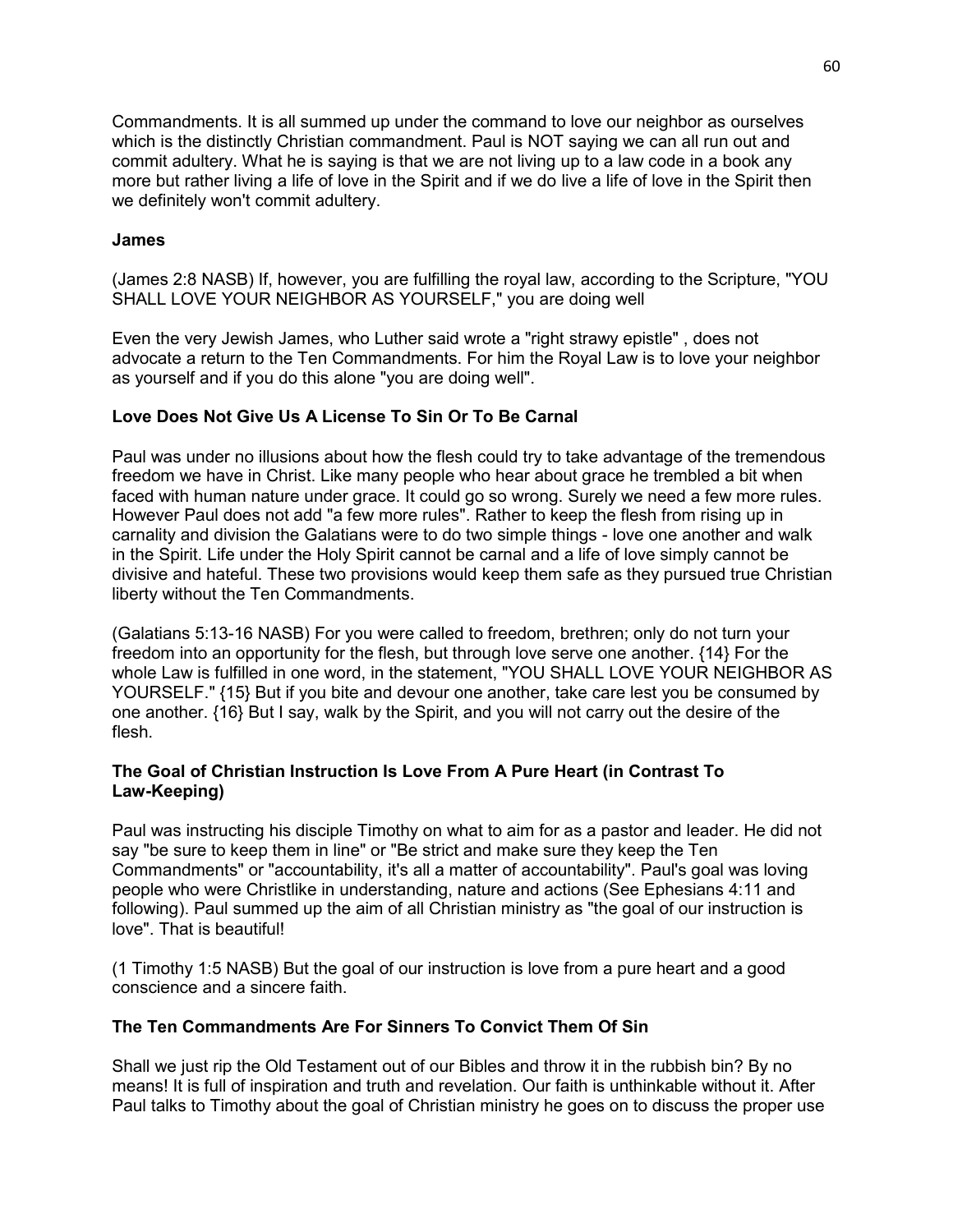of the law - to convict sinners of sin and reveal the righteousness of God.

(1 Timothy 1:5-11 NASB) But the goal of our instruction is love from a pure heart and a good conscience and a sincere faith. {6} For some men, straying from these things, have turned aside to fruitless discussion, {7} wanting to be teachers of the Law, even though they do not understand either what they are saying or the matters about which they make confident assertions. {8} But we know that the Law is good, if one uses it lawfully, {9} realizing the fact that law is not made for a righteous man, but for those who are lawless and rebellious, for the ungodly and sinners, for the unholy and profane, for those who kill their fathers or mothers, for murderers {10} and immoral men and homosexuals and kidnappers and liars and perjurers, and whatever else is contrary to sound teaching, {11} according to the glorious gospel of the blessed God, with which I have been entrusted.

The Law does not help righteous people become loving and thus fulfill the goal of the Christian life. The law is thus not for the righteous. The Law ill however help sinners to realize they are sinning and that they need to repent. In his book "Hell's Best Kept Secret" the New Zealand evangelist Ray Comfort shows how the Ten Commandments can be effectively used to convict unbelievers of the fact that they actually are "sinners in need of a Savior". There is an urgent need for this today when so many think they are "OK" and a very limited sense of sin pervades our culture.

(Romans 3:20 NASB) because by the works of the Law no flesh will be justified in His sight; for through the Law comes the knowledge of sin.

People need to know about their sin and the Ten Commandments will help them do that especially when explained with Jesus interpretations of adultery of the heart and anger being murder. Soon anyone stands convicted. Paul calls the Law a wonderful tutor that leads us to Christ but which we no longer need once we have found Christ.

(Galatians 3:22-26 NASB) But the Scripture has shut up all men under sin, that the promise by faith in Jesus Christ might be given to those who believe. {23} But before faith came, we were kept in custody under the law, being shut up to the faith which was later to be revealed. {24} Therefore the Law has become our tutor to lead us to Christ, that we may be justified by faith. {25} But now that faith has come, we are no longer under a tutor. {26} For you are all sons of God through faith in Christ Jesus.

# **Conclusion**

Christians live by the two commandments not the Ten Commandments. The Sabbath is no longer binding and the other commandments are subsumed under the commands to love God and neighbor. We live a life of loving one another while walking in the ethical control of the Holy Spirit. The Ten Commandments are still very useful in evangelism for convicting sinners of their sinfulness and their need for a Savior. However they cannot produce love in the heart which is the goal of the Christian life.

## **Israel And The Church**

The miraculous rebuilding of the state of Israel after almost 2000 years of dispersion and its preservation in the face of great hostility has led to many people searching the Bible for answers to what God is doing. Common questions are "Are the end times near?" "Are Jews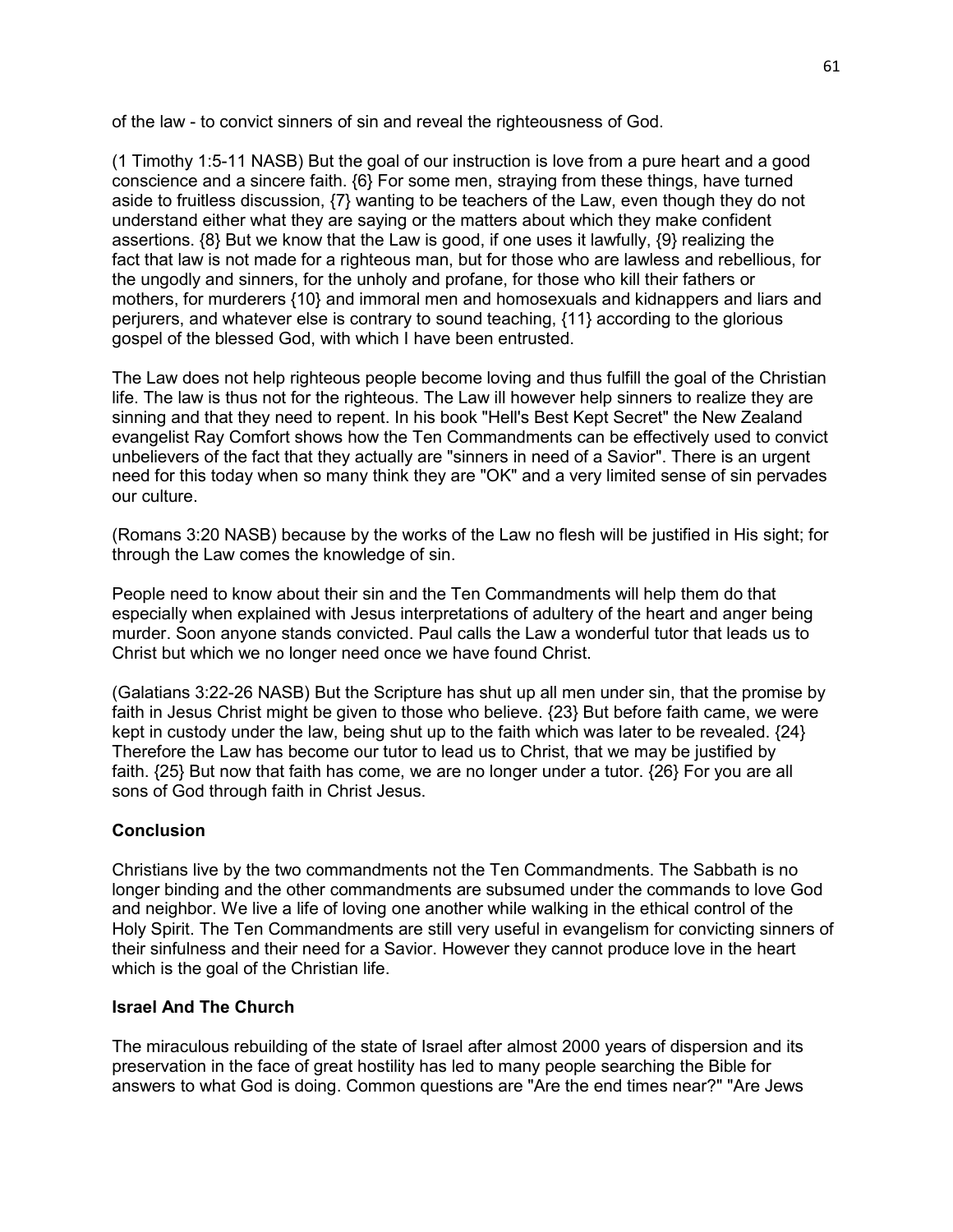saved simply by virtue of being Jews and worshipping "the same God as we do"? "Does God still have a purpose for the Jewish nation ?".

With the emergence of Messianic Jews as a segment within the Christian church again some theological issues that have lain dormant for 1900 years are re-emerging such as: Are the Jews are spiritually superior as a race? Should Gentile Christians be in awe of them? Should we adopt their culture and sing their songs? Should all Christians observe Rosh Hashanah, eat kosher food, be circumcised or use the Hebrew names for God?

This chapter will attempt to answer these and similar questions in four sections - "the Times of the Gentiles", "the Salvation of the Jews", "the Holy City" and "Israel and the Church".

### **The Times of The Gentiles**

(Luke 21:24 NKJV) "And they will fall by the edge of the sword, and be led away captive into all nations. And Jerusalem will be trampled by Gentiles until the times of the Gentiles are fulfilled.

(Romans 11:25-27 NKJV) For I do not desire, brethren, that you should be ignorant of this mystery, lest you should be wise in your own opinion, that blindness in part has happened to Israel until the fullness of the Gentiles has come in. {26} And so all Israel will be saved, as it is written: "The Deliverer will come out of Zion, And He will turn away ungodliness from Jacob; {27} For this is My covenant with them, When I take away their sins."

There is a time for the Gentiles believers described in both of the above passages. This time is characterized by two things 1) Jerusalem will be occupied by Gentiles with the Jews dispersed through all the nations 2) The Jews will be hard in heart towards the gospel. Both these things have begun to change in recent years. In 1948 Israel became a nation and Jews began to return to the Promised Land. In 1967 Jerusalem was taken back from the Arabs. The Temple Mount (at the time of writing) is still under Arab control and this is the last and most important bit of Jerusalem to be "trodden underfoot by the Gentiles". When that is finally in Jewish control then the times of the Gentiles will be fulfilled.

Since 1967 increasing number of Jews have begun to turn to Christ and there has been an explosion of evangelical ministry to Jews and to Israel. This indicates that the times of the Gentiles are coming to an end.

Many of today's "unreached" people groups are in fact "once -reached" people groups. This especially applies to the Arab nations and Russia which were among the first to hear the Good News however they have since turned away. Except for tribal groups in a few nations and in remote areas of India and China there are few "never reached" Gentiles left. Our God is working out His program for the salvation of the world which started with the Jews and which will end with the Jews. The completion of the Great Commission will be followed by the renewal of Israel. This is indicated in the Romans passage above which states that after the times of the Gentiles are fulfilled that all Israel will be saved. This transformation of Israel will probably be part of "the end" which quickly follows the completion of the task of world evangelization

(Matthew 24:14 NKJV) "And this gospel of the kingdom will be preached in all the world as a witness to all the nations, and then the end will come.

Paul sees the spiritual revival of Israel as being even more glorious than the salvation of the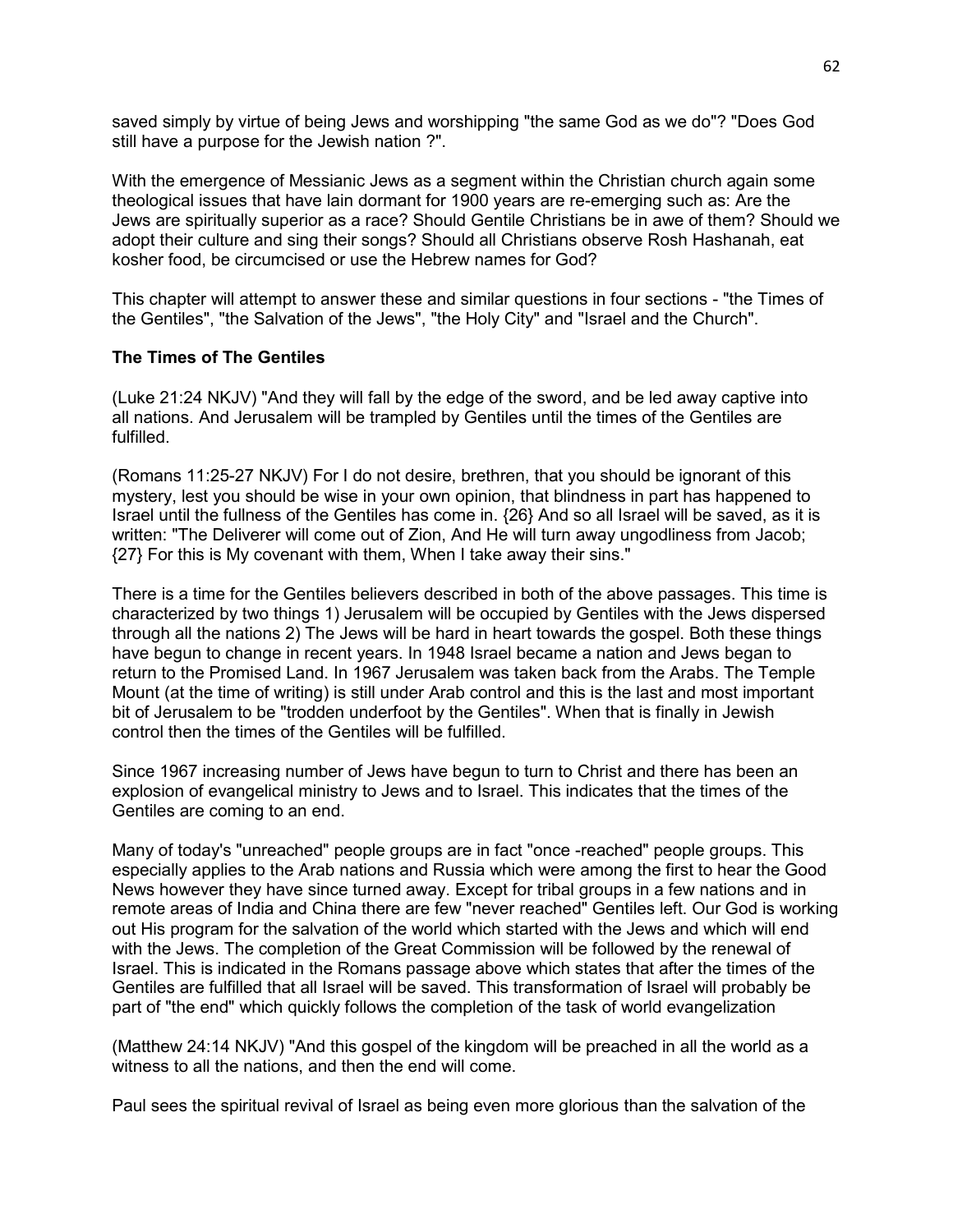world! Or rather it adds great glory to it.

(Romans 11:15 NKJV) For if their being cast away is the reconciling of the world, what will their acceptance be but life from the dead?

The revival in Israel will be "life from the dead" for the world and while I can only guess at the meaning of this phrase it seems to mean that either the resurrection will take place shortly afterward or that some great spiritual life will flow across the earth and the glory of the Lord will be evident 'as the waters cover the sea'. I look forward to it whatever it is!

How should we then pray? We should pray recognizing the times we are in and we should pray for the salvation of the Jews and the completion of God's purposes for Israel at the same time as we pray for the completion of the task of world evangelization. Pray that God may use you to bring "life from the dead".

### **The Salvation of Israel**

(Romans 11:12-32 NKJV) Now if their fall is riches for the world, and their failure riches for the Gentiles, how much more their fullness! {15} For if their being cast away is the reconciling of the world, what will their acceptance be but life from the dead?... Because of unbelief they were broken off, and you stand by faith. Do not be haughty, but fear... {23} And they also, if they do not continue in unbelief, will be grafted in, for God is able to graft them in again… {25} For I do not desire, brethren, that you should be ignorant of this mystery, lest you should be wise in your own opinion, that blindness in part has happened to Israel until the fullness of the Gentiles has come in. {26} And so all Israel will be saved, as it is written: "The Deliverer will come out of Zion, And He will turn away ungodliness from Jacob; {27} For this is My covenant with them, When I take away their sins." {30} For as you were once disobedient to God, yet have now obtained mercy through their disobedience, {31} even so these also have now been disobedient, that through the mercy shown you they also may obtain mercy. {32} For God has committed them all to disobedience, that He might have mercy on all.

The above verses (highly edited because of space) clearly show that Paul expected all Israel to be saved and to be "grafted in" to the place from which they had been "broken off".

In the first part I looked at "the time of the Gentiles" and showed it was characterized by the Jews in dispersion, their hardness of heart toward the gospel, and the occupation of Jerusalem by Gentiles. This was certainly the condition of the Jewish people until 1967. Since then the "times of the Gentiles" have been coming to an end and the time for the salvation of the Jews has begun. I believe we are on the verge of the next great move of God and that it will be His work amongst the Jews.

### **Satan is raising up strong opposition to this in the following ways:**

- a. Through the Jewish religious leaders who are strongly opposed to any attempts to evangelize the Jews.
- b. Through strongly anti-Christian Islamic forces surrounding Israel.
- c. By portraying Christians as hostile to the Jewish people.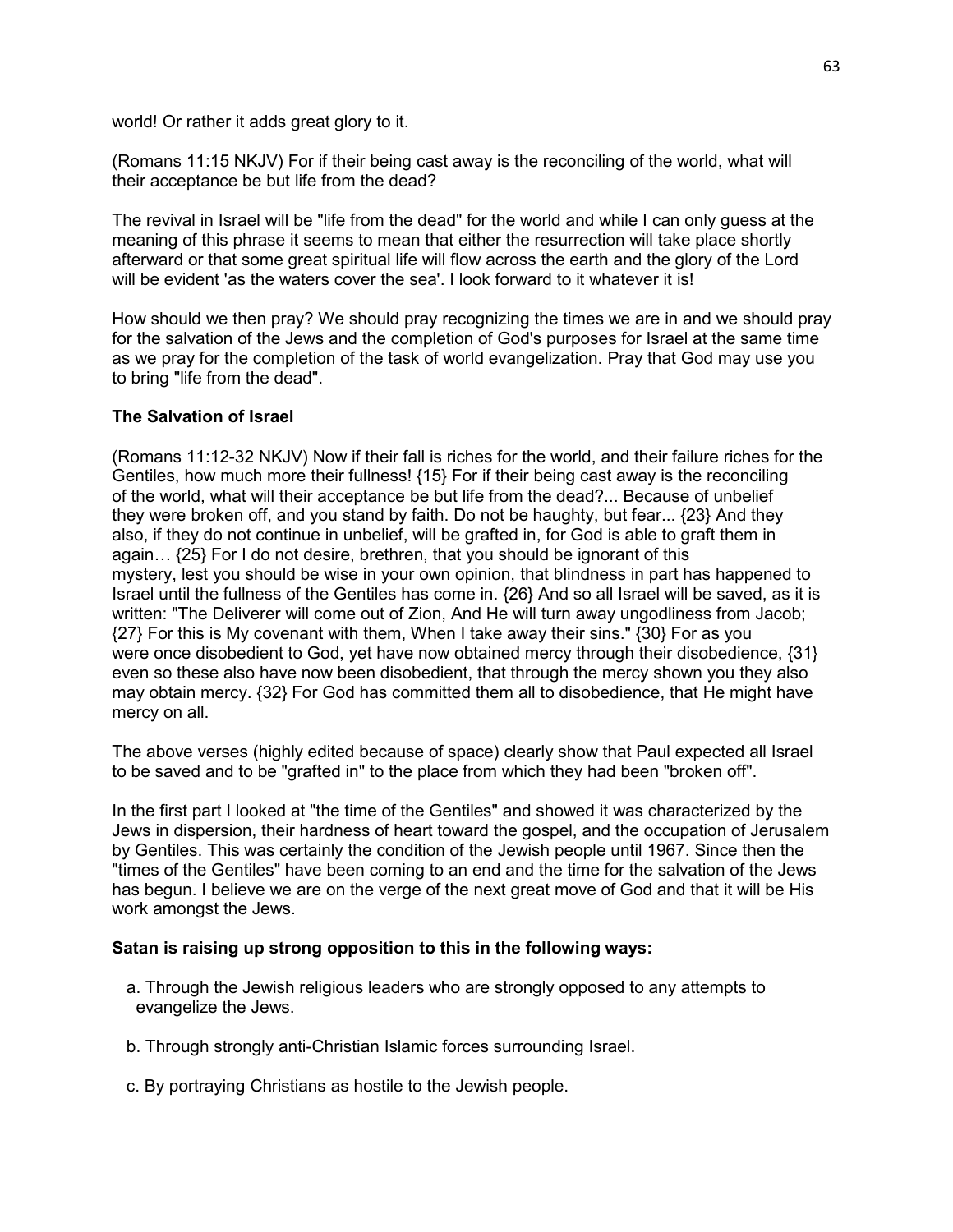d. By inducing the Church to neglect God's agenda for the Jews. For instance if people are taught that God has abandoned the Jews for crucifying Christ and that the Church has replaced Israel in God's purposes. Nowhere is this taught in Scripture.

Paul teaches a "hardening" but not an abandonment. God will eventually cause all Israel to be gloriously saved. There are not two structures for redemption. God is not working through the Church and through Israel. He is only working through the Church. However eventually the Church will be based in Jerusalem and all Israel will be a part of the Church. There is only "one new man".

(Ephesians 2:11-17 NKJV) Therefore remember that you, once Gentiles in the flesh; who are called Uncircumcision by what is called the Circumcision made in the flesh by hands; {12} that at that time you were without Christ, being aliens from the commonwealth of Israel and strangers from the covenants of promise, having no hope and without God in the world. {13} But now in Christ Jesus you who once were far off have been brought near by the blood of Christ. {14} For He Himself is our peace, who has made both one, and has broken down the middle wall of separation, {15} having abolished in His flesh the enmity, that is, the law of commandments contained in ordinances, so as to create in Himself one new man from the two, thus making peace, {16} and that He might reconcile them both to God in one body through the cross, thereby putting to death the enmity. {17} And He came and preached peace to you who were afar off and to those who were near.

Through Christ both Jew and Gentile have been merged together into "one new man" which is the church, and in the church both Jew and Gentile stand by faith alone. See the immediately preceding verses which are Eph 2:8-10.

The Jews will not all be saved simply because they are Jews - they will all be saved because they will all at last believe. Jews are not saved by virtue of being Jews.. Paul's cry for the salvation of his countrymen is totally void if they were already saved by virtue of "worshipping the same God as we do". They worshipped the right God, the wrong way, and "not according to knowledge". The Jewish religion does not provide the righteousness that is from God. To receive the righteousness from God they must believe in Jesus Christ as Lord and Savior

(Romans 10:1-4 NASB) Brethren, my heart's desire and my prayer to God for them is for their salvation. {2} For I bear them witness that they have a zeal for God, but not in accordance with knowledge. {3} For not knowing about God's righteousness, and seeking to establish their own, they did not subject themselves to the righteousness of God. {4} For Christ is the end of the law for righteousness to everyone who believes.

However Paul does go on to say that they will be saved because they will give up their unbelief and be made part of God's "olive tree" once again.

(Romans 11:23 NKJV) And they also, if they do not continue in unbelief, will be grafted in, for God is able to graft them in again.

This revival of the Jewish nation is partly described by the prophet Zechariah. The prophecy was not totally fulfilled at Christ's first coming and, in its context in Zechariah, seems to be just before events associated with the return of the Lord (remainder of chapter 13).

(Zechariah 12:10-13:2 NKJV) "And I will pour on the house of David and on the inhabitants of Jerusalem the Spirit of grace and supplication; then they will look on Me whom they pierced.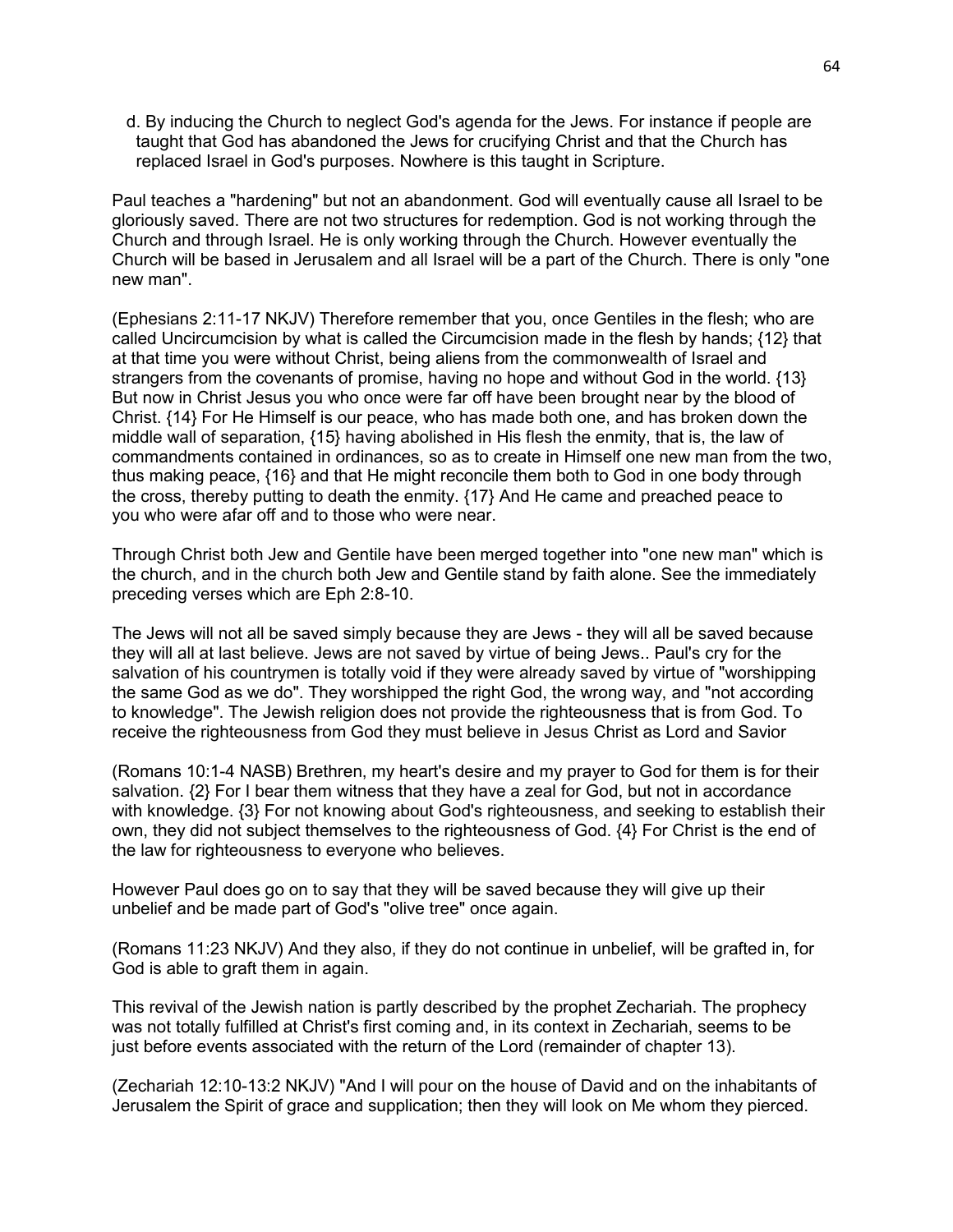Yes, they will mourn for Him as one mourns for his only son, and grieve for Him as one grieves for a firstborn... "In that day a fountain shall be opened for the house of David and for the inhabitants of Jerusalem, for sin and for uncleanness. {2} "It shall be in that day," says the LORD of hosts, "that I will cut off the names of the idols from the land, and they shall no longer be remembered. I will also cause the prophets and the unclean spirit to depart from the land.

Israel will repent as a whole nation and be cleansed from sin. This will be a major step forward in God's purposes for Israel being a "holy nation". Israel will finally become a part of His church and He will again be truly worshipped in Jerusalem. Satan will try to stop this by bringing many nations against Jerusalem but he shall be defeated.

(Zechariah 14:16 NKJV) And it shall come to pass that everyone who is left of all the nations which came against Jerusalem shall go up from year to year to worship the King, the LORD of hosts, and to keep the Feast of Tabernacles.

The salvation of all Israel is a fascinating study in how God will accomplish "the impossible" in taking a dispersed and unbelieving people and making them into a secure and holy nation. Praise be to God whose plans can never be thwarted and whose gifts and callings are irrevocable.

(Romans 11:28-29 NKJV) Concerning the gospel they (the Jews) are (presently) enemies for your sake, but concerning the election they are beloved for the sake of the fathers. {29} For the gifts and the calling of God are irrevocable.

The Holy City After all Israel has been saved Jerusalem will be a holy city to which all nations will come.

(Micah 4:1-3 NKJV) Now it shall come to pass in the latter days That the mountain of the Lord's house Shall be established on the top of the mountains, And shall be exalted above the hills; And peoples shall flow to it.  $\{2\}$  Many nations shall come and say, "Come, and let us go up to the mountain of the LORD, To the house of the God of Jacob; He will teach us His ways, And we shall walk in His paths." For out of Zion the law shall go forth, And the word of the LORD from Jerusalem. {3} He shall judge between many peoples, And rebuke strong nations afar off; They shall beat their swords into plowshares, And their spears into pruning hooks; Nation shall not lift up sword against nation, Neither shall they learn war any more.

This seems to be different from the "New Jerusalem" of Revelation in that it is clearly on earth and nations still need to be rebuked. War is given up by the nations but agriculture is still common and ordinary life seems to be going on. It is not yet the eternal state but a vast improvement on our present condition. The full renewal has not yet come when this is fulfilled. It seems to be an intermediate stage between what we see at present and the new heavens and the new earth This may well be the time when Satan is bound for a while.

(Revelation 20:1-3 NKJV) Then I saw an angel coming down from heaven, having the key to the bottomless pit and a great chain in his hand. {2} He laid hold of the dragon, that serpent of old, who is the Devil and Satan, and bound him for a thousand years; {3} and he cast him into the bottomless pit, and shut him up, and set a seal on him, so that he should deceive the nations no more till the thousand years were finished.

Other prophecies that point out a renewed role for Jerusalem in world affairs include: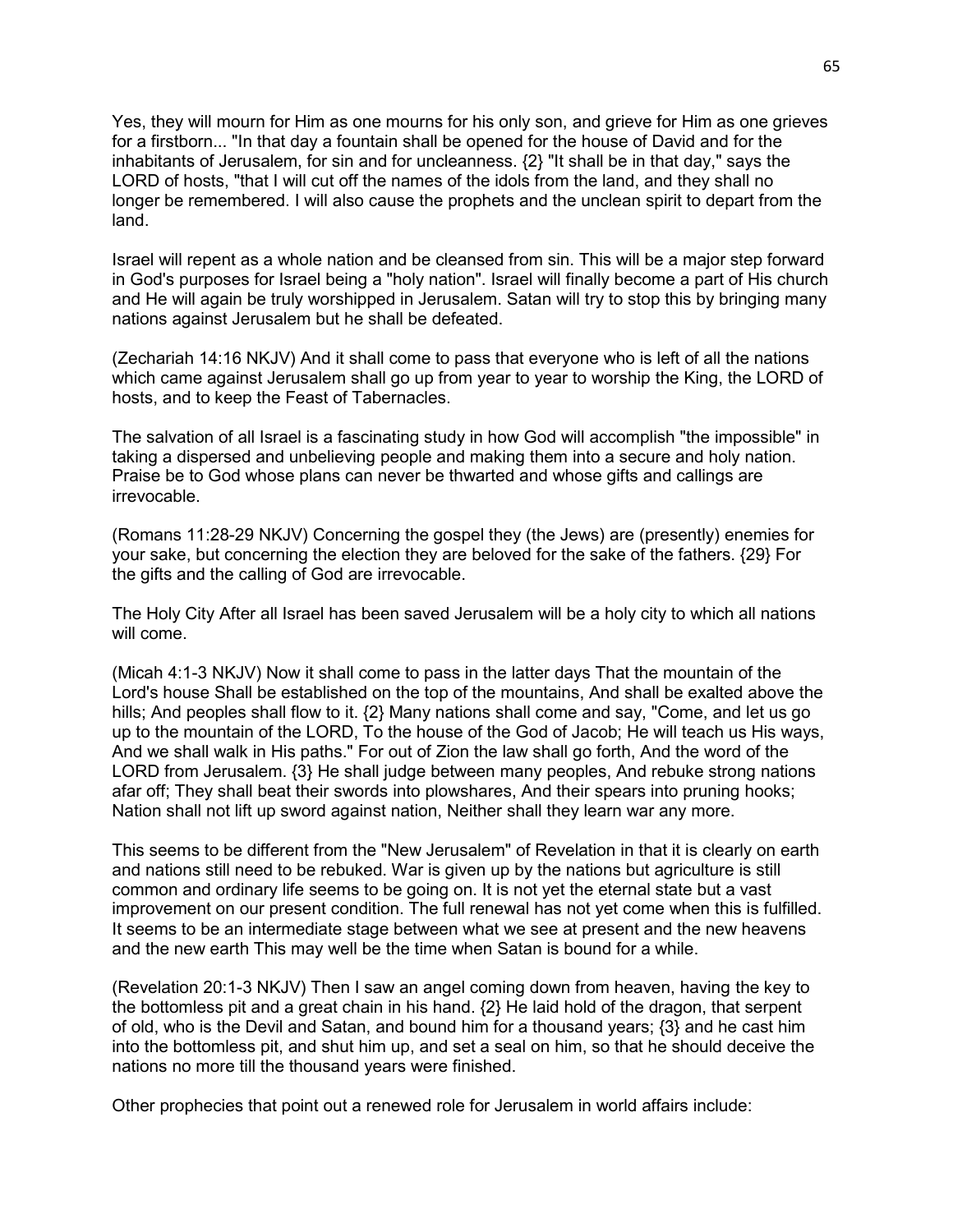(Jeremiah 3:16-17 NKJV) "Then it shall come to pass, when you are multiplied and increased in the land in those days," says the LORD, "that they will say no more, 'The ark of the covenant of the LORD.' It shall not come to mind, nor shall they remember it, nor shall they visit it, nor shall it be made anymore. {17} "At that time Jerusalem shall be called The Throne of the LORD, and all the nations shall be gathered to it, to the name of the LORD, to Jerusalem. No more shall they follow the dictates of their evil hearts.

This central role of Jerusalem will be as the worship center of the world. The people of the world or at least of Jerusalem shall no longer follow the dictates of their evil hearts. This implies they are all partakers in the salvation that is in Jesus Christ. The law is powerless to effect such a moral change (Romans 7) only the Spirit can give this sort of strength (Galatians 5:16-18). Some sort of spiritual revival has come to large portions of the world.

It is not the law or the old Jewish temple system that will attract the nations though some vestiges of it, such as the Feast of Tabernacles will remain. The ark of the covenant, which was central to the old worship system, will be remembered no more.(Jeremiah 3:16,17) The worship will be centered on Christ.

Israel will be a nation of believers in Jesus Christ and Jerusalem will be a glorious city with the presence of God manifest in it so that all nations will stream to it.

(Isaiah 60:1,2,10,11,12 NKJV) Arise, shine; For your light has come! And the glory of the LORD is risen upon you. {2} For behold, the darkness shall cover the earth, And deep darkness the people; But the LORD will arise over you, And His glory will be seen upon you... "The sons of foreigners shall build up your walls, And their kings shall minister to you; For in My wrath I struck you, But in My favor I have had mercy on you. {11} Therefore your gates shall be open continually; They shall not be shut day or night, That men may bring to you the wealth of the Gentiles, And their kings in procession. {12} For the nation and kingdom which will not serve you shall perish, And those nations shall be utterly ruined..

Yet it is not a perfect world for there will be those that resist going up to Jerusalem perhaps out of jealousy or resentment. The hostile nations that refuse to worship will not receive any rain that year.

(Zechariah 14:16-17 NKJV) And it shall come to pass that everyone who is left of all the nations which came against Jerusalem shall go up from year to year to worship the King, the LORD of hosts, and to keep the Feast of Tabernacles. {17} And it shall be that whichever of the families of the earth do not come up to Jerusalem to worship the King, the LORD of hosts, on them there will be no rain.

Satan constantly attacks our ability to perceive and to receive the goodness and power of God. He will be so defeated by a revival of the Jews that the goodness, power and glory of God will be clearly manifest at last including God's protection of His people.

(Zechariah 2:4-5 NKJV) who said to him, "Run, speak to this young man, saying: 'Jerusalem shall be inhabited as towns without walls, because of the multitude of men and livestock in it. {5} 'For I,' says the LORD, 'will be a wall of fire all around her, and I will be the glory in her midst.'"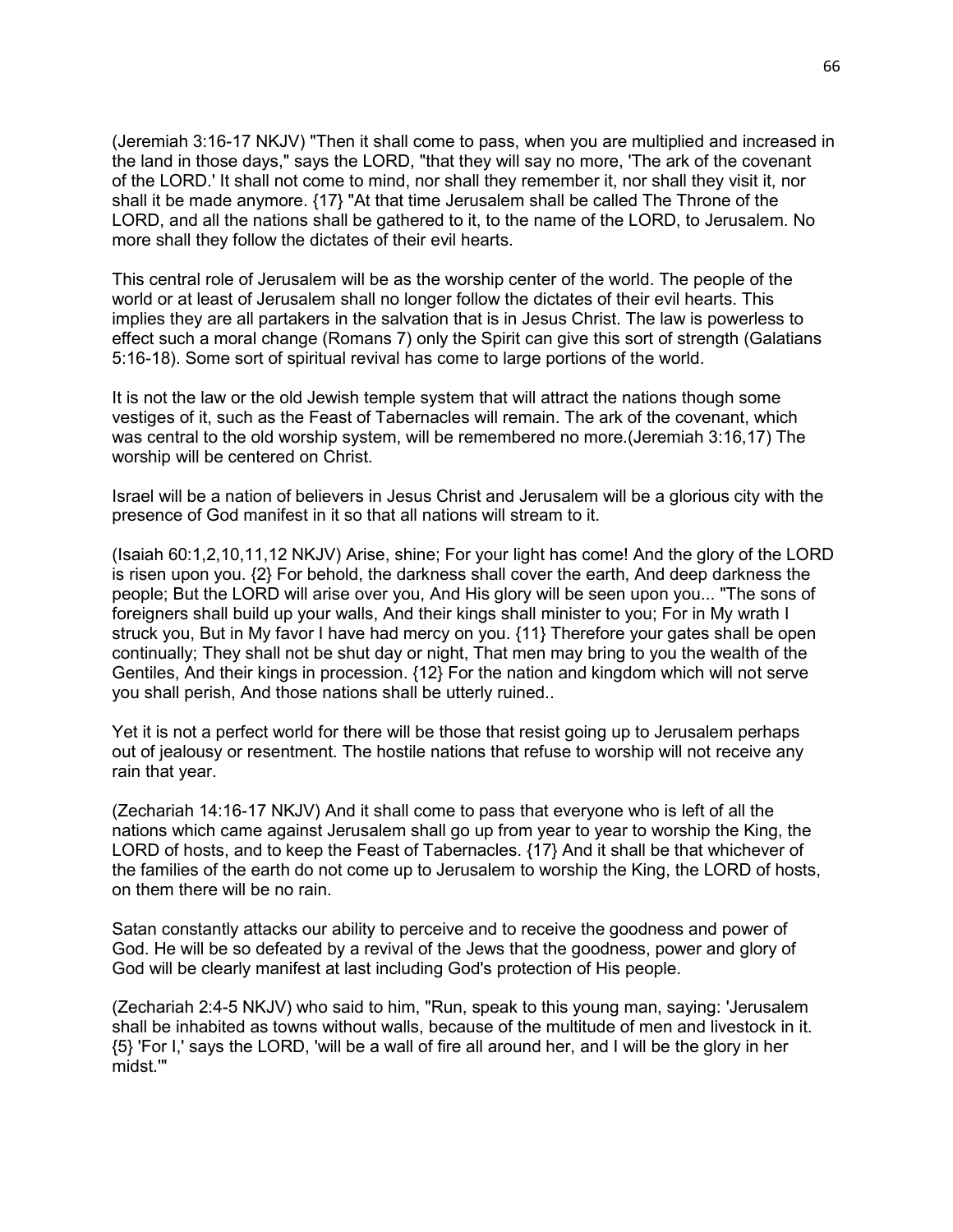#### **Israel and The Church**

How then can we mesh God's purposes for the Jews and for Jerusalem with His purposes for the Church? Both Israel and the Gentiles are made one through the blood of Jesus Christ (Ephesians 2:11-17). Both enter into salvation through faith or are denied salvation through unbelief. Christ has only one body, not two. Believing Jews are now part of the Church which is God's redemptive structure. Thus there is a complex relationship between the Jewish nation and the Christian church. "Salvation is from the Jews" said Jesus (John 4:22) and our Savior and our Scriptures are Jewish. The root of Christianity is Jewish and we Gentiles have been grafted in. (Romans 11:16-24)

Does this mean that the Jews are racially superior and that we should adopt their culture and sing their songs? Should all Christians eat kosher food, be circumcised or use the Hebrew names for God? That question was firmly settled by the Jerusalem Council (Acts 15) - Jews are entitled to their culture and so are Gentiles. Jewish Christians may do all of the above things but they are not obligatory for Gentiles. Christianity transcends culture. There is no one "right culture" to be adopted by all who name Christ Jesus.

"(Galatians 3:26-29 NKJV) For you are all sons of God through faith in Christ Jesus. {27} For as many of you as were baptized into Christ have put on Christ. {28} There is neither Jew nor Greek, there is neither slave nor free, there is neither male nor female; for you are all one in Christ Jesus. {29} And if you are Christ's, then you are Abraham's seed, and heirs according to the promise."

Messianic Jews (Jews who believe in Jesus) are not a superior form of Christianity. They are not closer to God because they are Jewish. We are all sons of God in Christ Jesus.

Then are Jewish believers "just like other Christians" and has God forgotten His plans for national Israel or transferred them to the Church? Certainly God has made the Church, not a particular nation, the vehicle for salvation. But God does have plans for Israel and very glorious ones if Isaiah 60-66 is to be believed.

God will achieve all the objectives of the Abrahamic covenant. The nations will be blessed, the descendants of Abraham will be as numerous as the stars of the sky and land of Israel shall belong to God's people.

(Genesis 17:4-8 , 22: 17,18) e.g. "And I will establish My covenant between Me and you and your descendants after you in their generations, for an everlasting covenant, to be God to you and your descendants after you. Also I give to you and your descendants after you the land in which you are a stranger, all the land of Canaan, as an everlasting possession; and I will be their God."

In the end Israel will be God's land and the Jews will all be saved (Romans 11) Jews and Gentiles will together make up the body of Christ as one "new man in Christ Jesus". Satan will not be able to steal one square inch of Israel from God or stop Him from making Jerusalem a praise in the earth. Neither can Israel's own stubbornness prevent God's purposes being fulfilled for our unfaithfulness does not invalidate God's faithfulness to His promises.

(2 Timothy 2:13 NKJV) If we are faithless, He remains faithful; He cannot deny Himself.

And (Romans 11:2 NKJV) God has not cast away His people whom He foreknew. We have not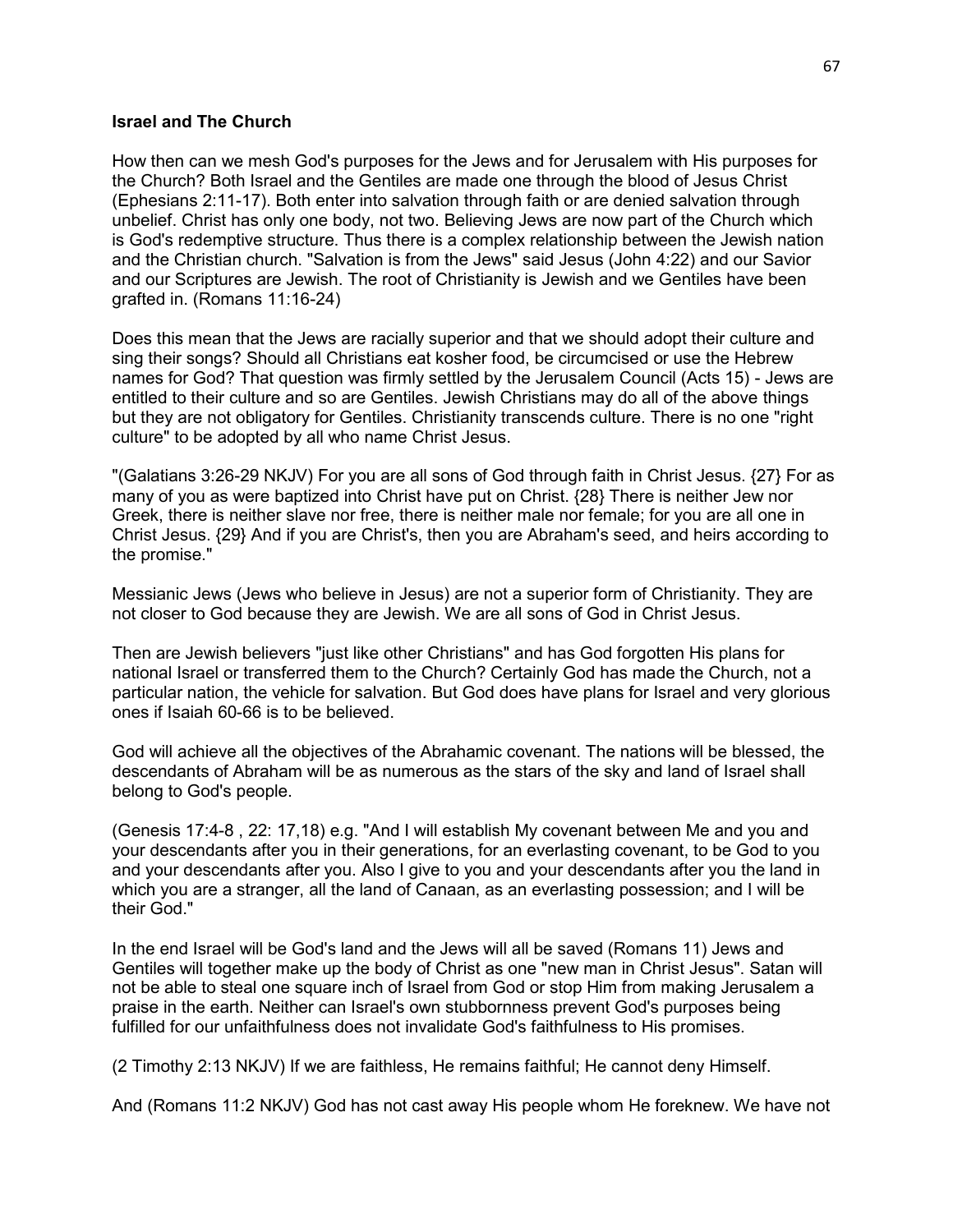seen all these things happen yet, but they will happen - because we have a mighty God.

(Jeremiah 33:23-26 NKJV) Moreover the word of the LORD came to Jeremiah, saying, {24} "Have you not considered what these people have spoken, saying, 'The two families which the LORD has chosen, He has also cast them off'? Thus they have despised My people, as if they should no more be a nation before them. {25} "Thus says the LORD: 'If My covenant is not with day and night, and if I have not appointed the ordinances of heaven and earth, {26} 'then I will cast away the descendants of Jacob and David My servant, so that I will not take any of his descendants to be rulers over the descendants of Abraham, Isaac, and Jacob. For I will cause their captives to return, and will have mercy on them.'"

# **Application To Understanding the OT Today**

The two essential truths I want you to grasp are a) the Church is God's only redemptive structure in the heavenly realms and b) God has plans for Israel on earth as a nation.

We can only be saved through believing the gospel of our Lord Jesus Christ. Jews are not spiritually superior or special in fact they have experienced a partial hardening. Their culture is not to be adopted as a superior culture by God's people. We are to treasure the Jews because Jesus was a Jew and they had the promises and the Scriptures and they still have a place in God's heart. Christianity must never be anti-Semitic.

Righteousness only comes through faith in Jesus Christ not through a particular nation no matter how involved it has been in God's purposes. Jewishness is good for Jews but heaven is of "all tribes and nations" and we can be sure that God loves Gentile cultures as well.

Many of the OT prophecies about Israel seem to be on their way to fulfillment today. . Israel is the clue to God's prophetic calendar. Which leads us on to our next chapter - OT prophecy and NT prophecy and the difference in practice and expectations in the life of the Church today.

## **Prophecy, Prophets and the Holy Spirit Lifestyle**

One of the great changes that came about in the new Christian community on the day of Pentecost was the emergence of prophecy as a common Christian experience. After 400 years of prophetic silence (until John the Baptist) a new phenomenon emerged after Pentecost. Now that all believers had access to God through the one Spirit (Ephesians 2:18) we can receive inspiration and revelation from God. We have received the "spirit of wisdom and revelation in the knowledge of Him". (Eph 1:17, 1 Cor 2:9-16). The sheer largesse and abundance of this is almost too much to comprehend. It all starts with Peter's bold interpretation of a prophecy of Joel.

(Acts 2:16-18 NASB) but this is what was spoken of through the prophet Joel: {17} 'AND IT SHALL BE IN THE LAST DAYS,' God says, 'THAT I WILL POUR FORTH OF MY SPIRIT UPON ALL MANKIND; AND YOUR SONS AND YOUR DAUGHTERS SHALL PROPHESY, AND YOUR YOUNG MEN SHALL SEE VISIONS, AND YOUR OLD MEN SHALL DREAM DREAMS; {18} EVEN UPON MY BONDSLAVES, BOTH MEN AND WOMEN, I WILL IN THOSE DAYS POUR FORTH OF MY SPIRIT And they shall prophesy.

Prophecy would now be abundant. Their sons and daughters (verse 17) and their men-servants and maidservants (verse 18) would prophesy. Prophecy did indeed become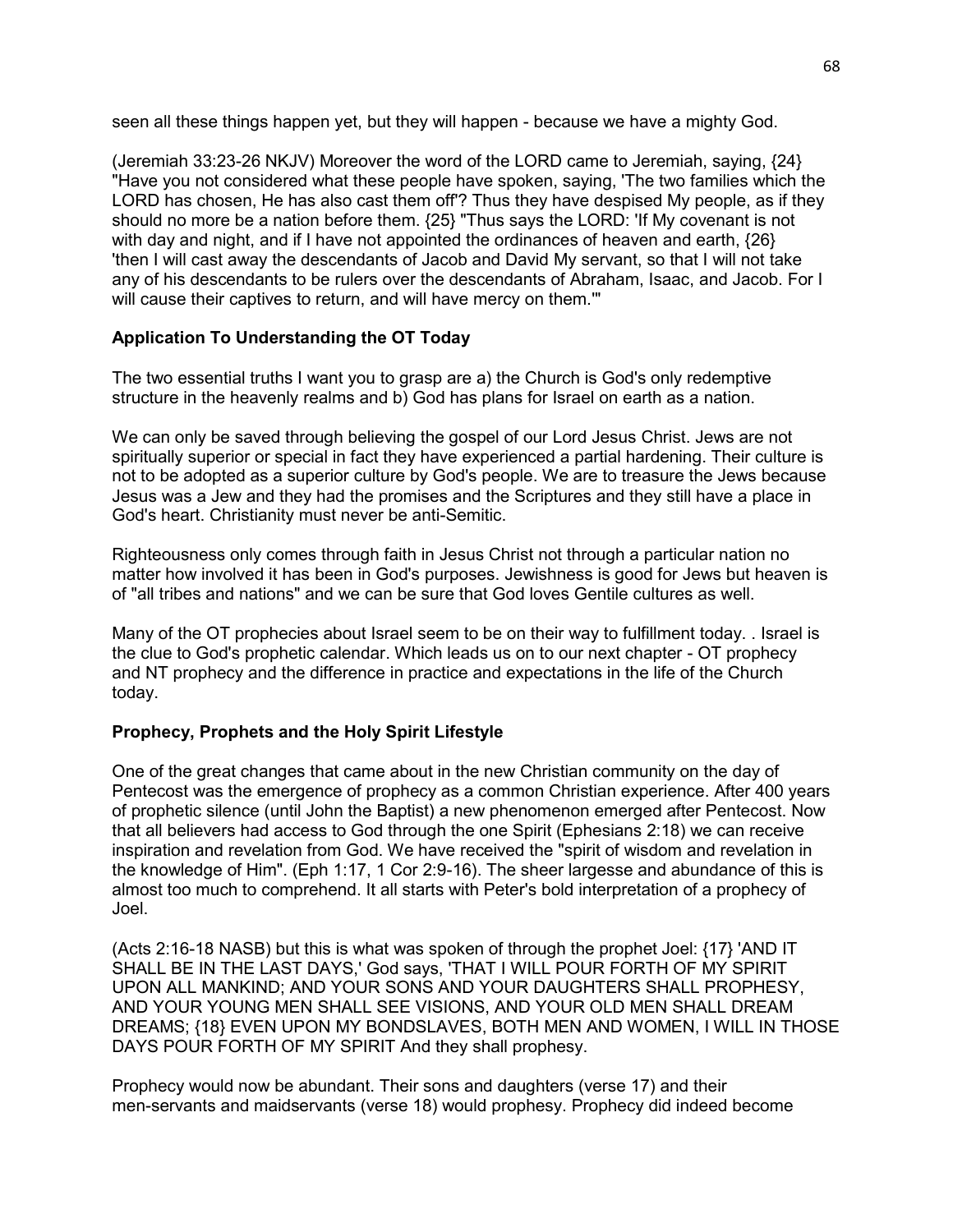common so that when Paul was writing to the church in Corinth ( and we need to remember these were house churches) he wrote:

(1 Corinthians 14:29-33 NASB) And let two or three prophets speak, and let the others pass judgment. {30} But if a revelation is made to another who is seated, let the first keep silent. {31} For you can all prophesy one by one, so that all may learn and all may be exhorted; {32} and the spirits of prophets are subject to prophets; {33} for God is not a God of confusion but of peace, as in all the churches of the saints.

Here Paul was saying that only two or three prophets should speak at one time, and that one at a time and everyone can wait their turn to prophesy. Wait a minute - two or three prophets, at least, in every house church! This is astonishing! This is a massive outbreak of prophecy. Paul even tells the Corinthian believers to seek the spiritual gift of prophecy as if it was fairly commonly available, in the process he contrasts it with the gift of tongues.

(1 Corinthians 14:1-5 NASB) Pursue love, yet desire earnestly spiritual gifts, but especially that you may prophesy. {2} For one who speaks in a tongue does not speak to men, but to God; for no one understands, but in his spirit he speaks mysteries. {3} But one who prophesies speaks to men for edification and exhortation and consolation. {4} One who speaks in a tongue edifies himself; but one who prophesies edifies the church. {5}Now I wish that you all spoke in tongues, but even more that you would prophesy; and greater is one who prophesies than one who speaks in tongues, unless he interprets, so that the church may receive edifying.

### **Abundant Prophecy And Abundant Problems**

This outbreak of prophecy soon had its problems and discernment was needed so that Paul would write phrases like "let the others weigh what is said", 'don't despise prophetic utterances' and "hold to what is good, reject what is evil" in regard to NT prophecy. ( 1 Corinthians 14:29, 1 Thessalonians 5:20,21). Prophecy is not without its problems today especially if we try to use an OT model as the standard for NT prophecy. We soon end up with questions like:

Are NT and OT prophets the same or different?

Are NT prophets adding to Scripture?

Can NT prophets say "Thus said the Lord"?

If everyone can prophesy are we all prophets like Isaiah was?

 Do NT prophets predict long-range futures such as the return of the Lord or national destinies?

 What is the role of the prophet in a local congregation and how is it different from the forceful prophetic leadership of national Israel?

Many of the abuses of prophecy today flow from importing an OT idea of prophecy into the NT idea of the prophetic. They are indeed similar but there are some HUGE differences. In the NT all things are made new - including the prophetic.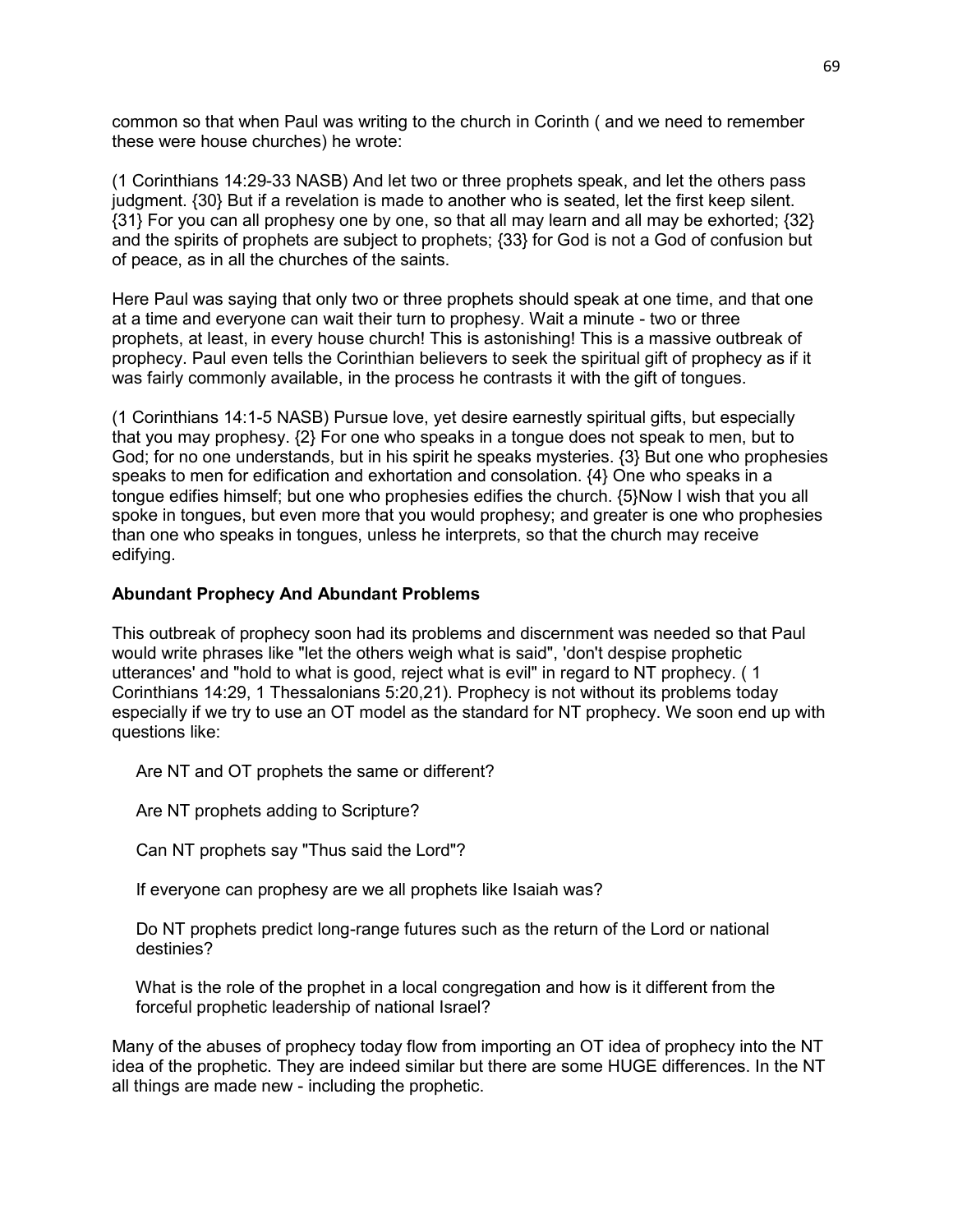## **OT and NT Prophecy**

We saw earlier that the Law and the prophets prophesied until John the Baptist (Matthew 11:11-13). Whatever OT prophets were - they ceased then. There are no more OT style prophets today. Who then prophesies in the NT? If "the prophets" ceased with John the Baptist - who was Agabus and what shall we make of Revelation? I will have to take you into a very little bit of Greek and Hebrew and semantics so hold tight.

John the Baptist was the last of the Scripture writing prophets, the OT "nabi". The OT prophet was a very different figure to the NT prophet and perhaps we should not even be using the same English word for them. No-one can go around doing a "thus said the Lord" today or coming up with a new book of the Bible. No NT prophet wrote Scripture. Let's see why.

The NT prophet uses the Greek word "prophetess" a prophetess was an "inspired person" much as we might see a poet or an inventor as being inspired. Inspiration with a small "i" not the big "I" of the inspiration of Scripture. For instance Pythagorus the mathematician was called a "prophet" and Paul calls the Cretan poet Epiminedes a prophet when he quotes him in the first chapter of Titus. (Titus 1:12) . The word is a very general use of the term prophet.

One sub-set of the prophetess was the nabi - the OT prophet who spoke infallible words from God. If you think of the term prophetess as a very big circle with a wide range of meanings then right in the center is a very small circle containing the inspired, authoritative and inerrant ""nabi" of the OT. The term prophetess covers the "nabi" and a lot more besides. All nabi are prophetess but not all prophetess are nabi.

None of the NT prophets wrote Scripture. Not one word of it.(Agabus is reported in Scripture but he didn't write it) All writing of Scripture was done by the apostles. The prophets encouraged and exhorted the local congregations, predicted famines and tried to keep Paul in line unsuccessfully.

## **National vs. Congregational Prophets**

In the OT the national prophet was part of the system of prophet, priest and king and had a recognized role in anointing and appointing national leadership. The prophet prophesied the rise and fall of national groups (Jer 1:10) and was a political figure. When Samuel turned up there was fear and trembling. The prophets were given awe and respect and were not evaluated first. When they spoke you simply did what you were told.

In stark contrast the NT prophet is generally an apolitical person. She ministers in the local congregation and is judged by her peers. The NT prophet is not concerned with appointing national leadership, anointing Emperors or tackling the political reforms of the day. The nature of the Kingdom has changed. It is no longer a political Kingdom we belong to but a spiritual one and the prophet's role has changed accordingly. The NT prophet is concerned with God's people, generally in a local congregation of which they are part and in which they operate under submission and review (see the latter part of 1 Cor 14). Two mysterious prophets will rise up at the end time (Rev 11:3-6) with national and international significance but they are a rarity. The NT prophets of Acts, Corinthians and most renewal congregations today are not national or international prophets but congregational prophets and it is deeply risky for them to borrow the mantle of Elijah.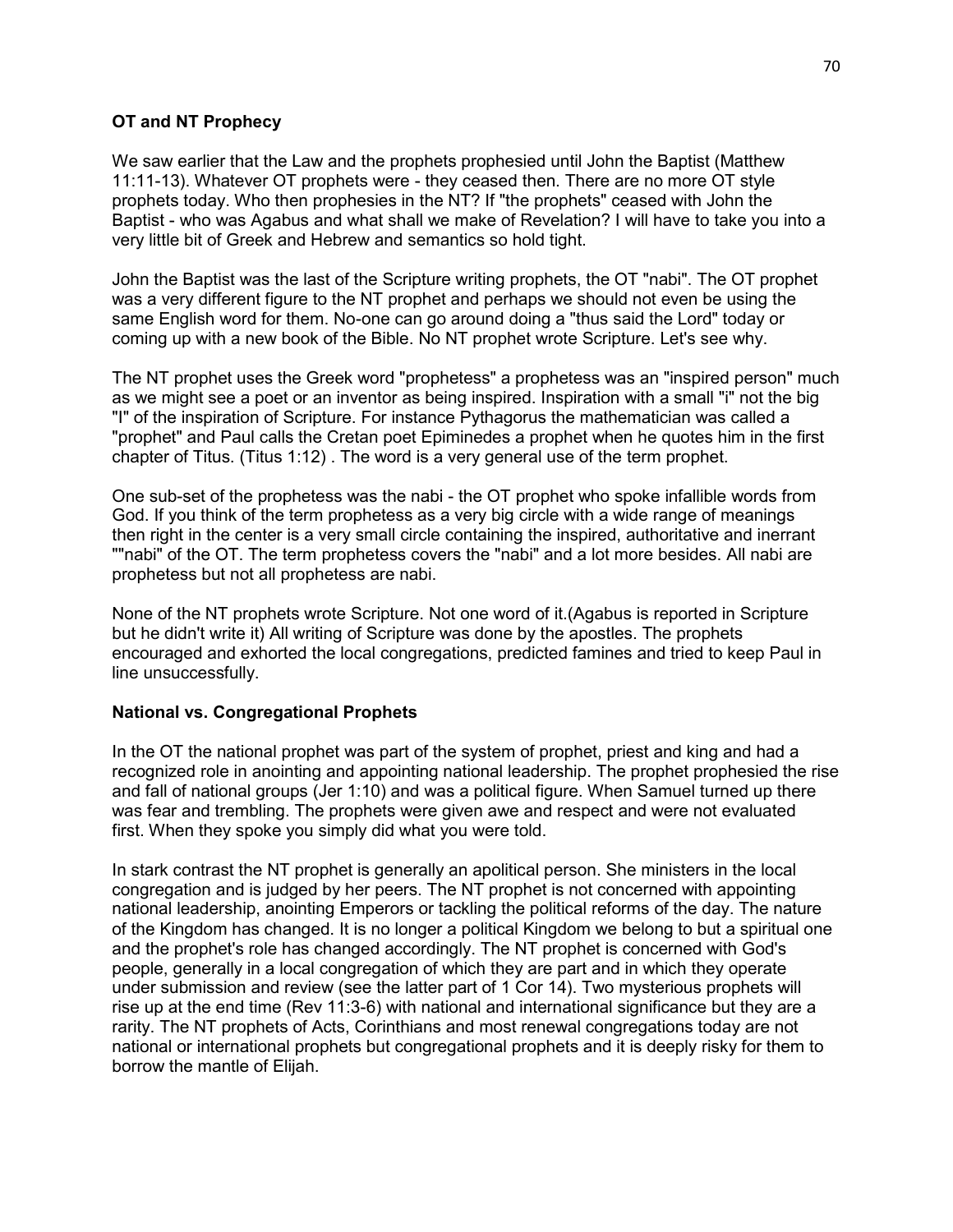### **The NT Congregational Prophet**

The effects of prophecy on the unbeliever are perhaps a good place to start.

(1 Corinthians 14:24-25 NASB) But if all prophesy, and an unbeliever or an ungifted man enters, he is convicted by all, he is called to account by all; {25} the secrets of his heart are disclosed; and so he will fall on his face and worship God, declaring that God is certainly among you.

The prophet, inspired by God, uncovers the secrets of the unbelievers heart so that he falls on his face in repentance and worships God. Here we see NT prophecy operating in a ministry of conviction.

Earlier in that chapter Paul speaks of the general role of prophecy in the congregation. The role of the prophet is to edify the church with words of exhortation and consolation.

(1 Corinthians 14:3-4 NASB) But one who prophesies speaks to men for edification and exhortation and consolation. {4} One who speaks in a tongue edifies himself; but one who prophesies edifies the church.

In contrast to tongues prophecy ministers to people generally. It is other-centered. It builds up the body of Christ which is why Paul valued it so highly.

(Acts 15:32-33 NASB) And Judas and Silas, also being prophets themselves, encouraged and strengthened the brethren with a lengthy message. {33} And after they had spent time there, they were sent away from the brethren in peace to those who had sent them out.

### **NT Prophecy And Predicting The Future**

Prophecy can also be used to predict the future. Agabus is the best known example for his two prophecies in Acts. Such prophecies of the future seem to be mainly a) personal destinies or b) short-term futures only. There is no example of them prophesying the future hundreds of years in advance as Isaiah or Daniel did.

(Acts 11:27-28 NASB) Now at this time some prophets came down from Jerusalem to Antioch. {28} And one of them named Agabus stood up and began to indicate by the Spirit that there would certainly be a great famine all over the world. And this took place in the reign of Claudius.

(Acts 21:10-11 NASB) And as we were staying there for some days, a certain prophet named Agabus came down from Judea. {11} And coming to us, he took Paul's belt and bound his own feet and hands, and said, "This is what the Holy Spirit says: 'In this way the Jews at Jerusalem will bind the man who owns this belt and deliver him into the hands of the Gentiles.'"

These predictions of the future are delivered in situations where they are immediately relevant. They are not stored up for many years hence. The future predictions of a famine was so the church could prepare in the present and Agabus' prediction of Paul's fate was an attempt to get Paul to see reason at that point in time. Both future prophecies were relevant to the congregation or individual at the moment in time when they were delivered.

We have no examples of NT prophets predicting national destinies or giving new light on the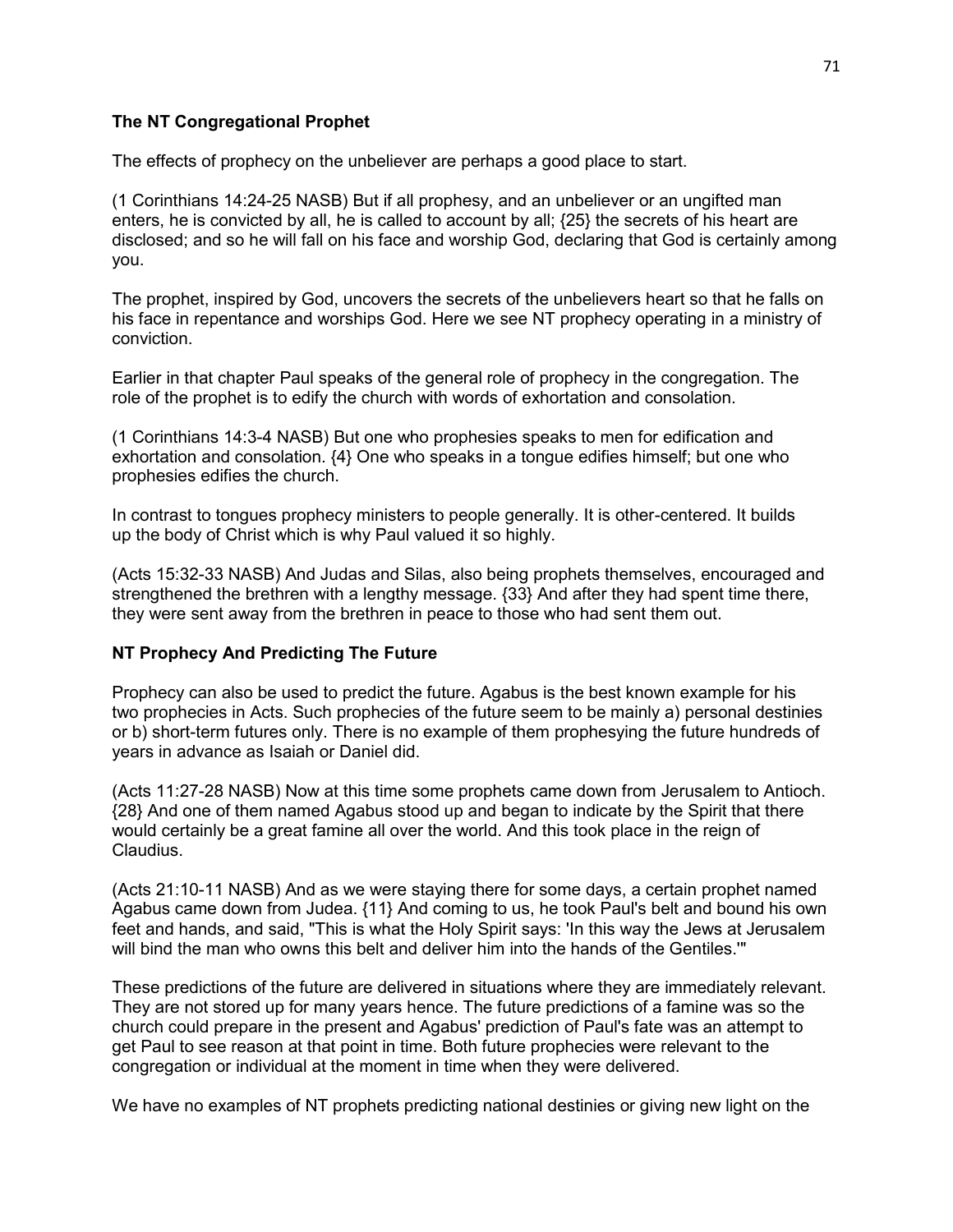return of the Lord - that is always done by the major apostles. Congregational prophets do not establish new doctrine concerning Christ and when they do predict the future it is relevant to the life of the church at that point in time.

### **Imparting Spiritual Gifts/Ordination**

Just as the prophets were involved with sending out Paul and Barnabas they were involved with imparting a spiritual gift to Timothy. Notice also the plurality of prophets in the Acts reference which is also implied in 1 Timothy.

(Acts 13:1-4 NASB) Now there were at Antioch, in the church that was there, prophets and teachers: Barnabas, and Simeon who was called Niger, and Lucius of Cyrene, and Manaen who had been brought up with Herod the tetrarch, and Saul. {2} And while they were ministering to the Lord and fasting, the Holy Spirit said, "Set apart for Me Barnabas and Saul for the work to which I have called them." {3} Then, when they had fasted and prayed and laid their hands on them, they sent them away. {4} So, being sent out by the Holy Spirit, they went down to Seleucia and from there they sailed to Cyprus

(1 Timothy 4:14 NASB) Do not neglect the spiritual gift within you, which was bestowed upon you through prophetic utterance with the laying on of hands by the presbytery.

## **Bearers of Inspiration From God**

In the light of the above, the NT prophets can perhaps best be described as "bearers of inspiration from God for the need of the moment". They bring inspiration from God into the center of the congregation of believers which then works out as a prophetic utterance that convicts, exhorts, and consoles . The NT prophet also sees personal destinies and short-term futures and imparts spiritual gifts to those set aside for the work of the gospel.

The clearest examples of this "bearing of inspiration from God for the need of the moment" can be found in the "Pentecosts" in Acts, the Jewish one in Jerusalem and the Gentile one at Cornelius' house and the mysterious one with John's disciples in Ephesus.

(Acts 2:3-11 NASB) And there appeared to them tongues as of fire distributing themselves, and they rested on each one of them. {4} And they were all filled with the Holy Spirit and began to speak with other tongues, as the Spirit was giving them utterance... we hear them in our own tongues speaking of the mighty deeds of God."

(Acts 10:44-48 NASB) While Peter was still speaking these words, the Holy Spirit fell upon all those who were listening to the message. {45} And all the circumcised believers who had come with Peter were amazed, because the gift of the Holy Spirit had been poured out upon the Gentiles also. {46} For they were hearing them speaking with tongues and exalting God. Then Peter answered, {47} "Surely no one can refuse the water for these to be baptized who have received the Holy Spirit just as we did, can he?" {48} And he ordered them to be baptized in the name of Jesus Christ. Then they asked him to stay on for a few days.

(Acts 19:6 NASB) And when Paul had laid his hands upon them, the Holy Spirit came on them, and they began speaking with tongues and prophesying.

When the new Christian community is created it is created as a Spirit-filled community that receives inspiration from God that results in the new believers bursting out in praise and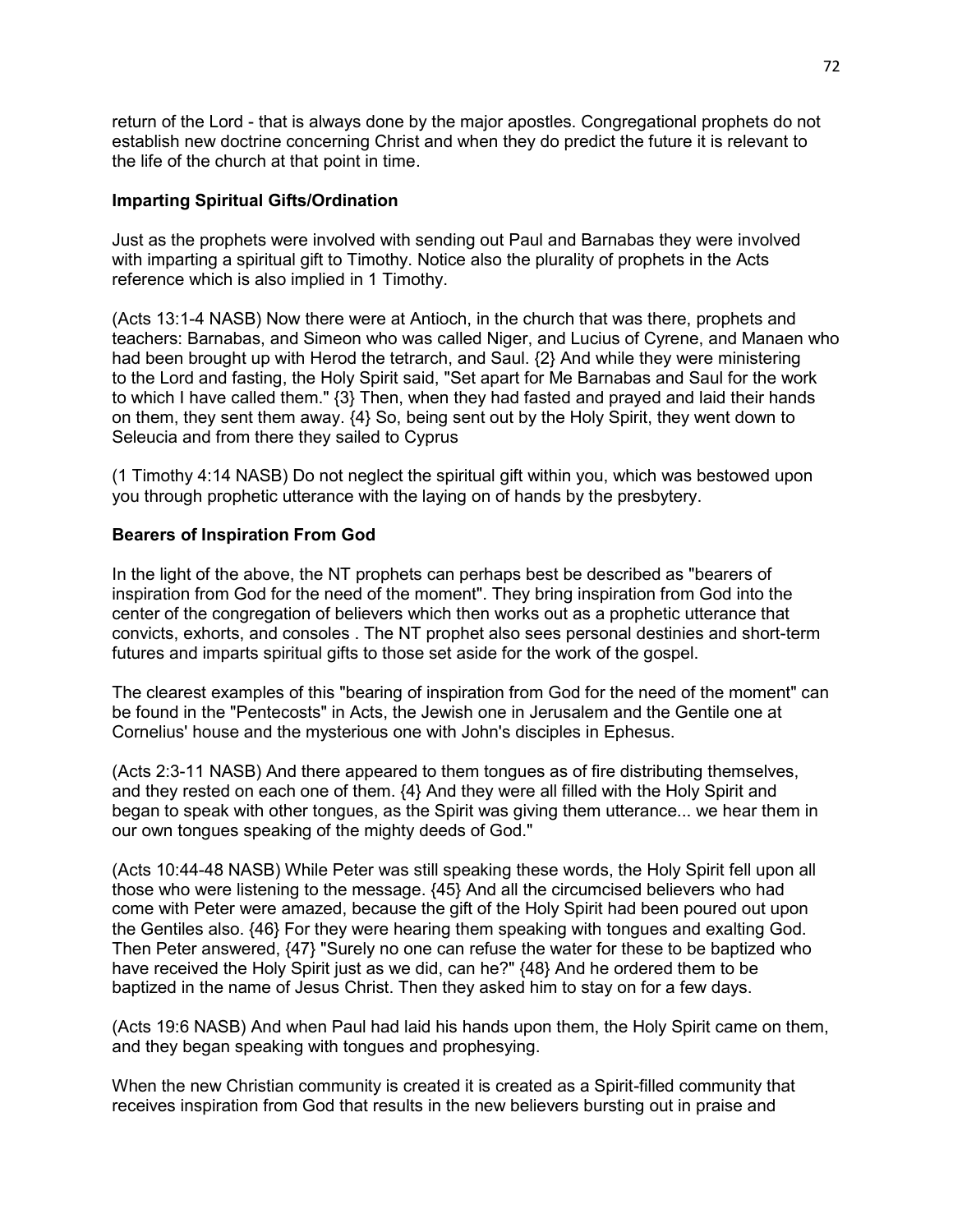glorifying God. This is seen as a prophetic act in that Peter stands up as says of this activity "This is what was spoken by the prophet Joel you sons and daughters shall prophesy.." while the speaking in tongues and praising God was going on all around him. By the time we get to Acts 19 Luke is directly describing it as prophesy. It fits the Jewish tradition of prophesy in that it is similar to quite a few prophetic incidents in the OT such as:

(Numbers 11:25 NASB) Then the LORD came down in the cloud and spoke to him; and He took of the Spirit who was upon him and placed Him upon the seventy elders. And it came about that when the Spirit rested upon them, they prophesied. But they did not do it again.

(1 Samuel 10:5-7 NASB) "Afterward you will come to the hill of God where the Philistine garrison is; and it shall be as soon as you have come there to the city, that you will meet a group of prophets coming down from the high place with harp, tambourine, flute, and a lyre before them, and they will be prophesying. {6} "Then the Spirit of the LORD will come upon you mightily, and you shall prophesy with them and be changed into another man. {7} "And it shall be when these signs come to you, do for yourself what the occasion requires; for God is with you.

This informal definition of prophesying seems much closer to what happened in the NT church.

Thus congregational prophets are bearers of inspiration from God and form part of the spiritual heart of the new community called the Church. They glorify God in the Spirit and bring conviction, exhortation and consolation. They are the Holy Spirit speaking through Christians to the present needs of the moment.

## **Prophetic Abuse**

If someone says "I prophesied, therefore I am a prophet, therefore I am infallible and I can tell you what to do with your life with a "thus said the Lord" then that person is in serious error. Prophetic abuse is common today as the revival of prophecy combined with the homogenizing of OT and NT that is common in so many pulpits leads to disaster. I'll get to the point here and perhaps be a bit blunt.

 You cannot say "thus saith the Lord", the closest the NT comes is "thus saith the Holy Spirit" (Acts 21:11) and that was from a tried and tested prophet.

 Not all who prophesy are prophets. Many Christians prophesied but the office of prophet was next to that of apostle and was an itinerant and probably full-time ministry. Paul says bluntly "not all are prophets" ( 1 Cor 12:28-31) yet seems to imply that the gift of prophecy can be sought by most Christians. (1 Cor 14:1-5) Phillip the evangelist had four virgin daughters who prophesied but they are not called prophets. (Acts 21:9) Women prophesied in Corinthians but were explicitly not to be given authority in the Corinthian church. ( 1 Corinthians 11:3-5, 14:34,35) Thus for some reason these women who prophesied in that church were not given the office of prophet in that church. The gift and the office are different.

 NT prophecy was not infallible but had to be judged by others (1 Cor 14:29) was sometimes a mixture of good and bad (1 Thess 5:21) and was such that it could even be despised - presumably because of its eccentricity (1 Thess 5:20).

 Prophecy is for the building up of the church not for the personal domination of individual believers by the "prophet". You have freedom to disregard even the best prophets as Paul disregarded Agabus and went on to Jerusalem. (Acts 21:10-14)

NT prophecy seems mainly to have been bringing God's inspiration, through the Holy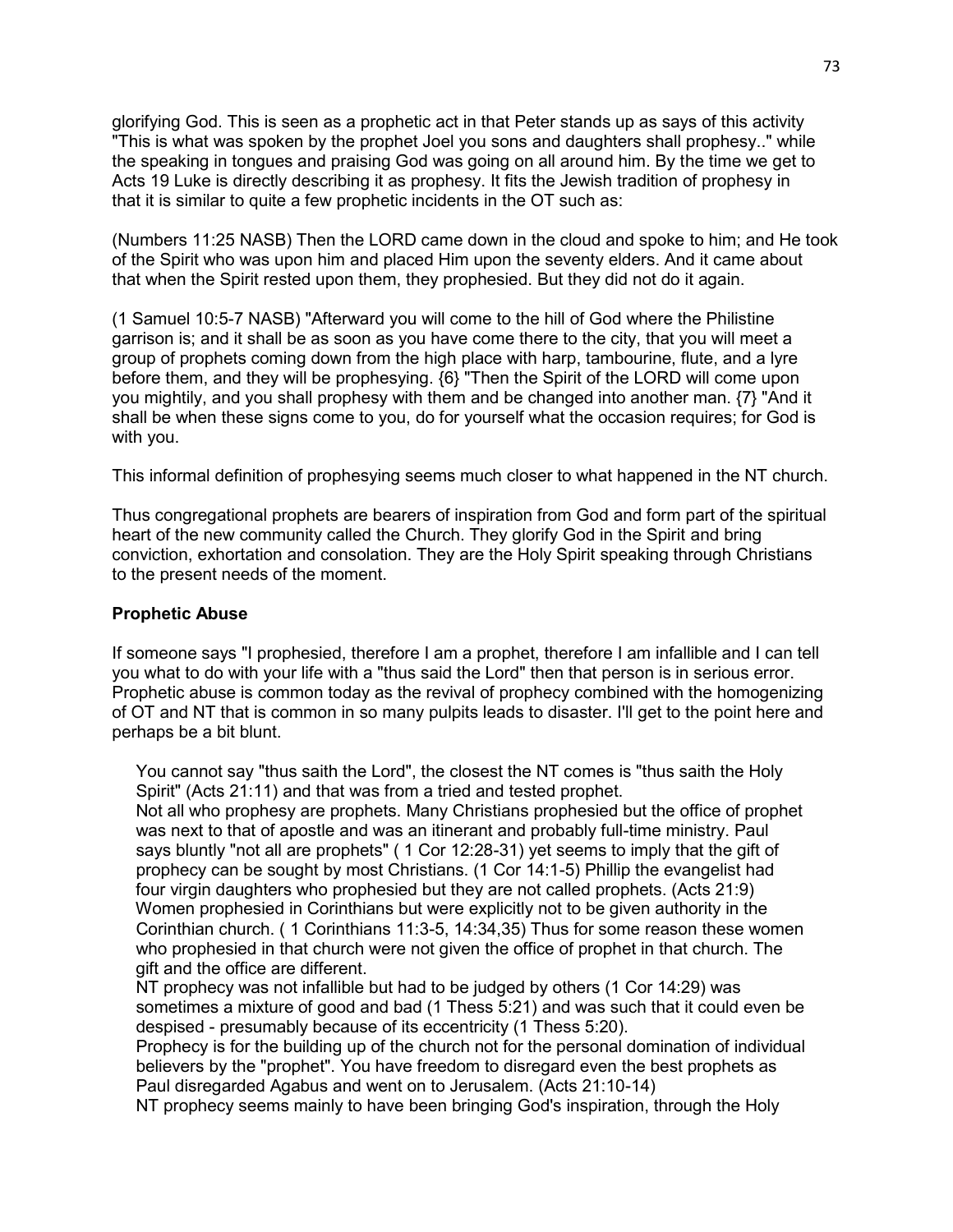Spirit to people at a particular place and point in time. It was very much grounded in edifying God's people for the immediate task at hand and imparting wisdom and spiritual gifts so it was achieved. Perhaps a bit like Haggai prophesying about the rebuilding of the Temple. Day by day prophecy to get the job done. Prophecies which purport to give the fate of America or the nature of the end times are, in my view, highly suspect - that is unless the person or group receiving the prophecy is somehow directly connected with these things and needs that word. We have enough in Scripture to give us a good idea of such things, let us turn to that instead. We cannot take the OT national prophet model and impose it on the NT congregational prophet.

## **Conclusion**

In the NT God has created His church to be a Spirit-indwelt community that directly receives revelation from Him (1 Cor 2:9-16, 1 John 2:10,27). The receiving of such revelation and passing it on to the community is the role of those who prophesy. Such revelation needs to be properly discerned and tested. Prophecy is now generalized and no longer the province of national prophets of immense status who spoke the infallible words of God. NT prophecy has more to do with God's will in the present moment and glorifying Him in worship. There are very significant differences between OT prophecy and NT prophecy and we cannot use the OT model as normative for the NT phenomena.

## **Moving Ahead**

Sometimes I can some fairly extreme reactions to this teaching from "We've been lied to all these years" to "I'm leaving my church it's all wrong" or "This is the biggest load of rubbish I've ever heard I don't want to listen to any more of your teaching". These reactions are NOT what this book is aiming at. With the exceptions of Catholics and Seventh-Day Adventists I don't want you to leave your church. If you are a Catholic or an SDA please find another church graciously. I do regard the teaching of those two denominations as seriously off-center regarding the gospel.

For the rest of you - every church has its faults. I don't know of any denomination that perfectly conforms to the NT pattern or has got the "new wineskins" worked out. While I do want to point out a better way, I do not want, in the process, to plunge Christians into deep and bitter disillusionment with their churches. This book is a deeply radical look at what it means to be a NT Christian. Radical but I hope loving. I do not want you to march off in an angry storm of protest because you have discovered an error or three in your church and its theology and practice. Neither you or the church will grow if that happens.

This book does say that when Jesus talked about the need for new wineskins He wasn't just tacking patches on the old ones. He was very serious when He used the organic metaphors of leaven in the loaf and mustard seeds. It's a big change, a living revolution. How will we cope? Slowly as usual I suspect!

Were you lied to? Probably not. While I think many of the televangelists are con-artists, most pastors are real and genuine people who love you and the Lord and the Word of God. However they, like many others, have fallen for mixing in the old with the new. It's a continual process of reformation and it is not easy for anyone. Reaching these conclusions has taken me twenty years!

Many of you will be uneasy with some of the theological stances taken in this book.